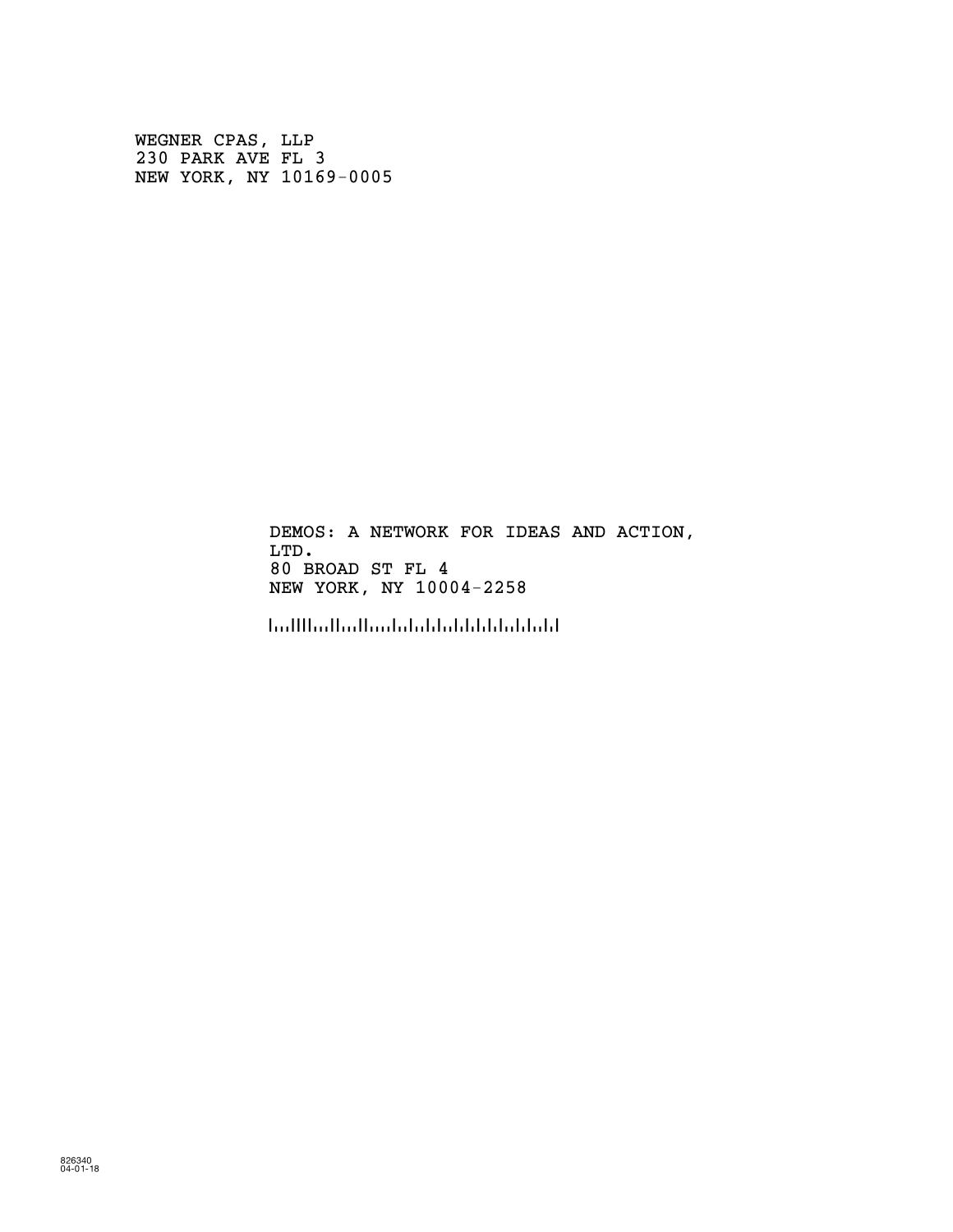|                                                                                                                                     |                                                                                                                                                                           |                                                                                   | PUBLIC DISCLOSURE COPY - STATE REGISTRATION NO. 07-09-11                                                                                                                           |     |                                                     |                |                                                         |  |  |  |  |  |  |  |
|-------------------------------------------------------------------------------------------------------------------------------------|---------------------------------------------------------------------------------------------------------------------------------------------------------------------------|-----------------------------------------------------------------------------------|------------------------------------------------------------------------------------------------------------------------------------------------------------------------------------|-----|-----------------------------------------------------|----------------|---------------------------------------------------------|--|--|--|--|--|--|--|
|                                                                                                                                     |                                                                                                                                                                           |                                                                                   | <b>Return of Organization Exempt From Income Tax</b>                                                                                                                               |     |                                                     |                | OMB No. 1545-0047                                       |  |  |  |  |  |  |  |
| Form                                                                                                                                |                                                                                                                                                                           | 990                                                                               | Under section 501(c), 527, or 4947(a)(1) of the Internal Revenue Code (except private foundations)                                                                                 |     |                                                     |                |                                                         |  |  |  |  |  |  |  |
|                                                                                                                                     |                                                                                                                                                                           | Department of the Treasury<br>Internal Revenue Service                            | Do not enter social security numbers on this form as it may be made public.                                                                                                        |     |                                                     |                | <b>Open to Public</b><br>Inspection                     |  |  |  |  |  |  |  |
|                                                                                                                                     | Go to www.irs.gov/Form990 for instructions and the latest information.<br>$JUL$ 1, 2018<br>and ending JUN 30, 2019<br>A For the 2018 calendar year, or tax year beginning |                                                                                   |                                                                                                                                                                                    |     |                                                     |                |                                                         |  |  |  |  |  |  |  |
|                                                                                                                                     | <b>B</b> Check if                                                                                                                                                         |                                                                                   | C Name of organization                                                                                                                                                             |     | D Employer identification number                    |                |                                                         |  |  |  |  |  |  |  |
|                                                                                                                                     | applicable:                                                                                                                                                               |                                                                                   | DEMOS: A NETWORK FOR IDEAS AND ACTION,                                                                                                                                             |     |                                                     |                |                                                         |  |  |  |  |  |  |  |
|                                                                                                                                     | Address<br>change                                                                                                                                                         | LTD.                                                                              |                                                                                                                                                                                    |     |                                                     |                |                                                         |  |  |  |  |  |  |  |
|                                                                                                                                     | Name<br> change<br>13-4105066<br>Doing business as                                                                                                                        |                                                                                   |                                                                                                                                                                                    |     |                                                     |                |                                                         |  |  |  |  |  |  |  |
| Initial<br>Number and street (or P.O. box if mail is not delivered to street address)<br>Room/suite<br>E Telephone number<br>return |                                                                                                                                                                           |                                                                                   |                                                                                                                                                                                    |     |                                                     |                |                                                         |  |  |  |  |  |  |  |
| Final<br>$212 - 633 - 1405$<br>80 BROAD ST FL 4<br>return/                                                                          |                                                                                                                                                                           |                                                                                   |                                                                                                                                                                                    |     |                                                     |                |                                                         |  |  |  |  |  |  |  |
|                                                                                                                                     | termin-<br>ated                                                                                                                                                           |                                                                                   | City or town, state or province, country, and ZIP or foreign postal code                                                                                                           |     | G Gross receipts \$                                 |                | 7,893,929.                                              |  |  |  |  |  |  |  |
|                                                                                                                                     | return                                                                                                                                                                    | Amended                                                                           | 10004-2258<br>NEW YORK, NY                                                                                                                                                         |     | H(a) Is this a group return                         |                |                                                         |  |  |  |  |  |  |  |
|                                                                                                                                     | Applica-<br>tion<br>pending                                                                                                                                               |                                                                                   | F Name and address of principal officer: JOSEPH DINORCIA                                                                                                                           |     | for subordinates?                                   |                | $\sqrt{\mathsf{Yes}\ \mathbf{X}}$ No                    |  |  |  |  |  |  |  |
|                                                                                                                                     |                                                                                                                                                                           |                                                                                   | SAME AS C ABOVE                                                                                                                                                                    |     | $H(b)$ Are all subordinates included? $\Box$ Yes    |                | No                                                      |  |  |  |  |  |  |  |
|                                                                                                                                     |                                                                                                                                                                           | <b>I</b> Tax-exempt status: $X \ 501(c)(3)$                                       | $501(c)$ (<br>$\sqrt{\bullet}$ (insert no.)<br>$4947(a)(1)$ or                                                                                                                     | 527 |                                                     |                | If "No," attach a list. (see instructions)              |  |  |  |  |  |  |  |
|                                                                                                                                     |                                                                                                                                                                           |                                                                                   | J Website: WWW.DEMOS.ORG                                                                                                                                                           |     | $H(c)$ Group exemption number $\blacktriangleright$ |                |                                                         |  |  |  |  |  |  |  |
|                                                                                                                                     | Part I                                                                                                                                                                    | <b>K</b> Form of organization: $\boxed{\mathbf{X}}$ Corporation<br><b>Summary</b> | Trust<br>Association<br>Other $\blacktriangleright$                                                                                                                                |     |                                                     |                | L Year of formation: 2000 M State of legal domicile: NY |  |  |  |  |  |  |  |
|                                                                                                                                     |                                                                                                                                                                           |                                                                                   | Briefly describe the organization's mission or most significant activities: DEMOS IS A NON-PARTISAN PUBLIC                                                                         |     |                                                     |                |                                                         |  |  |  |  |  |  |  |
|                                                                                                                                     | 1                                                                                                                                                                         |                                                                                   | POLICY ORGANIZATION WORKING FOR AN AMERICA WHERE WE ALL HAVE AN                                                                                                                    |     |                                                     |                |                                                         |  |  |  |  |  |  |  |
| Governance                                                                                                                          | 2                                                                                                                                                                         |                                                                                   | Check this box $\blacktriangleright$ $\Box$ if the organization discontinued its operations or disposed of more than 25% of its net assets.                                        |     |                                                     |                |                                                         |  |  |  |  |  |  |  |
|                                                                                                                                     | 3                                                                                                                                                                         |                                                                                   | Number of voting members of the governing body (Part VI, line 1a)                                                                                                                  |     | 3                                                   |                | 22                                                      |  |  |  |  |  |  |  |
|                                                                                                                                     | 4                                                                                                                                                                         |                                                                                   |                                                                                                                                                                                    |     |                                                     | $\overline{4}$ | $\overline{21}$                                         |  |  |  |  |  |  |  |
| જ                                                                                                                                   | 5                                                                                                                                                                         |                                                                                   | $\overline{5}$                                                                                                                                                                     |     |                                                     |                |                                                         |  |  |  |  |  |  |  |
|                                                                                                                                     | 6                                                                                                                                                                         |                                                                                   |                                                                                                                                                                                    |     | $\bf 6$                                             |                | $\Omega$                                                |  |  |  |  |  |  |  |
| Activities                                                                                                                          |                                                                                                                                                                           |                                                                                   |                                                                                                                                                                                    |     | 7a                                                  |                | σ.                                                      |  |  |  |  |  |  |  |
|                                                                                                                                     |                                                                                                                                                                           |                                                                                   |                                                                                                                                                                                    |     | 7b                                                  |                | 43, 263.                                                |  |  |  |  |  |  |  |
|                                                                                                                                     |                                                                                                                                                                           |                                                                                   |                                                                                                                                                                                    |     | <b>Prior Year</b>                                   |                | <b>Current Year</b>                                     |  |  |  |  |  |  |  |
|                                                                                                                                     | 8                                                                                                                                                                         |                                                                                   | Contributions and grants (Part VIII, line 1h)                                                                                                                                      |     | 13,929,786.                                         |                | 7,526,579.                                              |  |  |  |  |  |  |  |
|                                                                                                                                     | 9                                                                                                                                                                         |                                                                                   | Program service revenue (Part VIII, line 2g)                                                                                                                                       |     | 795,008.                                            |                | 252, 360.                                               |  |  |  |  |  |  |  |
| Revenue                                                                                                                             | 10                                                                                                                                                                        |                                                                                   |                                                                                                                                                                                    |     | 14,930.                                             |                | 46,326.                                                 |  |  |  |  |  |  |  |
|                                                                                                                                     | 11                                                                                                                                                                        |                                                                                   | Other revenue (Part VIII, column (A), lines 5, 6d, 8c, 9c, 10c, and 11e)                                                                                                           |     | $-67,100.$<br>14,672,624.                           |                | $-31,108.$                                              |  |  |  |  |  |  |  |
|                                                                                                                                     | 12                                                                                                                                                                        |                                                                                   | Total revenue - add lines 8 through 11 (must equal Part VIII, column (A), line 12)                                                                                                 |     | 229,523.                                            |                | 7,794,157.<br>303,959.                                  |  |  |  |  |  |  |  |
|                                                                                                                                     | 13                                                                                                                                                                        |                                                                                   | Grants and similar amounts paid (Part IX, column (A), lines 1-3)<br>and a strategic contract of the contract of the contract of the contract of the contract of the contract of th |     | $\overline{0}$ .                                    |                | $\overline{0}$ .                                        |  |  |  |  |  |  |  |
|                                                                                                                                     | 14                                                                                                                                                                        |                                                                                   | Benefits paid to or for members (Part IX, column (A), line 4)<br>15 Salaries, other compensation, employee benefits (Part IX, column (A), lines 5-10)                              |     | 6, 242, 919.                                        |                | 6,930,195.                                              |  |  |  |  |  |  |  |
|                                                                                                                                     |                                                                                                                                                                           |                                                                                   | 16a Professional fundraising fees (Part IX, column (A), line 11e)                                                                                                                  |     | $\overline{0}$ .                                    |                | 36,000.                                                 |  |  |  |  |  |  |  |
| Expenses                                                                                                                            |                                                                                                                                                                           |                                                                                   | 1,188,199.<br><b>b</b> Total fundraising expenses (Part IX, column (D), line 25)                                                                                                   |     |                                                     |                |                                                         |  |  |  |  |  |  |  |
|                                                                                                                                     |                                                                                                                                                                           |                                                                                   |                                                                                                                                                                                    |     | 5, 290, 018.                                        |                | 4,048,138.                                              |  |  |  |  |  |  |  |
|                                                                                                                                     | 18                                                                                                                                                                        |                                                                                   | Total expenses. Add lines 13-17 (must equal Part IX, column (A), line 25)                                                                                                          |     | 11,762,460.                                         |                | 11,318,292.                                             |  |  |  |  |  |  |  |
|                                                                                                                                     | 19                                                                                                                                                                        |                                                                                   |                                                                                                                                                                                    |     | 2,910,164.                                          |                | $-3,524,135$ .                                          |  |  |  |  |  |  |  |
|                                                                                                                                     |                                                                                                                                                                           |                                                                                   |                                                                                                                                                                                    |     | <b>Beginning of Current Year</b>                    |                | <b>End of Year</b>                                      |  |  |  |  |  |  |  |
|                                                                                                                                     | 20                                                                                                                                                                        | Total assets (Part X, line 16)                                                    |                                                                                                                                                                                    |     | 16,534,869.                                         |                | 12,824,128.                                             |  |  |  |  |  |  |  |
| Net Assets or<br>Fund Balances                                                                                                      | 21                                                                                                                                                                        |                                                                                   | Total liabilities (Part X, line 26)                                                                                                                                                |     | 1,913,368.                                          |                | 1,726,483.                                              |  |  |  |  |  |  |  |
|                                                                                                                                     | 22                                                                                                                                                                        |                                                                                   | Net assets or fund balances. Subtract line 21 from line 20                                                                                                                         |     | 14,621,501.                                         |                | 11,097,645.                                             |  |  |  |  |  |  |  |
|                                                                                                                                     | Part II                                                                                                                                                                   | <b>Signature Block</b>                                                            |                                                                                                                                                                                    |     |                                                     |                |                                                         |  |  |  |  |  |  |  |
|                                                                                                                                     |                                                                                                                                                                           |                                                                                   | Under penalties of perjury, I declare that I have examined this return, including accompanying schedules and statements, and to the best of my knowledge and belief, it is         |     |                                                     |                |                                                         |  |  |  |  |  |  |  |
|                                                                                                                                     |                                                                                                                                                                           |                                                                                   | true, correct, and complete. Declaration of preparer (other than officer) is based on all information of which preparer has any knowledge.                                         |     |                                                     |                |                                                         |  |  |  |  |  |  |  |

| Sign<br>Here | Signature of officer<br>EXECUTIVE VP, OPERATIONS, CFO<br>JOSEPH DINORCIA,<br>Type or print name and title    | Date                                                    |  |  |  |  |  |  |  |  |  |
|--------------|--------------------------------------------------------------------------------------------------------------|---------------------------------------------------------|--|--|--|--|--|--|--|--|--|
| Paid         | Date<br>Preparer's signature<br>Print/Type preparer's name<br>YIGIT UCTUM, CPA                               | PTIN<br>Check<br>11/14/19<br>P01269549<br>self-emploved |  |  |  |  |  |  |  |  |  |
| Preparer     | WEGNER CPAS, LLP<br>Firm's name<br>$\mathbf{K}$                                                              | 39-0974031<br>Firm's $EIN$                              |  |  |  |  |  |  |  |  |  |
| Use Only     | Firm's address $\geq 230$ PARK AVE FL 3                                                                      |                                                         |  |  |  |  |  |  |  |  |  |
|              | NEW YORK, NY 10169-0005                                                                                      | Phone no. $212 - 551 - 1724$                            |  |  |  |  |  |  |  |  |  |
|              | May the IRS discuss this return with the preparer shown above? (see instructions)                            | $\mathbf{X}$ Yes<br><b>No</b>                           |  |  |  |  |  |  |  |  |  |
|              | Form 990 (2018)<br>LHA For Paperwork Reduction Act Notice, see the separate instructions.<br>832001 12-31-18 |                                                         |  |  |  |  |  |  |  |  |  |

SEE SCHEDULE O FOR ORGANIZATION MISSION STATEMENT CONTINUATION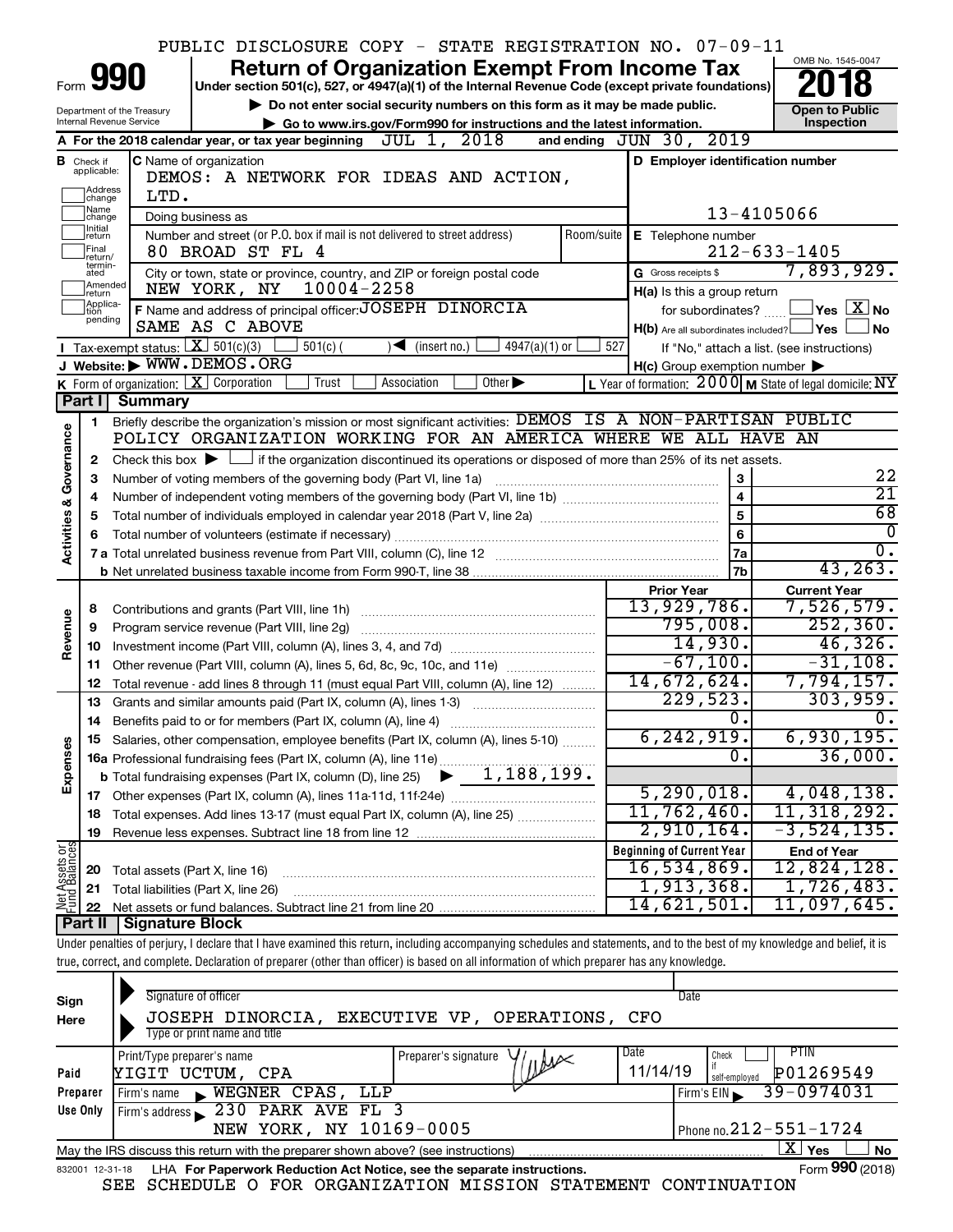|              | DEMOS: A NETWORK FOR IDEAS AND ACTION,<br>13-4105066<br>LTD.<br>Form 990 (2018)<br>Page 2                                                                                                                |
|--------------|----------------------------------------------------------------------------------------------------------------------------------------------------------------------------------------------------------|
|              | Part III   Statement of Program Service Accomplishments                                                                                                                                                  |
|              | $\boxed{\textbf{X}}$                                                                                                                                                                                     |
| 1            | Briefly describe the organization's mission:<br>DEMOS IS A NON-PARTISAN PUBLIC POLICY RESEARCH AND ADVOCACY                                                                                              |
|              | ORGANIZATION FOUNDED IN 2000.<br>HEADQUARTERED IN NEW YORK CITY, DEMOS                                                                                                                                   |
|              | WORKS WITH ADVOCATES AND POLICYMAKERS AROUND THE COUNTRY IN PURSUIT OF                                                                                                                                   |
|              | THREE OVER-REACHING COMMITMENTS: ACHIEVING A TRUE DEMOCRACY BY                                                                                                                                           |
| $\mathbf{2}$ | Did the organization undertake any significant program services during the year which were not listed on the                                                                                             |
|              | $\overline{\ }$ Yes $\overline{\phantom{a}X}$ No<br>prior Form 990 or 990-EZ?                                                                                                                            |
|              | If "Yes," describe these new services on Schedule O.                                                                                                                                                     |
| 3            | $\Box$ Yes $[\overline{\mathrm{X}}]$ No<br>Did the organization cease conducting, or make significant changes in how it conducts, any program services?                                                  |
|              | If "Yes," describe these changes on Schedule O.                                                                                                                                                          |
| 4            | Describe the organization's program service accomplishments for each of its three largest program services, as measured by expenses.                                                                     |
|              | Section 501(c)(3) and 501(c)(4) organizations are required to report the amount of grants and allocations to others, the total expenses, and<br>revenue, if any, for each program service reported.      |
| 4a           | $\overline{0}$ . ) (Revenue \$<br>$1,964,442$ $\cdot$ including grants of \$<br>) (Expenses \$<br>(Code:                                                                                                 |
|              | VISIONARY OPPOSITION ON VOTING: DEMOS IS COMMITTED TO CREATING AN                                                                                                                                        |
|              | INCLUSIVE DEMOCRACY BY PROTECTING OUR FREEDOM TO VOTE, REDUCING THE                                                                                                                                      |
|              | ROLE OF MONEY IN POLITICS, AND ENSURING THE DEMOCRATIC PROCESS REFLECTS                                                                                                                                  |
|              | OUR DIVERSE ELECTORATE.<br>WE ANALYZE POLICIES, PRACTICES, AND POWER                                                                                                                                     |
|              | DYNAMICS THAT MAINTAIN RACIAL INEQUITY AND EXCLUDE AMERICANS FROM FULL                                                                                                                                   |
|              | PARTIIPATION IN OUR DEMOCRACY.                                                                                                                                                                           |
|              |                                                                                                                                                                                                          |
|              |                                                                                                                                                                                                          |
|              |                                                                                                                                                                                                          |
|              |                                                                                                                                                                                                          |
|              |                                                                                                                                                                                                          |
|              | NARRATIVE DEVELOPMENT, AND POLICY PROPOSALS TO MITIGATE DEBT, IMPROVE<br>JOB QUALITY AND ACCESS, ADVANCE WORKER RIGHTS, MAKE COLLEGE AFFORDABLE<br>FOR ALL, AND SEEK REFORM IN OUR FLAWED CREDIT SYSTEM. |
|              |                                                                                                                                                                                                          |
|              | 112, 300. $ $ (Revenue \$<br>$\overline{1}$ , 324, 969. including grants of \$                                                                                                                           |
| 4с           | ) (Expenses \$<br>(Code:<br>MOVEMENT BUILDING: DEMOS WORKS TO CONNECT THE IDEAS OF DEMOS WITH                                                                                                            |
|              | STRATEGIES TO SUPPORT GRASSROOTS ORGANIZATIONS. OUR INCLUSIVE DEMOCRACY                                                                                                                                  |
|              | PROJECT WORKS WITH GRASSROOTS PARTNERS AROUND THE COUNTRY TO ENSURE                                                                                                                                      |
|              | THAT RACIAL EQUITY IS AT THE CENTER OF ADVOCACY CAMPAIGNS FOR DEMOCRACY                                                                                                                                  |
|              | WE EMPLOY CAMPAIGN SKILL, RESEARCH AND POLICY EXPERTISE, AND<br>REFORM.                                                                                                                                  |
|              | LITIGATION CAPACITIES IN PARTNERSHIP WITH MOVEMENT ORGANIZATIONS TO                                                                                                                                      |
|              | WORK FOR A MORE EQUITABLE ECONOMY AND DEMOCRACY.                                                                                                                                                         |
|              |                                                                                                                                                                                                          |
|              |                                                                                                                                                                                                          |
|              |                                                                                                                                                                                                          |
|              |                                                                                                                                                                                                          |
| 4d           | Other program services (Describe in Schedule O.)                                                                                                                                                         |
|              | 252, 360.<br>2,539,174. including grants of \$<br>156, 659.) (Revenue \$<br>(Expenses \$                                                                                                                 |
|              | 7,501,222.                                                                                                                                                                                               |
|              | Total program service expenses >                                                                                                                                                                         |
| 4е           | Form 990 (2018)                                                                                                                                                                                          |
|              | 832002 12-31-18<br>2                                                                                                                                                                                     |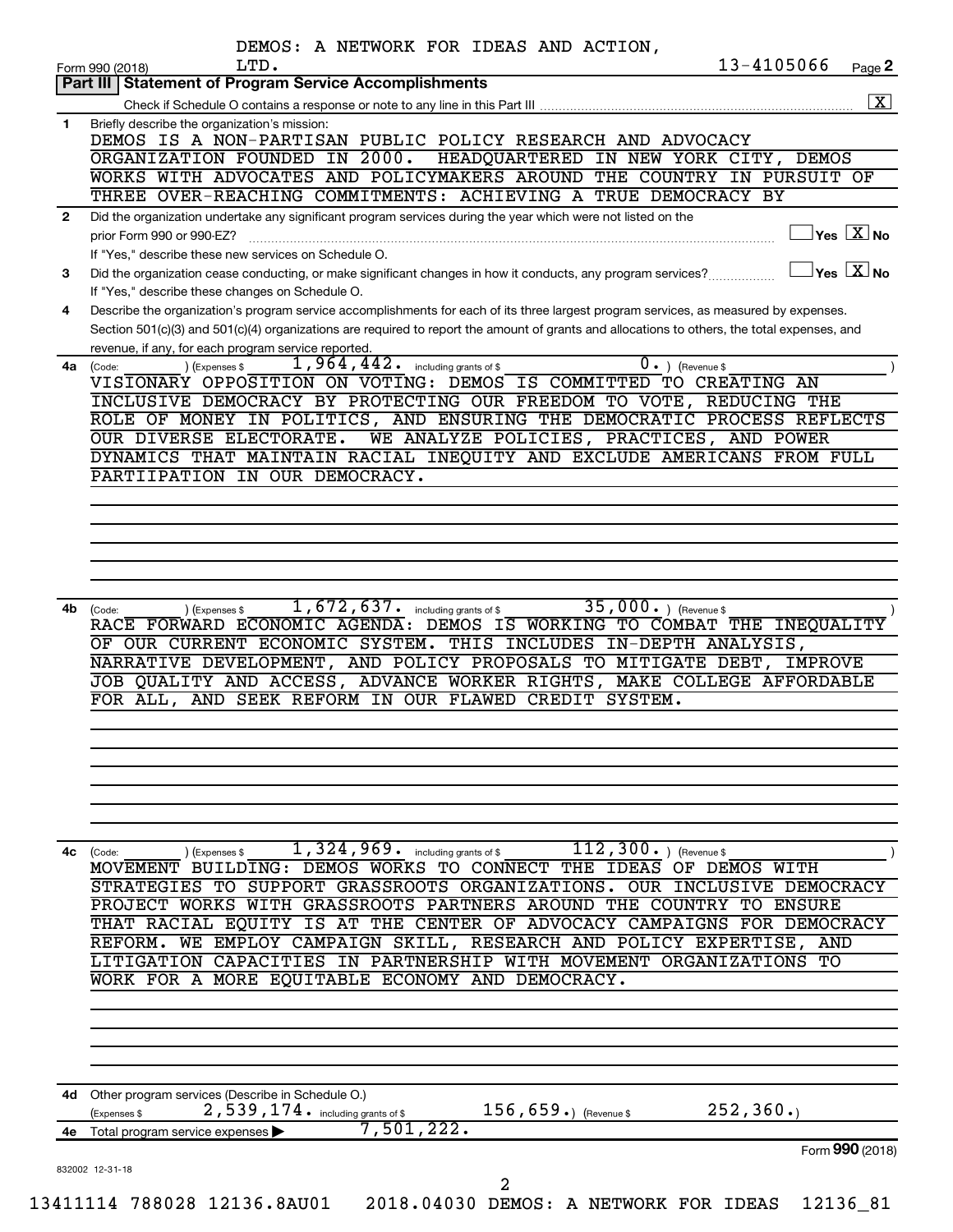|     | <b>Part IV   Checklist of Required Schedules</b>                                                                                 |                 |                         |                         |
|-----|----------------------------------------------------------------------------------------------------------------------------------|-----------------|-------------------------|-------------------------|
|     |                                                                                                                                  |                 | Yes                     | No.                     |
| 1.  | Is the organization described in section 501(c)(3) or $4947(a)(1)$ (other than a private foundation)?                            |                 |                         |                         |
|     | If "Yes," complete Schedule A                                                                                                    | 1               | х                       |                         |
| 2   |                                                                                                                                  | $\overline{2}$  | $\overline{\textbf{x}}$ |                         |
| 3   | Did the organization engage in direct or indirect political campaign activities on behalf of or in opposition to candidates for  |                 |                         |                         |
|     |                                                                                                                                  | 3               |                         | x                       |
| 4   | Section 501(c)(3) organizations. Did the organization engage in lobbying activities, or have a section 501(h) election in effect |                 |                         |                         |
|     |                                                                                                                                  | 4               | х                       |                         |
|     | Is the organization a section 501(c)(4), 501(c)(5), or 501(c)(6) organization that receives membership dues, assessments, or     |                 |                         |                         |
| 5   |                                                                                                                                  |                 |                         | x                       |
|     |                                                                                                                                  | 5               |                         |                         |
| 6   | Did the organization maintain any donor advised funds or any similar funds or accounts for which donors have the right to        |                 |                         | x                       |
|     | provide advice on the distribution or investment of amounts in such funds or accounts? If "Yes," complete Schedule D, Part I     | 6               |                         |                         |
| 7   | Did the organization receive or hold a conservation easement, including easements to preserve open space,                        |                 |                         |                         |
|     | the environment, historic land areas, or historic structures? If "Yes," complete Schedule D, Part II                             | $\overline{7}$  |                         | х                       |
| 8   | Did the organization maintain collections of works of art, historical treasures, or other similar assets? If "Yes," complete     |                 |                         |                         |
|     | Schedule D, Part III <b>www.communications.communications.communications.communications</b>                                      | 8               |                         | х                       |
| 9   | Did the organization report an amount in Part X, line 21, for escrow or custodial account liability, serve as a custodian for    |                 |                         |                         |
|     | amounts not listed in Part X; or provide credit counseling, debt management, credit repair, or debt negotiation services?        |                 |                         |                         |
|     | If "Yes," complete Schedule D, Part IV                                                                                           | 9               |                         | x                       |
| 10  | Did the organization, directly or through a related organization, hold assets in temporarily restricted endowments, permanent    |                 |                         |                         |
|     |                                                                                                                                  | 10              |                         | x                       |
| 11  | If the organization's answer to any of the following questions is "Yes," then complete Schedule D, Parts VI, VII, VIII, IX, or X |                 |                         |                         |
|     | as applicable.                                                                                                                   |                 |                         |                         |
| а   | Did the organization report an amount for land, buildings, and equipment in Part X, line 10? If "Yes," complete Schedule D,      |                 |                         |                         |
|     | Part VI                                                                                                                          | 11a             | х                       |                         |
| b   | Did the organization report an amount for investments - other securities in Part X, line 12 that is 5% or more of its total      |                 |                         |                         |
|     |                                                                                                                                  | 11b             |                         | x                       |
| с   | Did the organization report an amount for investments - program related in Part X, line 13 that is 5% or more of its total       |                 |                         |                         |
|     |                                                                                                                                  | 11c             |                         | x                       |
| d   | Did the organization report an amount for other assets in Part X, line 15 that is 5% or more of its total assets reported in     |                 |                         |                         |
|     |                                                                                                                                  | 11d             |                         | x                       |
|     | Did the organization report an amount for other liabilities in Part X, line 25? If "Yes," complete Schedule D, Part X            | 11e             |                         | $\overline{\texttt{X}}$ |
| f   | Did the organization's separate or consolidated financial statements for the tax year include a footnote that addresses          |                 |                         |                         |
|     | the organization's liability for uncertain tax positions under FIN 48 (ASC 740)? If "Yes," complete Schedule D, Part X           | 11f             |                         | x                       |
|     | 12a Did the organization obtain separate, independent audited financial statements for the tax year? If "Yes," complete          |                 |                         |                         |
|     | Schedule D, Parts XI and XII                                                                                                     | 12a             | х                       |                         |
|     | Was the organization included in consolidated, independent audited financial statements for the tax year?                        |                 |                         |                         |
|     | If "Yes," and if the organization answered "No" to line 12a, then completing Schedule D, Parts XI and XII is optional            | 12b             |                         | х                       |
| 13  |                                                                                                                                  | 13              |                         | $\overline{\texttt{x}}$ |
| 14a | Did the organization maintain an office, employees, or agents outside of the United States?                                      | 14a             |                         | х                       |
| b   | Did the organization have aggregate revenues or expenses of more than \$10,000 from grantmaking, fundraising, business,          |                 |                         |                         |
|     | investment, and program service activities outside the United States, or aggregate foreign investments valued at \$100,000       |                 |                         |                         |
|     |                                                                                                                                  | 14b             |                         | x                       |
| 15  | Did the organization report on Part IX, column (A), line 3, more than \$5,000 of grants or other assistance to or for any        |                 |                         |                         |
|     |                                                                                                                                  | 15              |                         | x                       |
| 16  | Did the organization report on Part IX, column (A), line 3, more than \$5,000 of aggregate grants or other assistance to         |                 |                         |                         |
|     |                                                                                                                                  | 16              |                         | x                       |
| 17  | Did the organization report a total of more than \$15,000 of expenses for professional fundraising services on Part IX,          |                 |                         |                         |
|     |                                                                                                                                  | 17              | х                       |                         |
| 18  | Did the organization report more than \$15,000 total of fundraising event gross income and contributions on Part VIII, lines     |                 |                         |                         |
|     |                                                                                                                                  | 18              | х                       |                         |
| 19  | Did the organization report more than \$15,000 of gross income from gaming activities on Part VIII, line 9a? If "Yes,"           |                 |                         |                         |
|     |                                                                                                                                  | 19              |                         | x                       |
|     | 20a Did the organization operate one or more hospital facilities? If "Yes," complete Schedule H                                  | 20a             |                         | X.                      |
| b   |                                                                                                                                  | 20 <sub>b</sub> |                         |                         |
| 21  | Did the organization report more than \$5,000 of grants or other assistance to any domestic organization or                      |                 | х                       |                         |
|     | domestic government on Part IX, column (A), line 1? If "Yes," complete Schedule I, Parts I and II                                | 21              |                         |                         |
|     | 832003 12-31-18                                                                                                                  |                 |                         | Form 990 (2018)         |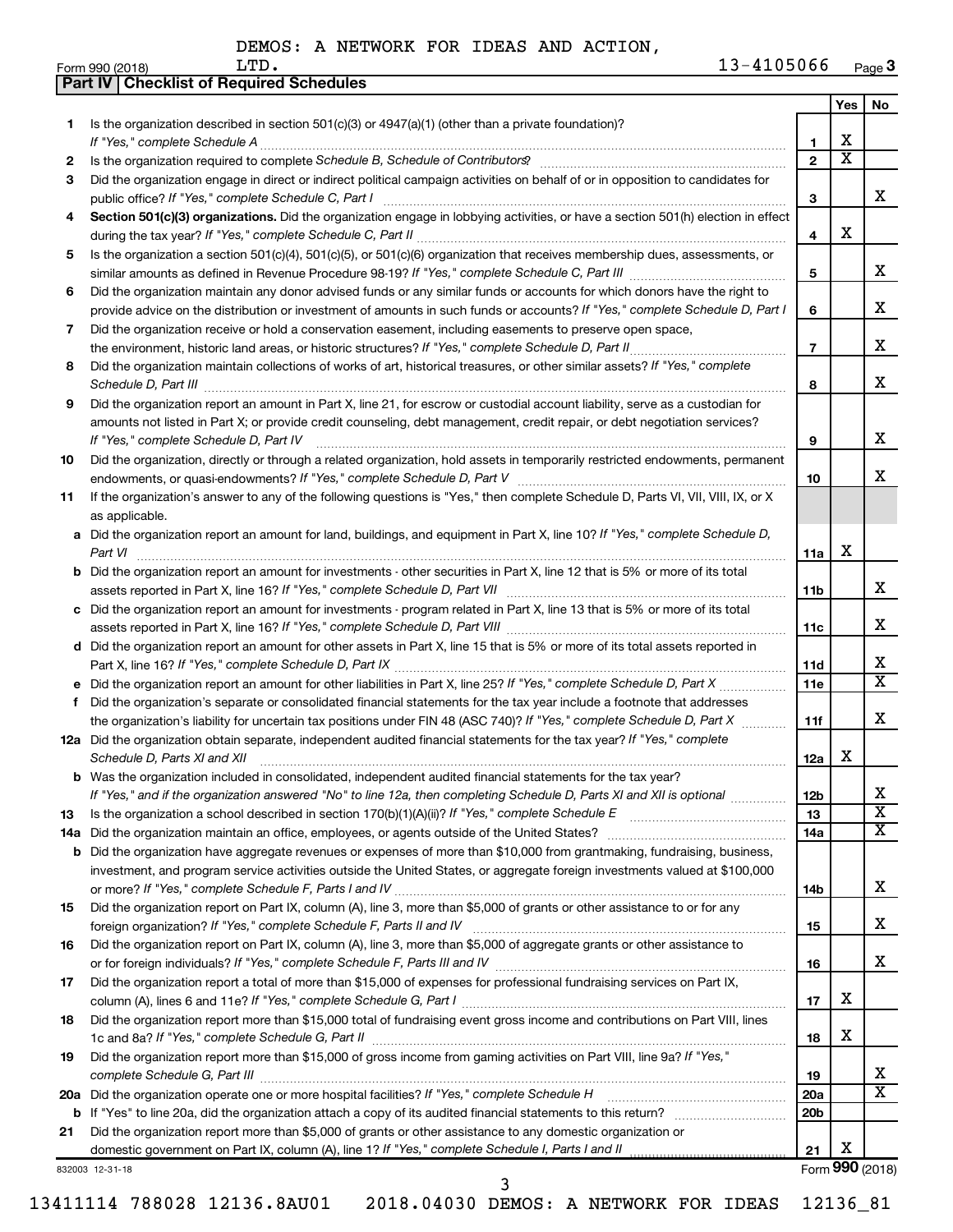|               |                                                                                                                                     |                 | Yes |  |
|---------------|-------------------------------------------------------------------------------------------------------------------------------------|-----------------|-----|--|
| 22            | Did the organization report more than \$5,000 of grants or other assistance to or for domestic individuals on                       | 22              |     |  |
| 23            | Did the organization answer "Yes" to Part VII, Section A, line 3, 4, or 5 about compensation of the organization's current          |                 |     |  |
|               | and former officers, directors, trustees, key employees, and highest compensated employees? If "Yes," complete                      |                 |     |  |
|               | Schedule J                                                                                                                          | 23              | X   |  |
|               | 24a Did the organization have a tax-exempt bond issue with an outstanding principal amount of more than \$100,000 as of the         |                 |     |  |
|               | last day of the year, that was issued after December 31, 2002? If "Yes," answer lines 24b through 24d and complete                  |                 |     |  |
|               |                                                                                                                                     | 24a             |     |  |
|               |                                                                                                                                     | 24b             |     |  |
|               | c Did the organization maintain an escrow account other than a refunding escrow at any time during the year to defease              |                 |     |  |
|               |                                                                                                                                     | 24с             |     |  |
|               |                                                                                                                                     | 24d             |     |  |
|               | 25a Section 501(c)(3), 501(c)(4), and 501(c)(29) organizations. Did the organization engage in an excess benefit                    |                 |     |  |
|               |                                                                                                                                     | 25a             |     |  |
|               | <b>b</b> Is the organization aware that it engaged in an excess benefit transaction with a disqualified person in a prior year, and |                 |     |  |
|               | that the transaction has not been reported on any of the organization's prior Forms 990 or 990-EZ? If "Yes," complete               |                 |     |  |
|               |                                                                                                                                     |                 |     |  |
|               | Schedule L, Part I                                                                                                                  | 25b             |     |  |
| 26            | Did the organization report any amount on Part X, line 5, 6, or 22 for receivables from or payables to any current or               |                 |     |  |
|               | former officers, directors, trustees, key employees, highest compensated employees, or disqualified persons? If "Yes,"              |                 |     |  |
|               | complete Schedule L, Part II                                                                                                        | 26              |     |  |
| 27            | Did the organization provide a grant or other assistance to an officer, director, trustee, key employee, substantial                |                 |     |  |
|               | contributor or employee thereof, a grant selection committee member, or to a 35% controlled entity or family member                 |                 |     |  |
|               |                                                                                                                                     | 27              |     |  |
| 28            | Was the organization a party to a business transaction with one of the following parties (see Schedule L, Part IV                   |                 |     |  |
|               | instructions for applicable filing thresholds, conditions, and exceptions):                                                         |                 |     |  |
| a             | A current or former officer, director, trustee, or key employee? If "Yes," complete Schedule L, Part IV                             | 28a             |     |  |
|               | A family member of a current or former officer, director, trustee, or key employee? If "Yes," complete Schedule L, Part IV          | 28 <sub>b</sub> |     |  |
|               | c An entity of which a current or former officer, director, trustee, or key employee (or a family member thereof) was an officer,   |                 |     |  |
|               |                                                                                                                                     | 28c             |     |  |
| 29            |                                                                                                                                     | 29              |     |  |
| 30            | Did the organization receive contributions of art, historical treasures, or other similar assets, or qualified conservation         |                 |     |  |
|               |                                                                                                                                     | 30              |     |  |
| 31            | Did the organization liquidate, terminate, or dissolve and cease operations?                                                        |                 |     |  |
|               |                                                                                                                                     | 31              |     |  |
| 32            | Did the organization sell, exchange, dispose of, or transfer more than 25% of its net assets? If "Yes," complete                    |                 |     |  |
|               |                                                                                                                                     | 32              |     |  |
| 33            | Did the organization own 100% of an entity disregarded as separate from the organization under Regulations                          |                 |     |  |
|               |                                                                                                                                     | 33              |     |  |
| 34            | Was the organization related to any tax-exempt or taxable entity? If "Yes," complete Schedule R, Part II, III, or IV, and           |                 |     |  |
|               | Part V, line 1                                                                                                                      | 34              |     |  |
|               |                                                                                                                                     | 35a             |     |  |
|               | b If "Yes" to line 35a, did the organization receive any payment from or engage in any transaction with a controlled entity         |                 |     |  |
|               |                                                                                                                                     | 35 <sub>b</sub> |     |  |
| 36            | Section 501(c)(3) organizations. Did the organization make any transfers to an exempt non-charitable related organization?          |                 |     |  |
|               |                                                                                                                                     | 36              |     |  |
| 37            | Did the organization conduct more than 5% of its activities through an entity that is not a related organization                    |                 |     |  |
|               |                                                                                                                                     | 37              |     |  |
| 38            | Did the organization complete Schedule O and provide explanations in Schedule O for Part VI, lines 11b and 19?                      |                 |     |  |
|               |                                                                                                                                     | 38              | X   |  |
| <b>Part V</b> | <b>Statements Regarding Other IRS Filings and Tax Compliance</b>                                                                    |                 |     |  |
|               |                                                                                                                                     |                 |     |  |
|               |                                                                                                                                     |                 | Yes |  |
|               | 66                                                                                                                                  |                 |     |  |
|               | $\Omega$<br>1 <sub>b</sub>                                                                                                          |                 |     |  |
|               | c Did the organization comply with backup withholding rules for reportable payments to vendors and reportable gaming                |                 |     |  |
|               |                                                                                                                                     |                 |     |  |
|               |                                                                                                                                     | 1c              |     |  |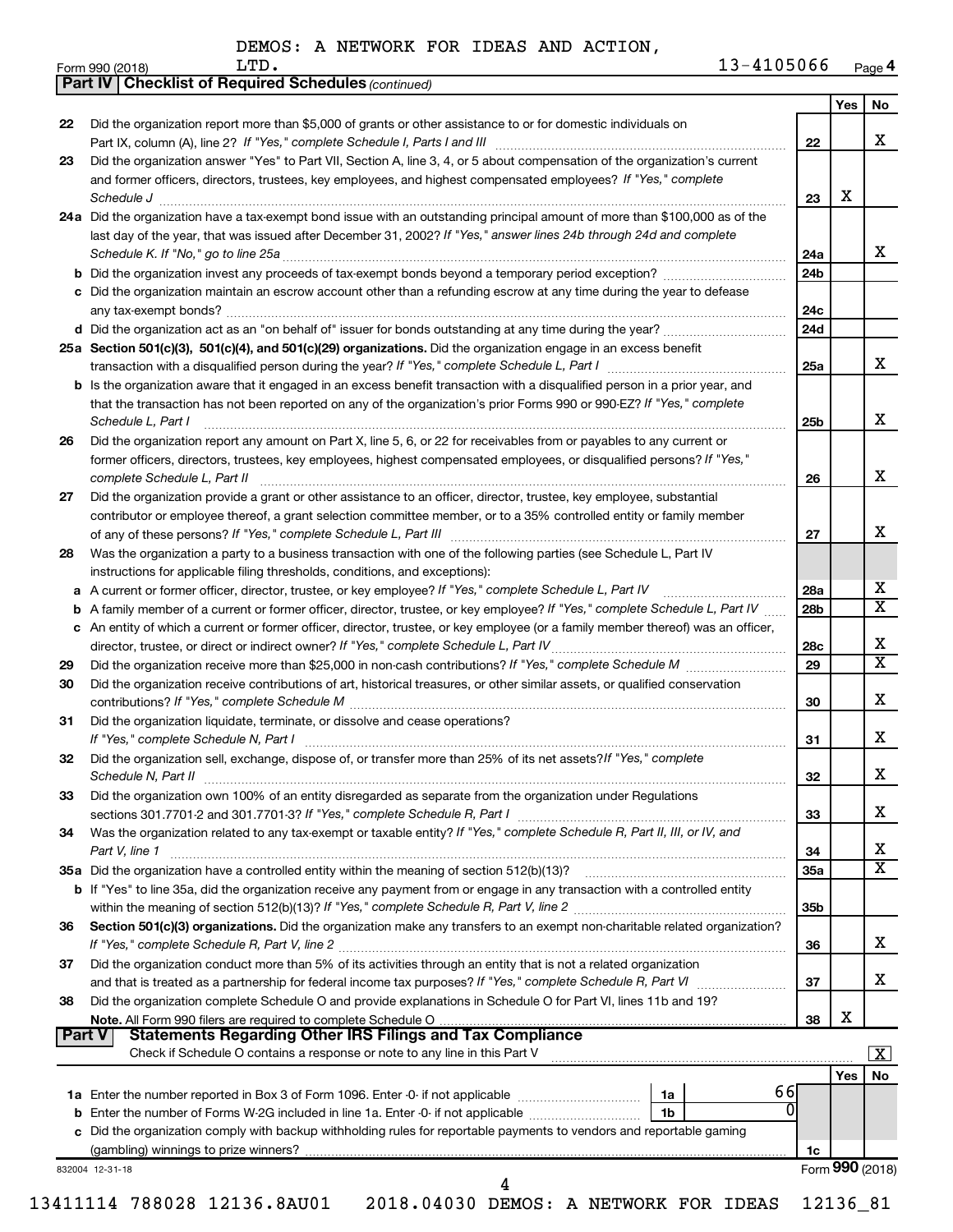|    | Part V<br>Statements Regarding Other IRS Filings and Tax Compliance (continued)                                                                 |     |                         |                         |  |  |  |  |  |  |
|----|-------------------------------------------------------------------------------------------------------------------------------------------------|-----|-------------------------|-------------------------|--|--|--|--|--|--|
|    |                                                                                                                                                 |     | Yes                     | No                      |  |  |  |  |  |  |
|    | 2a Enter the number of employees reported on Form W-3, Transmittal of Wage and Tax Statements,                                                  |     |                         |                         |  |  |  |  |  |  |
|    | 68<br>filed for the calendar year ending with or within the year covered by this return<br>2a                                                   |     |                         |                         |  |  |  |  |  |  |
|    | b If at least one is reported on line 2a, did the organization file all required federal employment tax returns?                                | 2b  | х                       |                         |  |  |  |  |  |  |
|    |                                                                                                                                                 |     |                         |                         |  |  |  |  |  |  |
|    | 3a Did the organization have unrelated business gross income of \$1,000 or more during the year?                                                |     |                         |                         |  |  |  |  |  |  |
|    | <b>b</b> If "Yes," has it filed a Form 990-T for this year? If "No" to line 3b, provide an explanation in Schedule O manumum                    | 3b  | $\overline{\textbf{x}}$ |                         |  |  |  |  |  |  |
|    | 4a At any time during the calendar year, did the organization have an interest in, or a signature or other authority over, a                    |     |                         |                         |  |  |  |  |  |  |
|    | financial account in a foreign country (such as a bank account, securities account, or other financial account)?                                | 4a  |                         | x                       |  |  |  |  |  |  |
|    | <b>b</b> If "Yes," enter the name of the foreign country: $\blacktriangleright$                                                                 |     |                         |                         |  |  |  |  |  |  |
|    | See instructions for filing requirements for FinCEN Form 114, Report of Foreign Bank and Financial Accounts (FBAR).                             |     |                         |                         |  |  |  |  |  |  |
|    |                                                                                                                                                 | 5a  |                         | х                       |  |  |  |  |  |  |
|    |                                                                                                                                                 | 5b  |                         | $\overline{\mathbf{X}}$ |  |  |  |  |  |  |
|    |                                                                                                                                                 | 5с  |                         |                         |  |  |  |  |  |  |
|    | 6a Does the organization have annual gross receipts that are normally greater than \$100,000, and did the organization solicit                  |     |                         |                         |  |  |  |  |  |  |
|    |                                                                                                                                                 | 6a  |                         | x                       |  |  |  |  |  |  |
|    | <b>b</b> If "Yes," did the organization include with every solicitation an express statement that such contributions or gifts                   |     |                         |                         |  |  |  |  |  |  |
|    | were not tax deductible?                                                                                                                        | 6b  |                         |                         |  |  |  |  |  |  |
| 7  | Organizations that may receive deductible contributions under section 170(c).                                                                   |     |                         |                         |  |  |  |  |  |  |
|    | Did the organization receive a payment in excess of \$75 made partly as a contribution and partly for goods and services provided to the payor? | 7a  | х                       |                         |  |  |  |  |  |  |
| b  |                                                                                                                                                 | 7b  | $\overline{\textbf{x}}$ |                         |  |  |  |  |  |  |
|    | c Did the organization sell, exchange, or otherwise dispose of tangible personal property for which it was required                             |     |                         |                         |  |  |  |  |  |  |
|    |                                                                                                                                                 | 7с  |                         | х                       |  |  |  |  |  |  |
|    | 7d                                                                                                                                              |     |                         |                         |  |  |  |  |  |  |
|    |                                                                                                                                                 | 7е  |                         | х                       |  |  |  |  |  |  |
| Ť. |                                                                                                                                                 |     |                         |                         |  |  |  |  |  |  |
| g  | If the organization received a contribution of qualified intellectual property, did the organization file Form 8899 as required?                |     |                         |                         |  |  |  |  |  |  |
| h  | If the organization received a contribution of cars, boats, airplanes, or other vehicles, did the organization file a Form 1098-C?              |     |                         |                         |  |  |  |  |  |  |
| 8  | Sponsoring organizations maintaining donor advised funds. Did a donor advised fund maintained by the                                            |     |                         |                         |  |  |  |  |  |  |
|    |                                                                                                                                                 |     |                         |                         |  |  |  |  |  |  |
| 9  | Sponsoring organizations maintaining donor advised funds.                                                                                       |     |                         |                         |  |  |  |  |  |  |
| а  | Did the sponsoring organization make any taxable distributions under section 4966?                                                              |     |                         |                         |  |  |  |  |  |  |
| b  |                                                                                                                                                 | 9b  |                         |                         |  |  |  |  |  |  |
| 10 | Section 501(c)(7) organizations. Enter:                                                                                                         |     |                         |                         |  |  |  |  |  |  |
|    | 10a                                                                                                                                             |     |                         |                         |  |  |  |  |  |  |
|    | 10 <sub>b</sub><br>b Gross receipts, included on Form 990, Part VIII, line 12, for public use of club facilities                                |     |                         |                         |  |  |  |  |  |  |
| 11 | Section 501(c)(12) organizations. Enter:                                                                                                        |     |                         |                         |  |  |  |  |  |  |
| а  | 11a                                                                                                                                             |     |                         |                         |  |  |  |  |  |  |
| b  | Gross income from other sources (Do not net amounts due or paid to other sources against                                                        |     |                         |                         |  |  |  |  |  |  |
|    | amounts due or received from them.)<br>11b                                                                                                      |     |                         |                         |  |  |  |  |  |  |
|    | 12a Section 4947(a)(1) non-exempt charitable trusts. Is the organization filing Form 990 in lieu of Form 1041?                                  | 12a |                         |                         |  |  |  |  |  |  |
|    | 12b<br><b>b</b> If "Yes," enter the amount of tax-exempt interest received or accrued during the year                                           |     |                         |                         |  |  |  |  |  |  |
| 13 | Section 501(c)(29) qualified nonprofit health insurance issuers.                                                                                |     |                         |                         |  |  |  |  |  |  |
| а  | Is the organization licensed to issue qualified health plans in more than one state?                                                            | 1За |                         |                         |  |  |  |  |  |  |
|    | Note. See the instructions for additional information the organization must report on Schedule O.                                               |     |                         |                         |  |  |  |  |  |  |
| b  | Enter the amount of reserves the organization is required to maintain by the states in which the                                                |     |                         |                         |  |  |  |  |  |  |
|    | 13b                                                                                                                                             |     |                         |                         |  |  |  |  |  |  |
| c  | 13с                                                                                                                                             |     |                         | x                       |  |  |  |  |  |  |
|    | 14a Did the organization receive any payments for indoor tanning services during the tax year?                                                  | 14a |                         |                         |  |  |  |  |  |  |
|    |                                                                                                                                                 | 14b |                         |                         |  |  |  |  |  |  |
| 15 | Is the organization subject to the section 4960 tax on payment(s) of more than \$1,000,000 in remuneration or                                   | 15  |                         | x                       |  |  |  |  |  |  |
|    | If "Yes," see instructions and file Form 4720, Schedule N.                                                                                      |     |                         |                         |  |  |  |  |  |  |
| 16 | Is the organization an educational institution subject to the section 4968 excise tax on net investment income?                                 | 16  |                         | х                       |  |  |  |  |  |  |
|    | If "Yes," complete Form 4720, Schedule O.                                                                                                       |     |                         |                         |  |  |  |  |  |  |
|    |                                                                                                                                                 |     |                         |                         |  |  |  |  |  |  |

Form (2018) **990**

832005 12-31-18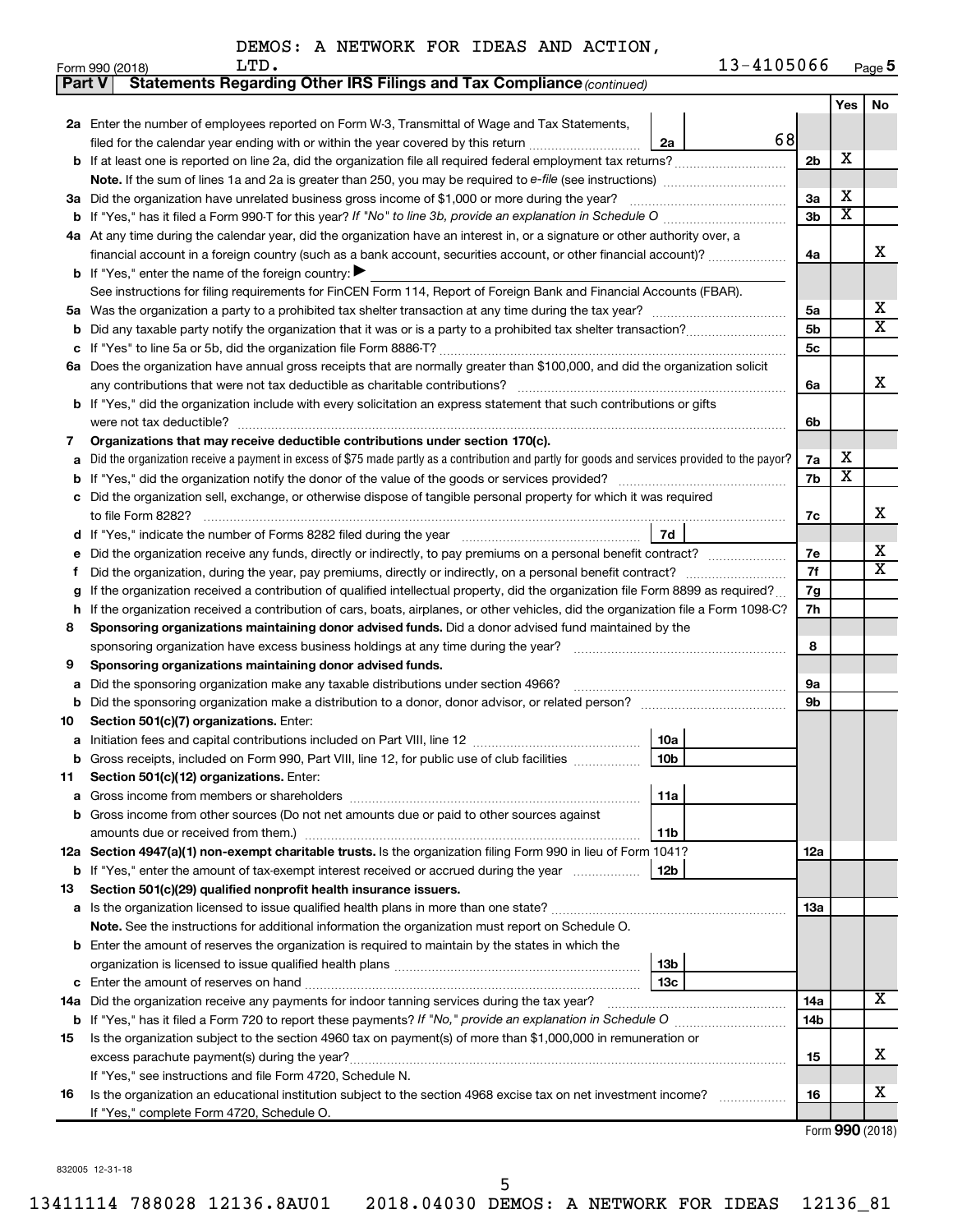| DEMOS: A NETWORK FOR IDEAS AND ACTION, |  |  |  |
|----------------------------------------|--|--|--|
|----------------------------------------|--|--|--|

| Yes  <br>22<br>1a<br>1a Enter the number of voting members of the governing body at the end of the tax year<br>If there are material differences in voting rights among members of the governing body, or if the governing<br>body delegated broad authority to an executive committee or similar committee, explain in Schedule O.<br>21<br><b>b</b> Enter the number of voting members included in line 1a, above, who are independent <i>manumum</i><br>1b<br>Did any officer, director, trustee, or key employee have a family relationship or a business relationship with any other<br>2<br>$\mathbf{2}$<br>Did the organization delegate control over management duties customarily performed by or under the direct supervision<br>З<br>3<br>$\overline{\mathbf{4}}$<br>Did the organization make any significant changes to its governing documents since the prior Form 990 was filed?<br>4<br>5<br>5<br>6<br>6<br>Did the organization have members, stockholders, or other persons who had the power to elect or appoint one or<br>7a<br>7a<br><b>b</b> Are any governance decisions of the organization reserved to (or subject to approval by) members, stockholders, or<br>persons other than the governing body?<br>7b<br>Did the organization contemporaneously document the meetings held or written actions undertaken during the year by the following:<br>8<br>х<br>8а<br>$\overline{\textbf{x}}$<br>8b<br>Is there any officer, director, trustee, or key employee listed in Part VII, Section A, who cannot be reached at the<br>9<br>9<br><b>Section B. Policies</b> (This Section B requests information about policies not required by the Internal Revenue Code.)<br>Yes<br>10a<br>b If "Yes," did the organization have written policies and procedures governing the activities of such chapters, affiliates,<br>10 <sub>b</sub><br>X<br>11a Has the organization provided a complete copy of this Form 990 to all members of its governing body before filing the form?<br>11a<br><b>b</b> Describe in Schedule O the process, if any, used by the organization to review this Form 990.<br>х<br>12a<br>Did the organization have a written conflict of interest policy? If "No," go to line 13<br>12a<br>$\overline{\textbf{x}}$<br>Were officers, directors, or trustees, and key employees required to disclose annually interests that could give rise to conflicts?<br>12b<br>c Did the organization regularly and consistently monitor and enforce compliance with the policy? If "Yes," describe<br>х<br>in Schedule O how this was done manufactured and continuum control of the state of the state of the state of t<br>12c<br>$\overline{\texttt{x}}$<br>13<br>13<br>$\overline{\mathtt{x}}$<br>Did the organization have a written document retention and destruction policy? [11] manufaction manufaction in<br>14<br>14<br>Did the process for determining compensation of the following persons include a review and approval by independent<br>15<br>persons, comparability data, and contemporaneous substantiation of the deliberation and decision?<br>х<br>15a<br>$\overline{\textbf{x}}$<br>15b<br>If "Yes" to line 15a or 15b, describe the process in Schedule O (see instructions).<br>16a Did the organization invest in, contribute assets to, or participate in a joint venture or similar arrangement with a<br>taxable entity during the year?<br>16a<br>b If "Yes," did the organization follow a written policy or procedure requiring the organization to evaluate its participation<br>in joint venture arrangements under applicable federal tax law, and take steps to safeguard the organization's<br>exempt status with respect to such arrangements?<br>16b<br><b>Section C. Disclosure</b><br>List the states with which a copy of this Form 990 is required to be filed $\blacktriangleright\text{NY}$<br>17<br>Section 6104 requires an organization to make its Forms 1023 (1024 or 1024 A if applicable), 990, and 990-T (Section 501(c)(3)s only) available<br>18<br>for public inspection. Indicate how you made these available. Check all that apply.<br>$X$ Own website<br>$\lfloor x \rfloor$ Upon request<br>Another's website<br>Other (explain in Schedule O)<br>Describe in Schedule O whether (and if so, how) the organization made its governing documents, conflict of interest policy, and financial<br>19<br>statements available to the public during the tax year.<br>State the name, address, and telephone number of the person who possesses the organization's books and records<br>20<br>K. SABEEL RAHMAN - 212-633-1405<br>80 BROAD ST FL 4, NEW YORK, NY 10004-2258<br>Form 990 (2018)<br>832006 12-31-18 | <b>Section A. Governing Body and Management</b> |  |  |    |
|-------------------------------------------------------------------------------------------------------------------------------------------------------------------------------------------------------------------------------------------------------------------------------------------------------------------------------------------------------------------------------------------------------------------------------------------------------------------------------------------------------------------------------------------------------------------------------------------------------------------------------------------------------------------------------------------------------------------------------------------------------------------------------------------------------------------------------------------------------------------------------------------------------------------------------------------------------------------------------------------------------------------------------------------------------------------------------------------------------------------------------------------------------------------------------------------------------------------------------------------------------------------------------------------------------------------------------------------------------------------------------------------------------------------------------------------------------------------------------------------------------------------------------------------------------------------------------------------------------------------------------------------------------------------------------------------------------------------------------------------------------------------------------------------------------------------------------------------------------------------------------------------------------------------------------------------------------------------------------------------------------------------------------------------------------------------------------------------------------------------------------------------------------------------------------------------------------------------------------------------------------------------------------------------------------------------------------------------------------------------------------------------------------------------------------------------------------------------------------------------------------------------------------------------------------------------------------------------------------------------------------------------------------------------------------------------------------------------------------------------------------------------------------------------------------------------------------------------------------------------------------------------------------------------------------------------------------------------------------------------------------------------------------------------------------------------------------------------------------------------------------------------------------------------------------------------------------------------------------------------------------------------------------------------------------------------------------------------------------------------------------------------------------------------------------------------------------------------------------------------------------------------------------------------------------------------------------------------------------------------------------------------------------------------------------------------------------------------------------------------------------------------------------------------------------------------------------------------------------------------------------------------------------------------------------------------------------------------------------------------------------------------------------------------------------------------------------------------------------------------------------------------------------------------------------------------------------------------------------------------------------------------------------------------------------------------------------------------------------------------------------------------------------------------------------------------------------------------------------------------------------------------------------------------------------------------------------------------------------------------------------------------------------------------------------------------------------------|-------------------------------------------------|--|--|----|
|                                                                                                                                                                                                                                                                                                                                                                                                                                                                                                                                                                                                                                                                                                                                                                                                                                                                                                                                                                                                                                                                                                                                                                                                                                                                                                                                                                                                                                                                                                                                                                                                                                                                                                                                                                                                                                                                                                                                                                                                                                                                                                                                                                                                                                                                                                                                                                                                                                                                                                                                                                                                                                                                                                                                                                                                                                                                                                                                                                                                                                                                                                                                                                                                                                                                                                                                                                                                                                                                                                                                                                                                                                                                                                                                                                                                                                                                                                                                                                                                                                                                                                                                                                                                                                                                                                                                                                                                                                                                                                                                                                                                                                                                                                             |                                                 |  |  | No |
|                                                                                                                                                                                                                                                                                                                                                                                                                                                                                                                                                                                                                                                                                                                                                                                                                                                                                                                                                                                                                                                                                                                                                                                                                                                                                                                                                                                                                                                                                                                                                                                                                                                                                                                                                                                                                                                                                                                                                                                                                                                                                                                                                                                                                                                                                                                                                                                                                                                                                                                                                                                                                                                                                                                                                                                                                                                                                                                                                                                                                                                                                                                                                                                                                                                                                                                                                                                                                                                                                                                                                                                                                                                                                                                                                                                                                                                                                                                                                                                                                                                                                                                                                                                                                                                                                                                                                                                                                                                                                                                                                                                                                                                                                                             |                                                 |  |  |    |
|                                                                                                                                                                                                                                                                                                                                                                                                                                                                                                                                                                                                                                                                                                                                                                                                                                                                                                                                                                                                                                                                                                                                                                                                                                                                                                                                                                                                                                                                                                                                                                                                                                                                                                                                                                                                                                                                                                                                                                                                                                                                                                                                                                                                                                                                                                                                                                                                                                                                                                                                                                                                                                                                                                                                                                                                                                                                                                                                                                                                                                                                                                                                                                                                                                                                                                                                                                                                                                                                                                                                                                                                                                                                                                                                                                                                                                                                                                                                                                                                                                                                                                                                                                                                                                                                                                                                                                                                                                                                                                                                                                                                                                                                                                             |                                                 |  |  |    |
|                                                                                                                                                                                                                                                                                                                                                                                                                                                                                                                                                                                                                                                                                                                                                                                                                                                                                                                                                                                                                                                                                                                                                                                                                                                                                                                                                                                                                                                                                                                                                                                                                                                                                                                                                                                                                                                                                                                                                                                                                                                                                                                                                                                                                                                                                                                                                                                                                                                                                                                                                                                                                                                                                                                                                                                                                                                                                                                                                                                                                                                                                                                                                                                                                                                                                                                                                                                                                                                                                                                                                                                                                                                                                                                                                                                                                                                                                                                                                                                                                                                                                                                                                                                                                                                                                                                                                                                                                                                                                                                                                                                                                                                                                                             |                                                 |  |  |    |
|                                                                                                                                                                                                                                                                                                                                                                                                                                                                                                                                                                                                                                                                                                                                                                                                                                                                                                                                                                                                                                                                                                                                                                                                                                                                                                                                                                                                                                                                                                                                                                                                                                                                                                                                                                                                                                                                                                                                                                                                                                                                                                                                                                                                                                                                                                                                                                                                                                                                                                                                                                                                                                                                                                                                                                                                                                                                                                                                                                                                                                                                                                                                                                                                                                                                                                                                                                                                                                                                                                                                                                                                                                                                                                                                                                                                                                                                                                                                                                                                                                                                                                                                                                                                                                                                                                                                                                                                                                                                                                                                                                                                                                                                                                             |                                                 |  |  |    |
|                                                                                                                                                                                                                                                                                                                                                                                                                                                                                                                                                                                                                                                                                                                                                                                                                                                                                                                                                                                                                                                                                                                                                                                                                                                                                                                                                                                                                                                                                                                                                                                                                                                                                                                                                                                                                                                                                                                                                                                                                                                                                                                                                                                                                                                                                                                                                                                                                                                                                                                                                                                                                                                                                                                                                                                                                                                                                                                                                                                                                                                                                                                                                                                                                                                                                                                                                                                                                                                                                                                                                                                                                                                                                                                                                                                                                                                                                                                                                                                                                                                                                                                                                                                                                                                                                                                                                                                                                                                                                                                                                                                                                                                                                                             |                                                 |  |  |    |
|                                                                                                                                                                                                                                                                                                                                                                                                                                                                                                                                                                                                                                                                                                                                                                                                                                                                                                                                                                                                                                                                                                                                                                                                                                                                                                                                                                                                                                                                                                                                                                                                                                                                                                                                                                                                                                                                                                                                                                                                                                                                                                                                                                                                                                                                                                                                                                                                                                                                                                                                                                                                                                                                                                                                                                                                                                                                                                                                                                                                                                                                                                                                                                                                                                                                                                                                                                                                                                                                                                                                                                                                                                                                                                                                                                                                                                                                                                                                                                                                                                                                                                                                                                                                                                                                                                                                                                                                                                                                                                                                                                                                                                                                                                             |                                                 |  |  |    |
|                                                                                                                                                                                                                                                                                                                                                                                                                                                                                                                                                                                                                                                                                                                                                                                                                                                                                                                                                                                                                                                                                                                                                                                                                                                                                                                                                                                                                                                                                                                                                                                                                                                                                                                                                                                                                                                                                                                                                                                                                                                                                                                                                                                                                                                                                                                                                                                                                                                                                                                                                                                                                                                                                                                                                                                                                                                                                                                                                                                                                                                                                                                                                                                                                                                                                                                                                                                                                                                                                                                                                                                                                                                                                                                                                                                                                                                                                                                                                                                                                                                                                                                                                                                                                                                                                                                                                                                                                                                                                                                                                                                                                                                                                                             |                                                 |  |  |    |
|                                                                                                                                                                                                                                                                                                                                                                                                                                                                                                                                                                                                                                                                                                                                                                                                                                                                                                                                                                                                                                                                                                                                                                                                                                                                                                                                                                                                                                                                                                                                                                                                                                                                                                                                                                                                                                                                                                                                                                                                                                                                                                                                                                                                                                                                                                                                                                                                                                                                                                                                                                                                                                                                                                                                                                                                                                                                                                                                                                                                                                                                                                                                                                                                                                                                                                                                                                                                                                                                                                                                                                                                                                                                                                                                                                                                                                                                                                                                                                                                                                                                                                                                                                                                                                                                                                                                                                                                                                                                                                                                                                                                                                                                                                             |                                                 |  |  |    |
|                                                                                                                                                                                                                                                                                                                                                                                                                                                                                                                                                                                                                                                                                                                                                                                                                                                                                                                                                                                                                                                                                                                                                                                                                                                                                                                                                                                                                                                                                                                                                                                                                                                                                                                                                                                                                                                                                                                                                                                                                                                                                                                                                                                                                                                                                                                                                                                                                                                                                                                                                                                                                                                                                                                                                                                                                                                                                                                                                                                                                                                                                                                                                                                                                                                                                                                                                                                                                                                                                                                                                                                                                                                                                                                                                                                                                                                                                                                                                                                                                                                                                                                                                                                                                                                                                                                                                                                                                                                                                                                                                                                                                                                                                                             |                                                 |  |  |    |
|                                                                                                                                                                                                                                                                                                                                                                                                                                                                                                                                                                                                                                                                                                                                                                                                                                                                                                                                                                                                                                                                                                                                                                                                                                                                                                                                                                                                                                                                                                                                                                                                                                                                                                                                                                                                                                                                                                                                                                                                                                                                                                                                                                                                                                                                                                                                                                                                                                                                                                                                                                                                                                                                                                                                                                                                                                                                                                                                                                                                                                                                                                                                                                                                                                                                                                                                                                                                                                                                                                                                                                                                                                                                                                                                                                                                                                                                                                                                                                                                                                                                                                                                                                                                                                                                                                                                                                                                                                                                                                                                                                                                                                                                                                             |                                                 |  |  |    |
|                                                                                                                                                                                                                                                                                                                                                                                                                                                                                                                                                                                                                                                                                                                                                                                                                                                                                                                                                                                                                                                                                                                                                                                                                                                                                                                                                                                                                                                                                                                                                                                                                                                                                                                                                                                                                                                                                                                                                                                                                                                                                                                                                                                                                                                                                                                                                                                                                                                                                                                                                                                                                                                                                                                                                                                                                                                                                                                                                                                                                                                                                                                                                                                                                                                                                                                                                                                                                                                                                                                                                                                                                                                                                                                                                                                                                                                                                                                                                                                                                                                                                                                                                                                                                                                                                                                                                                                                                                                                                                                                                                                                                                                                                                             |                                                 |  |  |    |
|                                                                                                                                                                                                                                                                                                                                                                                                                                                                                                                                                                                                                                                                                                                                                                                                                                                                                                                                                                                                                                                                                                                                                                                                                                                                                                                                                                                                                                                                                                                                                                                                                                                                                                                                                                                                                                                                                                                                                                                                                                                                                                                                                                                                                                                                                                                                                                                                                                                                                                                                                                                                                                                                                                                                                                                                                                                                                                                                                                                                                                                                                                                                                                                                                                                                                                                                                                                                                                                                                                                                                                                                                                                                                                                                                                                                                                                                                                                                                                                                                                                                                                                                                                                                                                                                                                                                                                                                                                                                                                                                                                                                                                                                                                             |                                                 |  |  |    |
|                                                                                                                                                                                                                                                                                                                                                                                                                                                                                                                                                                                                                                                                                                                                                                                                                                                                                                                                                                                                                                                                                                                                                                                                                                                                                                                                                                                                                                                                                                                                                                                                                                                                                                                                                                                                                                                                                                                                                                                                                                                                                                                                                                                                                                                                                                                                                                                                                                                                                                                                                                                                                                                                                                                                                                                                                                                                                                                                                                                                                                                                                                                                                                                                                                                                                                                                                                                                                                                                                                                                                                                                                                                                                                                                                                                                                                                                                                                                                                                                                                                                                                                                                                                                                                                                                                                                                                                                                                                                                                                                                                                                                                                                                                             |                                                 |  |  |    |
|                                                                                                                                                                                                                                                                                                                                                                                                                                                                                                                                                                                                                                                                                                                                                                                                                                                                                                                                                                                                                                                                                                                                                                                                                                                                                                                                                                                                                                                                                                                                                                                                                                                                                                                                                                                                                                                                                                                                                                                                                                                                                                                                                                                                                                                                                                                                                                                                                                                                                                                                                                                                                                                                                                                                                                                                                                                                                                                                                                                                                                                                                                                                                                                                                                                                                                                                                                                                                                                                                                                                                                                                                                                                                                                                                                                                                                                                                                                                                                                                                                                                                                                                                                                                                                                                                                                                                                                                                                                                                                                                                                                                                                                                                                             |                                                 |  |  |    |
|                                                                                                                                                                                                                                                                                                                                                                                                                                                                                                                                                                                                                                                                                                                                                                                                                                                                                                                                                                                                                                                                                                                                                                                                                                                                                                                                                                                                                                                                                                                                                                                                                                                                                                                                                                                                                                                                                                                                                                                                                                                                                                                                                                                                                                                                                                                                                                                                                                                                                                                                                                                                                                                                                                                                                                                                                                                                                                                                                                                                                                                                                                                                                                                                                                                                                                                                                                                                                                                                                                                                                                                                                                                                                                                                                                                                                                                                                                                                                                                                                                                                                                                                                                                                                                                                                                                                                                                                                                                                                                                                                                                                                                                                                                             |                                                 |  |  |    |
|                                                                                                                                                                                                                                                                                                                                                                                                                                                                                                                                                                                                                                                                                                                                                                                                                                                                                                                                                                                                                                                                                                                                                                                                                                                                                                                                                                                                                                                                                                                                                                                                                                                                                                                                                                                                                                                                                                                                                                                                                                                                                                                                                                                                                                                                                                                                                                                                                                                                                                                                                                                                                                                                                                                                                                                                                                                                                                                                                                                                                                                                                                                                                                                                                                                                                                                                                                                                                                                                                                                                                                                                                                                                                                                                                                                                                                                                                                                                                                                                                                                                                                                                                                                                                                                                                                                                                                                                                                                                                                                                                                                                                                                                                                             |                                                 |  |  |    |
|                                                                                                                                                                                                                                                                                                                                                                                                                                                                                                                                                                                                                                                                                                                                                                                                                                                                                                                                                                                                                                                                                                                                                                                                                                                                                                                                                                                                                                                                                                                                                                                                                                                                                                                                                                                                                                                                                                                                                                                                                                                                                                                                                                                                                                                                                                                                                                                                                                                                                                                                                                                                                                                                                                                                                                                                                                                                                                                                                                                                                                                                                                                                                                                                                                                                                                                                                                                                                                                                                                                                                                                                                                                                                                                                                                                                                                                                                                                                                                                                                                                                                                                                                                                                                                                                                                                                                                                                                                                                                                                                                                                                                                                                                                             |                                                 |  |  |    |
|                                                                                                                                                                                                                                                                                                                                                                                                                                                                                                                                                                                                                                                                                                                                                                                                                                                                                                                                                                                                                                                                                                                                                                                                                                                                                                                                                                                                                                                                                                                                                                                                                                                                                                                                                                                                                                                                                                                                                                                                                                                                                                                                                                                                                                                                                                                                                                                                                                                                                                                                                                                                                                                                                                                                                                                                                                                                                                                                                                                                                                                                                                                                                                                                                                                                                                                                                                                                                                                                                                                                                                                                                                                                                                                                                                                                                                                                                                                                                                                                                                                                                                                                                                                                                                                                                                                                                                                                                                                                                                                                                                                                                                                                                                             |                                                 |  |  |    |
|                                                                                                                                                                                                                                                                                                                                                                                                                                                                                                                                                                                                                                                                                                                                                                                                                                                                                                                                                                                                                                                                                                                                                                                                                                                                                                                                                                                                                                                                                                                                                                                                                                                                                                                                                                                                                                                                                                                                                                                                                                                                                                                                                                                                                                                                                                                                                                                                                                                                                                                                                                                                                                                                                                                                                                                                                                                                                                                                                                                                                                                                                                                                                                                                                                                                                                                                                                                                                                                                                                                                                                                                                                                                                                                                                                                                                                                                                                                                                                                                                                                                                                                                                                                                                                                                                                                                                                                                                                                                                                                                                                                                                                                                                                             |                                                 |  |  |    |
|                                                                                                                                                                                                                                                                                                                                                                                                                                                                                                                                                                                                                                                                                                                                                                                                                                                                                                                                                                                                                                                                                                                                                                                                                                                                                                                                                                                                                                                                                                                                                                                                                                                                                                                                                                                                                                                                                                                                                                                                                                                                                                                                                                                                                                                                                                                                                                                                                                                                                                                                                                                                                                                                                                                                                                                                                                                                                                                                                                                                                                                                                                                                                                                                                                                                                                                                                                                                                                                                                                                                                                                                                                                                                                                                                                                                                                                                                                                                                                                                                                                                                                                                                                                                                                                                                                                                                                                                                                                                                                                                                                                                                                                                                                             |                                                 |  |  |    |
|                                                                                                                                                                                                                                                                                                                                                                                                                                                                                                                                                                                                                                                                                                                                                                                                                                                                                                                                                                                                                                                                                                                                                                                                                                                                                                                                                                                                                                                                                                                                                                                                                                                                                                                                                                                                                                                                                                                                                                                                                                                                                                                                                                                                                                                                                                                                                                                                                                                                                                                                                                                                                                                                                                                                                                                                                                                                                                                                                                                                                                                                                                                                                                                                                                                                                                                                                                                                                                                                                                                                                                                                                                                                                                                                                                                                                                                                                                                                                                                                                                                                                                                                                                                                                                                                                                                                                                                                                                                                                                                                                                                                                                                                                                             |                                                 |  |  |    |
|                                                                                                                                                                                                                                                                                                                                                                                                                                                                                                                                                                                                                                                                                                                                                                                                                                                                                                                                                                                                                                                                                                                                                                                                                                                                                                                                                                                                                                                                                                                                                                                                                                                                                                                                                                                                                                                                                                                                                                                                                                                                                                                                                                                                                                                                                                                                                                                                                                                                                                                                                                                                                                                                                                                                                                                                                                                                                                                                                                                                                                                                                                                                                                                                                                                                                                                                                                                                                                                                                                                                                                                                                                                                                                                                                                                                                                                                                                                                                                                                                                                                                                                                                                                                                                                                                                                                                                                                                                                                                                                                                                                                                                                                                                             |                                                 |  |  |    |
|                                                                                                                                                                                                                                                                                                                                                                                                                                                                                                                                                                                                                                                                                                                                                                                                                                                                                                                                                                                                                                                                                                                                                                                                                                                                                                                                                                                                                                                                                                                                                                                                                                                                                                                                                                                                                                                                                                                                                                                                                                                                                                                                                                                                                                                                                                                                                                                                                                                                                                                                                                                                                                                                                                                                                                                                                                                                                                                                                                                                                                                                                                                                                                                                                                                                                                                                                                                                                                                                                                                                                                                                                                                                                                                                                                                                                                                                                                                                                                                                                                                                                                                                                                                                                                                                                                                                                                                                                                                                                                                                                                                                                                                                                                             |                                                 |  |  |    |
|                                                                                                                                                                                                                                                                                                                                                                                                                                                                                                                                                                                                                                                                                                                                                                                                                                                                                                                                                                                                                                                                                                                                                                                                                                                                                                                                                                                                                                                                                                                                                                                                                                                                                                                                                                                                                                                                                                                                                                                                                                                                                                                                                                                                                                                                                                                                                                                                                                                                                                                                                                                                                                                                                                                                                                                                                                                                                                                                                                                                                                                                                                                                                                                                                                                                                                                                                                                                                                                                                                                                                                                                                                                                                                                                                                                                                                                                                                                                                                                                                                                                                                                                                                                                                                                                                                                                                                                                                                                                                                                                                                                                                                                                                                             |                                                 |  |  |    |
|                                                                                                                                                                                                                                                                                                                                                                                                                                                                                                                                                                                                                                                                                                                                                                                                                                                                                                                                                                                                                                                                                                                                                                                                                                                                                                                                                                                                                                                                                                                                                                                                                                                                                                                                                                                                                                                                                                                                                                                                                                                                                                                                                                                                                                                                                                                                                                                                                                                                                                                                                                                                                                                                                                                                                                                                                                                                                                                                                                                                                                                                                                                                                                                                                                                                                                                                                                                                                                                                                                                                                                                                                                                                                                                                                                                                                                                                                                                                                                                                                                                                                                                                                                                                                                                                                                                                                                                                                                                                                                                                                                                                                                                                                                             |                                                 |  |  |    |
|                                                                                                                                                                                                                                                                                                                                                                                                                                                                                                                                                                                                                                                                                                                                                                                                                                                                                                                                                                                                                                                                                                                                                                                                                                                                                                                                                                                                                                                                                                                                                                                                                                                                                                                                                                                                                                                                                                                                                                                                                                                                                                                                                                                                                                                                                                                                                                                                                                                                                                                                                                                                                                                                                                                                                                                                                                                                                                                                                                                                                                                                                                                                                                                                                                                                                                                                                                                                                                                                                                                                                                                                                                                                                                                                                                                                                                                                                                                                                                                                                                                                                                                                                                                                                                                                                                                                                                                                                                                                                                                                                                                                                                                                                                             |                                                 |  |  |    |
|                                                                                                                                                                                                                                                                                                                                                                                                                                                                                                                                                                                                                                                                                                                                                                                                                                                                                                                                                                                                                                                                                                                                                                                                                                                                                                                                                                                                                                                                                                                                                                                                                                                                                                                                                                                                                                                                                                                                                                                                                                                                                                                                                                                                                                                                                                                                                                                                                                                                                                                                                                                                                                                                                                                                                                                                                                                                                                                                                                                                                                                                                                                                                                                                                                                                                                                                                                                                                                                                                                                                                                                                                                                                                                                                                                                                                                                                                                                                                                                                                                                                                                                                                                                                                                                                                                                                                                                                                                                                                                                                                                                                                                                                                                             |                                                 |  |  |    |
|                                                                                                                                                                                                                                                                                                                                                                                                                                                                                                                                                                                                                                                                                                                                                                                                                                                                                                                                                                                                                                                                                                                                                                                                                                                                                                                                                                                                                                                                                                                                                                                                                                                                                                                                                                                                                                                                                                                                                                                                                                                                                                                                                                                                                                                                                                                                                                                                                                                                                                                                                                                                                                                                                                                                                                                                                                                                                                                                                                                                                                                                                                                                                                                                                                                                                                                                                                                                                                                                                                                                                                                                                                                                                                                                                                                                                                                                                                                                                                                                                                                                                                                                                                                                                                                                                                                                                                                                                                                                                                                                                                                                                                                                                                             |                                                 |  |  |    |
|                                                                                                                                                                                                                                                                                                                                                                                                                                                                                                                                                                                                                                                                                                                                                                                                                                                                                                                                                                                                                                                                                                                                                                                                                                                                                                                                                                                                                                                                                                                                                                                                                                                                                                                                                                                                                                                                                                                                                                                                                                                                                                                                                                                                                                                                                                                                                                                                                                                                                                                                                                                                                                                                                                                                                                                                                                                                                                                                                                                                                                                                                                                                                                                                                                                                                                                                                                                                                                                                                                                                                                                                                                                                                                                                                                                                                                                                                                                                                                                                                                                                                                                                                                                                                                                                                                                                                                                                                                                                                                                                                                                                                                                                                                             |                                                 |  |  |    |
|                                                                                                                                                                                                                                                                                                                                                                                                                                                                                                                                                                                                                                                                                                                                                                                                                                                                                                                                                                                                                                                                                                                                                                                                                                                                                                                                                                                                                                                                                                                                                                                                                                                                                                                                                                                                                                                                                                                                                                                                                                                                                                                                                                                                                                                                                                                                                                                                                                                                                                                                                                                                                                                                                                                                                                                                                                                                                                                                                                                                                                                                                                                                                                                                                                                                                                                                                                                                                                                                                                                                                                                                                                                                                                                                                                                                                                                                                                                                                                                                                                                                                                                                                                                                                                                                                                                                                                                                                                                                                                                                                                                                                                                                                                             |                                                 |  |  |    |
|                                                                                                                                                                                                                                                                                                                                                                                                                                                                                                                                                                                                                                                                                                                                                                                                                                                                                                                                                                                                                                                                                                                                                                                                                                                                                                                                                                                                                                                                                                                                                                                                                                                                                                                                                                                                                                                                                                                                                                                                                                                                                                                                                                                                                                                                                                                                                                                                                                                                                                                                                                                                                                                                                                                                                                                                                                                                                                                                                                                                                                                                                                                                                                                                                                                                                                                                                                                                                                                                                                                                                                                                                                                                                                                                                                                                                                                                                                                                                                                                                                                                                                                                                                                                                                                                                                                                                                                                                                                                                                                                                                                                                                                                                                             |                                                 |  |  |    |
|                                                                                                                                                                                                                                                                                                                                                                                                                                                                                                                                                                                                                                                                                                                                                                                                                                                                                                                                                                                                                                                                                                                                                                                                                                                                                                                                                                                                                                                                                                                                                                                                                                                                                                                                                                                                                                                                                                                                                                                                                                                                                                                                                                                                                                                                                                                                                                                                                                                                                                                                                                                                                                                                                                                                                                                                                                                                                                                                                                                                                                                                                                                                                                                                                                                                                                                                                                                                                                                                                                                                                                                                                                                                                                                                                                                                                                                                                                                                                                                                                                                                                                                                                                                                                                                                                                                                                                                                                                                                                                                                                                                                                                                                                                             |                                                 |  |  |    |
|                                                                                                                                                                                                                                                                                                                                                                                                                                                                                                                                                                                                                                                                                                                                                                                                                                                                                                                                                                                                                                                                                                                                                                                                                                                                                                                                                                                                                                                                                                                                                                                                                                                                                                                                                                                                                                                                                                                                                                                                                                                                                                                                                                                                                                                                                                                                                                                                                                                                                                                                                                                                                                                                                                                                                                                                                                                                                                                                                                                                                                                                                                                                                                                                                                                                                                                                                                                                                                                                                                                                                                                                                                                                                                                                                                                                                                                                                                                                                                                                                                                                                                                                                                                                                                                                                                                                                                                                                                                                                                                                                                                                                                                                                                             |                                                 |  |  |    |
|                                                                                                                                                                                                                                                                                                                                                                                                                                                                                                                                                                                                                                                                                                                                                                                                                                                                                                                                                                                                                                                                                                                                                                                                                                                                                                                                                                                                                                                                                                                                                                                                                                                                                                                                                                                                                                                                                                                                                                                                                                                                                                                                                                                                                                                                                                                                                                                                                                                                                                                                                                                                                                                                                                                                                                                                                                                                                                                                                                                                                                                                                                                                                                                                                                                                                                                                                                                                                                                                                                                                                                                                                                                                                                                                                                                                                                                                                                                                                                                                                                                                                                                                                                                                                                                                                                                                                                                                                                                                                                                                                                                                                                                                                                             |                                                 |  |  |    |
|                                                                                                                                                                                                                                                                                                                                                                                                                                                                                                                                                                                                                                                                                                                                                                                                                                                                                                                                                                                                                                                                                                                                                                                                                                                                                                                                                                                                                                                                                                                                                                                                                                                                                                                                                                                                                                                                                                                                                                                                                                                                                                                                                                                                                                                                                                                                                                                                                                                                                                                                                                                                                                                                                                                                                                                                                                                                                                                                                                                                                                                                                                                                                                                                                                                                                                                                                                                                                                                                                                                                                                                                                                                                                                                                                                                                                                                                                                                                                                                                                                                                                                                                                                                                                                                                                                                                                                                                                                                                                                                                                                                                                                                                                                             |                                                 |  |  |    |
|                                                                                                                                                                                                                                                                                                                                                                                                                                                                                                                                                                                                                                                                                                                                                                                                                                                                                                                                                                                                                                                                                                                                                                                                                                                                                                                                                                                                                                                                                                                                                                                                                                                                                                                                                                                                                                                                                                                                                                                                                                                                                                                                                                                                                                                                                                                                                                                                                                                                                                                                                                                                                                                                                                                                                                                                                                                                                                                                                                                                                                                                                                                                                                                                                                                                                                                                                                                                                                                                                                                                                                                                                                                                                                                                                                                                                                                                                                                                                                                                                                                                                                                                                                                                                                                                                                                                                                                                                                                                                                                                                                                                                                                                                                             |                                                 |  |  |    |
|                                                                                                                                                                                                                                                                                                                                                                                                                                                                                                                                                                                                                                                                                                                                                                                                                                                                                                                                                                                                                                                                                                                                                                                                                                                                                                                                                                                                                                                                                                                                                                                                                                                                                                                                                                                                                                                                                                                                                                                                                                                                                                                                                                                                                                                                                                                                                                                                                                                                                                                                                                                                                                                                                                                                                                                                                                                                                                                                                                                                                                                                                                                                                                                                                                                                                                                                                                                                                                                                                                                                                                                                                                                                                                                                                                                                                                                                                                                                                                                                                                                                                                                                                                                                                                                                                                                                                                                                                                                                                                                                                                                                                                                                                                             |                                                 |  |  |    |
|                                                                                                                                                                                                                                                                                                                                                                                                                                                                                                                                                                                                                                                                                                                                                                                                                                                                                                                                                                                                                                                                                                                                                                                                                                                                                                                                                                                                                                                                                                                                                                                                                                                                                                                                                                                                                                                                                                                                                                                                                                                                                                                                                                                                                                                                                                                                                                                                                                                                                                                                                                                                                                                                                                                                                                                                                                                                                                                                                                                                                                                                                                                                                                                                                                                                                                                                                                                                                                                                                                                                                                                                                                                                                                                                                                                                                                                                                                                                                                                                                                                                                                                                                                                                                                                                                                                                                                                                                                                                                                                                                                                                                                                                                                             |                                                 |  |  |    |
|                                                                                                                                                                                                                                                                                                                                                                                                                                                                                                                                                                                                                                                                                                                                                                                                                                                                                                                                                                                                                                                                                                                                                                                                                                                                                                                                                                                                                                                                                                                                                                                                                                                                                                                                                                                                                                                                                                                                                                                                                                                                                                                                                                                                                                                                                                                                                                                                                                                                                                                                                                                                                                                                                                                                                                                                                                                                                                                                                                                                                                                                                                                                                                                                                                                                                                                                                                                                                                                                                                                                                                                                                                                                                                                                                                                                                                                                                                                                                                                                                                                                                                                                                                                                                                                                                                                                                                                                                                                                                                                                                                                                                                                                                                             |                                                 |  |  |    |
|                                                                                                                                                                                                                                                                                                                                                                                                                                                                                                                                                                                                                                                                                                                                                                                                                                                                                                                                                                                                                                                                                                                                                                                                                                                                                                                                                                                                                                                                                                                                                                                                                                                                                                                                                                                                                                                                                                                                                                                                                                                                                                                                                                                                                                                                                                                                                                                                                                                                                                                                                                                                                                                                                                                                                                                                                                                                                                                                                                                                                                                                                                                                                                                                                                                                                                                                                                                                                                                                                                                                                                                                                                                                                                                                                                                                                                                                                                                                                                                                                                                                                                                                                                                                                                                                                                                                                                                                                                                                                                                                                                                                                                                                                                             |                                                 |  |  |    |
|                                                                                                                                                                                                                                                                                                                                                                                                                                                                                                                                                                                                                                                                                                                                                                                                                                                                                                                                                                                                                                                                                                                                                                                                                                                                                                                                                                                                                                                                                                                                                                                                                                                                                                                                                                                                                                                                                                                                                                                                                                                                                                                                                                                                                                                                                                                                                                                                                                                                                                                                                                                                                                                                                                                                                                                                                                                                                                                                                                                                                                                                                                                                                                                                                                                                                                                                                                                                                                                                                                                                                                                                                                                                                                                                                                                                                                                                                                                                                                                                                                                                                                                                                                                                                                                                                                                                                                                                                                                                                                                                                                                                                                                                                                             |                                                 |  |  |    |
|                                                                                                                                                                                                                                                                                                                                                                                                                                                                                                                                                                                                                                                                                                                                                                                                                                                                                                                                                                                                                                                                                                                                                                                                                                                                                                                                                                                                                                                                                                                                                                                                                                                                                                                                                                                                                                                                                                                                                                                                                                                                                                                                                                                                                                                                                                                                                                                                                                                                                                                                                                                                                                                                                                                                                                                                                                                                                                                                                                                                                                                                                                                                                                                                                                                                                                                                                                                                                                                                                                                                                                                                                                                                                                                                                                                                                                                                                                                                                                                                                                                                                                                                                                                                                                                                                                                                                                                                                                                                                                                                                                                                                                                                                                             |                                                 |  |  |    |
|                                                                                                                                                                                                                                                                                                                                                                                                                                                                                                                                                                                                                                                                                                                                                                                                                                                                                                                                                                                                                                                                                                                                                                                                                                                                                                                                                                                                                                                                                                                                                                                                                                                                                                                                                                                                                                                                                                                                                                                                                                                                                                                                                                                                                                                                                                                                                                                                                                                                                                                                                                                                                                                                                                                                                                                                                                                                                                                                                                                                                                                                                                                                                                                                                                                                                                                                                                                                                                                                                                                                                                                                                                                                                                                                                                                                                                                                                                                                                                                                                                                                                                                                                                                                                                                                                                                                                                                                                                                                                                                                                                                                                                                                                                             |                                                 |  |  |    |
|                                                                                                                                                                                                                                                                                                                                                                                                                                                                                                                                                                                                                                                                                                                                                                                                                                                                                                                                                                                                                                                                                                                                                                                                                                                                                                                                                                                                                                                                                                                                                                                                                                                                                                                                                                                                                                                                                                                                                                                                                                                                                                                                                                                                                                                                                                                                                                                                                                                                                                                                                                                                                                                                                                                                                                                                                                                                                                                                                                                                                                                                                                                                                                                                                                                                                                                                                                                                                                                                                                                                                                                                                                                                                                                                                                                                                                                                                                                                                                                                                                                                                                                                                                                                                                                                                                                                                                                                                                                                                                                                                                                                                                                                                                             |                                                 |  |  |    |
|                                                                                                                                                                                                                                                                                                                                                                                                                                                                                                                                                                                                                                                                                                                                                                                                                                                                                                                                                                                                                                                                                                                                                                                                                                                                                                                                                                                                                                                                                                                                                                                                                                                                                                                                                                                                                                                                                                                                                                                                                                                                                                                                                                                                                                                                                                                                                                                                                                                                                                                                                                                                                                                                                                                                                                                                                                                                                                                                                                                                                                                                                                                                                                                                                                                                                                                                                                                                                                                                                                                                                                                                                                                                                                                                                                                                                                                                                                                                                                                                                                                                                                                                                                                                                                                                                                                                                                                                                                                                                                                                                                                                                                                                                                             |                                                 |  |  |    |
|                                                                                                                                                                                                                                                                                                                                                                                                                                                                                                                                                                                                                                                                                                                                                                                                                                                                                                                                                                                                                                                                                                                                                                                                                                                                                                                                                                                                                                                                                                                                                                                                                                                                                                                                                                                                                                                                                                                                                                                                                                                                                                                                                                                                                                                                                                                                                                                                                                                                                                                                                                                                                                                                                                                                                                                                                                                                                                                                                                                                                                                                                                                                                                                                                                                                                                                                                                                                                                                                                                                                                                                                                                                                                                                                                                                                                                                                                                                                                                                                                                                                                                                                                                                                                                                                                                                                                                                                                                                                                                                                                                                                                                                                                                             |                                                 |  |  |    |
|                                                                                                                                                                                                                                                                                                                                                                                                                                                                                                                                                                                                                                                                                                                                                                                                                                                                                                                                                                                                                                                                                                                                                                                                                                                                                                                                                                                                                                                                                                                                                                                                                                                                                                                                                                                                                                                                                                                                                                                                                                                                                                                                                                                                                                                                                                                                                                                                                                                                                                                                                                                                                                                                                                                                                                                                                                                                                                                                                                                                                                                                                                                                                                                                                                                                                                                                                                                                                                                                                                                                                                                                                                                                                                                                                                                                                                                                                                                                                                                                                                                                                                                                                                                                                                                                                                                                                                                                                                                                                                                                                                                                                                                                                                             |                                                 |  |  |    |
|                                                                                                                                                                                                                                                                                                                                                                                                                                                                                                                                                                                                                                                                                                                                                                                                                                                                                                                                                                                                                                                                                                                                                                                                                                                                                                                                                                                                                                                                                                                                                                                                                                                                                                                                                                                                                                                                                                                                                                                                                                                                                                                                                                                                                                                                                                                                                                                                                                                                                                                                                                                                                                                                                                                                                                                                                                                                                                                                                                                                                                                                                                                                                                                                                                                                                                                                                                                                                                                                                                                                                                                                                                                                                                                                                                                                                                                                                                                                                                                                                                                                                                                                                                                                                                                                                                                                                                                                                                                                                                                                                                                                                                                                                                             |                                                 |  |  |    |
|                                                                                                                                                                                                                                                                                                                                                                                                                                                                                                                                                                                                                                                                                                                                                                                                                                                                                                                                                                                                                                                                                                                                                                                                                                                                                                                                                                                                                                                                                                                                                                                                                                                                                                                                                                                                                                                                                                                                                                                                                                                                                                                                                                                                                                                                                                                                                                                                                                                                                                                                                                                                                                                                                                                                                                                                                                                                                                                                                                                                                                                                                                                                                                                                                                                                                                                                                                                                                                                                                                                                                                                                                                                                                                                                                                                                                                                                                                                                                                                                                                                                                                                                                                                                                                                                                                                                                                                                                                                                                                                                                                                                                                                                                                             |                                                 |  |  |    |
|                                                                                                                                                                                                                                                                                                                                                                                                                                                                                                                                                                                                                                                                                                                                                                                                                                                                                                                                                                                                                                                                                                                                                                                                                                                                                                                                                                                                                                                                                                                                                                                                                                                                                                                                                                                                                                                                                                                                                                                                                                                                                                                                                                                                                                                                                                                                                                                                                                                                                                                                                                                                                                                                                                                                                                                                                                                                                                                                                                                                                                                                                                                                                                                                                                                                                                                                                                                                                                                                                                                                                                                                                                                                                                                                                                                                                                                                                                                                                                                                                                                                                                                                                                                                                                                                                                                                                                                                                                                                                                                                                                                                                                                                                                             |                                                 |  |  |    |
|                                                                                                                                                                                                                                                                                                                                                                                                                                                                                                                                                                                                                                                                                                                                                                                                                                                                                                                                                                                                                                                                                                                                                                                                                                                                                                                                                                                                                                                                                                                                                                                                                                                                                                                                                                                                                                                                                                                                                                                                                                                                                                                                                                                                                                                                                                                                                                                                                                                                                                                                                                                                                                                                                                                                                                                                                                                                                                                                                                                                                                                                                                                                                                                                                                                                                                                                                                                                                                                                                                                                                                                                                                                                                                                                                                                                                                                                                                                                                                                                                                                                                                                                                                                                                                                                                                                                                                                                                                                                                                                                                                                                                                                                                                             |                                                 |  |  |    |
|                                                                                                                                                                                                                                                                                                                                                                                                                                                                                                                                                                                                                                                                                                                                                                                                                                                                                                                                                                                                                                                                                                                                                                                                                                                                                                                                                                                                                                                                                                                                                                                                                                                                                                                                                                                                                                                                                                                                                                                                                                                                                                                                                                                                                                                                                                                                                                                                                                                                                                                                                                                                                                                                                                                                                                                                                                                                                                                                                                                                                                                                                                                                                                                                                                                                                                                                                                                                                                                                                                                                                                                                                                                                                                                                                                                                                                                                                                                                                                                                                                                                                                                                                                                                                                                                                                                                                                                                                                                                                                                                                                                                                                                                                                             |                                                 |  |  |    |
|                                                                                                                                                                                                                                                                                                                                                                                                                                                                                                                                                                                                                                                                                                                                                                                                                                                                                                                                                                                                                                                                                                                                                                                                                                                                                                                                                                                                                                                                                                                                                                                                                                                                                                                                                                                                                                                                                                                                                                                                                                                                                                                                                                                                                                                                                                                                                                                                                                                                                                                                                                                                                                                                                                                                                                                                                                                                                                                                                                                                                                                                                                                                                                                                                                                                                                                                                                                                                                                                                                                                                                                                                                                                                                                                                                                                                                                                                                                                                                                                                                                                                                                                                                                                                                                                                                                                                                                                                                                                                                                                                                                                                                                                                                             |                                                 |  |  |    |
|                                                                                                                                                                                                                                                                                                                                                                                                                                                                                                                                                                                                                                                                                                                                                                                                                                                                                                                                                                                                                                                                                                                                                                                                                                                                                                                                                                                                                                                                                                                                                                                                                                                                                                                                                                                                                                                                                                                                                                                                                                                                                                                                                                                                                                                                                                                                                                                                                                                                                                                                                                                                                                                                                                                                                                                                                                                                                                                                                                                                                                                                                                                                                                                                                                                                                                                                                                                                                                                                                                                                                                                                                                                                                                                                                                                                                                                                                                                                                                                                                                                                                                                                                                                                                                                                                                                                                                                                                                                                                                                                                                                                                                                                                                             |                                                 |  |  |    |
|                                                                                                                                                                                                                                                                                                                                                                                                                                                                                                                                                                                                                                                                                                                                                                                                                                                                                                                                                                                                                                                                                                                                                                                                                                                                                                                                                                                                                                                                                                                                                                                                                                                                                                                                                                                                                                                                                                                                                                                                                                                                                                                                                                                                                                                                                                                                                                                                                                                                                                                                                                                                                                                                                                                                                                                                                                                                                                                                                                                                                                                                                                                                                                                                                                                                                                                                                                                                                                                                                                                                                                                                                                                                                                                                                                                                                                                                                                                                                                                                                                                                                                                                                                                                                                                                                                                                                                                                                                                                                                                                                                                                                                                                                                             |                                                 |  |  |    |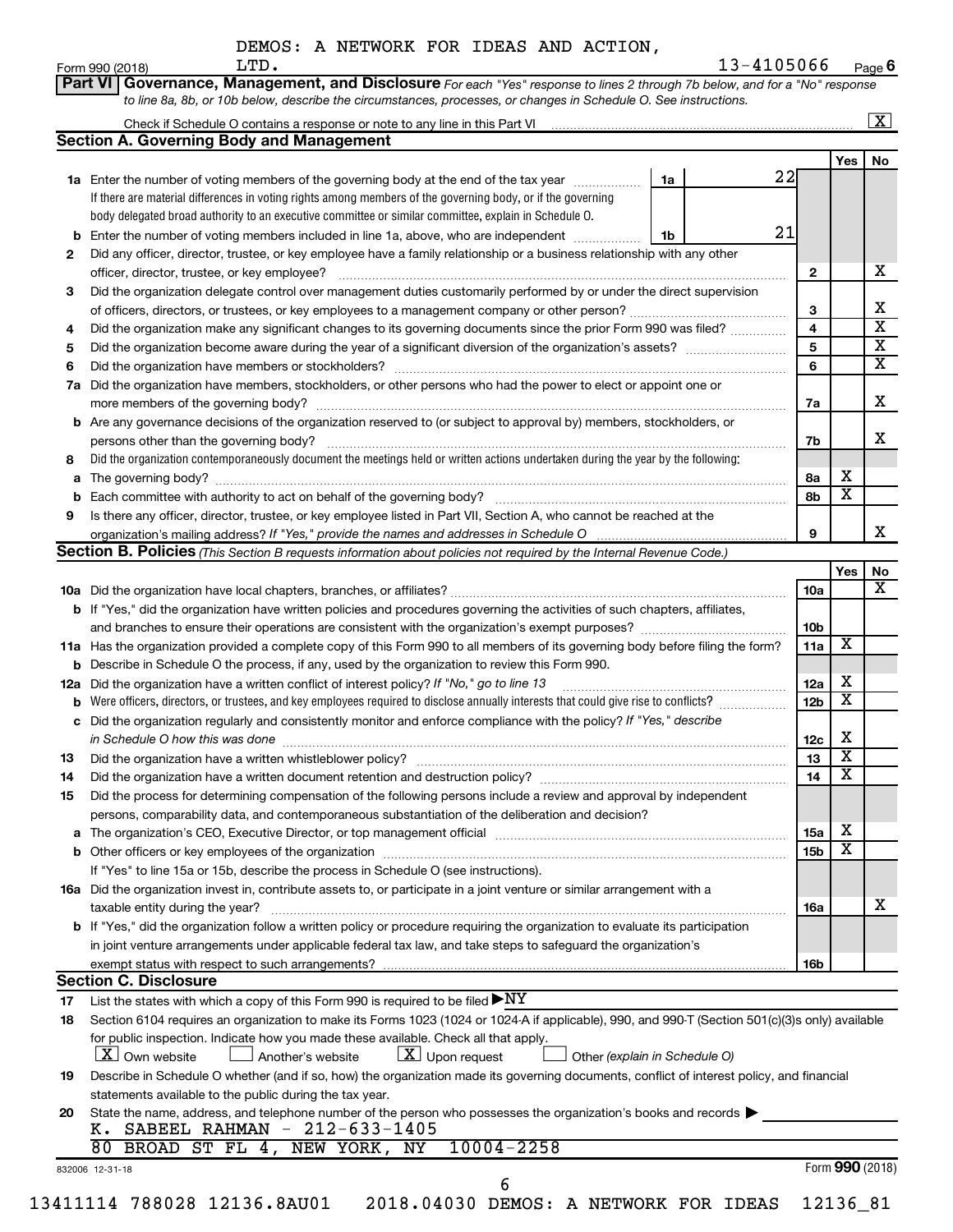$\Box$ 

| . |                                                                                            |
|---|--------------------------------------------------------------------------------------------|
|   | Part VII Compensation of Officers, Directors, Trustees, Key Employees, Highest Compensated |
|   | Employees and Independent Contractors                                                      |

#### **s, and independent Contractors**

Check if Schedule O contains a response or note to any line in this Part VII

**Section A. Officers, Directors, Trustees, Key Employees, and Highest Compensated Employees**

**1a**  Complete this table for all persons required to be listed. Report compensation for the calendar year ending with or within the organization's tax year.

**•** List all of the organization's current officers, directors, trustees (whether individuals or organizations), regardless of amount of compensation. Enter -0- in columns  $(D)$ ,  $(E)$ , and  $(F)$  if no compensation was paid.

**•** List all of the organization's **current** key employees, if any. See instructions for definition of "key employee."

**•** List the organization's five current highest compensated employees (other than an officer, director, trustee, or key employee) who received reportable compensation (Box 5 of Form W-2 and/or Box 7 of Form 1099-MISC) of more than \$100,000 from the organization and any related organizations.

**•** List all of the organization's former officers, key employees, and highest compensated employees who received more than \$100,000 of reportable compensation from the organization and any related organizations.

**•** List all of the organization's former directors or trustees that received, in the capacity as a former director or trustee of the organization, more than \$10,000 of reportable compensation from the organization and any related organizations.

List persons in the following order: individual trustees or directors; institutional trustees; officers; key employees; highest compensated employees; and former such persons.

Check this box if neither the organization nor any related organization compensated any current officer, director, or trustee.  $\Box$ 

| (A)                               | (B)               |                                |                                                                  | (C)         |              |                                 |        | (D)             | (E)                           | (F)                   |
|-----------------------------------|-------------------|--------------------------------|------------------------------------------------------------------|-------------|--------------|---------------------------------|--------|-----------------|-------------------------------|-----------------------|
| Name and Title                    | Average           |                                | (do not check more than one                                      | Position    |              |                                 |        | Reportable      | Reportable                    | Estimated             |
|                                   | hours per         |                                | box, unless person is both an<br>officer and a director/trustee) |             |              |                                 |        | compensation    | compensation                  | amount of             |
|                                   | week<br>(list any |                                |                                                                  |             |              |                                 |        | from<br>the     | from related<br>organizations | other<br>compensation |
|                                   | hours for         |                                |                                                                  |             |              |                                 |        | organization    | (W-2/1099-MISC)               | from the              |
|                                   | related           |                                |                                                                  |             |              |                                 |        | (W-2/1099-MISC) |                               | organization          |
|                                   | organizations     |                                |                                                                  |             |              |                                 |        |                 |                               | and related           |
|                                   | below             | Individual trustee or director | Institutional trustee                                            |             | Key employee | Highest compensated<br>employee |        |                 |                               | organizations         |
|                                   | line)             |                                |                                                                  | Officer     |              |                                 | Former |                 |                               |                       |
| HEATHER MCGHEE<br>(1)             | 40.00             |                                |                                                                  |             |              |                                 |        |                 |                               |                       |
| PAST PRESIDENT                    |                   | $\mathbf X$                    |                                                                  | $\mathbf X$ |              |                                 |        | 220,000         | $\mathbf 0$ .                 | 32,388.               |
| AMELIA WARREN TYAGI<br>(2)        | 1.00              |                                |                                                                  |             |              |                                 |        |                 |                               |                       |
| <b>BOARD CHAIR</b>                |                   | $\mathbf X$                    |                                                                  | X           |              |                                 |        | 0               | $\mathbf 0$                   | $\mathbf 0$ .         |
| <b>AMY HANAUER</b><br>(3)         | 1.00              |                                |                                                                  |             |              |                                 |        |                 |                               |                       |
| VICE CHAIR                        |                   | X                              |                                                                  | X           |              |                                 |        | 0               | $\mathbf 0$                   | $\mathbf 0$ .         |
| RUTH WOODEN<br>(4)                | 1.00              |                                |                                                                  |             |              |                                 |        |                 |                               |                       |
| <b>TREASURER</b>                  |                   | $\mathbf X$                    |                                                                  | $\mathbf X$ |              |                                 |        | $\mathbf 0$     | $\mathbf 0$ .                 | $\mathbf 0$ .         |
| PAUL EGERMAN<br>(5)               | 1.00              |                                |                                                                  |             |              |                                 |        |                 |                               |                       |
| <b>SECRETARY</b>                  |                   | $\mathbf X$                    |                                                                  | $\mathbf X$ |              |                                 |        | $\mathbf 0$     | $\mathbf 0$ .                 | $\mathbf 0$ .         |
| WALLY ADEYEMO<br>(6)              | 1.00              |                                |                                                                  |             |              |                                 |        |                 |                               |                       |
| <b>DIRECTOR</b>                   |                   | X                              |                                                                  |             |              |                                 |        | $\mathbf 0$     | 0.                            | $\mathbf 0$ .         |
| RUPA BALASUBRAMANIAN<br>(7)       | 1.00              |                                |                                                                  |             |              |                                 |        |                 |                               |                       |
| <b>DIRECTOR</b>                   |                   | X                              |                                                                  |             |              |                                 |        | $\mathbf 0$     | 0.                            | $\mathbf 0$ .         |
| REV. JANET MCCUNE EDWARDS<br>(8)  | 1.00              |                                |                                                                  |             |              |                                 |        |                 |                               |                       |
| <b>DIRECTOR</b>                   |                   | X                              |                                                                  |             |              |                                 |        | $\mathbf 0$ .   | $\mathbf 0$                   | $\mathbf 0$ .         |
| (9)<br>JUN CHOI                   | 1.00              |                                |                                                                  |             |              |                                 |        |                 |                               |                       |
| <b>DIRECTOR</b>                   |                   | X                              |                                                                  |             |              |                                 |        | 0               | $\mathbf 0$                   | $\mathbf 0$ .         |
| (10) REV. ROBERT M. FRANKLIN, JR. | 1.00              |                                |                                                                  |             |              |                                 |        |                 |                               |                       |
| <b>DIRECTOR</b>                   |                   | X                              |                                                                  |             |              |                                 |        | 0               | $\mathbf 0$                   | $\mathbf 0$ .         |
| (11) JOSHUA FRYDAY                | 1.00              |                                |                                                                  |             |              |                                 |        |                 |                               |                       |
| <b>DIRECTOR</b>                   |                   | X                              |                                                                  |             |              |                                 |        | $\mathbf 0$ .   | $\mathbf 0$ .                 | $\mathbf 0$ .         |
| (12) GINA GLANTZ                  | 1.00              |                                |                                                                  |             |              |                                 |        |                 |                               |                       |
| <b>DIRECTOR</b>                   |                   | $\mathbf X$                    |                                                                  |             |              |                                 |        | $\mathbf{0}$ .  | $\mathbf 0$ .                 | $\mathbf 0$ .         |
| (13) TAIFA BUTLER                 | 1.00              |                                |                                                                  |             |              |                                 |        |                 |                               |                       |
| <b>DIRECTOR</b>                   |                   | X                              |                                                                  |             |              |                                 |        | $\mathbf 0$ .   | $\mathbf 0$ .                 | $\mathbf 0$ .         |
| (14) MARY MOUNTCASTLE             | 1.00              |                                |                                                                  |             |              |                                 |        |                 |                               |                       |
| <b>DIRECTOR</b>                   |                   | X                              |                                                                  |             |              |                                 |        | $\mathbf 0$ .   | $\mathbf 0$ .                 | $0$ .                 |
| (15) RASHAD ROBINSON              | 1.00              |                                |                                                                  |             |              |                                 |        |                 |                               |                       |
| <b>DIRECTOR</b>                   |                   | X                              |                                                                  |             |              |                                 |        | $\mathbf 0$ .   | $\mathbf 0$ .                 | $\boldsymbol{0}$ .    |
| (16) JANET SHENK                  | 1.00              |                                |                                                                  |             |              |                                 |        |                 |                               |                       |
| <b>DIRECTOR</b>                   |                   | X                              |                                                                  |             |              |                                 |        | 0.              | $\mathbf 0$ .                 | $0$ .                 |
| (17) HECTOR FIGUEROA              | 1.00              |                                |                                                                  |             |              |                                 |        |                 |                               |                       |
| <b>DIRECTOR</b>                   |                   | $\mathbf X$                    |                                                                  |             |              |                                 |        | $\mathbf 0$ .   | $\mathbf 0$ .                 | 0.                    |
|                                   |                   |                                |                                                                  |             |              |                                 |        |                 |                               |                       |

832007 12-31-18

13411114 788028 12136.8AU01 2018.04030 DEMOS: A NETWORK FOR IDEAS 12136\_81

7

Form (2018) **990**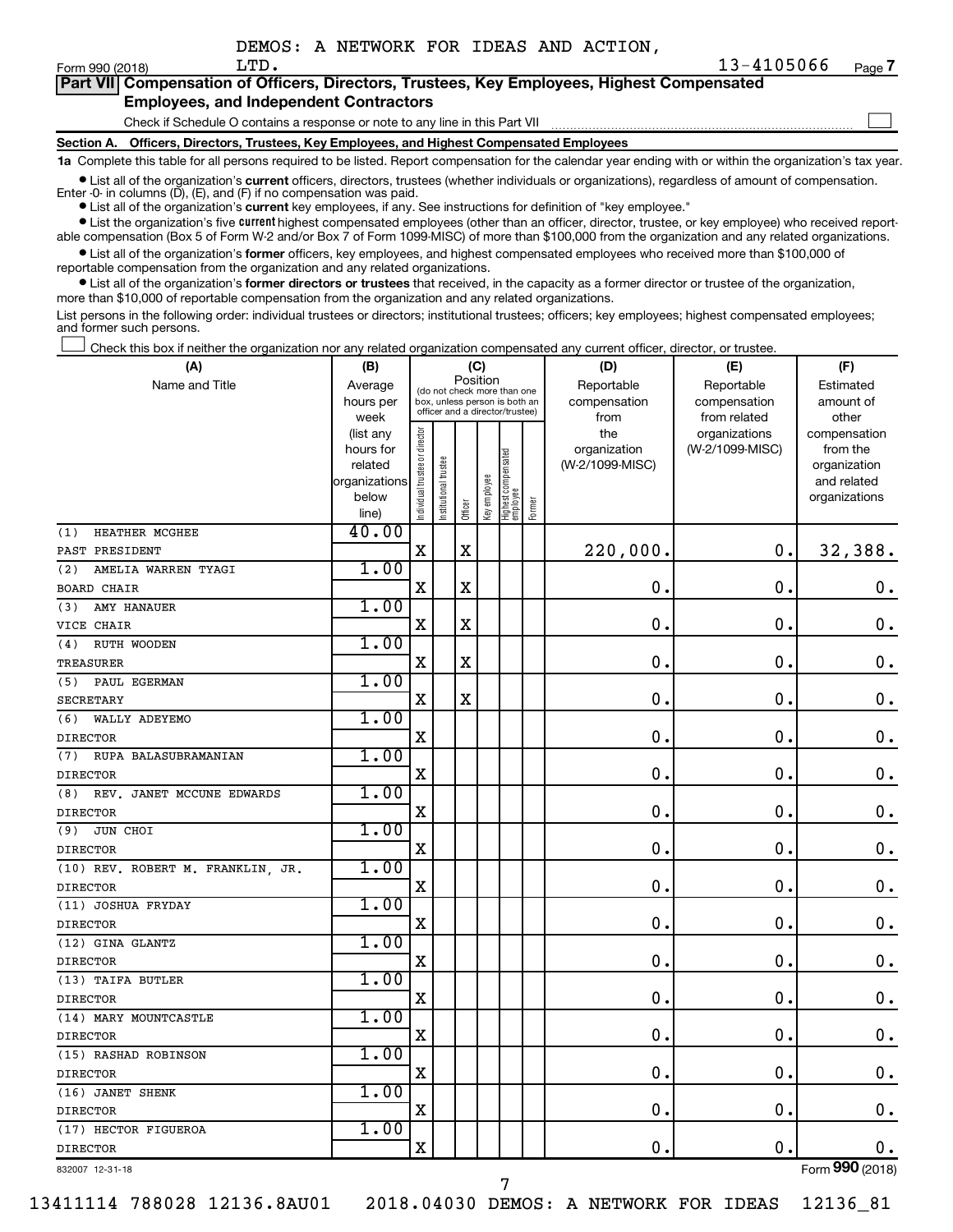Form 990 (2018) Page **8** LTD. 13-4105066

| Part VII Section A. Officers, Directors, Trustees, Key Employees, and Highest Compensated Employees (continued)                                                                                                                                                                                                                                                   |                   |                                |                       |             |              |                                                                  |        |                            |                                  |           |                         |          |
|-------------------------------------------------------------------------------------------------------------------------------------------------------------------------------------------------------------------------------------------------------------------------------------------------------------------------------------------------------------------|-------------------|--------------------------------|-----------------------|-------------|--------------|------------------------------------------------------------------|--------|----------------------------|----------------------------------|-----------|-------------------------|----------|
| (B)<br>(A)                                                                                                                                                                                                                                                                                                                                                        |                   |                                |                       |             | (C)          |                                                                  |        | (D)                        | (E)                              |           | (F)                     |          |
| Name and title                                                                                                                                                                                                                                                                                                                                                    | Average           |                                |                       |             | Position     | (do not check more than one                                      |        | Reportable                 | Reportable                       | Estimated |                         |          |
|                                                                                                                                                                                                                                                                                                                                                                   | hours per         |                                |                       |             |              | box, unless person is both an<br>officer and a director/trustee) |        | compensation               | compensation                     |           | amount of               |          |
|                                                                                                                                                                                                                                                                                                                                                                   | week<br>(list any |                                |                       |             |              |                                                                  |        | from                       | from related                     |           | other<br>compensation   |          |
|                                                                                                                                                                                                                                                                                                                                                                   | hours for         | Individual trustee or director |                       |             |              |                                                                  |        | the<br>organization        | organizations<br>(W-2/1099-MISC) |           |                         | from the |
|                                                                                                                                                                                                                                                                                                                                                                   | related           |                                |                       |             |              |                                                                  |        | (W-2/1099-MISC)            |                                  |           | organization            |          |
|                                                                                                                                                                                                                                                                                                                                                                   | organizations     |                                | Institutional trustee |             |              | Highest compensated<br> employee                                 |        |                            |                                  |           | and related             |          |
|                                                                                                                                                                                                                                                                                                                                                                   | below             |                                |                       |             | Key employee |                                                                  |        |                            |                                  |           | organizations           |          |
|                                                                                                                                                                                                                                                                                                                                                                   | line)             |                                |                       | Officer     |              |                                                                  | Former |                            |                                  |           |                         |          |
| (18) REV. DR. YVETTE FLUNDER                                                                                                                                                                                                                                                                                                                                      | 1.00              |                                |                       |             |              |                                                                  |        |                            |                                  |           |                         |          |
| <b>DIRECTOR</b>                                                                                                                                                                                                                                                                                                                                                   |                   | X                              |                       |             |              |                                                                  |        | $\mathbf 0$ .              | 0.                               |           |                         | 0.       |
| (19) RICHARD E. GOLDMAN                                                                                                                                                                                                                                                                                                                                           | 1.00              |                                |                       |             |              |                                                                  |        |                            |                                  |           |                         |          |
| <b>DIRECTOR</b>                                                                                                                                                                                                                                                                                                                                                   | 1.00              | X                              |                       |             |              |                                                                  |        | 0.                         | 0.                               |           |                         | $0$ .    |
| (20) DAVID JOHNSON                                                                                                                                                                                                                                                                                                                                                |                   | X                              |                       |             |              |                                                                  |        | 0.                         | 0.                               |           |                         | 0.       |
| <b>DIRECTOR</b><br>(21) STEPHEN MCCONNELL                                                                                                                                                                                                                                                                                                                         | 1.00              |                                |                       |             |              |                                                                  |        |                            |                                  |           |                         |          |
| <b>DIRECTOR</b>                                                                                                                                                                                                                                                                                                                                                   |                   | X                              |                       |             |              |                                                                  |        | 0.                         | 0.                               |           |                         | 0.       |
| (22) TOM UNTERMAN                                                                                                                                                                                                                                                                                                                                                 | 1.00              |                                |                       |             |              |                                                                  |        |                            |                                  |           |                         |          |
| <b>DIRECTOR</b>                                                                                                                                                                                                                                                                                                                                                   |                   | X                              |                       |             |              |                                                                  |        | 0.                         | 0.                               |           |                         | 0.       |
| (23) K. SABEEL RAHMAN                                                                                                                                                                                                                                                                                                                                             | 40.00             |                                |                       |             |              |                                                                  |        |                            |                                  |           |                         |          |
| PRESIDENT                                                                                                                                                                                                                                                                                                                                                         |                   | X                              |                       | X           |              |                                                                  |        | 70,000.                    | 0.                               |           |                         | 700.     |
| (24) JOSEPH DINORCIA                                                                                                                                                                                                                                                                                                                                              | 40.00             |                                |                       |             |              |                                                                  |        |                            |                                  |           |                         |          |
| EXECUTIVE VP OPERATIONS CFO                                                                                                                                                                                                                                                                                                                                       |                   |                                |                       | $\mathbf X$ |              |                                                                  |        | 169,800.                   | 0.                               |           | 39,842.                 |          |
| (25) TAMARA DRAUT                                                                                                                                                                                                                                                                                                                                                 | 40.00             |                                |                       |             |              |                                                                  |        |                            |                                  |           |                         |          |
| VP, POLICY AND RESEARCH                                                                                                                                                                                                                                                                                                                                           |                   |                                |                       |             | X            |                                                                  |        | 177,585.                   | 0.                               |           | 39,920.                 |          |
| (26) LUCY MAYO                                                                                                                                                                                                                                                                                                                                                    | 40.00             |                                |                       |             |              |                                                                  |        |                            |                                  |           |                         |          |
| SENIOR VP, ORGANIZATIONAL                                                                                                                                                                                                                                                                                                                                         |                   |                                |                       |             | X            |                                                                  |        | 180,000.                   | 0.                               |           | 24,766.                 |          |
| 1b Sub-total                                                                                                                                                                                                                                                                                                                                                      |                   |                                |                       |             |              |                                                                  |        | 817,385.                   | $\overline{0}$ .                 |           | 137,616.                |          |
| 124,068.<br>1,100,964.<br>$\overline{0}$ .                                                                                                                                                                                                                                                                                                                        |                   |                                |                       |             |              |                                                                  |        |                            |                                  |           |                         |          |
|                                                                                                                                                                                                                                                                                                                                                                   |                   |                                |                       |             |              |                                                                  |        | 1,918,349.                 | 0.                               |           | 261,684.                |          |
| Total number of individuals (including but not limited to those listed above) who received more than \$100,000 of reportable<br>$\mathbf{2}$                                                                                                                                                                                                                      |                   |                                |                       |             |              |                                                                  |        |                            |                                  |           |                         |          |
| compensation from the organization $\blacktriangleright$                                                                                                                                                                                                                                                                                                          |                   |                                |                       |             |              |                                                                  |        |                            |                                  |           |                         | 11       |
|                                                                                                                                                                                                                                                                                                                                                                   |                   |                                |                       |             |              |                                                                  |        |                            |                                  |           | Yes                     | No       |
| Did the organization list any former officer, director, or trustee, key employee, or highest compensated employee on<br>3                                                                                                                                                                                                                                         |                   |                                |                       |             |              |                                                                  |        |                            |                                  |           |                         |          |
| line 1a? If "Yes," complete Schedule J for such individual                                                                                                                                                                                                                                                                                                        |                   |                                |                       |             |              |                                                                  |        |                            |                                  |           | 3                       | x        |
| For any individual listed on line 1a, is the sum of reportable compensation and other compensation from the organization<br>4                                                                                                                                                                                                                                     |                   |                                |                       |             |              |                                                                  |        |                            |                                  |           | $\overline{\textbf{X}}$ |          |
|                                                                                                                                                                                                                                                                                                                                                                   |                   |                                |                       |             |              |                                                                  |        |                            |                                  |           | 4                       |          |
| Did any person listed on line 1a receive or accrue compensation from any unrelated organization or individual for services<br>5<br>rendered to the organization? If "Yes," complete Schedule J for such person manufactured to the organization? If "Yes," complete Schedule J for such person manufactured and the organization of the state of the state of the |                   |                                |                       |             |              |                                                                  |        |                            |                                  |           | 5                       | X        |
| <b>Section B. Independent Contractors</b>                                                                                                                                                                                                                                                                                                                         |                   |                                |                       |             |              |                                                                  |        |                            |                                  |           |                         |          |
| Complete this table for your five highest compensated independent contractors that received more than \$100,000 of compensation from<br>1                                                                                                                                                                                                                         |                   |                                |                       |             |              |                                                                  |        |                            |                                  |           |                         |          |
| the organization. Report compensation for the calendar year ending with or within the organization's tax year.                                                                                                                                                                                                                                                    |                   |                                |                       |             |              |                                                                  |        |                            |                                  |           |                         |          |
| (A)                                                                                                                                                                                                                                                                                                                                                               |                   |                                |                       |             |              |                                                                  |        | (B)                        |                                  |           | (C)                     |          |
| Name and business address                                                                                                                                                                                                                                                                                                                                         |                   |                                |                       |             |              |                                                                  |        | Description of services    |                                  |           | Compensation            |          |
| SKDKNICKERBOCKER, LLC, 1150 18TH ST NW STE                                                                                                                                                                                                                                                                                                                        |                   |                                |                       |             |              |                                                                  |        | COMMUNICATIONS             |                                  |           |                         |          |
| 800, WASHINGTON, DC 20036-3845                                                                                                                                                                                                                                                                                                                                    |                   |                                |                       |             |              |                                                                  |        | SUPPORT                    |                                  |           | 402,822.                |          |
| TEMPORARY STAFFING BY SUZANNE LTD., 370                                                                                                                                                                                                                                                                                                                           |                   |                                |                       |             |              |                                                                  |        |                            |                                  |           |                         |          |
| LEXINGTON AVE RM 902, NEW YORK, NY                                                                                                                                                                                                                                                                                                                                |                   |                                |                       |             |              |                                                                  |        | <b>TEMPORARY PERSONNEL</b> |                                  |           | 112,004.                |          |
|                                                                                                                                                                                                                                                                                                                                                                   |                   |                                |                       |             |              |                                                                  |        |                            |                                  |           |                         |          |
|                                                                                                                                                                                                                                                                                                                                                                   |                   |                                |                       |             |              |                                                                  |        |                            |                                  |           |                         |          |
|                                                                                                                                                                                                                                                                                                                                                                   |                   |                                |                       |             |              |                                                                  |        |                            |                                  |           |                         |          |
|                                                                                                                                                                                                                                                                                                                                                                   |                   |                                |                       |             |              |                                                                  |        |                            |                                  |           |                         |          |
|                                                                                                                                                                                                                                                                                                                                                                   |                   |                                |                       |             |              |                                                                  |        |                            |                                  |           |                         |          |
| $\mathbf{2}$<br>Total number of independent contractors (including but not limited to those listed above) who received more than                                                                                                                                                                                                                                  |                   |                                |                       |             |              |                                                                  |        |                            |                                  |           |                         |          |
| \$100,000 of compensation from the organization                                                                                                                                                                                                                                                                                                                   |                   |                                |                       |             |              | 2                                                                |        |                            |                                  |           |                         |          |
| SEE PART VII, SECTION A CONTINUATION SHEETS                                                                                                                                                                                                                                                                                                                       |                   |                                |                       |             |              |                                                                  |        |                            |                                  |           | Form 990 (2018)         |          |
| 832008 12-31-18                                                                                                                                                                                                                                                                                                                                                   |                   |                                |                       |             |              |                                                                  |        |                            |                                  |           |                         |          |

8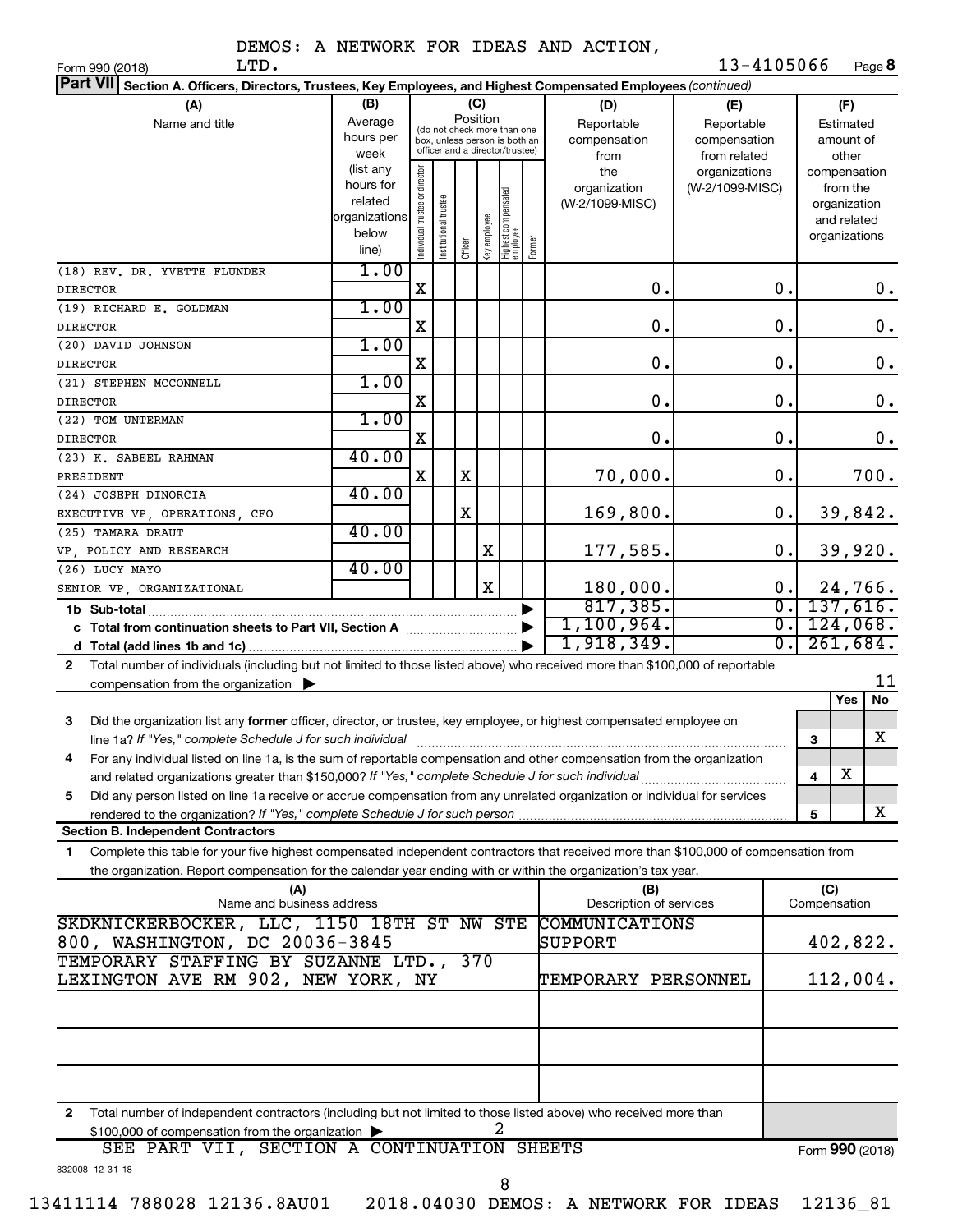LTD. 13-4105066

| LTD.<br>Form 990                                                                                                |                      |                               |                       |          |                        |                              |        |                 | 13-4105066      |                             |
|-----------------------------------------------------------------------------------------------------------------|----------------------|-------------------------------|-----------------------|----------|------------------------|------------------------------|--------|-----------------|-----------------|-----------------------------|
| Part VII Section A. Officers, Directors, Trustees, Key Employees, and Highest Compensated Employees (continued) |                      |                               |                       |          |                        |                              |        |                 |                 |                             |
| (A)                                                                                                             | (B)                  |                               |                       |          | (C)                    |                              |        | (D)             | (E)             | (F)                         |
| Name and title                                                                                                  | Average              |                               |                       | Position |                        |                              |        | Reportable      | Reportable      | Estimated                   |
|                                                                                                                 | hours                |                               |                       |          | (check all that apply) |                              |        | compensation    | compensation    | amount of                   |
|                                                                                                                 | per                  |                               |                       |          |                        |                              |        | from            | from related    | other                       |
|                                                                                                                 | week                 |                               |                       |          |                        |                              |        | the             | organizations   | compensation                |
|                                                                                                                 | (list any            |                               |                       |          |                        |                              |        | organization    | (W-2/1099-MISC) | from the                    |
|                                                                                                                 | hours for<br>related |                               |                       |          |                        |                              |        | (W-2/1099-MISC) |                 | organization<br>and related |
|                                                                                                                 | organizations        | ndividual trustee or director | Institutional trustee |          |                        | Highest compensated employee |        |                 |                 | organizations               |
|                                                                                                                 | below                |                               |                       |          |                        |                              |        |                 |                 |                             |
|                                                                                                                 | line)                |                               |                       | Officer  | Key employee           |                              | Former |                 |                 |                             |
| (27) TORI O'NEAL-MCELRATH                                                                                       | 40.00                |                               |                       |          |                        |                              |        |                 |                 |                             |
| VP, EXTERNAL AFFAIRS                                                                                            |                      |                               |                       |          | X                      |                              |        | 180,449.        | 0.              | 1,804.                      |
| (28) ELIZABETH DOYLE                                                                                            | 40.00                |                               |                       |          |                        |                              |        |                 |                 |                             |
| SENIOR VP, STRATEGY AND PR                                                                                      |                      |                               |                       |          | X                      |                              |        | 180,000.        | $\mathbf 0$ .   | 39,944.                     |
| (29) BRENDA WRIGHT                                                                                              | 40.00                |                               |                       |          |                        |                              |        |                 |                 |                             |
| SENIOR ADVISOR LEGAL STRATEGIES                                                                                 |                      |                               |                       |          |                        | X                            |        | 156,214.        | 0.              | 1,904.                      |
| (30) KALIN DRZEWIECKI-SEZER                                                                                     | 40.00                |                               |                       |          |                        |                              |        |                 |                 |                             |
| SENIOR DIRECTOR OF OPERATI                                                                                      |                      |                               |                       |          |                        | X                            |        | 144,300.        | 0.              | 39,587.                     |
| (31) RODNEY MCKENZIE                                                                                            | 40.00                |                               |                       |          |                        |                              |        |                 |                 |                             |
| VP, CAMPAIGNS AND PARTNERS                                                                                      |                      |                               |                       |          |                        | X                            |        | 149,920.        | 0.              | 14,962.                     |
| (32) ARLENE CORBIN LEWIS                                                                                        | 40.00                |                               |                       |          |                        |                              |        |                 |                 |                             |
| DIRECTOR OF COMMUNICATIONS                                                                                      |                      |                               |                       |          |                        | $\mathbf X$                  |        | 145,250.        | 0.              | 1,453.                      |
| (33) CONSTANCE RAZZA                                                                                            | 40.00                |                               |                       |          |                        |                              |        |                 |                 |                             |
| VP OF POLICY AND RESEARCH                                                                                       |                      |                               |                       |          |                        | $\mathbf x$                  |        | 144,831.        | $\mathbf 0$ .   | 24,414.                     |
|                                                                                                                 |                      |                               |                       |          |                        |                              |        |                 |                 |                             |
|                                                                                                                 |                      |                               |                       |          |                        |                              |        |                 |                 |                             |
|                                                                                                                 |                      |                               |                       |          |                        |                              |        |                 |                 |                             |
|                                                                                                                 |                      |                               |                       |          |                        |                              |        |                 |                 |                             |
|                                                                                                                 |                      |                               |                       |          |                        |                              |        |                 |                 |                             |
|                                                                                                                 |                      |                               |                       |          |                        |                              |        |                 |                 |                             |
|                                                                                                                 |                      |                               |                       |          |                        |                              |        |                 |                 |                             |
|                                                                                                                 |                      |                               |                       |          |                        |                              |        |                 |                 |                             |
|                                                                                                                 |                      |                               |                       |          |                        |                              |        |                 |                 |                             |
|                                                                                                                 |                      |                               |                       |          |                        |                              |        |                 |                 |                             |
|                                                                                                                 |                      |                               |                       |          |                        |                              |        |                 |                 |                             |
|                                                                                                                 |                      |                               |                       |          |                        |                              |        |                 |                 |                             |
|                                                                                                                 |                      |                               |                       |          |                        |                              |        |                 |                 |                             |
|                                                                                                                 |                      |                               |                       |          |                        |                              |        |                 |                 |                             |
|                                                                                                                 |                      |                               |                       |          |                        |                              |        |                 |                 |                             |
|                                                                                                                 |                      |                               |                       |          |                        |                              |        |                 |                 |                             |
|                                                                                                                 |                      |                               |                       |          |                        |                              |        |                 |                 |                             |
|                                                                                                                 |                      |                               |                       |          |                        |                              |        |                 |                 |                             |
|                                                                                                                 |                      |                               |                       |          |                        |                              |        |                 |                 |                             |
|                                                                                                                 |                      |                               |                       |          |                        |                              |        |                 |                 |                             |
|                                                                                                                 |                      |                               |                       |          |                        |                              |        |                 |                 |                             |
|                                                                                                                 |                      |                               |                       |          |                        |                              |        |                 |                 |                             |
|                                                                                                                 |                      |                               |                       |          |                        |                              |        |                 |                 |                             |
|                                                                                                                 |                      |                               |                       |          |                        |                              |        |                 |                 |                             |
|                                                                                                                 |                      |                               |                       |          |                        |                              |        |                 |                 |                             |
|                                                                                                                 |                      |                               |                       |          |                        |                              |        |                 |                 |                             |
|                                                                                                                 |                      |                               |                       |          |                        |                              |        | 1,100,964.      |                 | 124,068.                    |

832201 04-01-18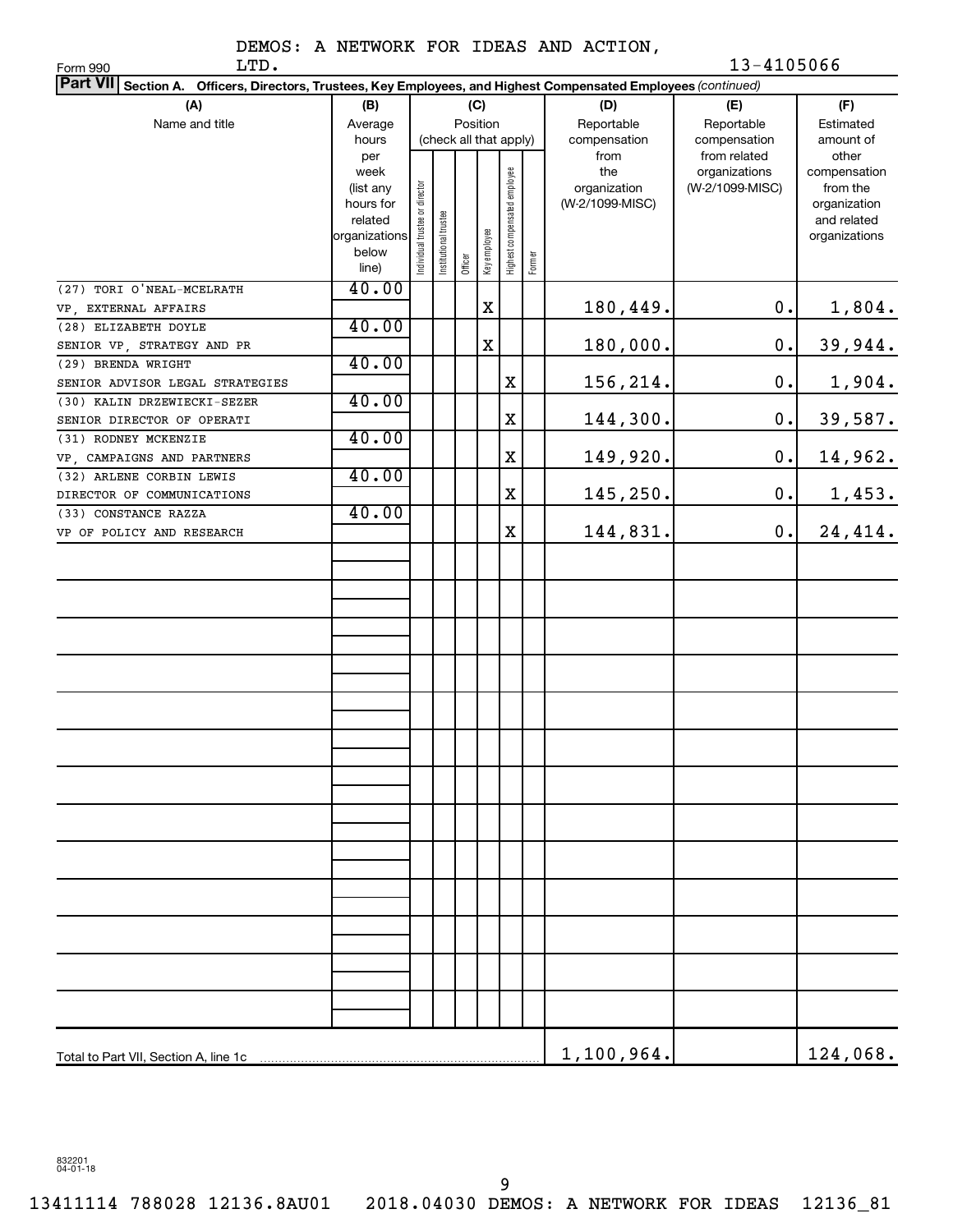|  |  | DEMOS: A NETWORK FOR IDEAS AND ACTION, |  |  |  |  |
|--|--|----------------------------------------|--|--|--|--|
|--|--|----------------------------------------|--|--|--|--|

|                                                           | <b>Part VIII</b> | <b>Statement of Revenue</b>                           |                |                                |                      |                                                 |                                         |                                                                    |
|-----------------------------------------------------------|------------------|-------------------------------------------------------|----------------|--------------------------------|----------------------|-------------------------------------------------|-----------------------------------------|--------------------------------------------------------------------|
|                                                           |                  |                                                       |                |                                |                      |                                                 |                                         |                                                                    |
|                                                           |                  |                                                       |                |                                | (A)<br>Total revenue | (B)<br>Related or<br>exempt function<br>revenue | (C)<br>Unrelated<br>business<br>revenue | (D)<br>Revenue excluded<br>from tax under<br>sections<br>512 - 514 |
| Contributions, Gifts, Grants<br>and Other Similar Amounts |                  | <b>1 a</b> Federated campaigns                        | 1a             |                                |                      |                                                 |                                         |                                                                    |
|                                                           | b                | Membership dues                                       | 1 <sub>b</sub> |                                |                      |                                                 |                                         |                                                                    |
|                                                           |                  | c Fundraising events                                  | 1 <sub>c</sub> | 246,090.                       |                      |                                                 |                                         |                                                                    |
|                                                           |                  | <b>d</b> Related organizations<br>.                   | 1d             |                                |                      |                                                 |                                         |                                                                    |
|                                                           | е                | Government grants (contributions)                     | 1e             |                                |                      |                                                 |                                         |                                                                    |
|                                                           |                  | f All other contributions, gifts, grants, and         |                |                                |                      |                                                 |                                         |                                                                    |
|                                                           |                  | similar amounts not included above                    |                | $1$ if $\vert 7$ , 280, 489.   |                      |                                                 |                                         |                                                                    |
|                                                           | g                | Noncash contributions included in lines 1a-1f: \$     |                |                                |                      |                                                 |                                         |                                                                    |
|                                                           |                  |                                                       |                |                                | 7,526,579.           |                                                 |                                         |                                                                    |
|                                                           |                  |                                                       |                | <b>Business Code</b><br>900099 | 147,249.             |                                                 |                                         |                                                                    |
|                                                           | 2a               | LEGAL AWARDS<br><b>CONSULTING FEES</b>                |                | 541611                         | 74, 261.             | $\frac{147,249}{74,261}$                        |                                         |                                                                    |
|                                                           | b                | <b>HONORARIUM</b>                                     |                | 900099                         | 30,850.              | 30,850.                                         |                                         |                                                                    |
|                                                           |                  |                                                       |                |                                |                      |                                                 |                                         |                                                                    |
| Program Service<br>Revenue                                | d                |                                                       |                |                                |                      |                                                 |                                         |                                                                    |
|                                                           |                  | All other program service revenue                     |                |                                |                      |                                                 |                                         |                                                                    |
|                                                           |                  |                                                       |                | ▶                              | 252, 360.            |                                                 |                                         |                                                                    |
|                                                           | 3                | Investment income (including dividends, interest, and |                |                                |                      |                                                 |                                         |                                                                    |
|                                                           |                  |                                                       |                |                                | 46,326.              |                                                 |                                         | 46,326.                                                            |
|                                                           | 4                | Income from investment of tax-exempt bond proceeds    |                |                                |                      |                                                 |                                         |                                                                    |
|                                                           | 5                |                                                       |                |                                |                      |                                                 |                                         |                                                                    |
|                                                           |                  |                                                       | (i) Real       | (ii) Personal                  |                      |                                                 |                                         |                                                                    |
|                                                           |                  | 6 a Gross rents                                       |                |                                |                      |                                                 |                                         |                                                                    |
|                                                           | b                | Less: rental expenses                                 |                |                                |                      |                                                 |                                         |                                                                    |
|                                                           |                  | Rental income or (loss)                               |                |                                |                      |                                                 |                                         |                                                                    |
|                                                           | d                |                                                       |                |                                |                      |                                                 |                                         |                                                                    |
|                                                           |                  | 7 a Gross amount from sales of                        | (i) Securities | (ii) Other                     |                      |                                                 |                                         |                                                                    |
|                                                           |                  | assets other than inventory                           |                |                                |                      |                                                 |                                         |                                                                    |
|                                                           |                  | <b>b</b> Less: cost or other basis                    |                |                                |                      |                                                 |                                         |                                                                    |
|                                                           |                  | and sales expenses                                    |                |                                |                      |                                                 |                                         |                                                                    |
|                                                           |                  |                                                       |                | ▶                              |                      |                                                 |                                         |                                                                    |
|                                                           |                  | 8 a Gross income from fundraising events (not         |                |                                |                      |                                                 |                                         |                                                                    |
| <b>Other Revenue</b>                                      |                  | $246$ ,090. $_{\rm of}$<br>including \$               |                |                                |                      |                                                 |                                         |                                                                    |
|                                                           |                  | contributions reported on line 1c). See               |                |                                |                      |                                                 |                                         |                                                                    |
|                                                           |                  |                                                       | a l            | 68,265.                        |                      |                                                 |                                         |                                                                    |
|                                                           |                  |                                                       | $\mathbf{b}$   | 99,772.                        |                      |                                                 |                                         |                                                                    |
|                                                           |                  | c Net income or (loss) from fundraising events        |                |                                | $-31,507.$           |                                                 |                                         | $-31,507.$                                                         |
|                                                           |                  | 9 a Gross income from gaming activities. See          |                |                                |                      |                                                 |                                         |                                                                    |
|                                                           |                  |                                                       |                |                                |                      |                                                 |                                         |                                                                    |
|                                                           |                  |                                                       | $\mathbf b$    |                                |                      |                                                 |                                         |                                                                    |
|                                                           |                  | c Net income or (loss) from gaming activities         |                |                                |                      |                                                 |                                         |                                                                    |
|                                                           |                  | 10 a Gross sales of inventory, less returns           |                |                                |                      |                                                 |                                         |                                                                    |
|                                                           |                  |                                                       |                |                                |                      |                                                 |                                         |                                                                    |
|                                                           |                  |                                                       | $\mathbf{b}$   |                                |                      |                                                 |                                         |                                                                    |
|                                                           |                  | c Net income or (loss) from sales of inventory        |                |                                |                      |                                                 |                                         |                                                                    |
|                                                           | 11 a             | Miscellaneous Revenue                                 |                | <b>Business Code</b>           |                      |                                                 |                                         |                                                                    |
|                                                           | b                |                                                       |                |                                |                      |                                                 |                                         |                                                                    |
|                                                           |                  |                                                       |                |                                |                      |                                                 |                                         |                                                                    |
|                                                           |                  |                                                       |                | 900099                         | 399.                 |                                                 |                                         | 399.                                                               |
|                                                           |                  |                                                       |                |                                | 399.                 |                                                 |                                         |                                                                    |
|                                                           | 12               |                                                       |                |                                | 7,794,157.           | 252, 360.                                       | 0.                                      | 15,218.                                                            |
|                                                           | 832009 12-31-18  |                                                       |                |                                |                      |                                                 |                                         | Form 990 (2018)                                                    |

10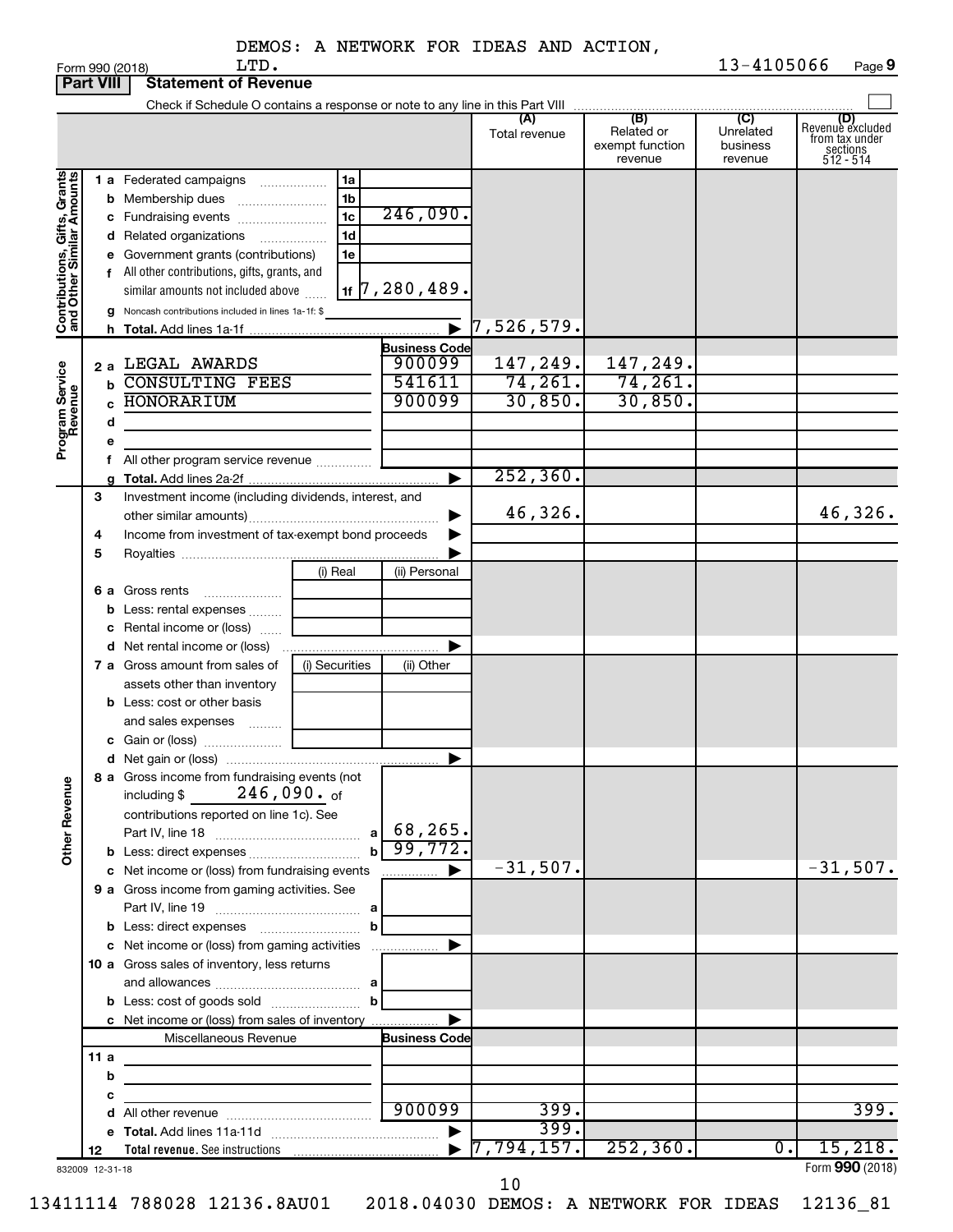**Part IX | Statement of Functional Expenses** 

*Section 501(c)(3) and 501(c)(4) organizations must complete all columns. All other organizations must complete column (A).*

|              | Check if Schedule O contains a response or note to any line in this Part IX                              |                       |                        |                       |                    |
|--------------|----------------------------------------------------------------------------------------------------------|-----------------------|------------------------|-----------------------|--------------------|
|              | Do not include amounts reported on lines 6b,<br>7b, 8b, 9b, and 10b of Part VIII.                        | (A)<br>Total expenses | (B)<br>Program service | IC)<br>Management and | (D)<br>Fundraising |
| 1.           | Grants and other assistance to domestic organizations                                                    |                       | expenses               | general expenses      | expenses           |
|              | and domestic governments. See Part IV, line 21                                                           | 303,959.              | 303,959.               |                       |                    |
| $\mathbf{2}$ | Grants and other assistance to domestic                                                                  |                       |                        |                       |                    |
|              | individuals. See Part IV, line 22                                                                        |                       |                        |                       |                    |
| 3            | Grants and other assistance to foreign                                                                   |                       |                        |                       |                    |
|              | organizations, foreign governments, and foreign                                                          |                       |                        |                       |                    |
|              | individuals. See Part IV, lines 15 and 16                                                                |                       |                        |                       |                    |
| 4            | Benefits paid to or for members                                                                          |                       |                        |                       |                    |
| 5            | Compensation of current officers, directors,                                                             |                       |                        |                       |                    |
|              | trustees, and key employees                                                                              | 2,115,839.            | 1,452,977.             | 632,387.              | 30,475.            |
| 6            | Compensation not included above, to disqualified                                                         |                       |                        |                       |                    |
|              | persons (as defined under section 4958(f)(1)) and                                                        |                       |                        |                       |                    |
|              | persons described in section 4958(c)(3)(B)                                                               |                       |                        |                       |                    |
| 7            |                                                                                                          | 3,655,806.            | 2,488,883.             | 591,424.              | 575,499.           |
| 8            | Pension plan accruals and contributions (include                                                         |                       |                        |                       |                    |
|              | section 401(k) and 403(b) employer contributions)                                                        | 37,149.               | 22,786.                | 10,428.               | 3,935.             |
| 9            | Other employee benefits                                                                                  | 729, 717.             | 465, 154.              | 162,974.              | 101,589.           |
| 10           |                                                                                                          | 391,684.              | 240, 250.              | 109,947.              | 41,487.            |
| 11           | Fees for services (non-employees):                                                                       |                       |                        |                       |                    |
|              |                                                                                                          | 215,681.              | 127,581.               |                       |                    |
| b            |                                                                                                          | 79,839.               |                        | 88,100.<br>79,839.    |                    |
|              |                                                                                                          |                       |                        |                       |                    |
| d<br>е       | Professional fundraising services. See Part IV, line 17                                                  | 36,000.               |                        |                       | 36,000.            |
| f            | Investment management fees                                                                               |                       |                        |                       |                    |
| g            | Other. (If line 11g amount exceeds 10% of line 25,                                                       |                       |                        |                       |                    |
|              | column (A) amount, list line 11g expenses on Sch O.)                                                     | 674,100.              | 530,477.               | 101, 325.             | 42,298.            |
| 12           |                                                                                                          | 272, 117.             | 173,988.               | 54,802.               | 43,327.            |
| 13           |                                                                                                          | 205, 355.             | 89,208.                | 90,588.               | 25,559.            |
| 14           |                                                                                                          | 274, 225.             | $170,096$ .            | 69,330.               | 34,799.            |
| 15           |                                                                                                          |                       |                        |                       |                    |
| 16           |                                                                                                          | 1, 110, 252.          | 682,551.               | 321,911.              | 105,790.           |
| 17           |                                                                                                          | 569,615.              | 416,769.               | 87,219.               | 65,627.            |
| 18           | Payments of travel or entertainment expenses                                                             |                       |                        |                       |                    |
|              | for any federal, state, or local public officials                                                        |                       |                        |                       |                    |
| 19           | Conferences, conventions, and meetings                                                                   | 386,908.              | 166, 246.              | 163, 130.             | 57,532.            |
| 20           | Interest                                                                                                 | 9,804.                | 8,753.                 | 1,051.                |                    |
| 21           |                                                                                                          |                       |                        |                       |                    |
| 22           | Depreciation, depletion, and amortization                                                                | 212,532.<br>10,828.   | 146, 462.<br>8,343.    | 42,816.<br>2,485.     | 23, 254.           |
| 23           | Insurance                                                                                                |                       |                        |                       |                    |
| 24           | Other expenses. Itemize expenses not covered<br>above. (List miscellaneous expenses in line 24e. If line |                       |                        |                       |                    |
|              | 24e amount exceeds 10% of line 25, column (A)                                                            |                       |                        |                       |                    |
| a            | amount, list line 24e expenses on Schedule O.)<br>MEMBERSHIP DUES                                        | 9,362.                | 6,739.                 | 1,595.                | 1,028.             |
| b            |                                                                                                          |                       |                        |                       |                    |
| с            |                                                                                                          |                       |                        |                       |                    |
| d            |                                                                                                          |                       |                        |                       |                    |
| е            | All other expenses                                                                                       | 17,520.               |                        | 17,520.               |                    |
| 25           | Total functional expenses. Add lines 1 through 24e                                                       | 11, 318, 292.         | 7,501,222.             | 2,628,871.            | 1,188,199.         |
| 26           | Joint costs. Complete this line only if the organization                                                 |                       |                        |                       |                    |
|              | reported in column (B) joint costs from a combined                                                       |                       |                        |                       |                    |
|              | educational campaign and fundraising solicitation.                                                       |                       |                        |                       |                    |
|              | Check here $\blacktriangleright$<br>if following SOP 98-2 (ASC 958-720)                                  |                       |                        |                       |                    |
|              | 832010 12-31-18                                                                                          |                       |                        |                       | Form 990 (2018)    |

13411114 788028 12136.8AU01 2018.04030 DEMOS: A NETWORK FOR IDEAS 12136\_81

11

Form (2018) **990**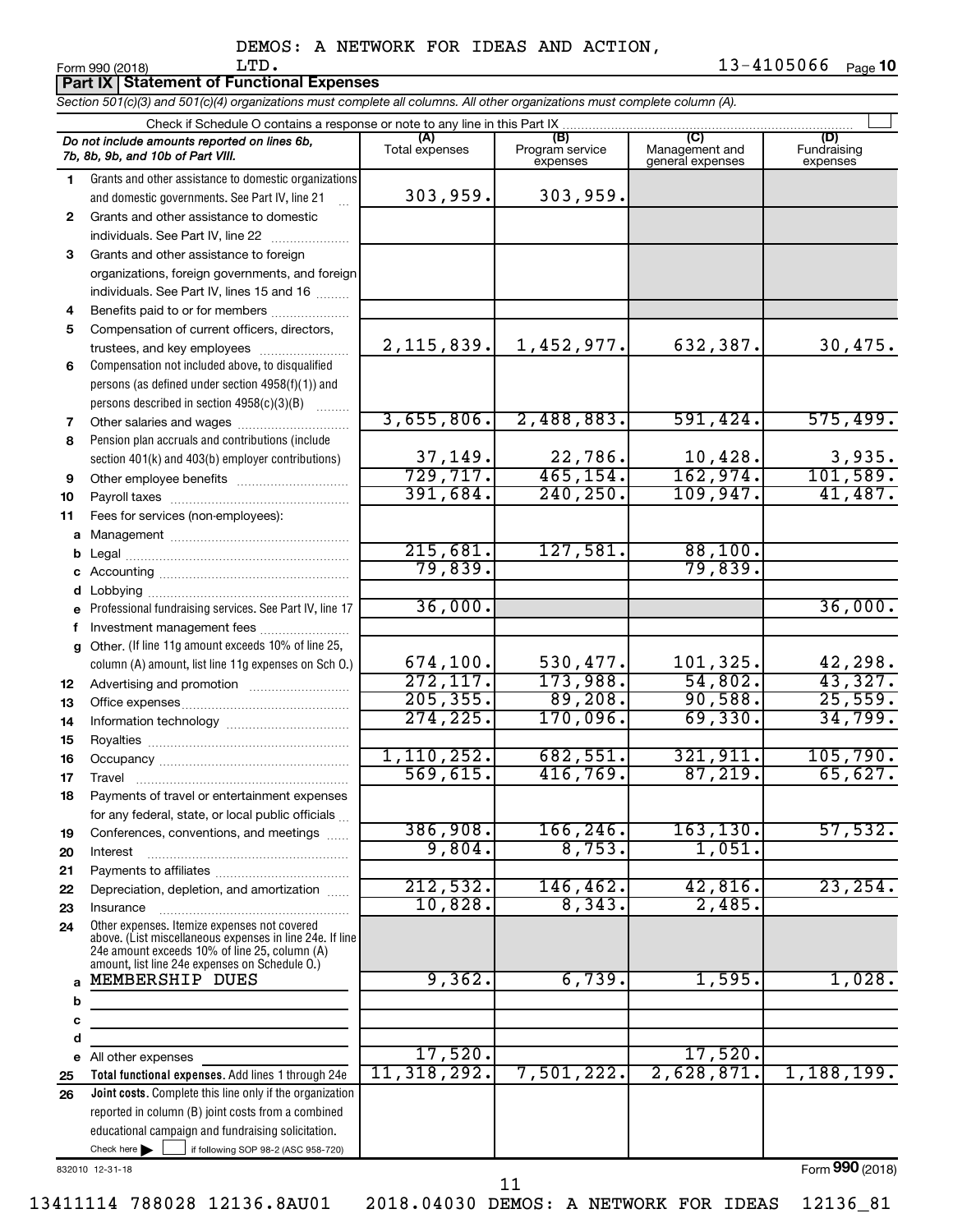|                             | Part X   | <b>Balance Sheet</b>                                                                                                    |          |    |                          |                         |                    |
|-----------------------------|----------|-------------------------------------------------------------------------------------------------------------------------|----------|----|--------------------------|-------------------------|--------------------|
|                             |          |                                                                                                                         |          |    |                          |                         |                    |
|                             |          |                                                                                                                         |          |    | (A)<br>Beginning of year |                         | (B)<br>End of year |
|                             | 1        |                                                                                                                         |          |    | 274, 237.                | $\mathbf{1}$            | 555,964.           |
|                             | 2        |                                                                                                                         |          |    | 5,430,377.               | $\mathbf{2}$            | 4,436,251.         |
|                             | З        |                                                                                                                         |          |    | 9,393,890.               | $\mathbf{3}$            | 6,405,534.         |
|                             | 4        |                                                                                                                         |          |    | 227, 187.                | $\overline{\mathbf{4}}$ | 71, 146.           |
|                             | 5        | Loans and other receivables from current and former officers, directors,                                                |          |    |                          |                         |                    |
|                             |          | trustees, key employees, and highest compensated employees. Complete                                                    |          |    |                          |                         |                    |
|                             |          |                                                                                                                         |          |    |                          | 5                       |                    |
|                             | 6        | Loans and other receivables from other disqualified persons (as defined under                                           |          |    |                          |                         |                    |
|                             |          | section 4958(f)(1)), persons described in section 4958(c)(3)(B), and contributing                                       |          |    |                          |                         |                    |
|                             |          | employers and sponsoring organizations of section 501(c)(9) voluntary                                                   |          |    |                          |                         |                    |
|                             |          | employees' beneficiary organizations (see instr). Complete Part II of Sch L                                             |          |    |                          | 6                       |                    |
| Assets                      | 7        |                                                                                                                         |          |    | $\overline{7}$           |                         |                    |
|                             | 8        |                                                                                                                         |          |    |                          | 8                       |                    |
|                             | 9        | Prepaid expenses and deferred charges                                                                                   |          |    | 216, 763.                | 9                       | 295,067.           |
|                             |          | <b>10a</b> Land, buildings, and equipment: cost or other                                                                |          |    |                          |                         |                    |
|                             |          | basis. Complete Part VI of Schedule D  10a 1,519,280.                                                                   |          |    |                          |                         |                    |
|                             |          |                                                                                                                         |          |    | 908,693.                 | 10 <sub>c</sub>         | 979,747.           |
|                             | 11       |                                                                                                                         |          |    |                          | 11                      |                    |
|                             | 12       |                                                                                                                         |          |    |                          | 12                      |                    |
|                             | 13       |                                                                                                                         |          | 13 |                          |                         |                    |
|                             | 14       |                                                                                                                         |          | 14 |                          |                         |                    |
|                             | 15       |                                                                                                                         | 83,722.  | 15 | 80,419.                  |                         |                    |
|                             | 16       |                                                                                                                         |          |    | 16,534,869.              | 16                      | 12,824,128.        |
|                             | 17       |                                                                                                                         | 499,187. | 17 | 421,492.                 |                         |                    |
|                             | 18       |                                                                                                                         |          |    | 7,500.                   | 18                      |                    |
|                             | 19       |                                                                                                                         |          |    | 723, 348.                | 19                      | 821,658.           |
|                             | 20       |                                                                                                                         |          |    |                          | 20                      |                    |
|                             | 21       | Escrow or custodial account liability. Complete Part IV of Schedule D                                                   |          |    |                          | 21                      |                    |
|                             | 22       | Loans and other payables to current and former officers, directors, trustees,                                           |          |    |                          |                         |                    |
|                             |          | key employees, highest compensated employees, and disqualified persons.                                                 |          |    |                          |                         |                    |
| Liabilities                 |          |                                                                                                                         |          |    |                          | 22                      |                    |
|                             | 23       | Secured mortgages and notes payable to unrelated third parties                                                          |          |    | 683,333.                 | 23                      | 483, 333.          |
|                             | 24       | Unsecured notes and loans payable to unrelated third parties                                                            |          |    |                          | 24                      |                    |
|                             | 25       | Other liabilities (including federal income tax, payables to related third                                              |          |    |                          |                         |                    |
|                             |          | parties, and other liabilities not included on lines 17-24). Complete Part X of                                         |          |    |                          |                         |                    |
|                             |          | Schedule D                                                                                                              |          |    | 1,913,368.               | 25                      | 1,726,483.         |
|                             | 26       | Total liabilities. Add lines 17 through 25                                                                              |          |    |                          | 26                      |                    |
|                             |          | Organizations that follow SFAS 117 (ASC 958), check here $\blacktriangleright \begin{array}{c} \perp X \end{array}$ and |          |    |                          |                         |                    |
|                             |          | complete lines 27 through 29, and lines 33 and 34.                                                                      |          |    | 1,724,221.               |                         | 2,105,363.         |
|                             | 27       |                                                                                                                         |          |    | 12,897,280.              | 27                      | 8,992,282.         |
|                             | 28       |                                                                                                                         |          |    |                          | 28                      |                    |
|                             | 29       | Permanently restricted net assets                                                                                       |          |    |                          | 29                      |                    |
|                             |          | Organizations that do not follow SFAS 117 (ASC 958), check here ▶ □                                                     |          |    |                          |                         |                    |
|                             |          | and complete lines 30 through 34.                                                                                       |          |    |                          |                         |                    |
|                             | 30       | Paid-in or capital surplus, or land, building, or equipment fund                                                        |          |    |                          | 30<br>31                |                    |
| Net Assets or Fund Balances | 31<br>32 | Retained earnings, endowment, accumulated income, or other funds                                                        |          |    |                          | 32                      |                    |
|                             | 33       |                                                                                                                         |          |    | 14,621,501.              | 33                      | 11,097,645.        |
|                             | 34       |                                                                                                                         |          |    | 16,534,869.              | 34                      | 12,824,128.        |
|                             |          |                                                                                                                         |          |    |                          |                         |                    |

Form (2018) **990**

832011 12-31-18

12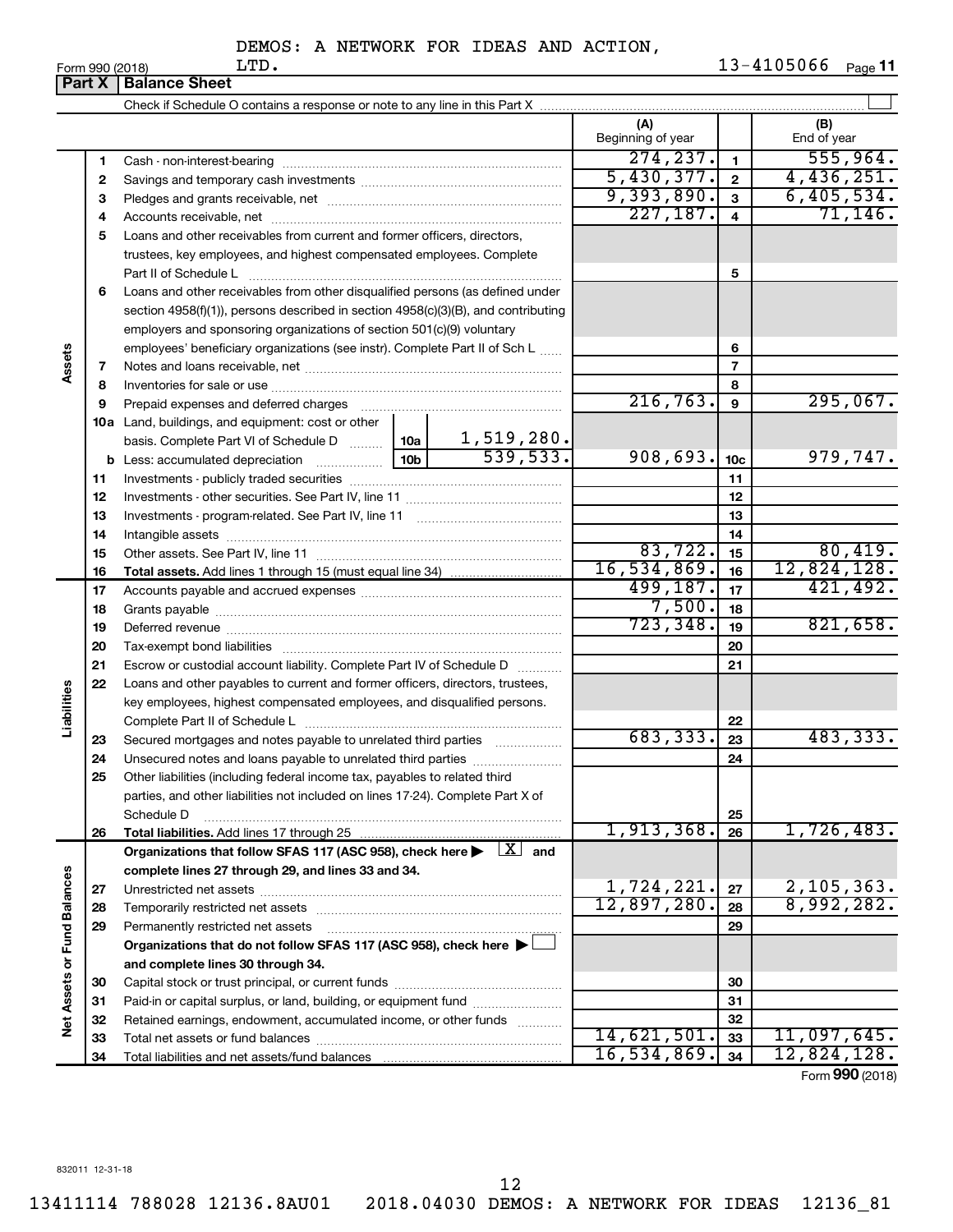|          | DEMOS: A NETWORK FOR IDEAS AND ACTION, |  |  |                |
|----------|----------------------------------------|--|--|----------------|
| . חיד. ד |                                        |  |  | $13 - 4105066$ |

|    | Form 990 (2018)<br>LTD.                                                                                                                                                                                                        |                         | 13-4105066                      |            | Page 12          |
|----|--------------------------------------------------------------------------------------------------------------------------------------------------------------------------------------------------------------------------------|-------------------------|---------------------------------|------------|------------------|
|    | <b>Part XI Reconciliation of Net Assets</b>                                                                                                                                                                                    |                         |                                 |            |                  |
|    | Check if Schedule O contains a response or note to any line in this Part XI                                                                                                                                                    |                         |                                 |            |                  |
|    |                                                                                                                                                                                                                                |                         |                                 |            |                  |
| 1  |                                                                                                                                                                                                                                | $\mathbf{1}$            | $\frac{7,794,157}{11,318,292.}$ |            |                  |
| 2  |                                                                                                                                                                                                                                | $\overline{2}$          |                                 |            |                  |
| З  |                                                                                                                                                                                                                                | 3                       | $-3,524,135.$                   |            |                  |
| 4  |                                                                                                                                                                                                                                | $\overline{\mathbf{4}}$ | 14,621,501.                     |            |                  |
| 5  | Net unrealized gains (losses) on investments [11] matter than the control of the control of the control of the control of the control of the control of the control of the control of the control of the control of the contro | 5                       |                                 |            | 279.             |
| 6  | Donated services and use of facilities                                                                                                                                                                                         | 6                       |                                 |            |                  |
| 7  | Investment expenses                                                                                                                                                                                                            | $\overline{7}$          |                                 |            |                  |
| 8  | Prior period adjustments                                                                                                                                                                                                       | 8                       |                                 |            |                  |
| 9  |                                                                                                                                                                                                                                | $\mathbf{g}$            |                                 |            | $\overline{0}$ . |
| 10 | Net assets or fund balances at end of year. Combine lines 3 through 9 (must equal Part X, line 33,                                                                                                                             |                         |                                 |            |                  |
|    | column (B))                                                                                                                                                                                                                    | 10                      | 11,097,645.                     |            |                  |
|    | Part XII Financial Statements and Reporting                                                                                                                                                                                    |                         |                                 |            |                  |
|    |                                                                                                                                                                                                                                |                         |                                 |            |                  |
|    |                                                                                                                                                                                                                                |                         |                                 | <b>Yes</b> | <b>No</b>        |
| 1  | $\lfloor \mathbf{X} \rfloor$ Accrual<br>Accounting method used to prepare the Form 990: [130] Cash<br>$\Box$ Other                                                                                                             |                         |                                 |            |                  |
|    | If the organization changed its method of accounting from a prior year or checked "Other," explain in Schedule O.                                                                                                              |                         |                                 |            |                  |
|    |                                                                                                                                                                                                                                |                         | 2a                              |            | X                |
|    | If "Yes," check a box below to indicate whether the financial statements for the year were compiled or reviewed on a                                                                                                           |                         |                                 |            |                  |
|    | separate basis, consolidated basis, or both:                                                                                                                                                                                   |                         |                                 |            |                  |
|    | Both consolidated and separate basis<br>Separate basis<br>Consolidated basis                                                                                                                                                   |                         |                                 |            |                  |
|    |                                                                                                                                                                                                                                |                         | 2 <sub>b</sub>                  | x          |                  |
|    | If "Yes," check a box below to indicate whether the financial statements for the year were audited on a separate basis,                                                                                                        |                         |                                 |            |                  |
|    | consolidated basis, or both:                                                                                                                                                                                                   |                         |                                 |            |                  |
|    | $ \mathbf{X} $ Separate basis<br>Consolidated basis<br>Both consolidated and separate basis                                                                                                                                    |                         |                                 |            |                  |
|    | c If "Yes" to line 2a or 2b, does the organization have a committee that assumes responsibility for oversight of the audit,                                                                                                    |                         |                                 |            |                  |
|    |                                                                                                                                                                                                                                |                         | 2c                              | X          |                  |
|    | If the organization changed either its oversight process or selection process during the tax year, explain in Schedule O.                                                                                                      |                         |                                 |            |                  |
|    | 3a As a result of a federal award, was the organization required to undergo an audit or audits as set forth in the Single Audit                                                                                                |                         |                                 |            |                  |
|    |                                                                                                                                                                                                                                |                         | За                              |            | x                |
|    | b If "Yes," did the organization undergo the required audit or audits? If the organization did not undergo the required audit                                                                                                  |                         |                                 |            |                  |
|    |                                                                                                                                                                                                                                |                         | 3b                              |            |                  |

Form (2018) **990**

832012 12-31-18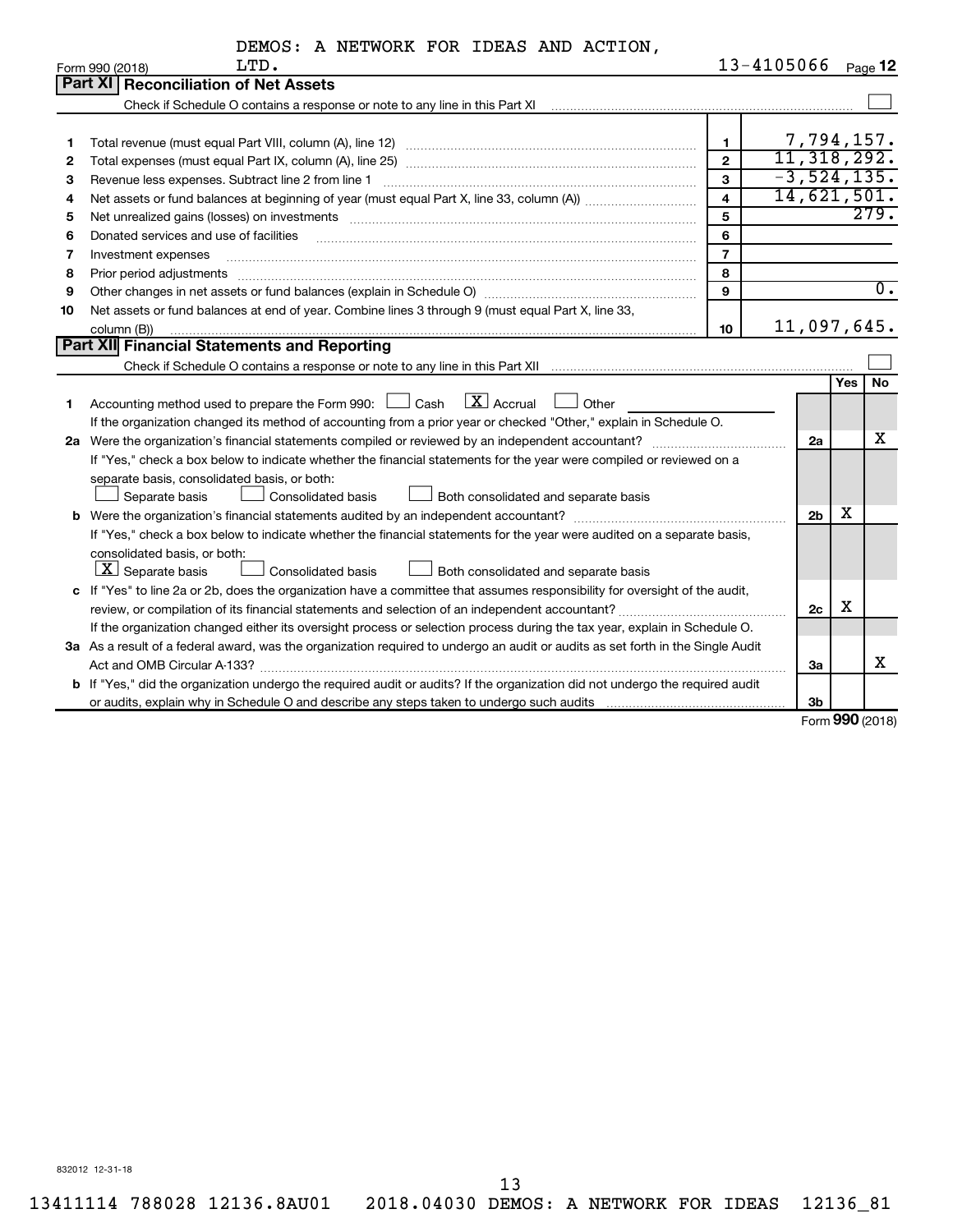| <b>SCHEDULE A</b>                                                                                                                                        |                                                                                                                                                                                                                                                                 |                                                                                                                               |  |                                                        |  |     |                                                                |                            | OMB No. 1545-0047                                                                                                                                                                                                                                                                |
|----------------------------------------------------------------------------------------------------------------------------------------------------------|-----------------------------------------------------------------------------------------------------------------------------------------------------------------------------------------------------------------------------------------------------------------|-------------------------------------------------------------------------------------------------------------------------------|--|--------------------------------------------------------|--|-----|----------------------------------------------------------------|----------------------------|----------------------------------------------------------------------------------------------------------------------------------------------------------------------------------------------------------------------------------------------------------------------------------|
| <b>Public Charity Status and Public Support</b><br>(Form 990 or 990-EZ)<br>Complete if the organization is a section 501(c)(3) organization or a section |                                                                                                                                                                                                                                                                 |                                                                                                                               |  |                                                        |  |     |                                                                |                            |                                                                                                                                                                                                                                                                                  |
|                                                                                                                                                          |                                                                                                                                                                                                                                                                 |                                                                                                                               |  | 4947(a)(1) nonexempt charitable trust.                 |  |     |                                                                |                            |                                                                                                                                                                                                                                                                                  |
| Department of the Treasury<br>Internal Revenue Service                                                                                                   |                                                                                                                                                                                                                                                                 | Attach to Form 990 or Form 990-EZ.<br>$\triangleright$ Go to www.irs.gov/Form990 for instructions and the latest information. |  |                                                        |  |     |                                                                |                            | <b>Open to Public</b><br>Inspection                                                                                                                                                                                                                                              |
| Name of the organization                                                                                                                                 |                                                                                                                                                                                                                                                                 |                                                                                                                               |  | DEMOS: A NETWORK FOR IDEAS AND ACTION,                 |  |     |                                                                |                            | <b>Employer identification number</b>                                                                                                                                                                                                                                            |
|                                                                                                                                                          | LTD.                                                                                                                                                                                                                                                            |                                                                                                                               |  |                                                        |  |     |                                                                |                            | 13-4105066                                                                                                                                                                                                                                                                       |
| Part I                                                                                                                                                   | Reason for Public Charity Status (All organizations must complete this part.) See instructions.                                                                                                                                                                 |                                                                                                                               |  |                                                        |  |     |                                                                |                            |                                                                                                                                                                                                                                                                                  |
| The organization is not a private foundation because it is: (For lines 1 through 12, check only one box.)                                                |                                                                                                                                                                                                                                                                 |                                                                                                                               |  |                                                        |  |     |                                                                |                            |                                                                                                                                                                                                                                                                                  |
| 1                                                                                                                                                        | A church, convention of churches, or association of churches described in section 170(b)(1)(A)(i).                                                                                                                                                              |                                                                                                                               |  |                                                        |  |     |                                                                |                            |                                                                                                                                                                                                                                                                                  |
| 2                                                                                                                                                        | A school described in section 170(b)(1)(A)(ii). (Attach Schedule E (Form 990 or 990-EZ).)                                                                                                                                                                       |                                                                                                                               |  |                                                        |  |     |                                                                |                            |                                                                                                                                                                                                                                                                                  |
| з                                                                                                                                                        | A hospital or a cooperative hospital service organization described in section 170(b)(1)(A)(iii).                                                                                                                                                               |                                                                                                                               |  |                                                        |  |     |                                                                |                            |                                                                                                                                                                                                                                                                                  |
| 4<br>city, and state:                                                                                                                                    |                                                                                                                                                                                                                                                                 |                                                                                                                               |  |                                                        |  |     |                                                                |                            | A medical research organization operated in conjunction with a hospital described in section 170(b)(1)(A)(iii). Enter the hospital's name,                                                                                                                                       |
| 5                                                                                                                                                        | An organization operated for the benefit of a college or university owned or operated by a governmental unit described in                                                                                                                                       |                                                                                                                               |  |                                                        |  |     |                                                                |                            |                                                                                                                                                                                                                                                                                  |
|                                                                                                                                                          | section 170(b)(1)(A)(iv). (Complete Part II.)                                                                                                                                                                                                                   |                                                                                                                               |  |                                                        |  |     |                                                                |                            |                                                                                                                                                                                                                                                                                  |
| 6                                                                                                                                                        | A federal, state, or local government or governmental unit described in section 170(b)(1)(A)(v).                                                                                                                                                                |                                                                                                                               |  |                                                        |  |     |                                                                |                            |                                                                                                                                                                                                                                                                                  |
| <u>x</u><br>$\overline{7}$                                                                                                                               |                                                                                                                                                                                                                                                                 |                                                                                                                               |  |                                                        |  |     |                                                                |                            | An organization that normally receives a substantial part of its support from a governmental unit or from the general public described in                                                                                                                                        |
|                                                                                                                                                          | section 170(b)(1)(A)(vi). (Complete Part II.)                                                                                                                                                                                                                   |                                                                                                                               |  |                                                        |  |     |                                                                |                            |                                                                                                                                                                                                                                                                                  |
| 8                                                                                                                                                        | A community trust described in section 170(b)(1)(A)(vi). (Complete Part II.)                                                                                                                                                                                    |                                                                                                                               |  |                                                        |  |     |                                                                |                            |                                                                                                                                                                                                                                                                                  |
| 9                                                                                                                                                        | An agricultural research organization described in section 170(b)(1)(A)(ix) operated in conjunction with a land-grant college<br>or university or a non-land-grant college of agriculture (see instructions). Enter the name, city, and state of the college or |                                                                                                                               |  |                                                        |  |     |                                                                |                            |                                                                                                                                                                                                                                                                                  |
| university:                                                                                                                                              |                                                                                                                                                                                                                                                                 |                                                                                                                               |  |                                                        |  |     |                                                                |                            |                                                                                                                                                                                                                                                                                  |
| 10                                                                                                                                                       |                                                                                                                                                                                                                                                                 |                                                                                                                               |  |                                                        |  |     |                                                                |                            | An organization that normally receives: (1) more than 33 1/3% of its support from contributions, membership fees, and gross receipts from                                                                                                                                        |
|                                                                                                                                                          |                                                                                                                                                                                                                                                                 |                                                                                                                               |  |                                                        |  |     |                                                                |                            | activities related to its exempt functions - subject to certain exceptions, and (2) no more than 33 1/3% of its support from gross investment                                                                                                                                    |
|                                                                                                                                                          |                                                                                                                                                                                                                                                                 |                                                                                                                               |  |                                                        |  |     |                                                                |                            | income and unrelated business taxable income (less section 511 tax) from businesses acquired by the organization after June 30, 1975.                                                                                                                                            |
|                                                                                                                                                          | See section 509(a)(2). (Complete Part III.)                                                                                                                                                                                                                     |                                                                                                                               |  |                                                        |  |     |                                                                |                            |                                                                                                                                                                                                                                                                                  |
| 11<br>12                                                                                                                                                 | An organization organized and operated exclusively to test for public safety. See section 509(a)(4).                                                                                                                                                            |                                                                                                                               |  |                                                        |  |     |                                                                |                            |                                                                                                                                                                                                                                                                                  |
|                                                                                                                                                          |                                                                                                                                                                                                                                                                 |                                                                                                                               |  |                                                        |  |     |                                                                |                            | An organization organized and operated exclusively for the benefit of, to perform the functions of, or to carry out the purposes of one or<br>more publicly supported organizations described in section 509(a)(1) or section 509(a)(2). See section 509(a)(3). Check the box in |
|                                                                                                                                                          | lines 12a through 12d that describes the type of supporting organization and complete lines 12e, 12f, and 12g.                                                                                                                                                  |                                                                                                                               |  |                                                        |  |     |                                                                |                            |                                                                                                                                                                                                                                                                                  |
| a                                                                                                                                                        | Type I. A supporting organization operated, supervised, or controlled by its supported organization(s), typically by giving                                                                                                                                     |                                                                                                                               |  |                                                        |  |     |                                                                |                            |                                                                                                                                                                                                                                                                                  |
|                                                                                                                                                          | the supported organization(s) the power to regularly appoint or elect a majority of the directors or trustees of the supporting                                                                                                                                 |                                                                                                                               |  |                                                        |  |     |                                                                |                            |                                                                                                                                                                                                                                                                                  |
|                                                                                                                                                          | organization. You must complete Part IV, Sections A and B.                                                                                                                                                                                                      |                                                                                                                               |  |                                                        |  |     |                                                                |                            |                                                                                                                                                                                                                                                                                  |
| b                                                                                                                                                        | Type II. A supporting organization supervised or controlled in connection with its supported organization(s), by having                                                                                                                                         |                                                                                                                               |  |                                                        |  |     |                                                                |                            |                                                                                                                                                                                                                                                                                  |
|                                                                                                                                                          | control or management of the supporting organization vested in the same persons that control or manage the supported<br>organization(s). You must complete Part IV, Sections A and C.                                                                           |                                                                                                                               |  |                                                        |  |     |                                                                |                            |                                                                                                                                                                                                                                                                                  |
| с                                                                                                                                                        | Type III functionally integrated. A supporting organization operated in connection with, and functionally integrated with,                                                                                                                                      |                                                                                                                               |  |                                                        |  |     |                                                                |                            |                                                                                                                                                                                                                                                                                  |
|                                                                                                                                                          | its supported organization(s) (see instructions). You must complete Part IV, Sections A, D, and E.                                                                                                                                                              |                                                                                                                               |  |                                                        |  |     |                                                                |                            |                                                                                                                                                                                                                                                                                  |
| d                                                                                                                                                        | Type III non-functionally integrated. A supporting organization operated in connection with its supported organization(s)                                                                                                                                       |                                                                                                                               |  |                                                        |  |     |                                                                |                            |                                                                                                                                                                                                                                                                                  |
|                                                                                                                                                          | that is not functionally integrated. The organization generally must satisfy a distribution requirement and an attentiveness                                                                                                                                    |                                                                                                                               |  |                                                        |  |     |                                                                |                            |                                                                                                                                                                                                                                                                                  |
|                                                                                                                                                          | requirement (see instructions). You must complete Part IV, Sections A and D, and Part V.                                                                                                                                                                        |                                                                                                                               |  |                                                        |  |     |                                                                |                            |                                                                                                                                                                                                                                                                                  |
| e                                                                                                                                                        | Check this box if the organization received a written determination from the IRS that it is a Type I, Type II, Type III<br>functionally integrated, or Type III non-functionally integrated supporting organization.                                            |                                                                                                                               |  |                                                        |  |     |                                                                |                            |                                                                                                                                                                                                                                                                                  |
|                                                                                                                                                          |                                                                                                                                                                                                                                                                 |                                                                                                                               |  |                                                        |  |     |                                                                |                            |                                                                                                                                                                                                                                                                                  |
| Provide the following information about the supported organization(s).<br>g                                                                              |                                                                                                                                                                                                                                                                 |                                                                                                                               |  |                                                        |  |     |                                                                |                            |                                                                                                                                                                                                                                                                                  |
| (i) Name of supported                                                                                                                                    |                                                                                                                                                                                                                                                                 | (ii) EIN                                                                                                                      |  | (iii) Type of organization<br>(described on lines 1-10 |  |     | (iv) Is the organization listed<br>in your governing document? | (v) Amount of monetary     | (vi) Amount of other                                                                                                                                                                                                                                                             |
| organization                                                                                                                                             |                                                                                                                                                                                                                                                                 |                                                                                                                               |  | above (see instructions))                              |  | Yes | No                                                             | support (see instructions) | support (see instructions)                                                                                                                                                                                                                                                       |
|                                                                                                                                                          |                                                                                                                                                                                                                                                                 |                                                                                                                               |  |                                                        |  |     |                                                                |                            |                                                                                                                                                                                                                                                                                  |
|                                                                                                                                                          |                                                                                                                                                                                                                                                                 |                                                                                                                               |  |                                                        |  |     |                                                                |                            |                                                                                                                                                                                                                                                                                  |
|                                                                                                                                                          |                                                                                                                                                                                                                                                                 |                                                                                                                               |  |                                                        |  |     |                                                                |                            |                                                                                                                                                                                                                                                                                  |
|                                                                                                                                                          |                                                                                                                                                                                                                                                                 |                                                                                                                               |  |                                                        |  |     |                                                                |                            |                                                                                                                                                                                                                                                                                  |
|                                                                                                                                                          |                                                                                                                                                                                                                                                                 |                                                                                                                               |  |                                                        |  |     |                                                                |                            |                                                                                                                                                                                                                                                                                  |
|                                                                                                                                                          |                                                                                                                                                                                                                                                                 |                                                                                                                               |  |                                                        |  |     |                                                                |                            |                                                                                                                                                                                                                                                                                  |
|                                                                                                                                                          |                                                                                                                                                                                                                                                                 |                                                                                                                               |  |                                                        |  |     |                                                                |                            |                                                                                                                                                                                                                                                                                  |
|                                                                                                                                                          |                                                                                                                                                                                                                                                                 |                                                                                                                               |  |                                                        |  |     |                                                                |                            |                                                                                                                                                                                                                                                                                  |
| Total                                                                                                                                                    |                                                                                                                                                                                                                                                                 |                                                                                                                               |  |                                                        |  |     |                                                                |                            |                                                                                                                                                                                                                                                                                  |
| LHA For Paperwork Reduction Act Notice, see the Instructions for Form 990 or 990-EZ. 832021 10-11-18 Schedule A (Form 990 or 990-EZ) 2018                |                                                                                                                                                                                                                                                                 |                                                                                                                               |  |                                                        |  |     |                                                                |                            |                                                                                                                                                                                                                                                                                  |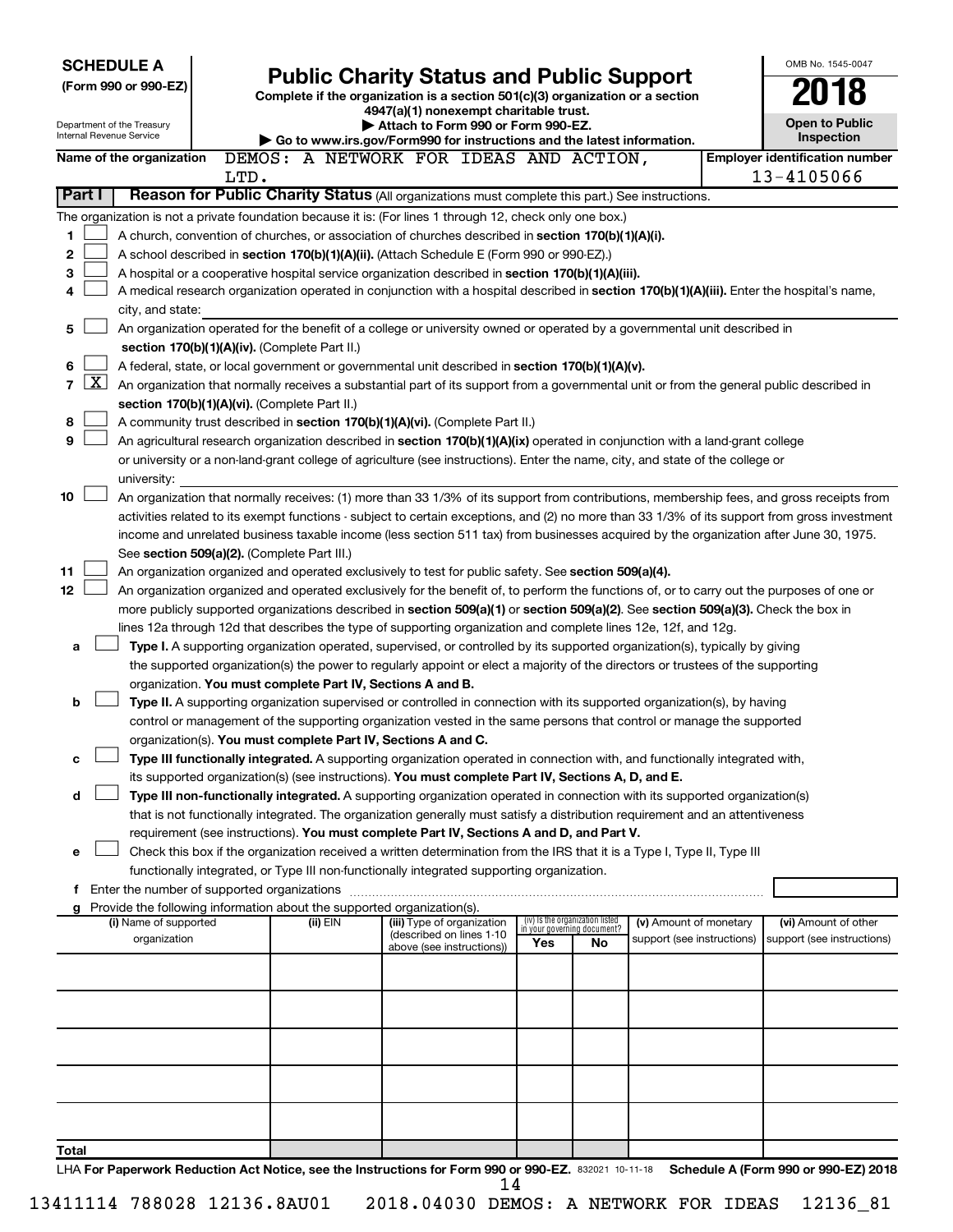# Schedule A (Form 990 or 990-EZ) 2018 LTD.<br>**Part II** | Support Schedule for Orga

**2** LTD. 13-4105066

(Complete only if you checked the box on line 5, 7, or 8 of Part I or if the organization failed to qualify under Part III. If the organization fails to qualify under the tests listed below, please complete Part III.) **Bupport Schedule for Organizations Described in Sections 170(b)(1)(A)(iv) and 170(b)(1)(A)(vi)** 

|    | <b>Section A. Public Support</b>                                                                                                                                                                                               |          |                          |            |                   |          |                                          |
|----|--------------------------------------------------------------------------------------------------------------------------------------------------------------------------------------------------------------------------------|----------|--------------------------|------------|-------------------|----------|------------------------------------------|
|    | Calendar year (or fiscal year beginning in)                                                                                                                                                                                    | (a) 2014 | (b) 2015                 | $(c)$ 2016 | $(d)$ 2017        | (e) 2018 | (f) Total                                |
|    | 1 Gifts, grants, contributions, and                                                                                                                                                                                            |          |                          |            |                   |          |                                          |
|    | membership fees received. (Do not                                                                                                                                                                                              |          |                          |            |                   |          |                                          |
|    | include any "unusual grants.")                                                                                                                                                                                                 |          | 7130798.19523725.        |            | 6912879.13929786. |          | 7526579.55023767.                        |
|    | 2 Tax revenues levied for the organ-                                                                                                                                                                                           |          |                          |            |                   |          |                                          |
|    | ization's benefit and either paid to                                                                                                                                                                                           |          |                          |            |                   |          |                                          |
|    | or expended on its behalf                                                                                                                                                                                                      |          |                          |            |                   |          |                                          |
|    | 3 The value of services or facilities                                                                                                                                                                                          |          |                          |            |                   |          |                                          |
|    | furnished by a governmental unit to                                                                                                                                                                                            |          |                          |            |                   |          |                                          |
|    | the organization without charge                                                                                                                                                                                                |          |                          |            |                   |          |                                          |
|    | 4 Total. Add lines 1 through 3                                                                                                                                                                                                 |          | 7130798.19523725.        |            | 6912879.13929786. |          | 7526579.55023767.                        |
| 5. | The portion of total contributions                                                                                                                                                                                             |          |                          |            |                   |          |                                          |
|    | by each person (other than a                                                                                                                                                                                                   |          |                          |            |                   |          |                                          |
|    | governmental unit or publicly                                                                                                                                                                                                  |          |                          |            |                   |          |                                          |
|    | supported organization) included                                                                                                                                                                                               |          |                          |            |                   |          |                                          |
|    | on line 1 that exceeds 2% of the                                                                                                                                                                                               |          |                          |            |                   |          |                                          |
|    | amount shown on line 11,                                                                                                                                                                                                       |          |                          |            |                   |          |                                          |
|    | column (f)                                                                                                                                                                                                                     |          |                          |            |                   |          | 25443986.                                |
|    | 6 Public support. Subtract line 5 from line 4.                                                                                                                                                                                 |          |                          |            |                   |          | 29579781.                                |
|    | <b>Section B. Total Support</b>                                                                                                                                                                                                |          |                          |            |                   |          |                                          |
|    | Calendar year (or fiscal year beginning in)                                                                                                                                                                                    | (a) 2014 | $(b)$ 2015               | $(c)$ 2016 | $(d)$ 2017        | (e) 2018 | (f) Total                                |
|    | <b>7</b> Amounts from line 4                                                                                                                                                                                                   |          | <u>7130798.19523725.</u> |            | 6912879.13929786. |          | 7526579.55023767.                        |
| 8  | Gross income from interest,                                                                                                                                                                                                    |          |                          |            |                   |          |                                          |
|    | dividends, payments received on                                                                                                                                                                                                |          |                          |            |                   |          |                                          |
|    | securities loans, rents, royalties,                                                                                                                                                                                            |          |                          |            |                   |          |                                          |
|    | and income from similar sources                                                                                                                                                                                                | 4,973.   | 4,821.                   | 7,638.     | 15,939.           | 46,326.  | 79,697.                                  |
|    | 9 Net income from unrelated business                                                                                                                                                                                           |          |                          |            |                   |          |                                          |
|    | activities, whether or not the                                                                                                                                                                                                 |          |                          |            |                   |          |                                          |
|    | business is regularly carried on                                                                                                                                                                                               |          |                          |            |                   |          |                                          |
|    | 10 Other income. Do not include gain                                                                                                                                                                                           |          |                          |            |                   |          |                                          |
|    | or loss from the sale of capital                                                                                                                                                                                               |          |                          |            |                   |          |                                          |
|    | assets (Explain in Part VI.)                                                                                                                                                                                                   |          |                          |            |                   |          |                                          |
|    | 11 Total support. Add lines 7 through 10                                                                                                                                                                                       |          |                          |            |                   |          | 55103464.<br>1,696,487.                  |
|    | <b>12</b> Gross receipts from related activities, etc. (see instructions)                                                                                                                                                      |          |                          |            |                   | 12       |                                          |
|    | 13 First five years. If the Form 990 is for the organization's first, second, third, fourth, or fifth tax year as a section 501(c)(3)                                                                                          |          |                          |            |                   |          |                                          |
|    | organization, check this box and stop here<br><b>Section C. Computation of Public Support Percentage</b>                                                                                                                       |          |                          |            |                   |          |                                          |
|    |                                                                                                                                                                                                                                |          |                          |            |                   | 14       | 53.68<br>%                               |
|    |                                                                                                                                                                                                                                |          |                          |            |                   | 15       | 52.68<br>%                               |
|    | 16a 33 1/3% support test - 2018. If the organization did not check the box on line 13, and line 14 is 33 1/3% or more, check this box and                                                                                      |          |                          |            |                   |          |                                          |
|    | stop here. The organization qualifies as a publicly supported organization manufaction manufacture or manufacture or the organization manufacture or the organization of the state of the state of the state of the state of t |          |                          |            |                   |          | $\blacktriangleright$ $\boxed{\text{X}}$ |
|    | b 33 1/3% support test - 2017. If the organization did not check a box on line 13 or 16a, and line 15 is 33 1/3% or more, check this box                                                                                       |          |                          |            |                   |          |                                          |
|    |                                                                                                                                                                                                                                |          |                          |            |                   |          |                                          |
|    | 17a 10% -facts-and-circumstances test - 2018. If the organization did not check a box on line 13, 16a, or 16b, and line 14 is 10% or more,                                                                                     |          |                          |            |                   |          |                                          |
|    | and if the organization meets the "facts-and-circumstances" test, check this box and stop here. Explain in Part VI how the organization                                                                                        |          |                          |            |                   |          |                                          |
|    |                                                                                                                                                                                                                                |          |                          |            |                   |          |                                          |
|    | b 10% -facts-and-circumstances test - 2017. If the organization did not check a box on line 13, 16a, 16b, or 17a, and line 15 is 10% or                                                                                        |          |                          |            |                   |          |                                          |
|    | more, and if the organization meets the "facts-and-circumstances" test, check this box and stop here. Explain in Part VI how the                                                                                               |          |                          |            |                   |          |                                          |
|    | organization meets the "facts-and-circumstances" test. The organization qualifies as a publicly supported organization                                                                                                         |          |                          |            |                   |          |                                          |
|    | 18 Private foundation. If the organization did not check a box on line 13, 16a, 16b, 17a, or 17b, check this box and see instructions                                                                                          |          |                          |            |                   |          |                                          |
|    |                                                                                                                                                                                                                                |          |                          |            |                   |          | Schedule A (Form 990 or 990-EZ) 2018     |

832022 10-11-18

15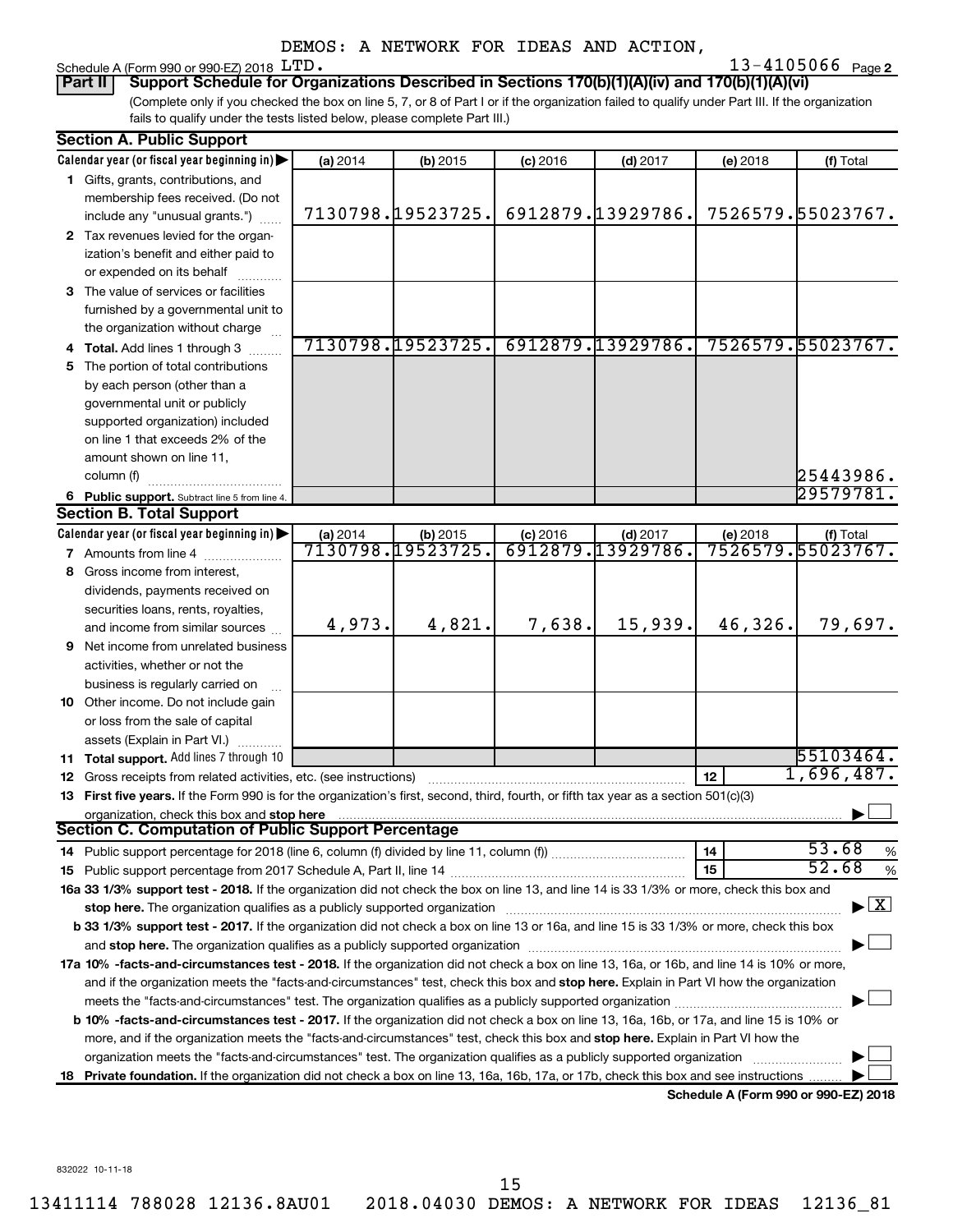# **Part III Support Schedule for Organizations Described in Section 509(a)(2)**

(Complete only if you checked the box on line 10 of Part I or if the organization failed to qualify under Part II. If the organization fails to qualify under the tests listed below, please complete Part II.)

|              | Calendar year (or fiscal year beginning in)                                                                                                                                                                                                               | (a) 2014 | (b) 2015 | $(c)$ 2016 | $(d)$ 2017 |          | (e) 2018 | (f) Total                            |
|--------------|-----------------------------------------------------------------------------------------------------------------------------------------------------------------------------------------------------------------------------------------------------------|----------|----------|------------|------------|----------|----------|--------------------------------------|
|              | 1 Gifts, grants, contributions, and                                                                                                                                                                                                                       |          |          |            |            |          |          |                                      |
|              | membership fees received. (Do not                                                                                                                                                                                                                         |          |          |            |            |          |          |                                      |
|              | include any "unusual grants.")                                                                                                                                                                                                                            |          |          |            |            |          |          |                                      |
| $\mathbf{2}$ | Gross receipts from admissions,<br>merchandise sold or services per-<br>formed, or facilities furnished in<br>any activity that is related to the<br>organization's tax-exempt purpose                                                                    |          |          |            |            |          |          |                                      |
| 3            | Gross receipts from activities that                                                                                                                                                                                                                       |          |          |            |            |          |          |                                      |
|              | are not an unrelated trade or bus-                                                                                                                                                                                                                        |          |          |            |            |          |          |                                      |
|              | iness under section 513                                                                                                                                                                                                                                   |          |          |            |            |          |          |                                      |
| 4            | Tax revenues levied for the organ-                                                                                                                                                                                                                        |          |          |            |            |          |          |                                      |
|              | ization's benefit and either paid to<br>or expended on its behalf<br>.                                                                                                                                                                                    |          |          |            |            |          |          |                                      |
| 5            | The value of services or facilities                                                                                                                                                                                                                       |          |          |            |            |          |          |                                      |
|              | furnished by a governmental unit to                                                                                                                                                                                                                       |          |          |            |            |          |          |                                      |
|              | the organization without charge                                                                                                                                                                                                                           |          |          |            |            |          |          |                                      |
| 6            | Total. Add lines 1 through 5                                                                                                                                                                                                                              |          |          |            |            |          |          |                                      |
|              | 7a Amounts included on lines 1, 2, and                                                                                                                                                                                                                    |          |          |            |            |          |          |                                      |
|              | 3 received from disqualified persons<br><b>b</b> Amounts included on lines 2 and 3 received                                                                                                                                                               |          |          |            |            |          |          |                                      |
|              | from other than disqualified persons that<br>exceed the greater of \$5,000 or 1% of the<br>amount on line 13 for the year                                                                                                                                 |          |          |            |            |          |          |                                      |
|              | c Add lines 7a and 7b                                                                                                                                                                                                                                     |          |          |            |            |          |          |                                      |
|              | 8 Public support. (Subtract line 7c from line 6.)                                                                                                                                                                                                         |          |          |            |            |          |          |                                      |
|              | <b>Section B. Total Support</b>                                                                                                                                                                                                                           |          |          |            |            |          |          |                                      |
|              | Calendar year (or fiscal year beginning in)                                                                                                                                                                                                               | (a) 2014 | (b) 2015 | $(c)$ 2016 | $(d)$ 2017 |          | (e) 2018 | (f) Total                            |
|              | 9 Amounts from line 6                                                                                                                                                                                                                                     |          |          |            |            |          |          |                                      |
|              | <b>10a</b> Gross income from interest,<br>dividends, payments received on<br>securities loans, rents, royalties,<br>and income from similar sources                                                                                                       |          |          |            |            |          |          |                                      |
|              | <b>b</b> Unrelated business taxable income                                                                                                                                                                                                                |          |          |            |            |          |          |                                      |
|              | (less section 511 taxes) from businesses<br>acquired after June 30, 1975                                                                                                                                                                                  |          |          |            |            |          |          |                                      |
|              | c Add lines 10a and 10b                                                                                                                                                                                                                                   |          |          |            |            |          |          |                                      |
| 11           | Net income from unrelated business<br>activities not included in line 10b.<br>whether or not the business is<br>regularly carried on                                                                                                                      |          |          |            |            |          |          |                                      |
|              | <b>12</b> Other income. Do not include gain<br>or loss from the sale of capital<br>assets (Explain in Part VI.)                                                                                                                                           |          |          |            |            |          |          |                                      |
|              | 13 Total support. (Add lines 9, 10c, 11, and 12.)                                                                                                                                                                                                         |          |          |            |            |          |          |                                      |
|              | 14 First five years. If the Form 990 is for the organization's first, second, third, fourth, or fifth tax year as a section 501(c)(3) organization,                                                                                                       |          |          |            |            |          |          |                                      |
|              | check this box and stop here <i>macuum content and a content and a content and stop here</i> this box and stop here <i>macuum content and a content and a content and a content and a content and a content and a content and a conte</i>                 |          |          |            |            |          |          |                                      |
|              |                                                                                                                                                                                                                                                           |          |          |            |            |          |          |                                      |
|              |                                                                                                                                                                                                                                                           |          |          |            |            |          |          |                                      |
|              | Section C. Computation of Public Support Percentage                                                                                                                                                                                                       |          |          |            |            | 15       |          |                                      |
|              |                                                                                                                                                                                                                                                           |          |          |            |            | 16       |          |                                      |
|              |                                                                                                                                                                                                                                                           |          |          |            |            |          |          |                                      |
|              | Section D. Computation of Investment Income Percentage                                                                                                                                                                                                    |          |          |            |            |          |          |                                      |
|              |                                                                                                                                                                                                                                                           |          |          |            |            | 17<br>18 |          |                                      |
|              |                                                                                                                                                                                                                                                           |          |          |            |            |          |          |                                      |
|              | 19a 33 1/3% support tests - 2018. If the organization did not check the box on line 14, and line 15 is more than 33 1/3%, and line 17 is not                                                                                                              |          |          |            |            |          |          | %<br>%<br>%<br>%                     |
|              | more than 33 1/3%, check this box and stop here. The organization qualifies as a publicly supported organization<br>b 33 1/3% support tests - 2017. If the organization did not check a box on line 14 or line 19a, and line 16 is more than 33 1/3%, and |          |          |            |            |          |          |                                      |
|              | line 18 is not more than 33 1/3%, check this box and stop here. The organization qualifies as a publicly supported organization                                                                                                                           |          |          |            |            |          |          |                                      |
|              | 832023 10-11-18                                                                                                                                                                                                                                           |          |          |            |            |          |          | Schedule A (Form 990 or 990-EZ) 2018 |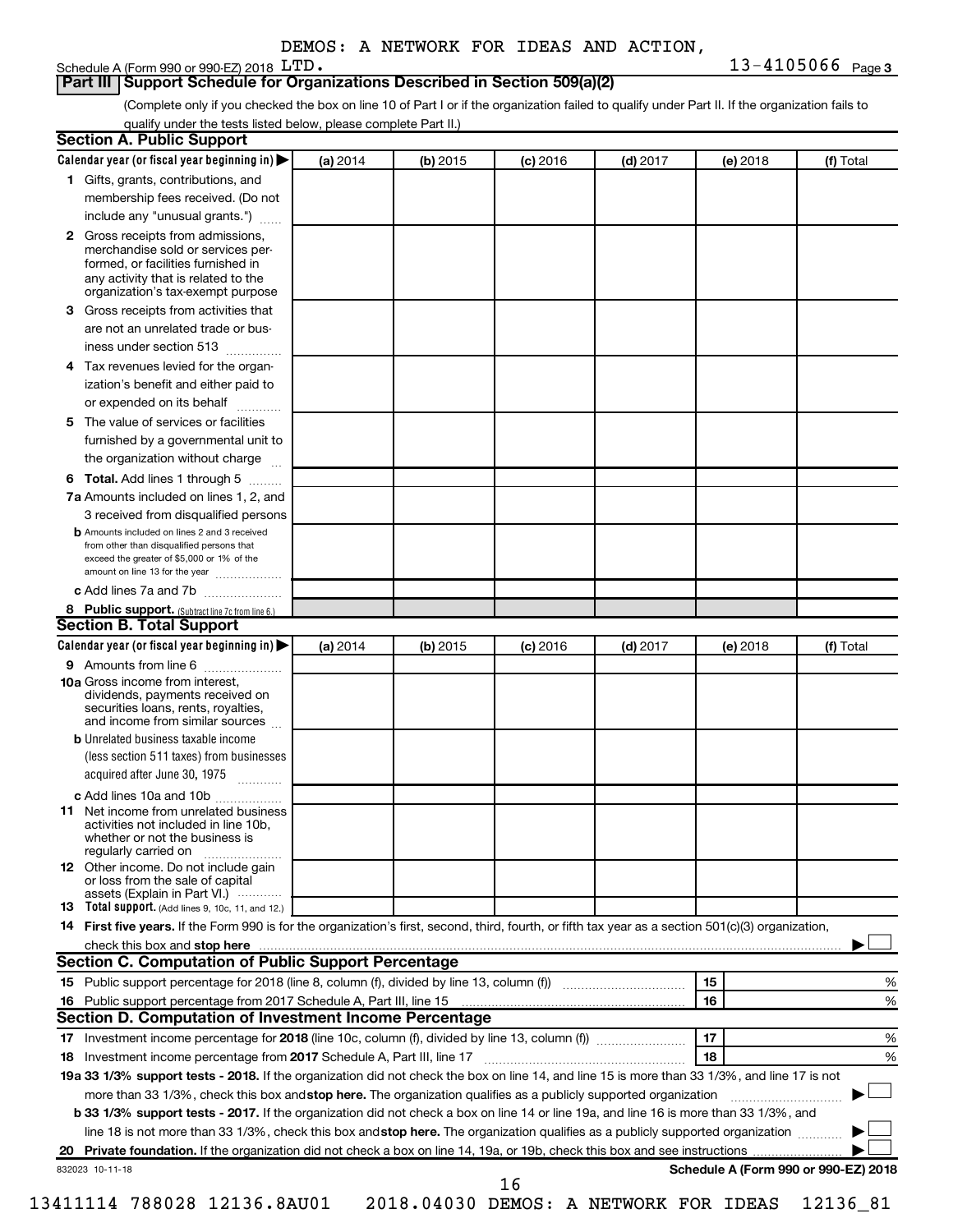**4** LTD. 13-4105066

**1**

**2**

**3a**

**3b**

**3c**

**4a**

**4b**

**4c**

**5a**

**5b 5c**

**6**

**7**

**8**

**9a**

**9b**

**9c**

**10a**

**10b**

**Yes No**

# Schedule A (Form 990 or 990-EZ) 2018  $\,$  LTD  $\,$ **Part IV Supporting Organizations**

(Complete only if you checked a box in line 12 on Part I. If you checked 12a of Part I, complete Sections A and B. If you checked 12b of Part I, complete Sections A and C. If you checked 12c of Part I, complete Sections A, D, and E. If you checked 12d of Part I, complete Sections A and D, and complete Part V.)

# **Section A. All Supporting Organizations**

- **1** Are all of the organization's supported organizations listed by name in the organization's governing documents? If "No," describe in Part VI how the supported organizations are designated. If designated by *class or purpose, describe the designation. If historic and continuing relationship, explain.*
- **2** Did the organization have any supported organization that does not have an IRS determination of status under section 509(a)(1) or (2)? If "Yes," explain in Part **VI** how the organization determined that the supported *organization was described in section 509(a)(1) or (2).*
- **3a** Did the organization have a supported organization described in section 501(c)(4), (5), or (6)? If "Yes," answer *(b) and (c) below.*
- **b** Did the organization confirm that each supported organization qualified under section 501(c)(4), (5), or (6) and satisfied the public support tests under section 509(a)(2)? If "Yes," describe in Part VI when and how the *organization made the determination.*
- **c** Did the organization ensure that all support to such organizations was used exclusively for section 170(c)(2)(B) purposes? If "Yes," explain in Part VI what controls the organization put in place to ensure such use.
- **4 a** *If* Was any supported organization not organized in the United States ("foreign supported organization")? *"Yes," and if you checked 12a or 12b in Part I, answer (b) and (c) below.*
- **b** Did the organization have ultimate control and discretion in deciding whether to make grants to the foreign supported organization? If "Yes," describe in Part VI how the organization had such control and discretion *despite being controlled or supervised by or in connection with its supported organizations.*
- **c** Did the organization support any foreign supported organization that does not have an IRS determination under sections 501(c)(3) and 509(a)(1) or (2)? If "Yes," explain in Part VI what controls the organization used *to ensure that all support to the foreign supported organization was used exclusively for section 170(c)(2)(B) purposes.*
- **5a** Did the organization add, substitute, or remove any supported organizations during the tax year? If "Yes," answer (b) and (c) below (if applicable). Also, provide detail in **Part VI,** including (i) the names and EIN *numbers of the supported organizations added, substituted, or removed; (ii) the reasons for each such action; (iii) the authority under the organization's organizing document authorizing such action; and (iv) how the action was accomplished (such as by amendment to the organizing document).*
- **b** Type I or Type II only. Was any added or substituted supported organization part of a class already designated in the organization's organizing document?
- **c Substitutions only.**  Was the substitution the result of an event beyond the organization's control?
- **6** Did the organization provide support (whether in the form of grants or the provision of services or facilities) to **Part VI.** support or benefit one or more of the filing organization's supported organizations? If "Yes," provide detail in anyone other than (i) its supported organizations, (ii) individuals that are part of the charitable class benefited by one or more of its supported organizations, or (iii) other supporting organizations that also
- **7** Did the organization provide a grant, loan, compensation, or other similar payment to a substantial contributor regard to a substantial contributor? If "Yes," complete Part I of Schedule L (Form 990 or 990-EZ). (as defined in section 4958(c)(3)(C)), a family member of a substantial contributor, or a 35% controlled entity with
- **8** Did the organization make a loan to a disqualified person (as defined in section 4958) not described in line 7? *If "Yes," complete Part I of Schedule L (Form 990 or 990-EZ).*
- **9 a** Was the organization controlled directly or indirectly at any time during the tax year by one or more in section 509(a)(1) or (2))? If "Yes," provide detail in **Part VI.** disqualified persons as defined in section 4946 (other than foundation managers and organizations described
- **b** Did one or more disqualified persons (as defined in line 9a) hold a controlling interest in any entity in which the supporting organization had an interest? If "Yes," provide detail in Part VI.
- **c** Did a disqualified person (as defined in line 9a) have an ownership interest in, or derive any personal benefit from, assets in which the supporting organization also had an interest? If "Yes," provide detail in Part VI.
- **10 a** Was the organization subject to the excess business holdings rules of section 4943 because of section supporting organizations)? If "Yes," answer 10b below. 4943(f) (regarding certain Type II supporting organizations, and all Type III non-functionally integrated
	- **b** Did the organization have any excess business holdings in the tax year? (Use Schedule C, Form 4720, to *determine whether the organization had excess business holdings.)*

832024 10-11-18

**Schedule A (Form 990 or 990-EZ) 2018**

17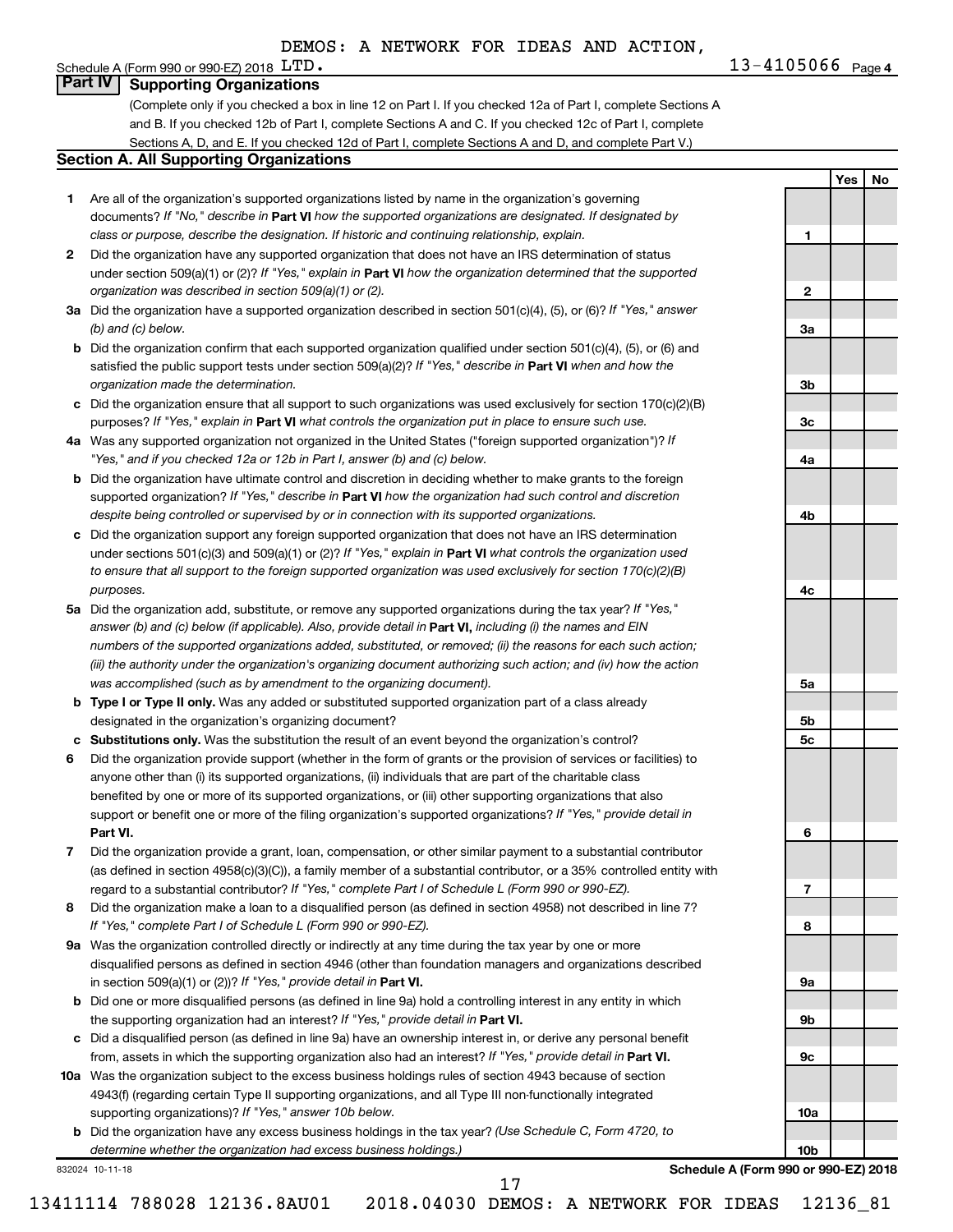|    | Schedule A (Form 990 or 990-EZ) 2018 LTD.                                                                                                                                                                                         | 13-4105066 Page 5                    |     |    |
|----|-----------------------------------------------------------------------------------------------------------------------------------------------------------------------------------------------------------------------------------|--------------------------------------|-----|----|
|    | <b>Part IV</b><br><b>Supporting Organizations (continued)</b>                                                                                                                                                                     |                                      |     |    |
|    |                                                                                                                                                                                                                                   |                                      | Yes | No |
| 11 | Has the organization accepted a gift or contribution from any of the following persons?                                                                                                                                           |                                      |     |    |
|    | a A person who directly or indirectly controls, either alone or together with persons described in (b) and (c)                                                                                                                    |                                      |     |    |
|    | below, the governing body of a supported organization?                                                                                                                                                                            | 11a                                  |     |    |
|    | <b>b</b> A family member of a person described in (a) above?                                                                                                                                                                      | 11b                                  |     |    |
|    | c A 35% controlled entity of a person described in (a) or (b) above? If "Yes" to a, b, or c, provide detail in Part VI.                                                                                                           | 11c                                  |     |    |
|    | <b>Section B. Type I Supporting Organizations</b>                                                                                                                                                                                 |                                      |     |    |
|    |                                                                                                                                                                                                                                   |                                      | Yes | No |
| 1  | Did the directors, trustees, or membership of one or more supported organizations have the power to                                                                                                                               |                                      |     |    |
|    | regularly appoint or elect at least a majority of the organization's directors or trustees at all times during the                                                                                                                |                                      |     |    |
|    | tax year? If "No," describe in Part VI how the supported organization(s) effectively operated, supervised, or                                                                                                                     |                                      |     |    |
|    | controlled the organization's activities. If the organization had more than one supported organization,                                                                                                                           |                                      |     |    |
|    | describe how the powers to appoint and/or remove directors or trustees were allocated among the supported                                                                                                                         |                                      |     |    |
|    | organizations and what conditions or restrictions, if any, applied to such powers during the tax year.                                                                                                                            | 1                                    |     |    |
| 2  | Did the organization operate for the benefit of any supported organization other than the supported                                                                                                                               |                                      |     |    |
|    | organization(s) that operated, supervised, or controlled the supporting organization? If "Yes," explain in                                                                                                                        |                                      |     |    |
|    | Part VI how providing such benefit carried out the purposes of the supported organization(s) that operated,                                                                                                                       |                                      |     |    |
|    | supervised, or controlled the supporting organization.                                                                                                                                                                            | 2                                    |     |    |
|    | <b>Section C. Type II Supporting Organizations</b>                                                                                                                                                                                |                                      |     |    |
|    |                                                                                                                                                                                                                                   |                                      | Yes | No |
| 1  | Were a majority of the organization's directors or trustees during the tax year also a majority of the directors<br>or trustees of each of the organization's supported organization(s)? If "No," describe in Part VI how control |                                      |     |    |
|    | or management of the supporting organization was vested in the same persons that controlled or managed                                                                                                                            |                                      |     |    |
|    | the supported organization(s).                                                                                                                                                                                                    | 1                                    |     |    |
|    | <b>Section D. All Type III Supporting Organizations</b>                                                                                                                                                                           |                                      |     |    |
|    |                                                                                                                                                                                                                                   |                                      | Yes | No |
| 1  | Did the organization provide to each of its supported organizations, by the last day of the fifth month of the                                                                                                                    |                                      |     |    |
|    | organization's tax year, (i) a written notice describing the type and amount of support provided during the prior tax                                                                                                             |                                      |     |    |
|    | year, (ii) a copy of the Form 990 that was most recently filed as of the date of notification, and (iii) copies of the                                                                                                            |                                      |     |    |
|    | organization's governing documents in effect on the date of notification, to the extent not previously provided?                                                                                                                  | 1                                    |     |    |
| 2  | Were any of the organization's officers, directors, or trustees either (i) appointed or elected by the supported                                                                                                                  |                                      |     |    |
|    | organization(s) or (ii) serving on the governing body of a supported organization? If "No," explain in Part VI how                                                                                                                |                                      |     |    |
|    | the organization maintained a close and continuous working relationship with the supported organization(s).                                                                                                                       | 2                                    |     |    |
| з  | By reason of the relationship described in (2), did the organization's supported organizations have a                                                                                                                             |                                      |     |    |
|    | significant voice in the organization's investment policies and in directing the use of the organization's                                                                                                                        |                                      |     |    |
|    | income or assets at all times during the tax year? If "Yes," describe in Part VI the role the organization's                                                                                                                      |                                      |     |    |
|    | supported organizations played in this regard.                                                                                                                                                                                    | З                                    |     |    |
|    | Section E. Type III Functionally Integrated Supporting Organizations                                                                                                                                                              |                                      |     |    |
| 1  | Check the box next to the method that the organization used to satisfy the Integral Part Test during the yealsee instructions).                                                                                                   |                                      |     |    |
| a  | The organization satisfied the Activities Test. Complete line 2 below.                                                                                                                                                            |                                      |     |    |
| b  | The organization is the parent of each of its supported organizations. Complete line 3 below.                                                                                                                                     |                                      |     |    |
| c  | The organization supported a governmental entity. Describe in Part VI how you supported a government entity (see instructions).                                                                                                   |                                      |     |    |
| 2  | Activities Test. Answer (a) and (b) below.                                                                                                                                                                                        |                                      | Yes | No |
| а  | Did substantially all of the organization's activities during the tax year directly further the exempt purposes of                                                                                                                |                                      |     |    |
|    | the supported organization(s) to which the organization was responsive? If "Yes," then in Part VI identify                                                                                                                        |                                      |     |    |
|    | those supported organizations and explain how these activities directly furthered their exempt purposes,                                                                                                                          |                                      |     |    |
|    | how the organization was responsive to those supported organizations, and how the organization determined                                                                                                                         |                                      |     |    |
|    | that these activities constituted substantially all of its activities.                                                                                                                                                            | 2a                                   |     |    |
|    | <b>b</b> Did the activities described in (a) constitute activities that, but for the organization's involvement, one or more                                                                                                      |                                      |     |    |
|    | of the organization's supported organization(s) would have been engaged in? If "Yes," explain in Part VI the                                                                                                                      |                                      |     |    |
|    | reasons for the organization's position that its supported organization(s) would have engaged in these                                                                                                                            |                                      |     |    |
|    | activities but for the organization's involvement.                                                                                                                                                                                | 2b                                   |     |    |
| 3  | Parent of Supported Organizations. Answer (a) and (b) below.                                                                                                                                                                      |                                      |     |    |
| а  | Did the organization have the power to regularly appoint or elect a majority of the officers, directors, or                                                                                                                       |                                      |     |    |
|    | trustees of each of the supported organizations? Provide details in Part VI.                                                                                                                                                      | За                                   |     |    |
|    | b Did the organization exercise a substantial degree of direction over the policies, programs, and activities of each                                                                                                             |                                      |     |    |
|    | of its supported organizations? If "Yes," describe in Part VI the role played by the organization in this regard.                                                                                                                 | 3b                                   |     |    |
|    | 832025 10-11-18                                                                                                                                                                                                                   | Schedule A (Form 990 or 990-EZ) 2018 |     |    |
|    | 18                                                                                                                                                                                                                                |                                      |     |    |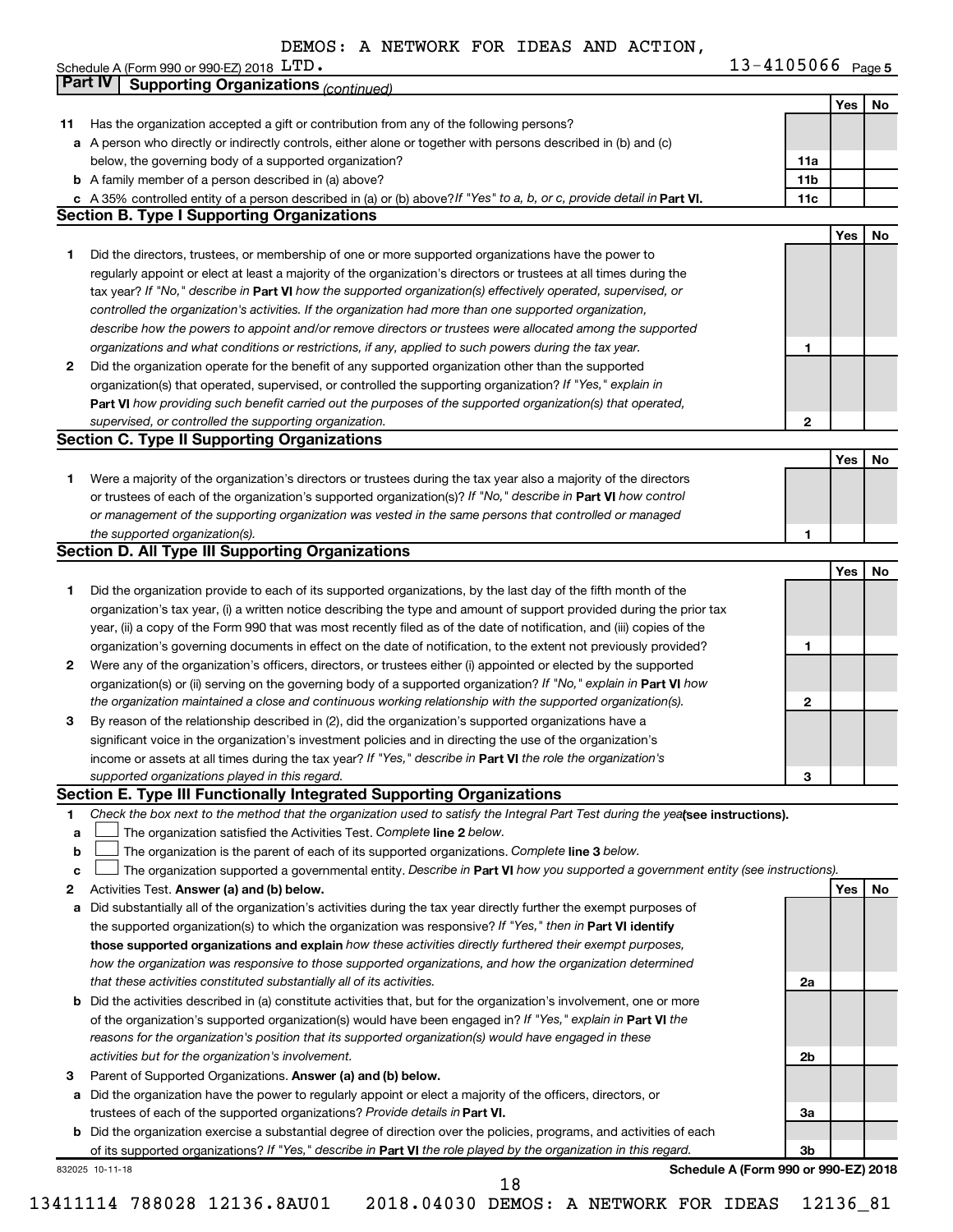|  | DEMOS: A NETWORK FOR IDEAS AND ACTION, |  |  |
|--|----------------------------------------|--|--|
|  |                                        |  |  |

|              | Schedule A (Form 990 or 990-EZ) 2018 LTD.                                                                                                          |                |                | $13 - 4105066$ Page 6          |
|--------------|----------------------------------------------------------------------------------------------------------------------------------------------------|----------------|----------------|--------------------------------|
|              | <b>Part V</b><br>Type III Non-Functionally Integrated 509(a)(3) Supporting Organizations                                                           |                |                |                                |
| 1            | Check here if the organization satisfied the Integral Part Test as a qualifying trust on Nov. 20, 1970 (explain in Part VI.) See instructions. All |                |                |                                |
|              | other Type III non-functionally integrated supporting organizations must complete Sections A through E.                                            |                |                |                                |
|              | Section A - Adjusted Net Income                                                                                                                    |                | (A) Prior Year | (B) Current Year<br>(optional) |
| 1.           | Net short-term capital gain                                                                                                                        | 1              |                |                                |
| 2            | Recoveries of prior-year distributions                                                                                                             | $\mathbf{2}$   |                |                                |
| З            | Other gross income (see instructions)                                                                                                              | 3              |                |                                |
| 4            | Add lines 1 through 3                                                                                                                              | 4              |                |                                |
| 5            | Depreciation and depletion                                                                                                                         | 5              |                |                                |
| 6            | Portion of operating expenses paid or incurred for production or                                                                                   |                |                |                                |
|              | collection of gross income or for management, conservation, or                                                                                     |                |                |                                |
|              | maintenance of property held for production of income (see instructions)                                                                           | 6              |                |                                |
| 7            | Other expenses (see instructions)                                                                                                                  | $\overline{7}$ |                |                                |
| 8            | Adjusted Net Income (subtract lines 5, 6, and 7 from line 4)                                                                                       | 8              |                |                                |
|              | Section B - Minimum Asset Amount                                                                                                                   |                | (A) Prior Year | (B) Current Year<br>(optional) |
| 1.           | Aggregate fair market value of all non-exempt-use assets (see                                                                                      |                |                |                                |
|              | instructions for short tax year or assets held for part of year):                                                                                  |                |                |                                |
|              | <b>a</b> Average monthly value of securities                                                                                                       | 1a             |                |                                |
|              | <b>b</b> Average monthly cash balances                                                                                                             | 1 <sub>b</sub> |                |                                |
|              | c Fair market value of other non-exempt-use assets                                                                                                 | 1c             |                |                                |
|              | d Total (add lines 1a, 1b, and 1c)                                                                                                                 | 1d             |                |                                |
|              | e Discount claimed for blockage or other                                                                                                           |                |                |                                |
|              | factors (explain in detail in Part VI):                                                                                                            |                |                |                                |
| 2            | Acquisition indebtedness applicable to non-exempt-use assets                                                                                       | $\mathbf{2}$   |                |                                |
| 3            | Subtract line 2 from line 1d                                                                                                                       | 3              |                |                                |
| 4            | Cash deemed held for exempt use. Enter 1-1/2% of line 3 (for greater amount,                                                                       |                |                |                                |
|              | see instructions)                                                                                                                                  | 4              |                |                                |
| 5            | Net value of non-exempt-use assets (subtract line 4 from line 3)                                                                                   | 5              |                |                                |
| 6            | Multiply line 5 by .035                                                                                                                            | 6              |                |                                |
| 7            | Recoveries of prior-year distributions                                                                                                             | $\overline{7}$ |                |                                |
| 8            | <b>Minimum Asset Amount</b> (add line 7 to line 6)                                                                                                 | 8              |                |                                |
|              | <b>Section C - Distributable Amount</b>                                                                                                            |                |                | <b>Current Year</b>            |
| 1            | Adjusted net income for prior year (from Section A, line 8, Column A)                                                                              | 1              |                |                                |
| $\mathbf{2}$ | Enter 85% of line 1                                                                                                                                | $\mathbf{2}$   |                |                                |
| 3            | Minimum asset amount for prior year (from Section B, line 8, Column A)                                                                             | 3              |                |                                |
| 4            | Enter greater of line 2 or line 3                                                                                                                  | 4              |                |                                |
| 5            | Income tax imposed in prior year                                                                                                                   | 5              |                |                                |
| 6            | <b>Distributable Amount.</b> Subtract line 5 from line 4, unless subject to                                                                        |                |                |                                |
|              | emergency temporary reduction (see instructions)                                                                                                   | 6              |                |                                |

**7** Let Check here if the current year is the organization's first as a non-functionally integrated Type III supporting organization (see instructions).

**Schedule A (Form 990 or 990-EZ) 2018**

832026 10-11-18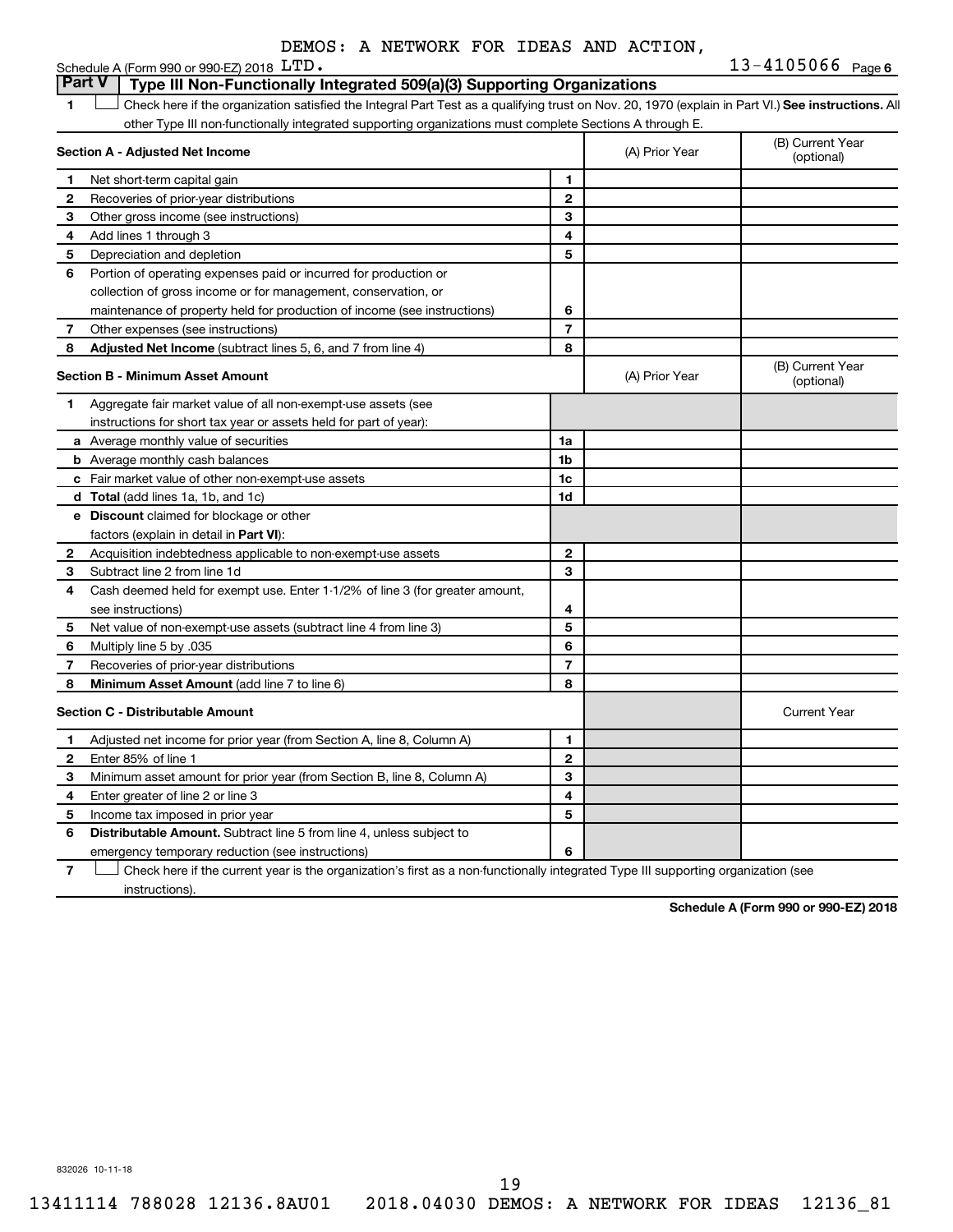|               | Schedule A (Form 990 or 990-EZ) 2018 $\overline{L'}L'L$ .                                  |                                    |                                               | 13-4105066 Page7                                 |
|---------------|--------------------------------------------------------------------------------------------|------------------------------------|-----------------------------------------------|--------------------------------------------------|
| <b>Part V</b> | Type III Non-Functionally Integrated 509(a)(3) Supporting Organizations (continued)        |                                    |                                               |                                                  |
|               | <b>Section D - Distributions</b>                                                           |                                    |                                               | <b>Current Year</b>                              |
| 1             | Amounts paid to supported organizations to accomplish exempt purposes                      |                                    |                                               |                                                  |
| 2             | Amounts paid to perform activity that directly furthers exempt purposes of supported       |                                    |                                               |                                                  |
|               | organizations, in excess of income from activity                                           |                                    |                                               |                                                  |
| 3             | Administrative expenses paid to accomplish exempt purposes of supported organizations      |                                    |                                               |                                                  |
| 4             | Amounts paid to acquire exempt-use assets                                                  |                                    |                                               |                                                  |
| 5             | Qualified set-aside amounts (prior IRS approval required)                                  |                                    |                                               |                                                  |
| 6             | Other distributions (describe in Part VI). See instructions.                               |                                    |                                               |                                                  |
| 7             | <b>Total annual distributions.</b> Add lines 1 through 6.                                  |                                    |                                               |                                                  |
| 8             | Distributions to attentive supported organizations to which the organization is responsive |                                    |                                               |                                                  |
|               | (provide details in Part VI). See instructions.                                            |                                    |                                               |                                                  |
| 9             | Distributable amount for 2018 from Section C, line 6                                       |                                    |                                               |                                                  |
| 10            | Line 8 amount divided by line 9 amount                                                     |                                    |                                               |                                                  |
|               | <b>Section E - Distribution Allocations (see instructions)</b>                             | (i)<br><b>Excess Distributions</b> | (ii)<br><b>Underdistributions</b><br>Pre-2018 | (iii)<br><b>Distributable</b><br>Amount for 2018 |
| 1             | Distributable amount for 2018 from Section C, line 6                                       |                                    |                                               |                                                  |
| 2             | Underdistributions, if any, for years prior to 2018 (reason-                               |                                    |                                               |                                                  |
|               | able cause required- explain in Part VI). See instructions.                                |                                    |                                               |                                                  |
| З.            | Excess distributions carryover, if any, to 2018                                            |                                    |                                               |                                                  |
|               | <b>a</b> From 2013                                                                         |                                    |                                               |                                                  |
|               | $b$ From 2014                                                                              |                                    |                                               |                                                  |
|               | c From 2015                                                                                |                                    |                                               |                                                  |
|               | d From 2016                                                                                |                                    |                                               |                                                  |
|               | e From 2017                                                                                |                                    |                                               |                                                  |
|               | f Total of lines 3a through e                                                              |                                    |                                               |                                                  |
|               | g Applied to underdistributions of prior years                                             |                                    |                                               |                                                  |
|               | h Applied to 2018 distributable amount                                                     |                                    |                                               |                                                  |
|               | i Carryover from 2013 not applied (see instructions)                                       |                                    |                                               |                                                  |
|               | Remainder. Subtract lines 3g, 3h, and 3i from 3f.                                          |                                    |                                               |                                                  |
| 4             | Distributions for 2018 from Section D,                                                     |                                    |                                               |                                                  |
|               | \$<br>line $7:$                                                                            |                                    |                                               |                                                  |
|               | a Applied to underdistributions of prior years                                             |                                    |                                               |                                                  |
|               | <b>b</b> Applied to 2018 distributable amount                                              |                                    |                                               |                                                  |
|               | c Remainder. Subtract lines 4a and 4b from 4.                                              |                                    |                                               |                                                  |
| 5             | Remaining underdistributions for years prior to 2018, if                                   |                                    |                                               |                                                  |
|               | any. Subtract lines 3g and 4a from line 2. For result greater                              |                                    |                                               |                                                  |
|               | than zero, explain in Part VI. See instructions.                                           |                                    |                                               |                                                  |
| 6             | Remaining underdistributions for 2018. Subtract lines 3h                                   |                                    |                                               |                                                  |
|               | and 4b from line 1. For result greater than zero, explain in                               |                                    |                                               |                                                  |
|               | <b>Part VI.</b> See instructions.                                                          |                                    |                                               |                                                  |
| 7             | Excess distributions carryover to 2019. Add lines 3j                                       |                                    |                                               |                                                  |
|               | and 4c.                                                                                    |                                    |                                               |                                                  |
| 8             | Breakdown of line 7:                                                                       |                                    |                                               |                                                  |
|               | a Excess from 2014                                                                         |                                    |                                               |                                                  |
|               | <b>b</b> Excess from 2015                                                                  |                                    |                                               |                                                  |
|               | c Excess from 2016                                                                         |                                    |                                               |                                                  |
|               | d Excess from 2017                                                                         |                                    |                                               |                                                  |
|               | e Excess from 2018                                                                         |                                    |                                               |                                                  |
|               |                                                                                            |                                    |                                               |                                                  |

**Schedule A (Form 990 or 990-EZ) 2018**

832027 10-11-18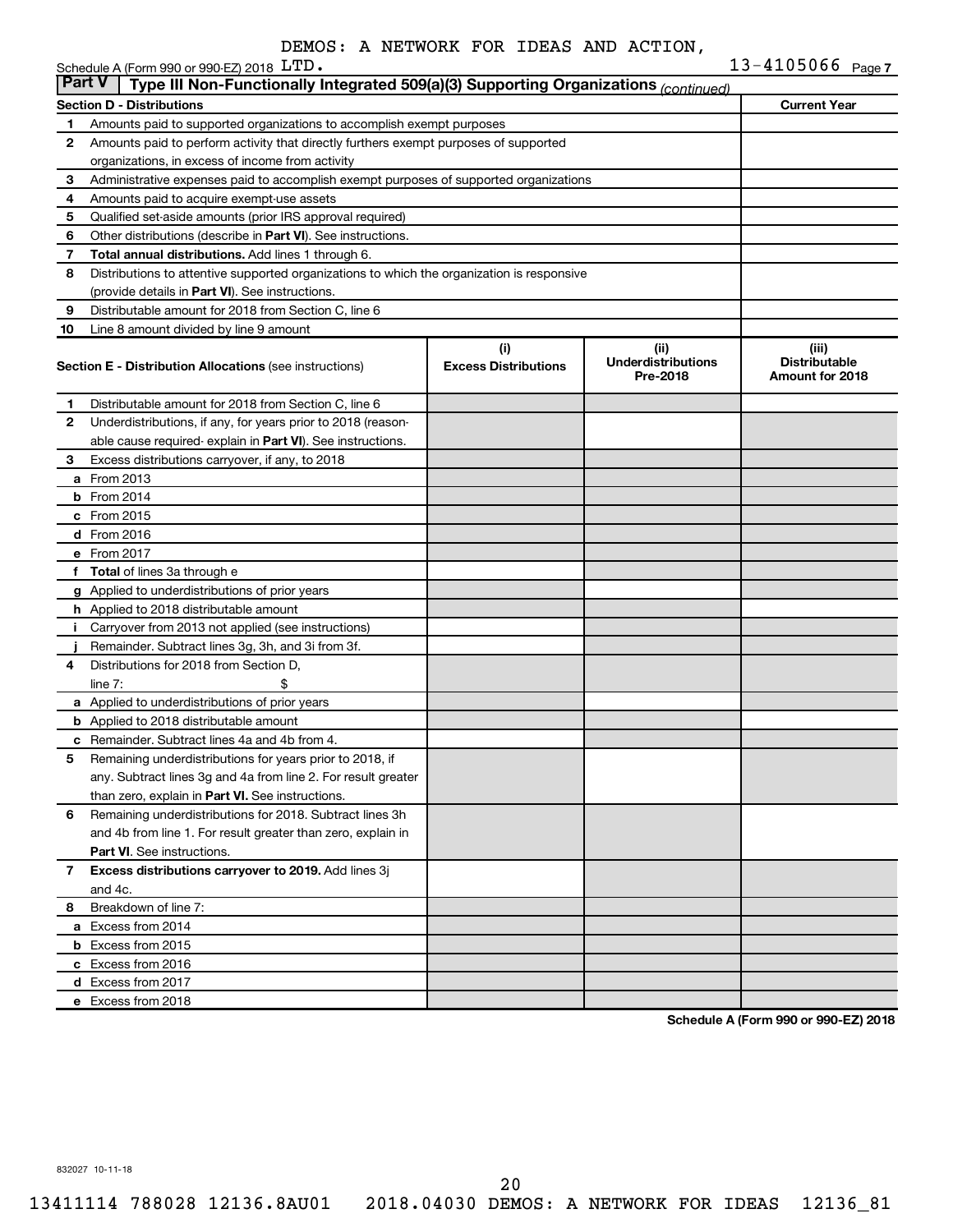|                 | Schedule A (Form 990 or 990-EZ) 2018 LTD.                                                                                                                                                                                                                                                                                                                                                                                                                                                                                                                                                   |  |  | DEMOS: A NETWORK FOR IDEAS AND ACTION, |  |  | 13-4105066 Page 8                    |
|-----------------|---------------------------------------------------------------------------------------------------------------------------------------------------------------------------------------------------------------------------------------------------------------------------------------------------------------------------------------------------------------------------------------------------------------------------------------------------------------------------------------------------------------------------------------------------------------------------------------------|--|--|----------------------------------------|--|--|--------------------------------------|
| Part VI         | Supplemental Information. Provide the explanations required by Part II, line 10; Part II, line 17a or 17b; Part III, line 12;<br>Part IV, Section A, lines 1, 2, 3b, 3c, 4b, 4c, 5a, 6, 9a, 9b, 9c, 11a, 11b, and 11c; Part IV, Section B, lines 1 and 2; Part IV, Section C,<br>line 1; Part IV, Section D, lines 2 and 3; Part IV, Section E, lines 1c, 2a, 2b, 3a, and 3b; Part V, line 1; Part V, Section B, line 1e; Part V,<br>Section D, lines 5, 6, and 8; and Part V, Section E, lines 2, 5, and 6. Also complete this part for any additional information.<br>(See instructions.) |  |  |                                        |  |  |                                      |
|                 |                                                                                                                                                                                                                                                                                                                                                                                                                                                                                                                                                                                             |  |  |                                        |  |  |                                      |
|                 |                                                                                                                                                                                                                                                                                                                                                                                                                                                                                                                                                                                             |  |  |                                        |  |  |                                      |
|                 |                                                                                                                                                                                                                                                                                                                                                                                                                                                                                                                                                                                             |  |  |                                        |  |  |                                      |
|                 |                                                                                                                                                                                                                                                                                                                                                                                                                                                                                                                                                                                             |  |  |                                        |  |  |                                      |
|                 |                                                                                                                                                                                                                                                                                                                                                                                                                                                                                                                                                                                             |  |  |                                        |  |  |                                      |
|                 |                                                                                                                                                                                                                                                                                                                                                                                                                                                                                                                                                                                             |  |  |                                        |  |  |                                      |
|                 |                                                                                                                                                                                                                                                                                                                                                                                                                                                                                                                                                                                             |  |  |                                        |  |  |                                      |
|                 |                                                                                                                                                                                                                                                                                                                                                                                                                                                                                                                                                                                             |  |  |                                        |  |  |                                      |
|                 |                                                                                                                                                                                                                                                                                                                                                                                                                                                                                                                                                                                             |  |  |                                        |  |  |                                      |
|                 |                                                                                                                                                                                                                                                                                                                                                                                                                                                                                                                                                                                             |  |  |                                        |  |  |                                      |
|                 |                                                                                                                                                                                                                                                                                                                                                                                                                                                                                                                                                                                             |  |  |                                        |  |  |                                      |
|                 |                                                                                                                                                                                                                                                                                                                                                                                                                                                                                                                                                                                             |  |  |                                        |  |  |                                      |
|                 |                                                                                                                                                                                                                                                                                                                                                                                                                                                                                                                                                                                             |  |  |                                        |  |  |                                      |
|                 |                                                                                                                                                                                                                                                                                                                                                                                                                                                                                                                                                                                             |  |  |                                        |  |  |                                      |
|                 |                                                                                                                                                                                                                                                                                                                                                                                                                                                                                                                                                                                             |  |  |                                        |  |  |                                      |
|                 |                                                                                                                                                                                                                                                                                                                                                                                                                                                                                                                                                                                             |  |  |                                        |  |  |                                      |
|                 |                                                                                                                                                                                                                                                                                                                                                                                                                                                                                                                                                                                             |  |  |                                        |  |  |                                      |
|                 |                                                                                                                                                                                                                                                                                                                                                                                                                                                                                                                                                                                             |  |  |                                        |  |  |                                      |
|                 |                                                                                                                                                                                                                                                                                                                                                                                                                                                                                                                                                                                             |  |  |                                        |  |  |                                      |
|                 |                                                                                                                                                                                                                                                                                                                                                                                                                                                                                                                                                                                             |  |  |                                        |  |  |                                      |
|                 |                                                                                                                                                                                                                                                                                                                                                                                                                                                                                                                                                                                             |  |  |                                        |  |  |                                      |
|                 |                                                                                                                                                                                                                                                                                                                                                                                                                                                                                                                                                                                             |  |  |                                        |  |  |                                      |
|                 |                                                                                                                                                                                                                                                                                                                                                                                                                                                                                                                                                                                             |  |  |                                        |  |  |                                      |
|                 |                                                                                                                                                                                                                                                                                                                                                                                                                                                                                                                                                                                             |  |  |                                        |  |  |                                      |
|                 |                                                                                                                                                                                                                                                                                                                                                                                                                                                                                                                                                                                             |  |  |                                        |  |  |                                      |
|                 |                                                                                                                                                                                                                                                                                                                                                                                                                                                                                                                                                                                             |  |  |                                        |  |  |                                      |
|                 |                                                                                                                                                                                                                                                                                                                                                                                                                                                                                                                                                                                             |  |  |                                        |  |  |                                      |
|                 |                                                                                                                                                                                                                                                                                                                                                                                                                                                                                                                                                                                             |  |  |                                        |  |  |                                      |
|                 |                                                                                                                                                                                                                                                                                                                                                                                                                                                                                                                                                                                             |  |  |                                        |  |  |                                      |
| 832028 10-11-18 |                                                                                                                                                                                                                                                                                                                                                                                                                                                                                                                                                                                             |  |  | 21                                     |  |  | Schedule A (Form 990 or 990-EZ) 2018 |
|                 | 13411114 788028 12136.8AU01                                                                                                                                                                                                                                                                                                                                                                                                                                                                                                                                                                 |  |  | 2018.04030 DEMOS: A NETWORK FOR IDEAS  |  |  | 12136_81                             |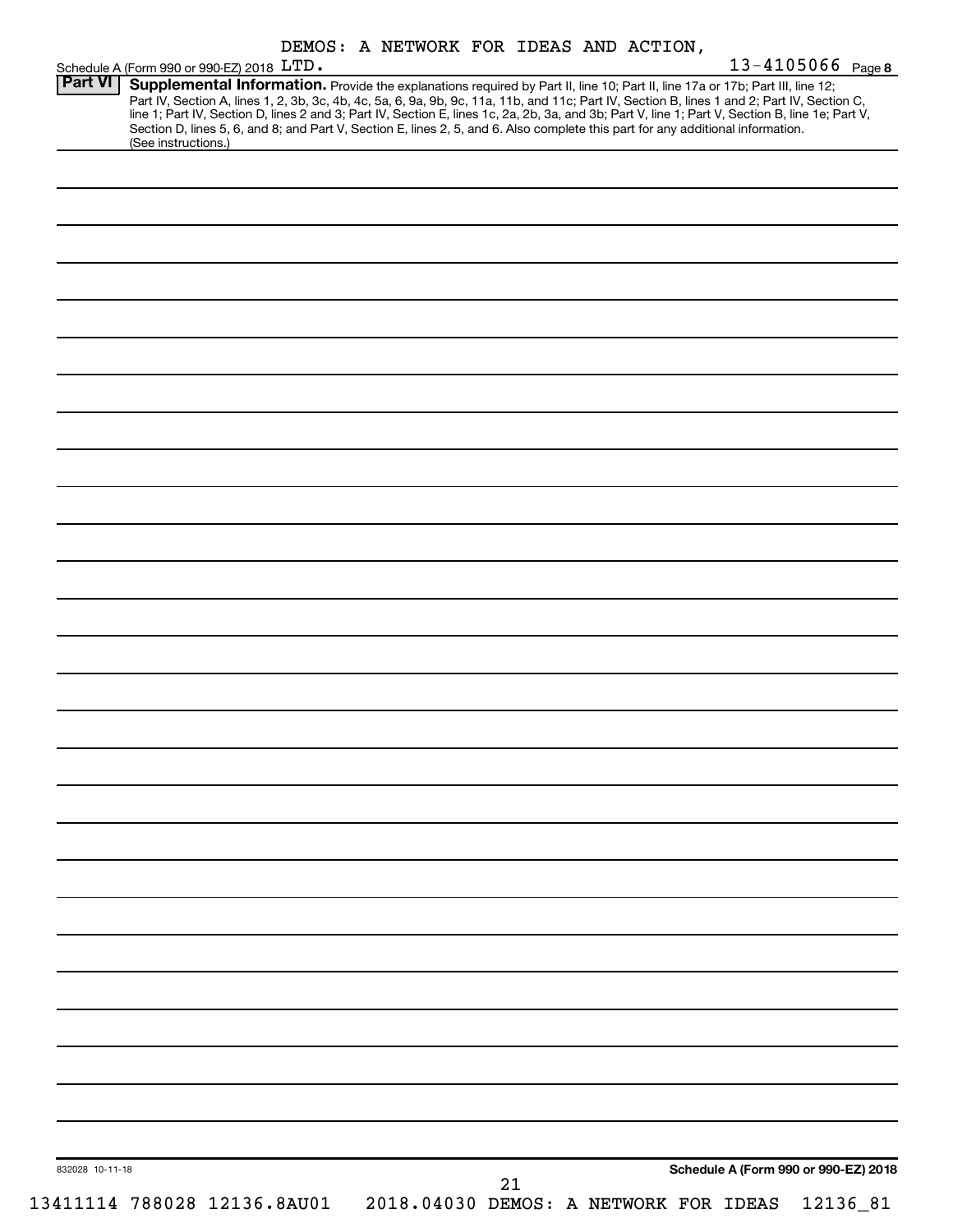Department of the Treasury Internal Revenue Service **(Form 990, 990-EZ,**

Name of the organization

|  |  | ** PUBLIC DISCLOSURE COPY ** |  |  |
|--|--|------------------------------|--|--|
|--|--|------------------------------|--|--|

# **Schedule B Schedule of Contributors**

**or 990-PF) | Attach to Form 990, Form 990-EZ, or Form 990-PF. | Go to www.irs.gov/Form990 for the latest information.** OMB No. 1545-0047

**Employer identification number**

|  |  | ≖ىر   |
|--|--|-------|
|  |  | זרח ד |

DEMOS: A NETWORK FOR IDEAS AND ACTION,

LTD. 13-4105066

| Organization type (check one): |  |  |
|--------------------------------|--|--|

| Filers of:         | Section:                                                                  |
|--------------------|---------------------------------------------------------------------------|
| Form 990 or 990-EZ | $ \underline{X} $ 501(c)( 3) (enter number) organization                  |
|                    | 4947(a)(1) nonexempt charitable trust not treated as a private foundation |
|                    | 527 political organization                                                |
| Form 990-PF        | 501(c)(3) exempt private foundation                                       |
|                    | 4947(a)(1) nonexempt charitable trust treated as a private foundation     |
|                    | 501(c)(3) taxable private foundation                                      |

Check if your organization is covered by the General Rule or a Special Rule.

**Note:**  Only a section 501(c)(7), (8), or (10) organization can check boxes for both the General Rule and a Special Rule. See instructions.

### **General Rule**

 $\Box$ 

For an organization filing Form 990, 990-EZ, or 990-PF that received, during the year, contributions totaling \$5,000 or more (in money or property) from any one contributor. Complete Parts I and II. See instructions for determining a contributor's total contributions.

#### **Special Rules**

any one contributor, during the year, total contributions of the greater of (1) \$5,000; or (2) 2% of the amount on (i) Form 990, Part VIII, line 1h;  $\boxed{\text{X}}$  For an organization described in section 501(c)(3) filing Form 990 or 990-EZ that met the 33 1/3% support test of the regulations under sections 509(a)(1) and 170(b)(1)(A)(vi), that checked Schedule A (Form 990 or 990-EZ), Part II, line 13, 16a, or 16b, and that received from or (ii) Form 990-EZ, line 1. Complete Parts I and II.

year, total contributions of more than \$1,000 *exclusively* for religious, charitable, scientific, literary, or educational purposes, or for the For an organization described in section 501(c)(7), (8), or (10) filing Form 990 or 990-EZ that received from any one contributor, during the prevention of cruelty to children or animals. Complete Parts I (entering "N/A" in column (b) instead of the contributor name and address), II, and III.  $\Box$ 

purpose. Don't complete any of the parts unless the General Rule applies to this organization because it received nonexclusively year, contributions exclusively for religious, charitable, etc., purposes, but no such contributions totaled more than \$1,000. If this box is checked, enter here the total contributions that were received during the year for an exclusively religious, charitable, etc., For an organization described in section 501(c)(7), (8), or (10) filing Form 990 or 990-EZ that received from any one contributor, during the religious, charitable, etc., contributions totaling \$5,000 or more during the year  $~\ldots\ldots\ldots\ldots\ldots\ldots\ldots\ldots\ldots\blacktriangleright~$ \$  $\Box$ 

**Caution:**  An organization that isn't covered by the General Rule and/or the Special Rules doesn't file Schedule B (Form 990, 990-EZ, or 990-PF),  **must** but it answer "No" on Part IV, line 2, of its Form 990; or check the box on line H of its Form 990-EZ or on its Form 990-PF, Part I, line 2, to certify that it doesn't meet the filing requirements of Schedule B (Form 990, 990-EZ, or 990-PF).

**For Paperwork Reduction Act Notice, see the instructions for Form 990, 990-EZ, or 990-PF. Schedule B (Form 990, 990-EZ, or 990-PF) (2018)** LHA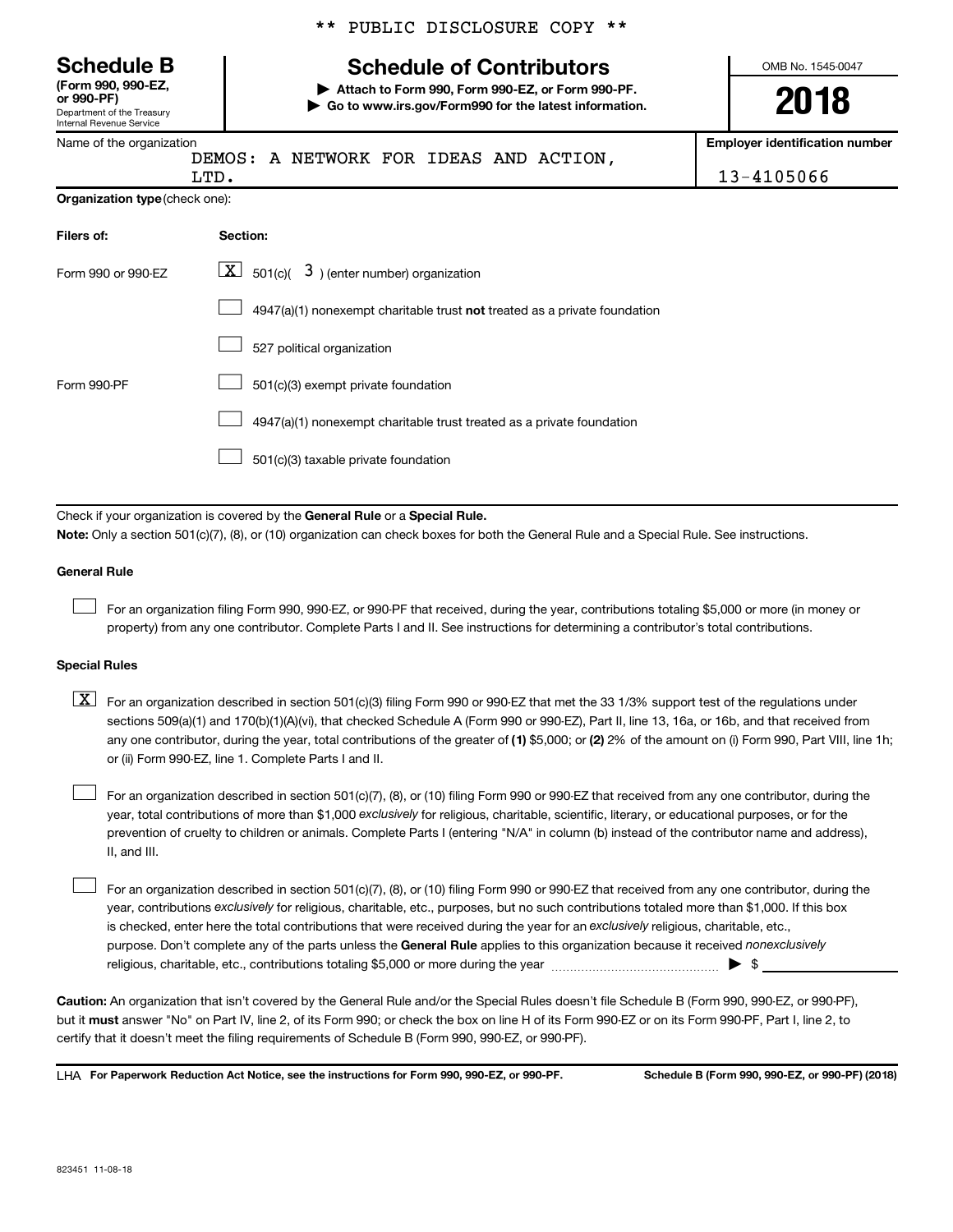| Schedule B (Form 990, 990-EZ, or 990-PF) (2018)<br>. , , , , , , , , , | Page |
|------------------------------------------------------------------------|------|
|------------------------------------------------------------------------|------|

Name of organization

**2**

**Employer identification number**

823452 11-08-18 **Schedule B (Form 990, 990-EZ, or 990-PF) (2018) (a) No. (b) Name, address, and ZIP + 4 (c) Total contributions (d) Type of contribution Person Payroll Noncash (a) No. (b) Name, address, and ZIP + 4 (c) Total contributions (d) Type of contribution Person Payroll Noncash (a) No. (b) Name, address, and ZIP + 4 (c) Total contributions (d) Type of contribution Person Payroll Noncash (a) No. (b) Name, address, and ZIP + 4 (c) Total contributions (d) Type of contribution Person Payroll Noncash (a) No. (b) Name, address, and ZIP + 4 (c) Total contributions (d) Type of contribution Person Payroll Noncash (a) No. (b) Name, address, and ZIP + 4 (c) Total contributions (d) Type of contribution Person Payroll Noncash Part I** Contributors (see instructions). Use duplicate copies of Part I if additional space is needed. \$ (Complete Part II for noncash contributions.) \$ (Complete Part II for noncash contributions.) \$ (Complete Part II for noncash contributions.) \$ (Complete Part II for noncash contributions.) \$ (Complete Part II for noncash contributions.) \$ (Complete Part II for noncash contributions.)  $\boxed{\textbf{X}}$  $\Box$  $\Box$  $\overline{\mathbf{X}}$  $\Box$  $\Box$  $\boxed{\textbf{X}}$  $\Box$  $\Box$  $\boxed{\textbf{X}}$  $\Box$  $\Box$  $\boxed{\text{X}}$  $\Box$  $\Box$  $\boxed{\text{X}}$  $\Box$  $\Box$ LTD. 13-4105066  $\begin{array}{|c|c|c|c|c|}\hline \ \text{1} & \text{Person} & \text{X} \ \hline \end{array}$ 450,000.  $2$  Person  $\overline{\text{X}}$ 250,000.  $\begin{array}{|c|c|c|c|c|c|}\hline \text{3} & \text{Person} & \text{X} \ \hline \end{array}$ 400,000.  $\begin{array}{|c|c|c|c|c|}\hline \text{4} & \text{Person} & \text{\textbf{X}}\ \hline \end{array}$ 300,000. 5 X 400,000.  $\overline{6}$  Person  $\overline{X}$ 200,000.

23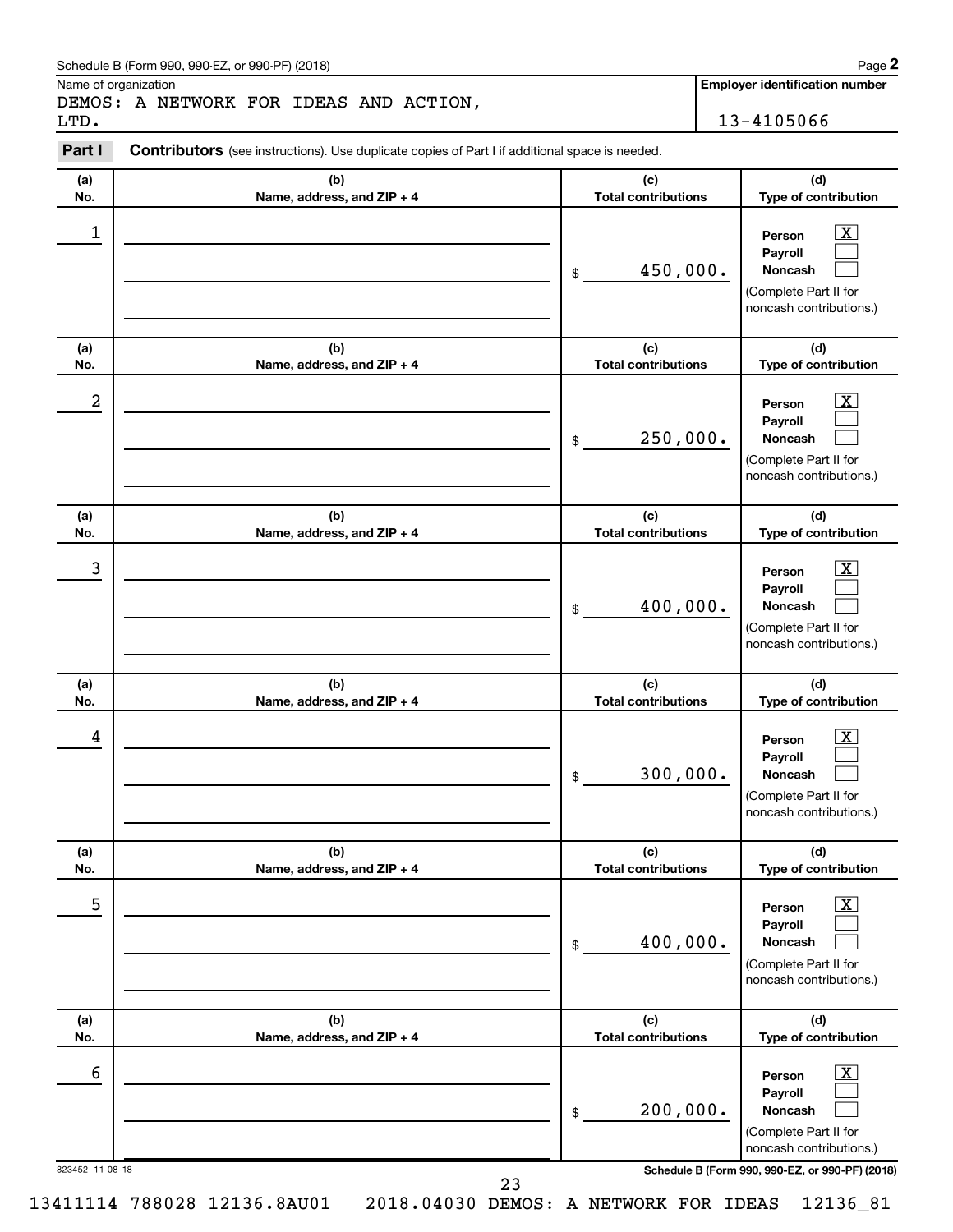|                       | Name of organization<br>DEMOS: A NETWORK FOR IDEAS AND ACTION,                                 |                                   | <b>Employer identification number</b>                                                                                                           |
|-----------------------|------------------------------------------------------------------------------------------------|-----------------------------------|-------------------------------------------------------------------------------------------------------------------------------------------------|
| LTD.                  |                                                                                                |                                   | 13-4105066                                                                                                                                      |
| Part I                | Contributors (see instructions). Use duplicate copies of Part I if additional space is needed. |                                   |                                                                                                                                                 |
| (a)<br>No.            | (b)<br>Name, address, and ZIP + 4                                                              | (c)<br><b>Total contributions</b> | (d)<br>Type of contribution                                                                                                                     |
| 7                     |                                                                                                | 1,450,000.<br>\$                  | $\mathbf{X}$<br>Person<br>Payroll<br><b>Noncash</b><br>(Complete Part II for<br>noncash contributions.)                                         |
| (a)<br>No.            | (b)<br>Name, address, and ZIP + 4                                                              | (c)<br><b>Total contributions</b> | (d)<br>Type of contribution                                                                                                                     |
| 8                     |                                                                                                | 182,000.<br>\$                    | $\mathbf{X}$<br>Person<br>Payroll<br><b>Noncash</b><br>(Complete Part II for<br>noncash contributions.)                                         |
| (a)<br>No.            | (b)<br>Name, address, and ZIP + 4                                                              | (c)<br><b>Total contributions</b> | (d)<br>Type of contribution                                                                                                                     |
| 9                     |                                                                                                | 250,000.<br>\$                    | $\mathbf{X}$<br>Person<br>Payroll<br><b>Noncash</b><br>(Complete Part II for<br>noncash contributions.)                                         |
| (a)<br>No.            | (b)<br>Name, address, and ZIP + 4                                                              | (c)<br><b>Total contributions</b> | (d)<br>Type of contribution                                                                                                                     |
| 10                    |                                                                                                | 400,000.<br>\$                    | х<br>Person<br>Payroll<br><b>Noncash</b><br>(Complete Part II for<br>noncash contributions.)                                                    |
| (a)<br>No.            | (b)<br>Name, address, and ZIP + 4                                                              | (c)<br><b>Total contributions</b> | (d)<br>Type of contribution                                                                                                                     |
| 11                    |                                                                                                | 575,000.<br>\$                    | $\overline{\mathbf{X}}$<br>Person<br>Payroll<br><b>Noncash</b><br>(Complete Part II for<br>noncash contributions.)                              |
| (a)<br>No.            | (b)<br>Name, address, and ZIP + 4                                                              | (c)<br><b>Total contributions</b> | (d)<br>Type of contribution                                                                                                                     |
| 12<br>823452 11-08-18 |                                                                                                | 163,645.<br>\$                    | X<br>Person<br>Payroll<br><b>Noncash</b><br>(Complete Part II for<br>noncash contributions.)<br>Schedule B (Form 990, 990-EZ, or 990-PF) (2018) |

**2**

24

13411114 788028 12136.8AU01 2018.04030 DEMOS: A NETWORK FOR IDEAS 12136\_81

Schedule B (Form 990, 990-EZ, or 990-PF) (2018)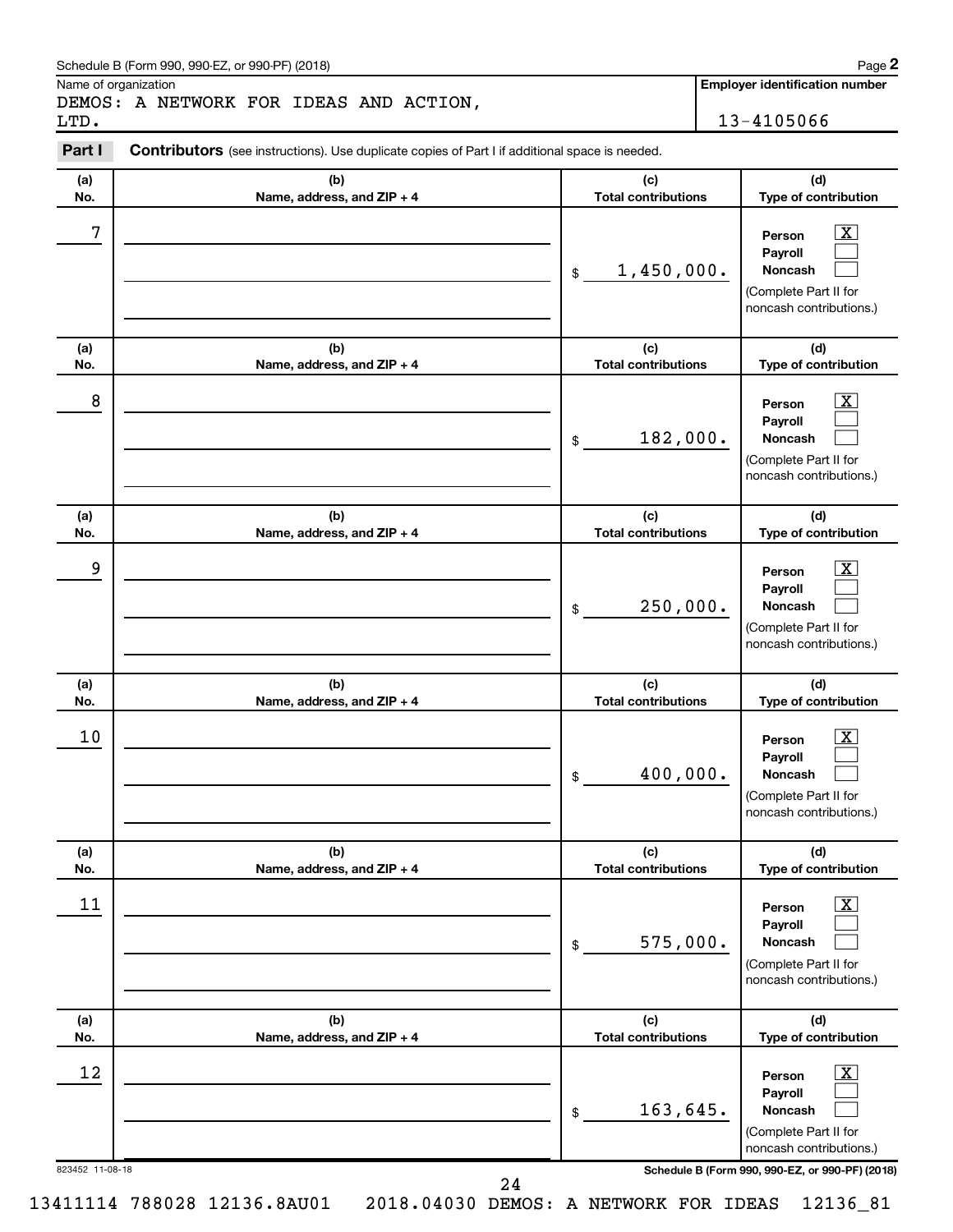| Schedule B (Form 990, 990-EZ, or 990-PF) (2018) | Page |
|-------------------------------------------------|------|
|-------------------------------------------------|------|

Name of organization

DEMOS: A NETWORK FOR IDEAS AND ACTION, LTD. 13-4105066

**Employer identification number**

| Part I          | Contributors (see instructions). Use duplicate copies of Part I if additional space is needed. |                                   |                                                                                                                                            |
|-----------------|------------------------------------------------------------------------------------------------|-----------------------------------|--------------------------------------------------------------------------------------------------------------------------------------------|
| (a)<br>No.      | (b)<br>Name, address, and ZIP + 4                                                              | (c)<br><b>Total contributions</b> | (d)<br>Type of contribution                                                                                                                |
| 13              |                                                                                                | 450,000.<br>\$                    | X<br>Person<br>Payroll<br>Noncash<br>(Complete Part II for<br>noncash contributions.)                                                      |
| (a)<br>No.      | (b)<br>Name, address, and ZIP + 4                                                              | (c)<br><b>Total contributions</b> | (d)<br>Type of contribution                                                                                                                |
|                 |                                                                                                | \$                                | Person<br>Payroll<br><b>Noncash</b><br>(Complete Part II for<br>noncash contributions.)                                                    |
| (a)<br>No.      | (b)<br>Name, address, and ZIP + 4                                                              | (c)<br><b>Total contributions</b> | (d)<br>Type of contribution                                                                                                                |
|                 |                                                                                                | \$                                | Person<br>Payroll<br>Noncash<br>(Complete Part II for<br>noncash contributions.)                                                           |
| (a)<br>No.      | (b)<br>Name, address, and ZIP + 4                                                              | (c)<br><b>Total contributions</b> | (d)<br>Type of contribution                                                                                                                |
|                 |                                                                                                | \$                                | Person<br>Payroll<br>Noncash<br>(Complete Part II for<br>noncash contributions.)                                                           |
| (a)<br>No.      | (b)<br>Name, address, and ZIP + 4                                                              | (c)<br><b>Total contributions</b> | (d)<br>Type of contribution                                                                                                                |
|                 |                                                                                                | \$                                | Person<br>Payroll<br><b>Noncash</b><br>(Complete Part II for<br>noncash contributions.)                                                    |
| (a)<br>No.      | (b)<br>Name, address, and ZIP + 4                                                              | (c)<br><b>Total contributions</b> | (d)<br>Type of contribution                                                                                                                |
| 823452 11-08-18 |                                                                                                | \$                                | Person<br>Payroll<br><b>Noncash</b><br>(Complete Part II for<br>noncash contributions.)<br>Schedule B (Form 990, 990-EZ, or 990-PF) (2018) |

|--|--|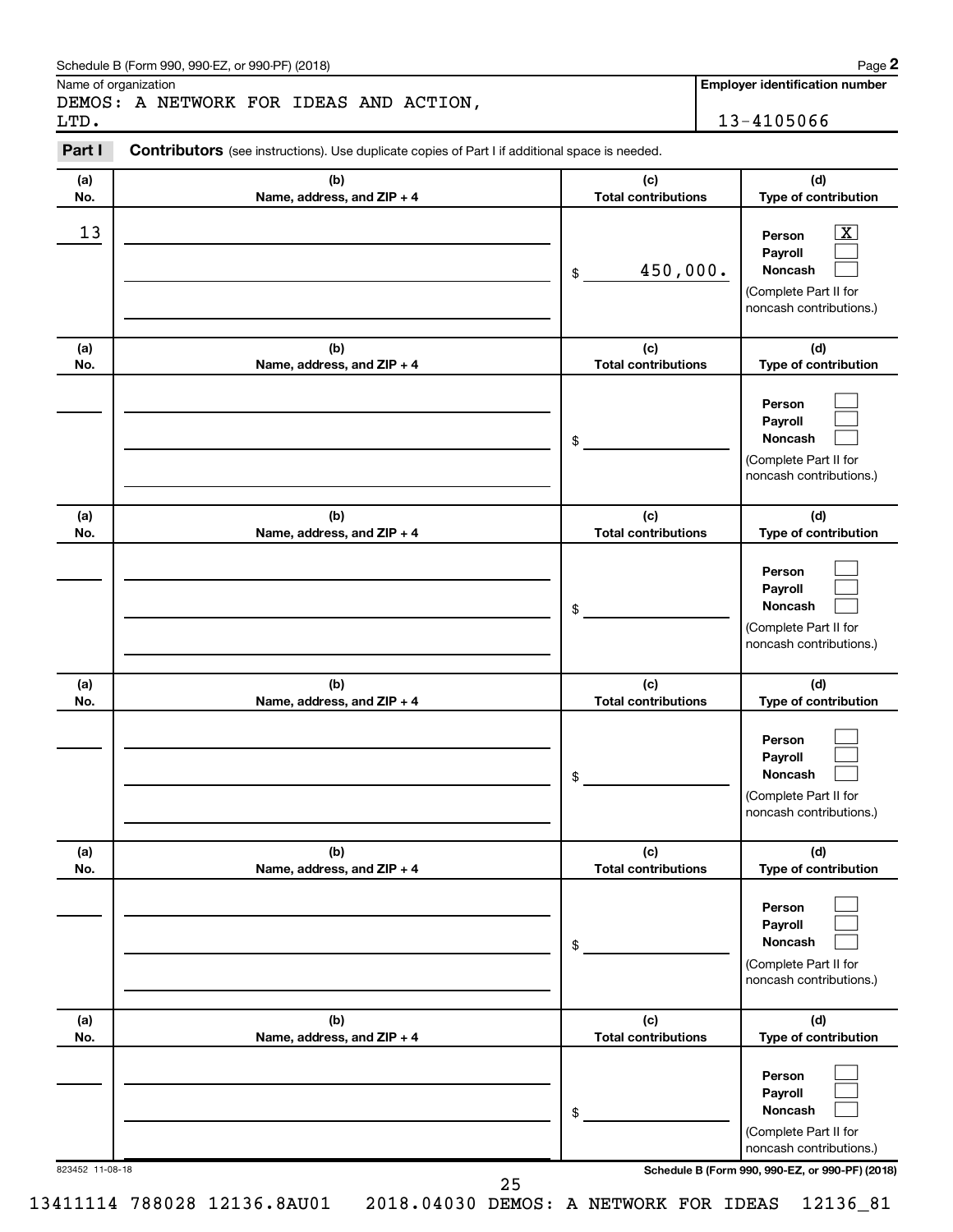| LTD.                         | DEMOS: A NETWORK FOR IDEAS AND ACTION,                                                              |                                                 | 13-4105066           |
|------------------------------|-----------------------------------------------------------------------------------------------------|-------------------------------------------------|----------------------|
| Part II                      | Noncash Property (see instructions). Use duplicate copies of Part II if additional space is needed. |                                                 |                      |
| (a)<br>No.<br>from<br>Part I | (b)<br>Description of noncash property given                                                        | (c)<br>FMV (or estimate)<br>(See instructions.) | (d)<br>Date received |
|                              |                                                                                                     |                                                 |                      |
| (a)<br>No.                   | (b)                                                                                                 | \$<br>(c)<br>FMV (or estimate)                  | (d)                  |
| from<br>Part I               | Description of noncash property given                                                               | (See instructions.)                             | Date received        |
|                              |                                                                                                     | \$                                              |                      |
| (a)<br>No.<br>from<br>Part I | (b)<br>Description of noncash property given                                                        | (c)<br>FMV (or estimate)<br>(See instructions.) | (d)<br>Date received |
|                              |                                                                                                     | \$                                              |                      |
| (a)<br>No.<br>from<br>Part I | (b)<br>Description of noncash property given                                                        | (c)<br>FMV (or estimate)<br>(See instructions.) | (d)<br>Date received |
|                              |                                                                                                     | \$                                              |                      |
| (a)<br>No.<br>from<br>Part I | (b)<br>Description of noncash property given                                                        | (c)<br>FMV (or estimate)<br>(See instructions.) | (d)<br>Date received |
|                              |                                                                                                     | \$                                              |                      |
| (a)<br>No.<br>from<br>Part I | (b)<br>Description of noncash property given                                                        | (c)<br>FMV (or estimate)<br>(See instructions.) | (d)<br>Date received |
|                              |                                                                                                     | \$                                              |                      |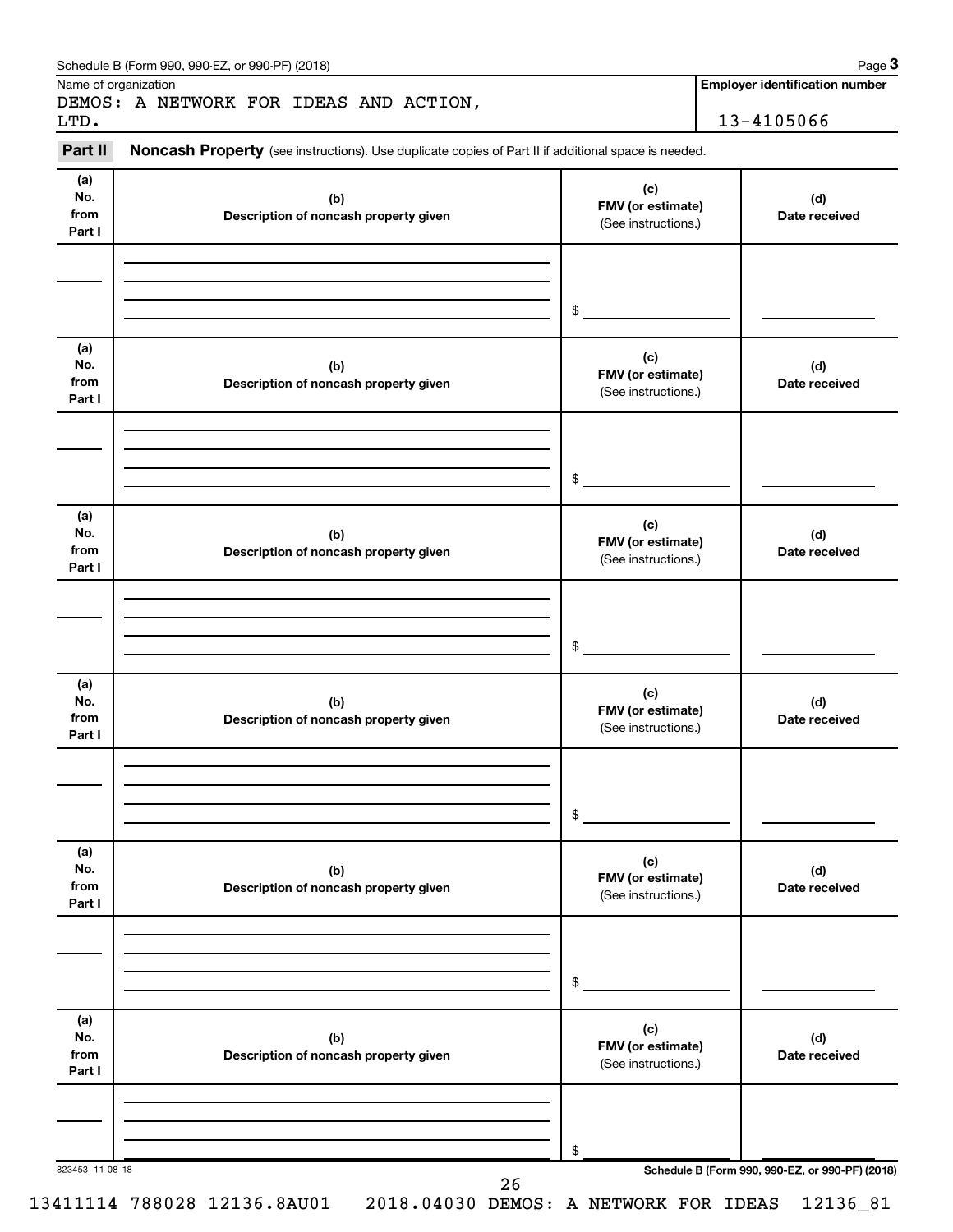| Name of organization<br>DEMOS: A NETWORK FOR IDEAS AND ACTION,<br>LTD.<br>13-4105066<br>Part III<br>Exclusively religious, charitable, etc., contributions to organizations described in section 501(c)(7), (8), or (10) that total more than \$1,000 for the year<br>from any one contributor. Complete columns (a) through (e) and the following line entry. For organizations<br>completing Part III, enter the total of exclusively religious, charitable, etc., contributions of \$1,000 or less for the year. (Enter this info. once.)<br>Use duplicate copies of Part III if additional space is needed.<br>(a) No.<br>from<br>(b) Purpose of gift<br>(c) Use of gift<br>(d) Description of how gift is held<br>Part I<br>(e) Transfer of gift<br>Transferee's name, address, and ZIP + 4<br>Relationship of transferor to transferee<br>(a) No.<br>from<br>(b) Purpose of gift<br>(c) Use of gift<br>(d) Description of how gift is held<br>Part I<br>(e) Transfer of gift<br>Transferee's name, address, and ZIP + 4<br>Relationship of transferor to transferee<br>(a) No.<br>from<br>(b) Purpose of gift<br>(c) Use of gift<br>(d) Description of how gift is held<br>Part I<br>(e) Transfer of gift<br>Transferee's name, address, and $ZIP + 4$<br>Relationship of transferor to transferee<br>(a) No.<br>from<br>(b) Purpose of gift<br>(c) Use of gift<br>(d) Description of how gift is held<br>Part I<br>(e) Transfer of gift<br>Transferee's name, address, and $ZIP + 4$<br>Relationship of transferor to transferee<br>Schedule B (Form 990, 990-EZ, or 990-PF) (2018)<br>823454 11-08-18 | Schedule B (Form 990, 990-EZ, or 990-PF) (2018) |  | Page 4                                |  |  |  |  |
|---------------------------------------------------------------------------------------------------------------------------------------------------------------------------------------------------------------------------------------------------------------------------------------------------------------------------------------------------------------------------------------------------------------------------------------------------------------------------------------------------------------------------------------------------------------------------------------------------------------------------------------------------------------------------------------------------------------------------------------------------------------------------------------------------------------------------------------------------------------------------------------------------------------------------------------------------------------------------------------------------------------------------------------------------------------------------------------------------------------------------------------------------------------------------------------------------------------------------------------------------------------------------------------------------------------------------------------------------------------------------------------------------------------------------------------------------------------------------------------------------------------------------------------------------------------------------------------------------------------|-------------------------------------------------|--|---------------------------------------|--|--|--|--|
|                                                                                                                                                                                                                                                                                                                                                                                                                                                                                                                                                                                                                                                                                                                                                                                                                                                                                                                                                                                                                                                                                                                                                                                                                                                                                                                                                                                                                                                                                                                                                                                                               |                                                 |  | <b>Employer identification number</b> |  |  |  |  |
|                                                                                                                                                                                                                                                                                                                                                                                                                                                                                                                                                                                                                                                                                                                                                                                                                                                                                                                                                                                                                                                                                                                                                                                                                                                                                                                                                                                                                                                                                                                                                                                                               |                                                 |  |                                       |  |  |  |  |
|                                                                                                                                                                                                                                                                                                                                                                                                                                                                                                                                                                                                                                                                                                                                                                                                                                                                                                                                                                                                                                                                                                                                                                                                                                                                                                                                                                                                                                                                                                                                                                                                               |                                                 |  |                                       |  |  |  |  |
|                                                                                                                                                                                                                                                                                                                                                                                                                                                                                                                                                                                                                                                                                                                                                                                                                                                                                                                                                                                                                                                                                                                                                                                                                                                                                                                                                                                                                                                                                                                                                                                                               |                                                 |  |                                       |  |  |  |  |
|                                                                                                                                                                                                                                                                                                                                                                                                                                                                                                                                                                                                                                                                                                                                                                                                                                                                                                                                                                                                                                                                                                                                                                                                                                                                                                                                                                                                                                                                                                                                                                                                               |                                                 |  |                                       |  |  |  |  |
|                                                                                                                                                                                                                                                                                                                                                                                                                                                                                                                                                                                                                                                                                                                                                                                                                                                                                                                                                                                                                                                                                                                                                                                                                                                                                                                                                                                                                                                                                                                                                                                                               |                                                 |  |                                       |  |  |  |  |
|                                                                                                                                                                                                                                                                                                                                                                                                                                                                                                                                                                                                                                                                                                                                                                                                                                                                                                                                                                                                                                                                                                                                                                                                                                                                                                                                                                                                                                                                                                                                                                                                               |                                                 |  |                                       |  |  |  |  |
|                                                                                                                                                                                                                                                                                                                                                                                                                                                                                                                                                                                                                                                                                                                                                                                                                                                                                                                                                                                                                                                                                                                                                                                                                                                                                                                                                                                                                                                                                                                                                                                                               |                                                 |  |                                       |  |  |  |  |
|                                                                                                                                                                                                                                                                                                                                                                                                                                                                                                                                                                                                                                                                                                                                                                                                                                                                                                                                                                                                                                                                                                                                                                                                                                                                                                                                                                                                                                                                                                                                                                                                               |                                                 |  |                                       |  |  |  |  |
|                                                                                                                                                                                                                                                                                                                                                                                                                                                                                                                                                                                                                                                                                                                                                                                                                                                                                                                                                                                                                                                                                                                                                                                                                                                                                                                                                                                                                                                                                                                                                                                                               |                                                 |  |                                       |  |  |  |  |
|                                                                                                                                                                                                                                                                                                                                                                                                                                                                                                                                                                                                                                                                                                                                                                                                                                                                                                                                                                                                                                                                                                                                                                                                                                                                                                                                                                                                                                                                                                                                                                                                               |                                                 |  |                                       |  |  |  |  |
|                                                                                                                                                                                                                                                                                                                                                                                                                                                                                                                                                                                                                                                                                                                                                                                                                                                                                                                                                                                                                                                                                                                                                                                                                                                                                                                                                                                                                                                                                                                                                                                                               |                                                 |  |                                       |  |  |  |  |
|                                                                                                                                                                                                                                                                                                                                                                                                                                                                                                                                                                                                                                                                                                                                                                                                                                                                                                                                                                                                                                                                                                                                                                                                                                                                                                                                                                                                                                                                                                                                                                                                               |                                                 |  |                                       |  |  |  |  |
|                                                                                                                                                                                                                                                                                                                                                                                                                                                                                                                                                                                                                                                                                                                                                                                                                                                                                                                                                                                                                                                                                                                                                                                                                                                                                                                                                                                                                                                                                                                                                                                                               |                                                 |  |                                       |  |  |  |  |
|                                                                                                                                                                                                                                                                                                                                                                                                                                                                                                                                                                                                                                                                                                                                                                                                                                                                                                                                                                                                                                                                                                                                                                                                                                                                                                                                                                                                                                                                                                                                                                                                               |                                                 |  |                                       |  |  |  |  |
|                                                                                                                                                                                                                                                                                                                                                                                                                                                                                                                                                                                                                                                                                                                                                                                                                                                                                                                                                                                                                                                                                                                                                                                                                                                                                                                                                                                                                                                                                                                                                                                                               |                                                 |  |                                       |  |  |  |  |
|                                                                                                                                                                                                                                                                                                                                                                                                                                                                                                                                                                                                                                                                                                                                                                                                                                                                                                                                                                                                                                                                                                                                                                                                                                                                                                                                                                                                                                                                                                                                                                                                               |                                                 |  |                                       |  |  |  |  |
|                                                                                                                                                                                                                                                                                                                                                                                                                                                                                                                                                                                                                                                                                                                                                                                                                                                                                                                                                                                                                                                                                                                                                                                                                                                                                                                                                                                                                                                                                                                                                                                                               |                                                 |  |                                       |  |  |  |  |
|                                                                                                                                                                                                                                                                                                                                                                                                                                                                                                                                                                                                                                                                                                                                                                                                                                                                                                                                                                                                                                                                                                                                                                                                                                                                                                                                                                                                                                                                                                                                                                                                               |                                                 |  |                                       |  |  |  |  |
|                                                                                                                                                                                                                                                                                                                                                                                                                                                                                                                                                                                                                                                                                                                                                                                                                                                                                                                                                                                                                                                                                                                                                                                                                                                                                                                                                                                                                                                                                                                                                                                                               |                                                 |  |                                       |  |  |  |  |
|                                                                                                                                                                                                                                                                                                                                                                                                                                                                                                                                                                                                                                                                                                                                                                                                                                                                                                                                                                                                                                                                                                                                                                                                                                                                                                                                                                                                                                                                                                                                                                                                               |                                                 |  |                                       |  |  |  |  |
|                                                                                                                                                                                                                                                                                                                                                                                                                                                                                                                                                                                                                                                                                                                                                                                                                                                                                                                                                                                                                                                                                                                                                                                                                                                                                                                                                                                                                                                                                                                                                                                                               |                                                 |  |                                       |  |  |  |  |
|                                                                                                                                                                                                                                                                                                                                                                                                                                                                                                                                                                                                                                                                                                                                                                                                                                                                                                                                                                                                                                                                                                                                                                                                                                                                                                                                                                                                                                                                                                                                                                                                               |                                                 |  |                                       |  |  |  |  |
|                                                                                                                                                                                                                                                                                                                                                                                                                                                                                                                                                                                                                                                                                                                                                                                                                                                                                                                                                                                                                                                                                                                                                                                                                                                                                                                                                                                                                                                                                                                                                                                                               |                                                 |  |                                       |  |  |  |  |
|                                                                                                                                                                                                                                                                                                                                                                                                                                                                                                                                                                                                                                                                                                                                                                                                                                                                                                                                                                                                                                                                                                                                                                                                                                                                                                                                                                                                                                                                                                                                                                                                               |                                                 |  |                                       |  |  |  |  |
|                                                                                                                                                                                                                                                                                                                                                                                                                                                                                                                                                                                                                                                                                                                                                                                                                                                                                                                                                                                                                                                                                                                                                                                                                                                                                                                                                                                                                                                                                                                                                                                                               |                                                 |  |                                       |  |  |  |  |
|                                                                                                                                                                                                                                                                                                                                                                                                                                                                                                                                                                                                                                                                                                                                                                                                                                                                                                                                                                                                                                                                                                                                                                                                                                                                                                                                                                                                                                                                                                                                                                                                               |                                                 |  |                                       |  |  |  |  |
|                                                                                                                                                                                                                                                                                                                                                                                                                                                                                                                                                                                                                                                                                                                                                                                                                                                                                                                                                                                                                                                                                                                                                                                                                                                                                                                                                                                                                                                                                                                                                                                                               |                                                 |  |                                       |  |  |  |  |
|                                                                                                                                                                                                                                                                                                                                                                                                                                                                                                                                                                                                                                                                                                                                                                                                                                                                                                                                                                                                                                                                                                                                                                                                                                                                                                                                                                                                                                                                                                                                                                                                               |                                                 |  |                                       |  |  |  |  |
|                                                                                                                                                                                                                                                                                                                                                                                                                                                                                                                                                                                                                                                                                                                                                                                                                                                                                                                                                                                                                                                                                                                                                                                                                                                                                                                                                                                                                                                                                                                                                                                                               |                                                 |  |                                       |  |  |  |  |
|                                                                                                                                                                                                                                                                                                                                                                                                                                                                                                                                                                                                                                                                                                                                                                                                                                                                                                                                                                                                                                                                                                                                                                                                                                                                                                                                                                                                                                                                                                                                                                                                               |                                                 |  |                                       |  |  |  |  |
|                                                                                                                                                                                                                                                                                                                                                                                                                                                                                                                                                                                                                                                                                                                                                                                                                                                                                                                                                                                                                                                                                                                                                                                                                                                                                                                                                                                                                                                                                                                                                                                                               |                                                 |  |                                       |  |  |  |  |
|                                                                                                                                                                                                                                                                                                                                                                                                                                                                                                                                                                                                                                                                                                                                                                                                                                                                                                                                                                                                                                                                                                                                                                                                                                                                                                                                                                                                                                                                                                                                                                                                               |                                                 |  |                                       |  |  |  |  |
|                                                                                                                                                                                                                                                                                                                                                                                                                                                                                                                                                                                                                                                                                                                                                                                                                                                                                                                                                                                                                                                                                                                                                                                                                                                                                                                                                                                                                                                                                                                                                                                                               |                                                 |  |                                       |  |  |  |  |
|                                                                                                                                                                                                                                                                                                                                                                                                                                                                                                                                                                                                                                                                                                                                                                                                                                                                                                                                                                                                                                                                                                                                                                                                                                                                                                                                                                                                                                                                                                                                                                                                               |                                                 |  |                                       |  |  |  |  |
|                                                                                                                                                                                                                                                                                                                                                                                                                                                                                                                                                                                                                                                                                                                                                                                                                                                                                                                                                                                                                                                                                                                                                                                                                                                                                                                                                                                                                                                                                                                                                                                                               |                                                 |  |                                       |  |  |  |  |
|                                                                                                                                                                                                                                                                                                                                                                                                                                                                                                                                                                                                                                                                                                                                                                                                                                                                                                                                                                                                                                                                                                                                                                                                                                                                                                                                                                                                                                                                                                                                                                                                               |                                                 |  |                                       |  |  |  |  |
|                                                                                                                                                                                                                                                                                                                                                                                                                                                                                                                                                                                                                                                                                                                                                                                                                                                                                                                                                                                                                                                                                                                                                                                                                                                                                                                                                                                                                                                                                                                                                                                                               |                                                 |  |                                       |  |  |  |  |
|                                                                                                                                                                                                                                                                                                                                                                                                                                                                                                                                                                                                                                                                                                                                                                                                                                                                                                                                                                                                                                                                                                                                                                                                                                                                                                                                                                                                                                                                                                                                                                                                               |                                                 |  |                                       |  |  |  |  |
|                                                                                                                                                                                                                                                                                                                                                                                                                                                                                                                                                                                                                                                                                                                                                                                                                                                                                                                                                                                                                                                                                                                                                                                                                                                                                                                                                                                                                                                                                                                                                                                                               |                                                 |  |                                       |  |  |  |  |
|                                                                                                                                                                                                                                                                                                                                                                                                                                                                                                                                                                                                                                                                                                                                                                                                                                                                                                                                                                                                                                                                                                                                                                                                                                                                                                                                                                                                                                                                                                                                                                                                               |                                                 |  |                                       |  |  |  |  |
|                                                                                                                                                                                                                                                                                                                                                                                                                                                                                                                                                                                                                                                                                                                                                                                                                                                                                                                                                                                                                                                                                                                                                                                                                                                                                                                                                                                                                                                                                                                                                                                                               |                                                 |  |                                       |  |  |  |  |
|                                                                                                                                                                                                                                                                                                                                                                                                                                                                                                                                                                                                                                                                                                                                                                                                                                                                                                                                                                                                                                                                                                                                                                                                                                                                                                                                                                                                                                                                                                                                                                                                               |                                                 |  |                                       |  |  |  |  |
|                                                                                                                                                                                                                                                                                                                                                                                                                                                                                                                                                                                                                                                                                                                                                                                                                                                                                                                                                                                                                                                                                                                                                                                                                                                                                                                                                                                                                                                                                                                                                                                                               |                                                 |  |                                       |  |  |  |  |
|                                                                                                                                                                                                                                                                                                                                                                                                                                                                                                                                                                                                                                                                                                                                                                                                                                                                                                                                                                                                                                                                                                                                                                                                                                                                                                                                                                                                                                                                                                                                                                                                               |                                                 |  |                                       |  |  |  |  |
|                                                                                                                                                                                                                                                                                                                                                                                                                                                                                                                                                                                                                                                                                                                                                                                                                                                                                                                                                                                                                                                                                                                                                                                                                                                                                                                                                                                                                                                                                                                                                                                                               |                                                 |  |                                       |  |  |  |  |
|                                                                                                                                                                                                                                                                                                                                                                                                                                                                                                                                                                                                                                                                                                                                                                                                                                                                                                                                                                                                                                                                                                                                                                                                                                                                                                                                                                                                                                                                                                                                                                                                               |                                                 |  |                                       |  |  |  |  |
|                                                                                                                                                                                                                                                                                                                                                                                                                                                                                                                                                                                                                                                                                                                                                                                                                                                                                                                                                                                                                                                                                                                                                                                                                                                                                                                                                                                                                                                                                                                                                                                                               |                                                 |  |                                       |  |  |  |  |
|                                                                                                                                                                                                                                                                                                                                                                                                                                                                                                                                                                                                                                                                                                                                                                                                                                                                                                                                                                                                                                                                                                                                                                                                                                                                                                                                                                                                                                                                                                                                                                                                               |                                                 |  |                                       |  |  |  |  |
|                                                                                                                                                                                                                                                                                                                                                                                                                                                                                                                                                                                                                                                                                                                                                                                                                                                                                                                                                                                                                                                                                                                                                                                                                                                                                                                                                                                                                                                                                                                                                                                                               |                                                 |  |                                       |  |  |  |  |
|                                                                                                                                                                                                                                                                                                                                                                                                                                                                                                                                                                                                                                                                                                                                                                                                                                                                                                                                                                                                                                                                                                                                                                                                                                                                                                                                                                                                                                                                                                                                                                                                               |                                                 |  |                                       |  |  |  |  |
| 27                                                                                                                                                                                                                                                                                                                                                                                                                                                                                                                                                                                                                                                                                                                                                                                                                                                                                                                                                                                                                                                                                                                                                                                                                                                                                                                                                                                                                                                                                                                                                                                                            |                                                 |  |                                       |  |  |  |  |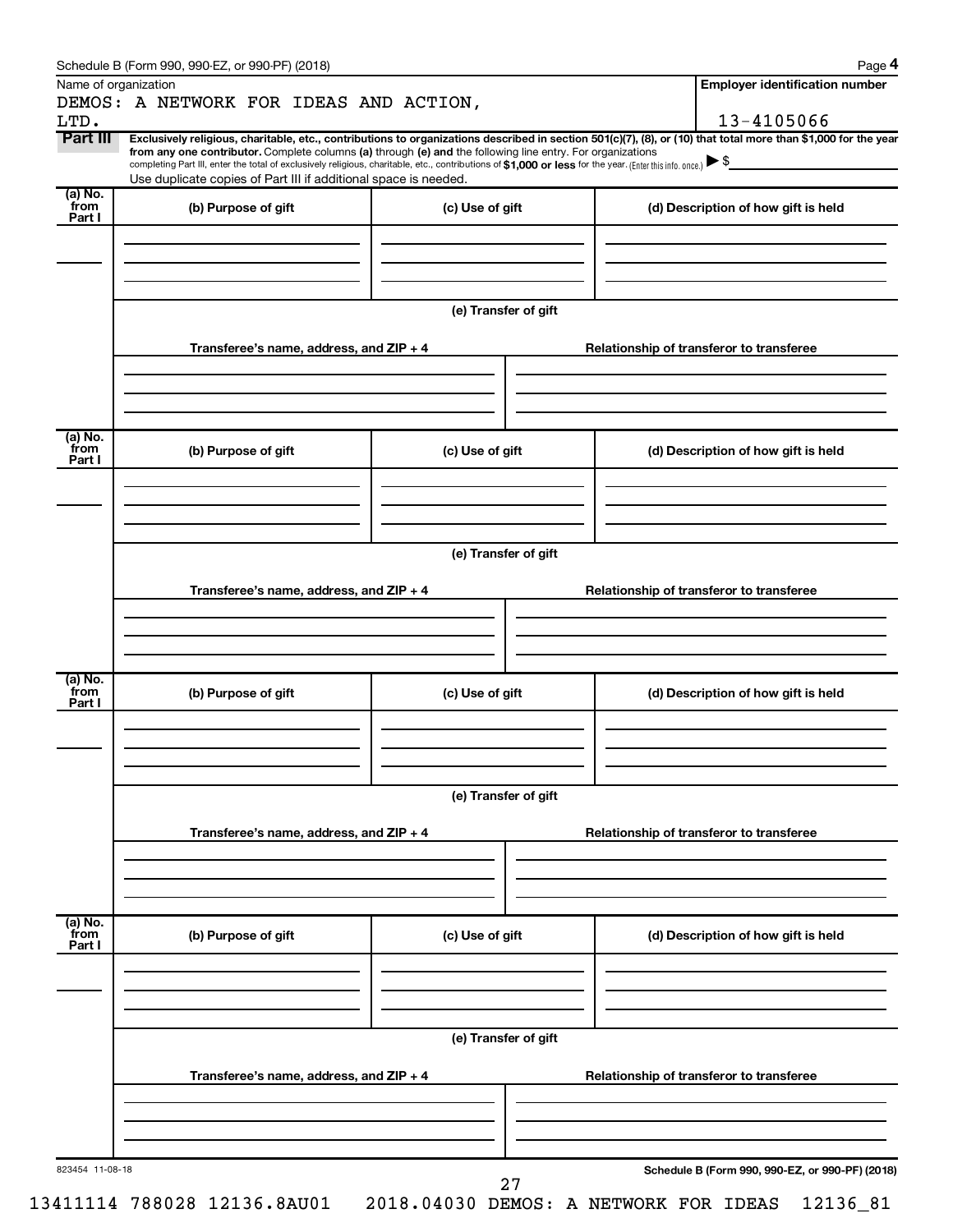| <b>Political Campaign and Lobbying Activities</b><br><b>SCHEDULE C</b> |                                                                                                                                                                         |                                                                                                                                                                                                                                |         |                                                                             |                                                                                                                                                             |  |
|------------------------------------------------------------------------|-------------------------------------------------------------------------------------------------------------------------------------------------------------------------|--------------------------------------------------------------------------------------------------------------------------------------------------------------------------------------------------------------------------------|---------|-----------------------------------------------------------------------------|-------------------------------------------------------------------------------------------------------------------------------------------------------------|--|
| (Form 990 or 990-EZ)                                                   | 2018                                                                                                                                                                    |                                                                                                                                                                                                                                |         |                                                                             |                                                                                                                                                             |  |
|                                                                        | For Organizations Exempt From Income Tax Under section 501(c) and section 527<br>Complete if the organization is described below.<br>Attach to Form 990 or Form 990-EZ. |                                                                                                                                                                                                                                |         |                                                                             |                                                                                                                                                             |  |
| Department of the Treasury                                             |                                                                                                                                                                         |                                                                                                                                                                                                                                |         |                                                                             |                                                                                                                                                             |  |
| Internal Revenue Service                                               |                                                                                                                                                                         | Go to www.irs.gov/Form990 for instructions and the latest information.                                                                                                                                                         |         |                                                                             | Inspection                                                                                                                                                  |  |
|                                                                        |                                                                                                                                                                         | If the organization answered "Yes," on Form 990, Part IV, line 3, or Form 990-EZ, Part V, line 46 (Political Campaign Activities), then                                                                                        |         |                                                                             |                                                                                                                                                             |  |
|                                                                        |                                                                                                                                                                         | • Section 501(c)(3) organizations: Complete Parts I-A and B. Do not complete Part I-C.                                                                                                                                         |         |                                                                             |                                                                                                                                                             |  |
|                                                                        |                                                                                                                                                                         | • Section 501(c) (other than section 501(c)(3)) organizations: Complete Parts I-A and C below. Do not complete Part I-B.                                                                                                       |         |                                                                             |                                                                                                                                                             |  |
| • Section 527 organizations: Complete Part I-A only.                   |                                                                                                                                                                         |                                                                                                                                                                                                                                |         |                                                                             |                                                                                                                                                             |  |
|                                                                        |                                                                                                                                                                         | If the organization answered "Yes," on Form 990, Part IV, line 4, or Form 990-EZ, Part VI, line 47 (Lobbying Activities), then                                                                                                 |         |                                                                             |                                                                                                                                                             |  |
|                                                                        |                                                                                                                                                                         | • Section 501(c)(3) organizations that have filed Form 5768 (election under section 501(h)): Complete Part II-A. Do not complete Part II-B.                                                                                    |         |                                                                             |                                                                                                                                                             |  |
|                                                                        |                                                                                                                                                                         | • Section 501(c)(3) organizations that have NOT filed Form 5768 (election under section 501(h)): Complete Part II-B. Do not complete Part II-A.                                                                                |         |                                                                             |                                                                                                                                                             |  |
|                                                                        |                                                                                                                                                                         | If the organization answered "Yes," on Form 990, Part IV, line 5 (Proxy Tax) (see separate instructions) or Form 990-EZ, Part V, line 35c (Proxy                                                                               |         |                                                                             |                                                                                                                                                             |  |
| Tax) (see separate instructions), then                                 |                                                                                                                                                                         |                                                                                                                                                                                                                                |         |                                                                             |                                                                                                                                                             |  |
|                                                                        |                                                                                                                                                                         | • Section 501(c)(4), (5), or (6) organizations: Complete Part III.                                                                                                                                                             |         |                                                                             |                                                                                                                                                             |  |
| Name of organization                                                   |                                                                                                                                                                         | DEMOS: A NETWORK FOR IDEAS AND ACTION,                                                                                                                                                                                         |         |                                                                             | <b>Employer identification number</b>                                                                                                                       |  |
|                                                                        | LTD.                                                                                                                                                                    |                                                                                                                                                                                                                                |         |                                                                             | 13-4105066                                                                                                                                                  |  |
| Part I-A                                                               |                                                                                                                                                                         | Complete if the organization is exempt under section 501(c) or is a section 527 organization.                                                                                                                                  |         |                                                                             |                                                                                                                                                             |  |
|                                                                        |                                                                                                                                                                         |                                                                                                                                                                                                                                |         |                                                                             |                                                                                                                                                             |  |
|                                                                        |                                                                                                                                                                         | 1 Provide a description of the organization's direct and indirect political campaign activities in Part IV.                                                                                                                    |         |                                                                             |                                                                                                                                                             |  |
|                                                                        |                                                                                                                                                                         |                                                                                                                                                                                                                                |         | $\triangleright$ \$                                                         |                                                                                                                                                             |  |
|                                                                        |                                                                                                                                                                         | 3 Volunteer hours for political campaign activities [11] [12] Content and the content of the content of the content of the content of the content of the content of the content of the content of the content of the content o |         |                                                                             |                                                                                                                                                             |  |
|                                                                        |                                                                                                                                                                         |                                                                                                                                                                                                                                |         |                                                                             |                                                                                                                                                             |  |
| Part I-B                                                               |                                                                                                                                                                         | Complete if the organization is exempt under section 501(c)(3).                                                                                                                                                                |         |                                                                             |                                                                                                                                                             |  |
|                                                                        |                                                                                                                                                                         |                                                                                                                                                                                                                                |         | $\blacktriangleright$ \$                                                    |                                                                                                                                                             |  |
|                                                                        |                                                                                                                                                                         |                                                                                                                                                                                                                                |         |                                                                             |                                                                                                                                                             |  |
|                                                                        |                                                                                                                                                                         |                                                                                                                                                                                                                                |         |                                                                             | Yes<br>No                                                                                                                                                   |  |
|                                                                        |                                                                                                                                                                         |                                                                                                                                                                                                                                |         |                                                                             | Yes<br>No                                                                                                                                                   |  |
| <b>b</b> If "Yes," describe in Part IV.                                |                                                                                                                                                                         |                                                                                                                                                                                                                                |         |                                                                             |                                                                                                                                                             |  |
|                                                                        |                                                                                                                                                                         | Part I-C Complete if the organization is exempt under section 501(c), except section 501(c)(3).                                                                                                                                |         |                                                                             |                                                                                                                                                             |  |
|                                                                        |                                                                                                                                                                         | 1 Enter the amount directly expended by the filing organization for section 527 exempt function activities                                                                                                                     |         | $\blacktriangleright$ \$                                                    |                                                                                                                                                             |  |
|                                                                        |                                                                                                                                                                         | 2 Enter the amount of the filing organization's funds contributed to other organizations for section 527                                                                                                                       |         |                                                                             |                                                                                                                                                             |  |
|                                                                        |                                                                                                                                                                         |                                                                                                                                                                                                                                |         | $\blacktriangleright$ \$                                                    |                                                                                                                                                             |  |
|                                                                        |                                                                                                                                                                         | 3 Total exempt function expenditures. Add lines 1 and 2. Enter here and on Form 1120-POL,                                                                                                                                      |         |                                                                             |                                                                                                                                                             |  |
|                                                                        |                                                                                                                                                                         |                                                                                                                                                                                                                                |         | $\blacktriangleright$ \$                                                    |                                                                                                                                                             |  |
|                                                                        |                                                                                                                                                                         |                                                                                                                                                                                                                                |         |                                                                             | Yes<br><b>No</b>                                                                                                                                            |  |
|                                                                        |                                                                                                                                                                         | 5 Enter the names, addresses and employer identification number (EIN) of all section 527 political organizations to which the filing organization                                                                              |         |                                                                             |                                                                                                                                                             |  |
|                                                                        |                                                                                                                                                                         | made payments. For each organization listed, enter the amount paid from the filing organization's funds. Also enter the amount of political                                                                                    |         |                                                                             |                                                                                                                                                             |  |
|                                                                        |                                                                                                                                                                         | contributions received that were promptly and directly delivered to a separate political organization, such as a separate segregated fund or a                                                                                 |         |                                                                             |                                                                                                                                                             |  |
|                                                                        |                                                                                                                                                                         | political action committee (PAC). If additional space is needed, provide information in Part IV.                                                                                                                               |         |                                                                             |                                                                                                                                                             |  |
| (a) Name                                                               |                                                                                                                                                                         | (b) Address                                                                                                                                                                                                                    | (c) EIN | (d) Amount paid from<br>filing organization's<br>funds. If none, enter -0-. | (e) Amount of political<br>contributions received and<br>promptly and directly<br>delivered to a separate<br>political organization.<br>If none, enter -0-. |  |
|                                                                        |                                                                                                                                                                         |                                                                                                                                                                                                                                |         |                                                                             |                                                                                                                                                             |  |

**For Paperwork Reduction Act Notice, see the Instructions for Form 990 or 990-EZ. Schedule C (Form 990 or 990-EZ) 2018** LHA

832041 11-08-18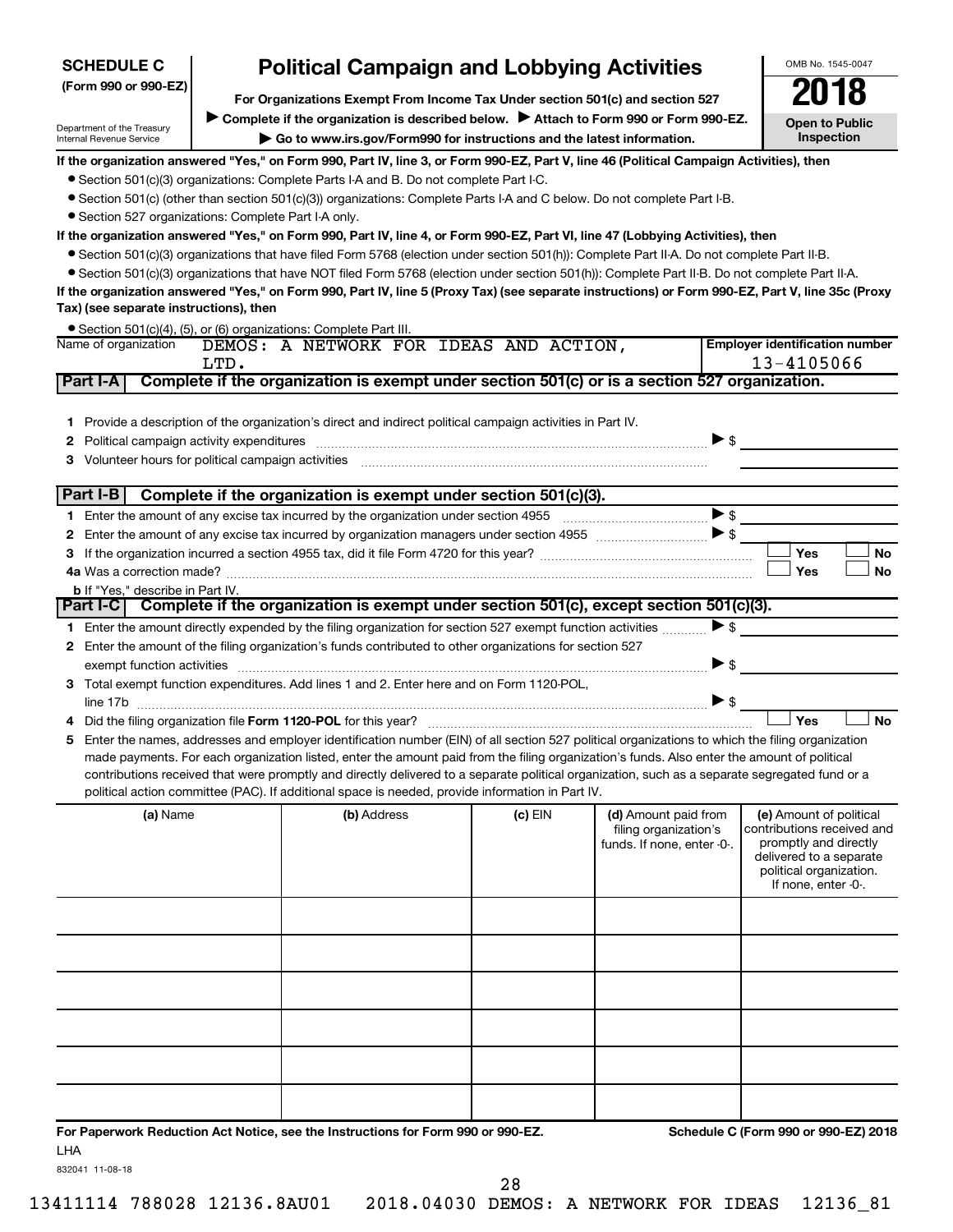| DEMOS: A NETWORK FOR IDEAS AND ACTION, |  |  |  |  |
|----------------------------------------|--|--|--|--|
|----------------------------------------|--|--|--|--|

### Schedule C (Form 990 or 990-FZ)  $2018$  T<sub>i</sub>TD

| Schedule C (Form 990 or 990-EZ) 2018 LTD.                                                                        |                                        |                                                                                                                                   |            |                              | $13 - 4105066$ Page 2          |
|------------------------------------------------------------------------------------------------------------------|----------------------------------------|-----------------------------------------------------------------------------------------------------------------------------------|------------|------------------------------|--------------------------------|
| Complete if the organization is exempt under section 501(c)(3) and filed Form 5768 (election under<br>Part II-A  |                                        |                                                                                                                                   |            |                              |                                |
| section 501(h)).                                                                                                 |                                        |                                                                                                                                   |            |                              |                                |
| A Check $\blacktriangleright$                                                                                    |                                        | if the filing organization belongs to an affiliated group (and list in Part IV each affiliated group member's name, address, EIN, |            |                              |                                |
| expenses, and share of excess lobbying expenditures).                                                            |                                        |                                                                                                                                   |            |                              |                                |
| <b>B</b> Check <b>D</b>                                                                                          |                                        | if the filing organization checked box A and "limited control" provisions apply.                                                  |            |                              |                                |
|                                                                                                                  | <b>Limits on Lobbying Expenditures</b> |                                                                                                                                   |            | (a) Filing<br>organization's | (b) Affiliated group<br>totals |
|                                                                                                                  |                                        | (The term "expenditures" means amounts paid or incurred.)                                                                         |            | totals                       |                                |
| <b>1a</b> Total lobbying expenditures to influence public opinion (grass roots lobbying) <i>manameronominima</i> |                                        |                                                                                                                                   |            | 32,602.                      |                                |
| <b>b</b> Total lobbying expenditures to influence a legislative body (direct lobbying)                           |                                        |                                                                                                                                   |            | 5,927.                       |                                |
|                                                                                                                  |                                        |                                                                                                                                   |            | 38,529.                      |                                |
| d Other exempt purpose expenditures                                                                              |                                        |                                                                                                                                   |            | 11,279,763 <b>.</b>          |                                |
|                                                                                                                  |                                        |                                                                                                                                   |            | 11,318,292.                  |                                |
| f Lobbying nontaxable amount. Enter the amount from the following table in both columns.                         |                                        |                                                                                                                                   |            | 715,915.                     |                                |
| If the amount on line 1e, column $(a)$ or $(b)$ is:                                                              |                                        | The lobbying nontaxable amount is:                                                                                                |            |                              |                                |
| Not over \$500,000                                                                                               |                                        | 20% of the amount on line 1e.                                                                                                     |            |                              |                                |
| Over \$500,000 but not over \$1,000,000                                                                          |                                        | \$100,000 plus 15% of the excess over \$500,000.                                                                                  |            |                              |                                |
| Over \$1,000,000 but not over \$1,500,000                                                                        |                                        | \$175,000 plus 10% of the excess over \$1,000,000                                                                                 |            |                              |                                |
| Over \$1,500,000 but not over \$17,000,000                                                                       |                                        | \$225,000 plus 5% of the excess over \$1,500,000.                                                                                 |            |                              |                                |
| Over \$17,000,000                                                                                                |                                        | \$1,000,000.                                                                                                                      |            |                              |                                |
|                                                                                                                  |                                        |                                                                                                                                   |            |                              |                                |
| g Grassroots nontaxable amount (enter 25% of line 1f)                                                            |                                        |                                                                                                                                   |            | 178,979.                     |                                |
| h Subtract line 1g from line 1a. If zero or less, enter -0-                                                      |                                        |                                                                                                                                   |            | о.                           |                                |
|                                                                                                                  |                                        |                                                                                                                                   |            | О.                           |                                |
| If there is an amount other than zero on either line 1h or line 1i, did the organization file Form 4720          |                                        |                                                                                                                                   |            |                              |                                |
| reporting section 4911 tax for this year?                                                                        |                                        |                                                                                                                                   |            |                              | Yes<br>No.                     |
|                                                                                                                  |                                        | 4-Year Averaging Period Under Section 501(h)                                                                                      |            |                              |                                |
| (Some organizations that made a section 501(h) election do not have to complete all of the five columns below.   |                                        |                                                                                                                                   |            |                              |                                |
|                                                                                                                  |                                        | See the separate instructions for lines 2a through 2f.)                                                                           |            |                              |                                |
|                                                                                                                  |                                        | Lobbying Expenditures During 4-Year Averaging Period                                                                              |            |                              |                                |
| Calendar year                                                                                                    | (a) 2015                               | (b) 2016                                                                                                                          | $(c)$ 2017 | $(d)$ 2018                   | (e) Total                      |
| (or fiscal year beginning in)                                                                                    |                                        |                                                                                                                                   |            |                              |                                |
|                                                                                                                  |                                        |                                                                                                                                   |            |                              |                                |
| 2a Lobbying nontaxable amount                                                                                    | 587,645.                               | 663,684.                                                                                                                          | 738,123.   |                              | $715, 915.$ 2, $705, 367.$     |
| <b>b</b> Lobbying ceiling amount                                                                                 |                                        |                                                                                                                                   |            |                              |                                |
| (150% of line 2a, column(e))                                                                                     |                                        |                                                                                                                                   |            |                              | 4,058,051.                     |
| c Total lobbying expenditures                                                                                    | 5,749.                                 | 9,026.                                                                                                                            | 13,802.    | 38,529.                      | 67, 106.                       |
|                                                                                                                  |                                        |                                                                                                                                   |            |                              |                                |
| d Grassroots nontaxable amount                                                                                   | 146,911.                               | 165,921.                                                                                                                          | 184,531.   | 178,979.                     | 676,342.                       |
| e Grassroots ceiling amount                                                                                      |                                        |                                                                                                                                   |            |                              |                                |
| (150% of line 2d, column (e))                                                                                    |                                        |                                                                                                                                   |            |                              | 1,014,513.                     |
|                                                                                                                  |                                        |                                                                                                                                   |            |                              |                                |
| f Grassroots lobbying expenditures                                                                               | 912.                                   | 1,039.                                                                                                                            | 2,524.     | 32,602.                      | 37,077.                        |

**Schedule C (Form 990 or 990-EZ) 2018**

832042 11-08-18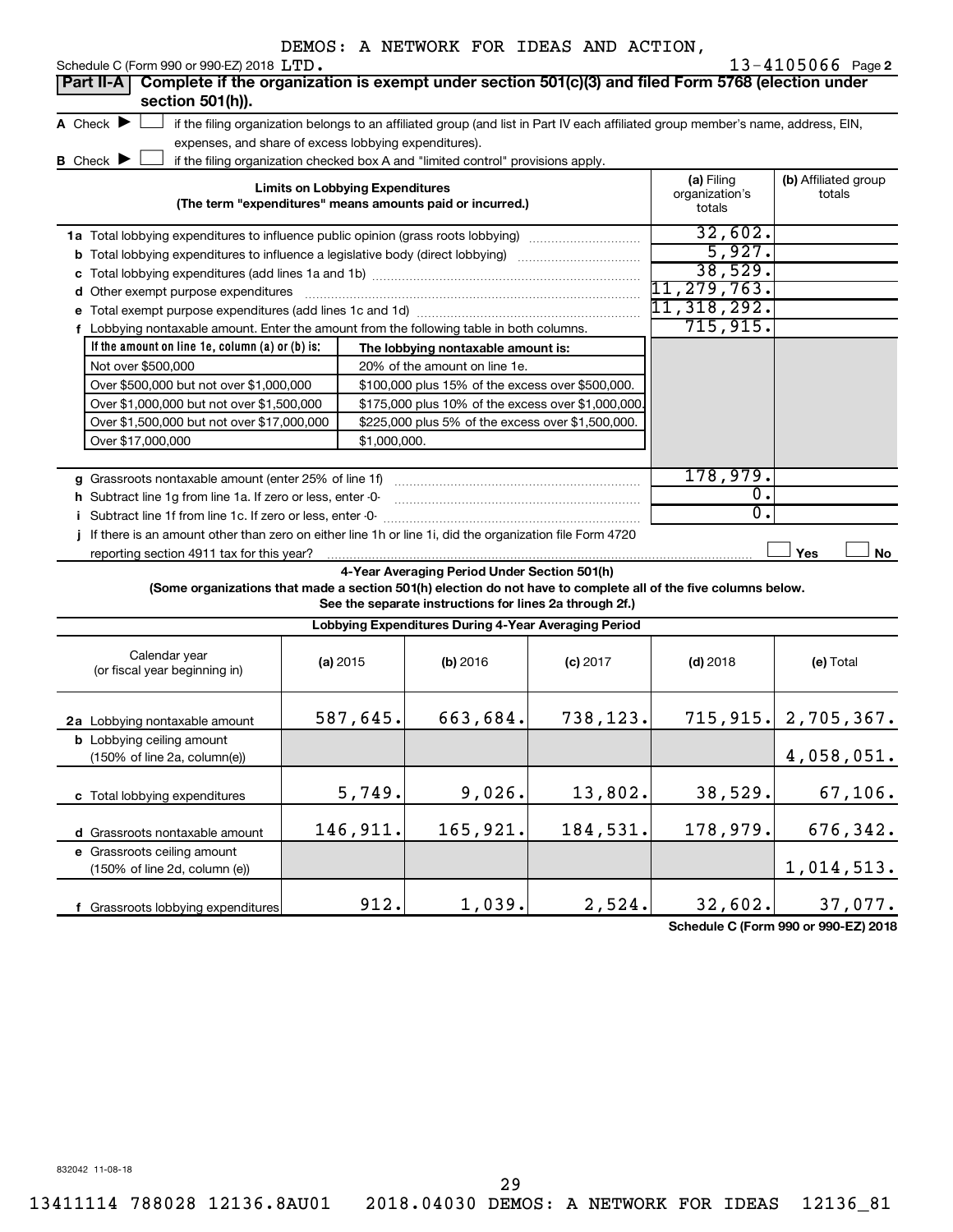|  |  |  | Schedule C (Form 990 or 990-EZ) 2018 LTD. |  |
|--|--|--|-------------------------------------------|--|
|--|--|--|-------------------------------------------|--|

# Schedule C (Form 990 or 990-EZ) 2018  $\text{LTD.}$   $13-4105066$  Page 3 **Part II-B Complete if the organization is exempt under section 501(c)(3) and has NOT filed Form 5768**

# **(election under section 501(h)).**

| of the lobbying activity.<br>Yes<br>No<br><b>Amount</b><br>During the year, did the filing organization attempt to influence foreign, national, state, or<br>1.<br>local legislation, including any attempt to influence public opinion on a legislative matter<br>or referendum, through the use of:<br><b>b</b> Paid staff or management (include compensation in expenses reported on lines 1c through 1i)?<br>g Direct contact with legislators, their staffs, government officials, or a legislative body?<br>h Rallies, demonstrations, seminars, conventions, speeches, lectures, or any similar means?<br><i>i</i> Other activities?<br>2a Did the activities in line 1 cause the organization to be not described in section 501(c)(3)?<br><b>b</b> If "Yes," enter the amount of any tax incurred under section 4912<br>c If "Yes," enter the amount of any tax incurred by organization managers under section 4912<br>d If the filing organization incurred a section 4912 tax, did it file Form 4720 for this year?<br>Complete if the organization is exempt under section 501(c)(4), section 501(c)(5), or section<br> Part III-A <br>$501(c)(6)$ .<br>Yes<br>No<br>$\mathbf{1}$<br>1<br>$\mathbf{2}$<br>2<br>3<br>Did the organization agree to carry over lobbying and political campaign activity expenditures from the prior year?<br>З<br>Complete if the organization is exempt under section 501(c)(4), section 501(c)(5), or section<br> Part III-B <br>501(c)(6) and if either (a) BOTH Part III-A, lines 1 and 2, are answered "No," OR (b) Part III-A, line 3, is<br>answered "Yes."<br>1<br>1.<br>Section 162(e) nondeductible lobbying and political expenditures (do not include amounts of political<br>2<br>expenses for which the section 527(f) tax was paid).<br>2a<br>2b<br>b Carryover from last year manufactured and content to content the content of the content of the content of the content of the content of the content of the content of the content of the content of the content of the conte<br>2c<br>3<br>З<br>If notices were sent and the amount on line 2c exceeds the amount on line 3, what portion of the excess<br>4<br>does the organization agree to carryover to the reasonable estimate of nondeductible lobbying and political<br>4<br>5<br> Part IV  <br><b>Supplemental Information</b><br>Provide the descriptions required for Part I-A, line 1; Part I-B, line 4; Part I-C, line 5; Part II-A (affiliated group list); Part II-A, lines 1 and 2 (see | For each "Yes," response on lines 1a through 1i below, provide in Part IV a detailed description |  | (a) |  | (b) |  |
|-------------------------------------------------------------------------------------------------------------------------------------------------------------------------------------------------------------------------------------------------------------------------------------------------------------------------------------------------------------------------------------------------------------------------------------------------------------------------------------------------------------------------------------------------------------------------------------------------------------------------------------------------------------------------------------------------------------------------------------------------------------------------------------------------------------------------------------------------------------------------------------------------------------------------------------------------------------------------------------------------------------------------------------------------------------------------------------------------------------------------------------------------------------------------------------------------------------------------------------------------------------------------------------------------------------------------------------------------------------------------------------------------------------------------------------------------------------------------------------------------------------------------------------------------------------------------------------------------------------------------------------------------------------------------------------------------------------------------------------------------------------------------------------------------------------------------------------------------------------------------------------------------------------------------------------------------------------------------------------------------------------------------------------------------------------------------------------------------------------------------------------------------------------------------------------------------------------------------------------------------------------------------------------------------------------------------------------------------------------------------------------------------------------------------------------------------------------------------------------------------------------------------|--------------------------------------------------------------------------------------------------|--|-----|--|-----|--|
|                                                                                                                                                                                                                                                                                                                                                                                                                                                                                                                                                                                                                                                                                                                                                                                                                                                                                                                                                                                                                                                                                                                                                                                                                                                                                                                                                                                                                                                                                                                                                                                                                                                                                                                                                                                                                                                                                                                                                                                                                                                                                                                                                                                                                                                                                                                                                                                                                                                                                                                         |                                                                                                  |  |     |  |     |  |
|                                                                                                                                                                                                                                                                                                                                                                                                                                                                                                                                                                                                                                                                                                                                                                                                                                                                                                                                                                                                                                                                                                                                                                                                                                                                                                                                                                                                                                                                                                                                                                                                                                                                                                                                                                                                                                                                                                                                                                                                                                                                                                                                                                                                                                                                                                                                                                                                                                                                                                                         |                                                                                                  |  |     |  |     |  |
|                                                                                                                                                                                                                                                                                                                                                                                                                                                                                                                                                                                                                                                                                                                                                                                                                                                                                                                                                                                                                                                                                                                                                                                                                                                                                                                                                                                                                                                                                                                                                                                                                                                                                                                                                                                                                                                                                                                                                                                                                                                                                                                                                                                                                                                                                                                                                                                                                                                                                                                         |                                                                                                  |  |     |  |     |  |
|                                                                                                                                                                                                                                                                                                                                                                                                                                                                                                                                                                                                                                                                                                                                                                                                                                                                                                                                                                                                                                                                                                                                                                                                                                                                                                                                                                                                                                                                                                                                                                                                                                                                                                                                                                                                                                                                                                                                                                                                                                                                                                                                                                                                                                                                                                                                                                                                                                                                                                                         |                                                                                                  |  |     |  |     |  |
|                                                                                                                                                                                                                                                                                                                                                                                                                                                                                                                                                                                                                                                                                                                                                                                                                                                                                                                                                                                                                                                                                                                                                                                                                                                                                                                                                                                                                                                                                                                                                                                                                                                                                                                                                                                                                                                                                                                                                                                                                                                                                                                                                                                                                                                                                                                                                                                                                                                                                                                         |                                                                                                  |  |     |  |     |  |
|                                                                                                                                                                                                                                                                                                                                                                                                                                                                                                                                                                                                                                                                                                                                                                                                                                                                                                                                                                                                                                                                                                                                                                                                                                                                                                                                                                                                                                                                                                                                                                                                                                                                                                                                                                                                                                                                                                                                                                                                                                                                                                                                                                                                                                                                                                                                                                                                                                                                                                                         |                                                                                                  |  |     |  |     |  |
|                                                                                                                                                                                                                                                                                                                                                                                                                                                                                                                                                                                                                                                                                                                                                                                                                                                                                                                                                                                                                                                                                                                                                                                                                                                                                                                                                                                                                                                                                                                                                                                                                                                                                                                                                                                                                                                                                                                                                                                                                                                                                                                                                                                                                                                                                                                                                                                                                                                                                                                         |                                                                                                  |  |     |  |     |  |
|                                                                                                                                                                                                                                                                                                                                                                                                                                                                                                                                                                                                                                                                                                                                                                                                                                                                                                                                                                                                                                                                                                                                                                                                                                                                                                                                                                                                                                                                                                                                                                                                                                                                                                                                                                                                                                                                                                                                                                                                                                                                                                                                                                                                                                                                                                                                                                                                                                                                                                                         |                                                                                                  |  |     |  |     |  |
|                                                                                                                                                                                                                                                                                                                                                                                                                                                                                                                                                                                                                                                                                                                                                                                                                                                                                                                                                                                                                                                                                                                                                                                                                                                                                                                                                                                                                                                                                                                                                                                                                                                                                                                                                                                                                                                                                                                                                                                                                                                                                                                                                                                                                                                                                                                                                                                                                                                                                                                         |                                                                                                  |  |     |  |     |  |
|                                                                                                                                                                                                                                                                                                                                                                                                                                                                                                                                                                                                                                                                                                                                                                                                                                                                                                                                                                                                                                                                                                                                                                                                                                                                                                                                                                                                                                                                                                                                                                                                                                                                                                                                                                                                                                                                                                                                                                                                                                                                                                                                                                                                                                                                                                                                                                                                                                                                                                                         |                                                                                                  |  |     |  |     |  |
|                                                                                                                                                                                                                                                                                                                                                                                                                                                                                                                                                                                                                                                                                                                                                                                                                                                                                                                                                                                                                                                                                                                                                                                                                                                                                                                                                                                                                                                                                                                                                                                                                                                                                                                                                                                                                                                                                                                                                                                                                                                                                                                                                                                                                                                                                                                                                                                                                                                                                                                         |                                                                                                  |  |     |  |     |  |
|                                                                                                                                                                                                                                                                                                                                                                                                                                                                                                                                                                                                                                                                                                                                                                                                                                                                                                                                                                                                                                                                                                                                                                                                                                                                                                                                                                                                                                                                                                                                                                                                                                                                                                                                                                                                                                                                                                                                                                                                                                                                                                                                                                                                                                                                                                                                                                                                                                                                                                                         |                                                                                                  |  |     |  |     |  |
|                                                                                                                                                                                                                                                                                                                                                                                                                                                                                                                                                                                                                                                                                                                                                                                                                                                                                                                                                                                                                                                                                                                                                                                                                                                                                                                                                                                                                                                                                                                                                                                                                                                                                                                                                                                                                                                                                                                                                                                                                                                                                                                                                                                                                                                                                                                                                                                                                                                                                                                         |                                                                                                  |  |     |  |     |  |
|                                                                                                                                                                                                                                                                                                                                                                                                                                                                                                                                                                                                                                                                                                                                                                                                                                                                                                                                                                                                                                                                                                                                                                                                                                                                                                                                                                                                                                                                                                                                                                                                                                                                                                                                                                                                                                                                                                                                                                                                                                                                                                                                                                                                                                                                                                                                                                                                                                                                                                                         |                                                                                                  |  |     |  |     |  |
|                                                                                                                                                                                                                                                                                                                                                                                                                                                                                                                                                                                                                                                                                                                                                                                                                                                                                                                                                                                                                                                                                                                                                                                                                                                                                                                                                                                                                                                                                                                                                                                                                                                                                                                                                                                                                                                                                                                                                                                                                                                                                                                                                                                                                                                                                                                                                                                                                                                                                                                         |                                                                                                  |  |     |  |     |  |
|                                                                                                                                                                                                                                                                                                                                                                                                                                                                                                                                                                                                                                                                                                                                                                                                                                                                                                                                                                                                                                                                                                                                                                                                                                                                                                                                                                                                                                                                                                                                                                                                                                                                                                                                                                                                                                                                                                                                                                                                                                                                                                                                                                                                                                                                                                                                                                                                                                                                                                                         |                                                                                                  |  |     |  |     |  |
|                                                                                                                                                                                                                                                                                                                                                                                                                                                                                                                                                                                                                                                                                                                                                                                                                                                                                                                                                                                                                                                                                                                                                                                                                                                                                                                                                                                                                                                                                                                                                                                                                                                                                                                                                                                                                                                                                                                                                                                                                                                                                                                                                                                                                                                                                                                                                                                                                                                                                                                         |                                                                                                  |  |     |  |     |  |
|                                                                                                                                                                                                                                                                                                                                                                                                                                                                                                                                                                                                                                                                                                                                                                                                                                                                                                                                                                                                                                                                                                                                                                                                                                                                                                                                                                                                                                                                                                                                                                                                                                                                                                                                                                                                                                                                                                                                                                                                                                                                                                                                                                                                                                                                                                                                                                                                                                                                                                                         |                                                                                                  |  |     |  |     |  |
|                                                                                                                                                                                                                                                                                                                                                                                                                                                                                                                                                                                                                                                                                                                                                                                                                                                                                                                                                                                                                                                                                                                                                                                                                                                                                                                                                                                                                                                                                                                                                                                                                                                                                                                                                                                                                                                                                                                                                                                                                                                                                                                                                                                                                                                                                                                                                                                                                                                                                                                         |                                                                                                  |  |     |  |     |  |
|                                                                                                                                                                                                                                                                                                                                                                                                                                                                                                                                                                                                                                                                                                                                                                                                                                                                                                                                                                                                                                                                                                                                                                                                                                                                                                                                                                                                                                                                                                                                                                                                                                                                                                                                                                                                                                                                                                                                                                                                                                                                                                                                                                                                                                                                                                                                                                                                                                                                                                                         |                                                                                                  |  |     |  |     |  |
|                                                                                                                                                                                                                                                                                                                                                                                                                                                                                                                                                                                                                                                                                                                                                                                                                                                                                                                                                                                                                                                                                                                                                                                                                                                                                                                                                                                                                                                                                                                                                                                                                                                                                                                                                                                                                                                                                                                                                                                                                                                                                                                                                                                                                                                                                                                                                                                                                                                                                                                         |                                                                                                  |  |     |  |     |  |
|                                                                                                                                                                                                                                                                                                                                                                                                                                                                                                                                                                                                                                                                                                                                                                                                                                                                                                                                                                                                                                                                                                                                                                                                                                                                                                                                                                                                                                                                                                                                                                                                                                                                                                                                                                                                                                                                                                                                                                                                                                                                                                                                                                                                                                                                                                                                                                                                                                                                                                                         |                                                                                                  |  |     |  |     |  |
|                                                                                                                                                                                                                                                                                                                                                                                                                                                                                                                                                                                                                                                                                                                                                                                                                                                                                                                                                                                                                                                                                                                                                                                                                                                                                                                                                                                                                                                                                                                                                                                                                                                                                                                                                                                                                                                                                                                                                                                                                                                                                                                                                                                                                                                                                                                                                                                                                                                                                                                         |                                                                                                  |  |     |  |     |  |
|                                                                                                                                                                                                                                                                                                                                                                                                                                                                                                                                                                                                                                                                                                                                                                                                                                                                                                                                                                                                                                                                                                                                                                                                                                                                                                                                                                                                                                                                                                                                                                                                                                                                                                                                                                                                                                                                                                                                                                                                                                                                                                                                                                                                                                                                                                                                                                                                                                                                                                                         |                                                                                                  |  |     |  |     |  |
|                                                                                                                                                                                                                                                                                                                                                                                                                                                                                                                                                                                                                                                                                                                                                                                                                                                                                                                                                                                                                                                                                                                                                                                                                                                                                                                                                                                                                                                                                                                                                                                                                                                                                                                                                                                                                                                                                                                                                                                                                                                                                                                                                                                                                                                                                                                                                                                                                                                                                                                         |                                                                                                  |  |     |  |     |  |
|                                                                                                                                                                                                                                                                                                                                                                                                                                                                                                                                                                                                                                                                                                                                                                                                                                                                                                                                                                                                                                                                                                                                                                                                                                                                                                                                                                                                                                                                                                                                                                                                                                                                                                                                                                                                                                                                                                                                                                                                                                                                                                                                                                                                                                                                                                                                                                                                                                                                                                                         |                                                                                                  |  |     |  |     |  |
|                                                                                                                                                                                                                                                                                                                                                                                                                                                                                                                                                                                                                                                                                                                                                                                                                                                                                                                                                                                                                                                                                                                                                                                                                                                                                                                                                                                                                                                                                                                                                                                                                                                                                                                                                                                                                                                                                                                                                                                                                                                                                                                                                                                                                                                                                                                                                                                                                                                                                                                         |                                                                                                  |  |     |  |     |  |
|                                                                                                                                                                                                                                                                                                                                                                                                                                                                                                                                                                                                                                                                                                                                                                                                                                                                                                                                                                                                                                                                                                                                                                                                                                                                                                                                                                                                                                                                                                                                                                                                                                                                                                                                                                                                                                                                                                                                                                                                                                                                                                                                                                                                                                                                                                                                                                                                                                                                                                                         |                                                                                                  |  |     |  |     |  |
|                                                                                                                                                                                                                                                                                                                                                                                                                                                                                                                                                                                                                                                                                                                                                                                                                                                                                                                                                                                                                                                                                                                                                                                                                                                                                                                                                                                                                                                                                                                                                                                                                                                                                                                                                                                                                                                                                                                                                                                                                                                                                                                                                                                                                                                                                                                                                                                                                                                                                                                         |                                                                                                  |  |     |  |     |  |
|                                                                                                                                                                                                                                                                                                                                                                                                                                                                                                                                                                                                                                                                                                                                                                                                                                                                                                                                                                                                                                                                                                                                                                                                                                                                                                                                                                                                                                                                                                                                                                                                                                                                                                                                                                                                                                                                                                                                                                                                                                                                                                                                                                                                                                                                                                                                                                                                                                                                                                                         |                                                                                                  |  |     |  |     |  |
|                                                                                                                                                                                                                                                                                                                                                                                                                                                                                                                                                                                                                                                                                                                                                                                                                                                                                                                                                                                                                                                                                                                                                                                                                                                                                                                                                                                                                                                                                                                                                                                                                                                                                                                                                                                                                                                                                                                                                                                                                                                                                                                                                                                                                                                                                                                                                                                                                                                                                                                         |                                                                                                  |  |     |  |     |  |

instructions); and Part II-B, line 1. Also, complete this part for any additional information.

**Schedule C (Form 990 or 990-EZ) 2018**

832043 11-08-18

30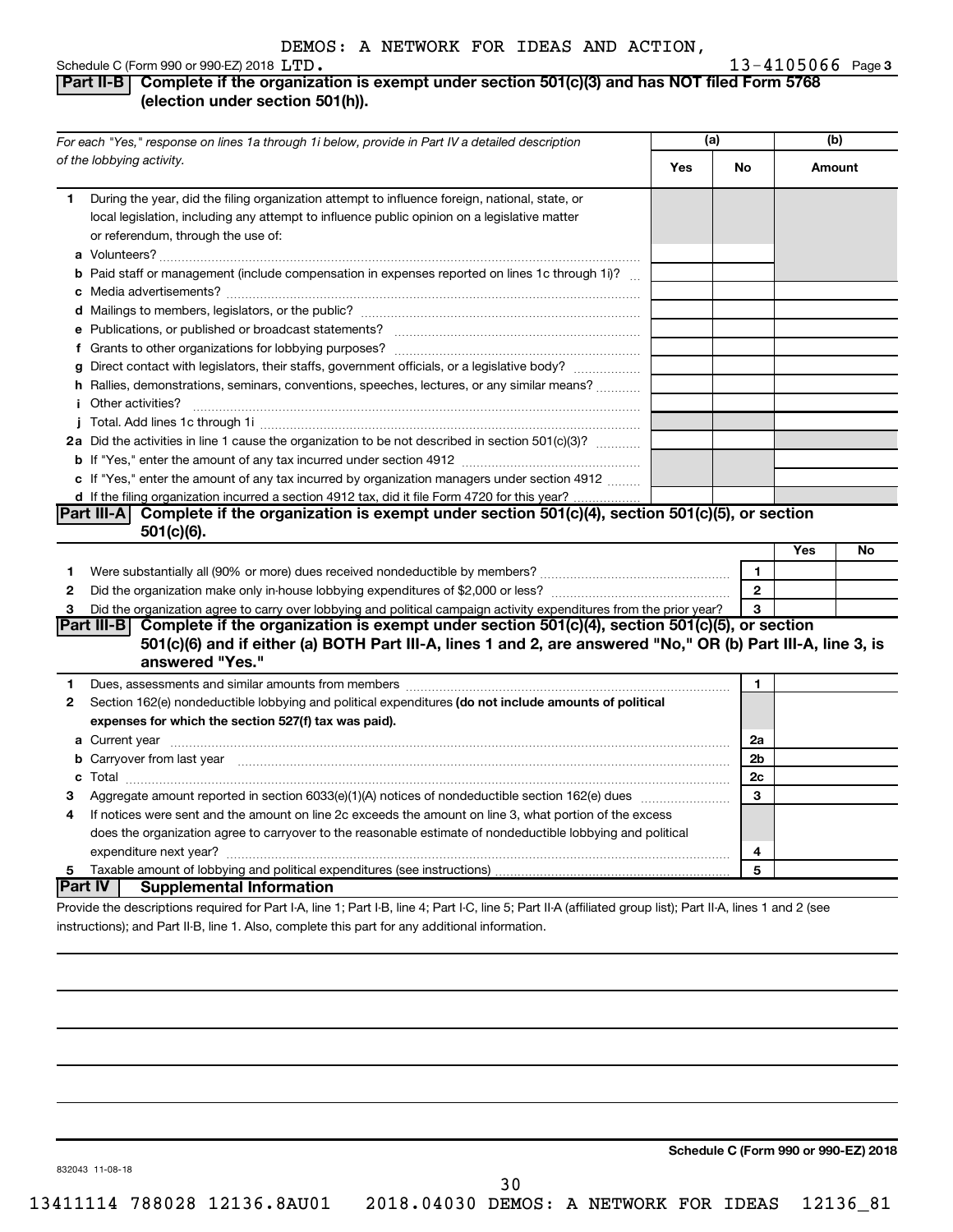|        | <b>SCHEDULE D</b>                                                                                                                                   |                                                                                                                                                           | <b>Supplemental Financial Statements</b>                                                             |  |                | OMB No. 1545-0047                                   |           |
|--------|-----------------------------------------------------------------------------------------------------------------------------------------------------|-----------------------------------------------------------------------------------------------------------------------------------------------------------|------------------------------------------------------------------------------------------------------|--|----------------|-----------------------------------------------------|-----------|
|        | Complete if the organization answered "Yes" on Form 990,<br>(Form 990)                                                                              |                                                                                                                                                           |                                                                                                      |  |                |                                                     |           |
|        | Department of the Treasury                                                                                                                          |                                                                                                                                                           | Part IV, line 6, 7, 8, 9, 10, 11a, 11b, 11c, 11d, 11e, 11f, 12a, or 12b.<br>Attach to Form 990.      |  |                | <b>Open to Public</b>                               |           |
|        | Internal Revenue Service                                                                                                                            |                                                                                                                                                           | Go to www.irs.gov/Form990 for instructions and the latest information.                               |  |                | Inspection                                          |           |
|        | Name of the organization                                                                                                                            | LTD.                                                                                                                                                      | DEMOS: A NETWORK FOR IDEAS AND ACTION,                                                               |  |                | <b>Employer identification number</b><br>13-4105066 |           |
|        | Part I                                                                                                                                              | Organizations Maintaining Donor Advised Funds or Other Similar Funds or Accounts. Complete if the                                                         |                                                                                                      |  |                |                                                     |           |
|        |                                                                                                                                                     | organization answered "Yes" on Form 990, Part IV, line 6.                                                                                                 |                                                                                                      |  |                |                                                     |           |
|        |                                                                                                                                                     |                                                                                                                                                           | (a) Donor advised funds                                                                              |  |                | (b) Funds and other accounts                        |           |
| 1      |                                                                                                                                                     |                                                                                                                                                           |                                                                                                      |  |                |                                                     |           |
| 2<br>З |                                                                                                                                                     | Aggregate value of contributions to (during year)                                                                                                         |                                                                                                      |  |                |                                                     |           |
| 4      |                                                                                                                                                     |                                                                                                                                                           |                                                                                                      |  |                |                                                     |           |
| 5      |                                                                                                                                                     | Did the organization inform all donors and donor advisors in writing that the assets held in donor advised funds                                          |                                                                                                      |  |                |                                                     |           |
|        |                                                                                                                                                     |                                                                                                                                                           |                                                                                                      |  |                | Yes                                                 | <b>No</b> |
| 6      |                                                                                                                                                     | Did the organization inform all grantees, donors, and donor advisors in writing that grant funds can be used only                                         |                                                                                                      |  |                |                                                     |           |
|        |                                                                                                                                                     | for charitable purposes and not for the benefit of the donor or donor advisor, or for any other purpose conferring                                        |                                                                                                      |  |                |                                                     |           |
|        | impermissible private benefit?                                                                                                                      |                                                                                                                                                           |                                                                                                      |  |                | Yes                                                 | No        |
|        | Part II                                                                                                                                             | Conservation Easements. Complete if the organization answered "Yes" on Form 990, Part IV, line 7.                                                         |                                                                                                      |  |                |                                                     |           |
| 1      |                                                                                                                                                     | Purpose(s) of conservation easements held by the organization (check all that apply).                                                                     |                                                                                                      |  |                |                                                     |           |
|        |                                                                                                                                                     | Preservation of land for public use (e.g., recreation or education)<br>Protection of natural habitat                                                      | Preservation of a historically important land area<br>Preservation of a certified historic structure |  |                |                                                     |           |
|        |                                                                                                                                                     | Preservation of open space                                                                                                                                |                                                                                                      |  |                |                                                     |           |
| 2      |                                                                                                                                                     | Complete lines 2a through 2d if the organization held a qualified conservation contribution in the form of a conservation easement on the last            |                                                                                                      |  |                |                                                     |           |
|        | day of the tax year.                                                                                                                                |                                                                                                                                                           |                                                                                                      |  |                | Held at the End of the Tax Year                     |           |
| а      |                                                                                                                                                     |                                                                                                                                                           |                                                                                                      |  | 2a             |                                                     |           |
| b      |                                                                                                                                                     |                                                                                                                                                           |                                                                                                      |  | 2 <sub>b</sub> |                                                     |           |
| с      |                                                                                                                                                     |                                                                                                                                                           |                                                                                                      |  | 2c             |                                                     |           |
| d      |                                                                                                                                                     | Number of conservation easements included in (c) acquired after 7/25/06, and not on a historic structure                                                  |                                                                                                      |  |                |                                                     |           |
|        |                                                                                                                                                     |                                                                                                                                                           |                                                                                                      |  | 2d             |                                                     |           |
| З      | $\vee$ ear $\blacktriangleright$                                                                                                                    | Number of conservation easements modified, transferred, released, extinguished, or terminated by the organization during the tax                          |                                                                                                      |  |                |                                                     |           |
| 4      |                                                                                                                                                     | Number of states where property subject to conservation easement is located $\blacktriangleright$                                                         |                                                                                                      |  |                |                                                     |           |
| 5      |                                                                                                                                                     | Does the organization have a written policy regarding the periodic monitoring, inspection, handling of                                                    |                                                                                                      |  |                |                                                     |           |
|        |                                                                                                                                                     | violations, and enforcement of the conservation easements it holds?                                                                                       |                                                                                                      |  |                | Yes                                                 | <b>No</b> |
| 6      |                                                                                                                                                     | Staff and volunteer hours devoted to monitoring, inspecting, handling of violations, and enforcing conservation easements during the year                 |                                                                                                      |  |                |                                                     |           |
|        |                                                                                                                                                     |                                                                                                                                                           |                                                                                                      |  |                |                                                     |           |
| 7      |                                                                                                                                                     | Amount of expenses incurred in monitoring, inspecting, handling of violations, and enforcing conservation easements during the year                       |                                                                                                      |  |                |                                                     |           |
|        | $\blacktriangleright$ \$                                                                                                                            |                                                                                                                                                           |                                                                                                      |  |                |                                                     |           |
| 8      |                                                                                                                                                     | Does each conservation easement reported on line 2(d) above satisfy the requirements of section 170(h)(4)(B)(i)                                           |                                                                                                      |  |                |                                                     |           |
|        |                                                                                                                                                     | In Part XIII, describe how the organization reports conservation easements in its revenue and expense statement, and balance sheet, and                   |                                                                                                      |  |                | Yes                                                 | No        |
| 9      |                                                                                                                                                     | include, if applicable, the text of the footnote to the organization's financial statements that describes the organization's accounting for              |                                                                                                      |  |                |                                                     |           |
|        | conservation easements.                                                                                                                             |                                                                                                                                                           |                                                                                                      |  |                |                                                     |           |
|        | Part III I                                                                                                                                          | Organizations Maintaining Collections of Art, Historical Treasures, or Other Similar Assets.                                                              |                                                                                                      |  |                |                                                     |           |
|        |                                                                                                                                                     | Complete if the organization answered "Yes" on Form 990, Part IV, line 8.                                                                                 |                                                                                                      |  |                |                                                     |           |
|        |                                                                                                                                                     | 1a If the organization elected, as permitted under SFAS 116 (ASC 958), not to report in its revenue statement and balance sheet works of art,             |                                                                                                      |  |                |                                                     |           |
|        |                                                                                                                                                     | historical treasures, or other similar assets held for public exhibition, education, or research in furtherance of public service, provide, in Part XIII, |                                                                                                      |  |                |                                                     |           |
|        |                                                                                                                                                     | the text of the footnote to its financial statements that describes these items.                                                                          |                                                                                                      |  |                |                                                     |           |
| b      |                                                                                                                                                     | If the organization elected, as permitted under SFAS 116 (ASC 958), to report in its revenue statement and balance sheet works of art, historical         |                                                                                                      |  |                |                                                     |           |
|        |                                                                                                                                                     | treasures, or other similar assets held for public exhibition, education, or research in furtherance of public service, provide the following amounts     |                                                                                                      |  |                |                                                     |           |
|        | relating to these items:                                                                                                                            |                                                                                                                                                           |                                                                                                      |  |                |                                                     |           |
|        |                                                                                                                                                     | (ii) Assets included in Form 990, Part X                                                                                                                  |                                                                                                      |  |                | $\frac{1}{2}$                                       |           |
| 2      | $\triangleright$ \$<br>If the organization received or held works of art, historical treasures, or other similar assets for financial gain, provide |                                                                                                                                                           |                                                                                                      |  |                |                                                     |           |
|        |                                                                                                                                                     | the following amounts required to be reported under SFAS 116 (ASC 958) relating to these items:                                                           |                                                                                                      |  |                |                                                     |           |
| а      |                                                                                                                                                     |                                                                                                                                                           |                                                                                                      |  | -\$<br>▸       |                                                     |           |
|        |                                                                                                                                                     |                                                                                                                                                           |                                                                                                      |  | -\$            |                                                     |           |
|        |                                                                                                                                                     | LHA For Paperwork Reduction Act Notice, see the Instructions for Form 990.                                                                                |                                                                                                      |  |                | Schedule D (Form 990) 2018                          |           |
|        | 832051 10-29-18                                                                                                                                     |                                                                                                                                                           | 31                                                                                                   |  |                |                                                     |           |
|        |                                                                                                                                                     |                                                                                                                                                           |                                                                                                      |  |                |                                                     |           |

| ×<br>I<br>٠<br>۰. |
|-------------------|
|                   |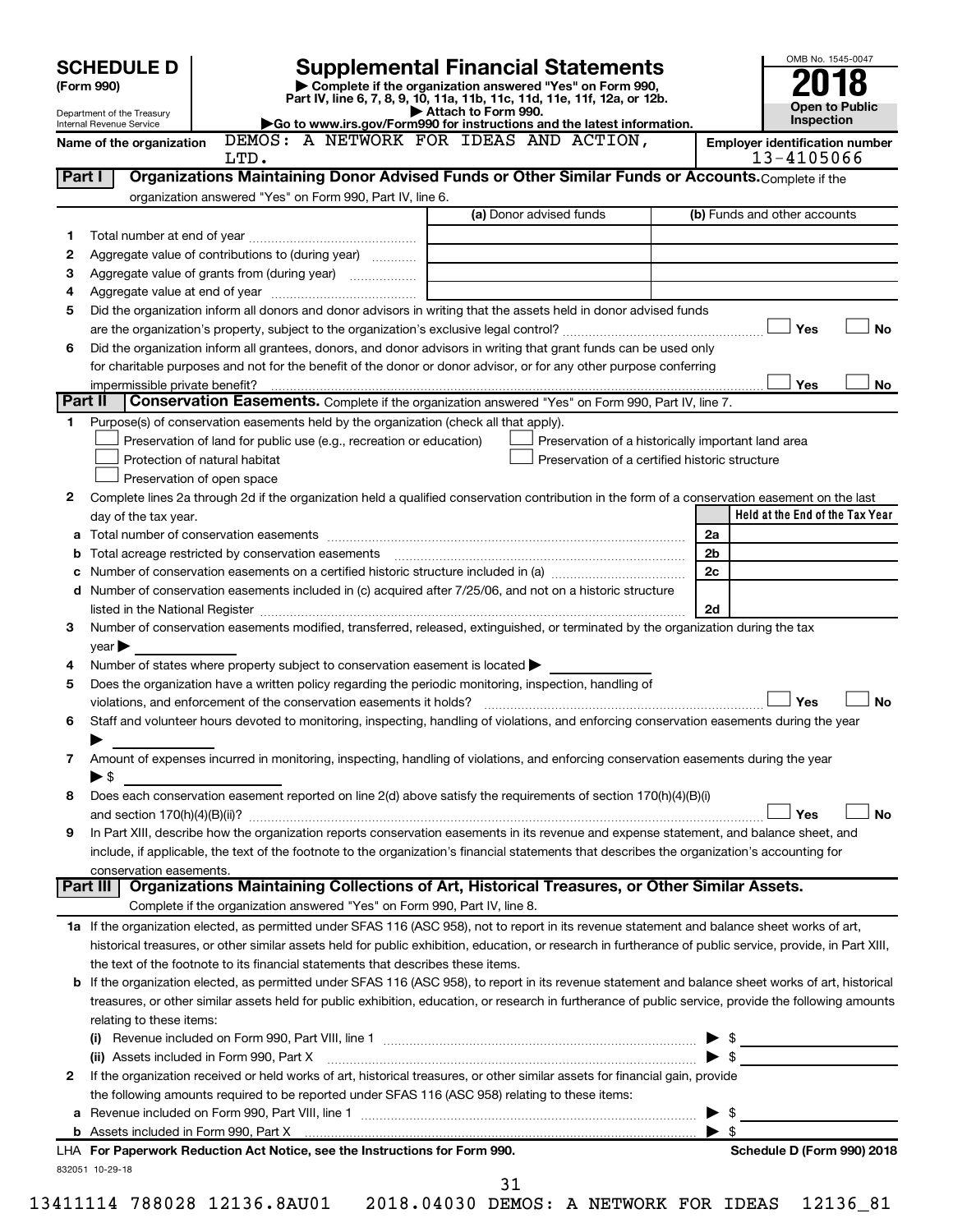| DEMOS: A NETWORK FOR IDEAS AND ACTION, |
|----------------------------------------|
|----------------------------------------|

| $13 - 4105066$ Page 2<br>Schedule D (Form 990) 2018<br>Part III  <br>Organizations Maintaining Collections of Art, Historical Treasures, or Other Similar Assets (continued)<br>Using the organization's acquisition, accession, and other records, check any of the following that are a significant use of its collection items<br>3<br>(check all that apply):<br>Public exhibition<br>Loan or exchange programs<br>d<br>a<br>Scholarly research<br>Other<br>b<br>e<br>Preservation for future generations<br>c<br>Provide a description of the organization's collections and explain how they further the organization's exempt purpose in Part XIII.<br>4<br>During the year, did the organization solicit or receive donations of art, historical treasures, or other similar assets<br>5<br>Yes<br>No<br>Part IV<br><b>Escrow and Custodial Arrangements.</b> Complete if the organization answered "Yes" on Form 990, Part IV, line 9, or<br>reported an amount on Form 990, Part X, line 21.<br>1a Is the organization an agent, trustee, custodian or other intermediary for contributions or other assets not included<br>Yes<br><b>No</b><br>b If "Yes," explain the arrangement in Part XIII and complete the following table:<br>Amount<br>c Beginning balance<br>1c<br>1d<br>e Distributions during the year www.communication.communications.com/interventions.com/interventions.com/interv<br>1е<br>1f<br>f.<br>2a Did the organization include an amount on Form 990, Part X, line 21, for escrow or custodial account liability?<br>Yes<br>No<br><b>Part V</b><br>Endowment Funds. Complete if the organization answered "Yes" on Form 990, Part IV, line 10.<br>(c) Two years back<br>(d) Three years back<br>(e) Four years back<br>(b) Prior year<br>(a) Current year<br><b>c</b> Net investment earnings, gains, and losses<br>e Other expenditures for facilities<br>and programs<br>g<br>Provide the estimated percentage of the current year end balance (line 1g, column (a)) held as:<br>2<br><b>a</b> Board designated or quasi-endowment $\blacktriangleright$<br>%<br>%<br><b>b</b> Permanent endowment $\blacktriangleright$<br><b>c</b> Temporarily restricted endowment $\blacktriangleright$<br>%<br>The percentages on lines 2a, 2b, and 2c should equal 100%.<br>3a Are there endowment funds not in the possession of the organization that are held and administered for the organization<br>Yes<br>No<br>by:<br>3a(i)<br>(i)<br>3a(ii)<br>3b<br>Describe in Part XIII the intended uses of the organization's endowment funds.<br>4<br>Part VI<br>Land, Buildings, and Equipment.<br>Complete if the organization answered "Yes" on Form 990, Part IV, line 11a. See Form 990, Part X, line 10.<br>Description of property<br>(a) Cost or other<br>(b) Cost or other<br>(c) Accumulated<br>(d) Book value<br>basis (investment)<br>depreciation<br>basis (other)<br>556,643.<br>134,171.<br>422,472.<br>274, 214.<br>213,985.<br>60, 229.<br>688,423.<br>191,377 <b>.</b><br>497,046.<br>979,747.<br>Total. Add lines 1a through 1e. (Column (d) must equal Form 990, Part X, column (B), line 10c.) | LTD. | DEMOS: A NEIWORK FOR IDEAS AND ACTION, |  |  |  |  |
|-----------------------------------------------------------------------------------------------------------------------------------------------------------------------------------------------------------------------------------------------------------------------------------------------------------------------------------------------------------------------------------------------------------------------------------------------------------------------------------------------------------------------------------------------------------------------------------------------------------------------------------------------------------------------------------------------------------------------------------------------------------------------------------------------------------------------------------------------------------------------------------------------------------------------------------------------------------------------------------------------------------------------------------------------------------------------------------------------------------------------------------------------------------------------------------------------------------------------------------------------------------------------------------------------------------------------------------------------------------------------------------------------------------------------------------------------------------------------------------------------------------------------------------------------------------------------------------------------------------------------------------------------------------------------------------------------------------------------------------------------------------------------------------------------------------------------------------------------------------------------------------------------------------------------------------------------------------------------------------------------------------------------------------------------------------------------------------------------------------------------------------------------------------------------------------------------------------------------------------------------------------------------------------------------------------------------------------------------------------------------------------------------------------------------------------------------------------------------------------------------------------------------------------------------------------------------------------------------------------------------------------------------------------------------------------------------------------------------------------------------------------------------------------------------------------------------------------------------------------------------------------------------------------------------------------------------------------------------------------------------------------------------------------------------------------------------------------------------------------------------------------------------|------|----------------------------------------|--|--|--|--|
|                                                                                                                                                                                                                                                                                                                                                                                                                                                                                                                                                                                                                                                                                                                                                                                                                                                                                                                                                                                                                                                                                                                                                                                                                                                                                                                                                                                                                                                                                                                                                                                                                                                                                                                                                                                                                                                                                                                                                                                                                                                                                                                                                                                                                                                                                                                                                                                                                                                                                                                                                                                                                                                                                                                                                                                                                                                                                                                                                                                                                                                                                                                                               |      |                                        |  |  |  |  |
|                                                                                                                                                                                                                                                                                                                                                                                                                                                                                                                                                                                                                                                                                                                                                                                                                                                                                                                                                                                                                                                                                                                                                                                                                                                                                                                                                                                                                                                                                                                                                                                                                                                                                                                                                                                                                                                                                                                                                                                                                                                                                                                                                                                                                                                                                                                                                                                                                                                                                                                                                                                                                                                                                                                                                                                                                                                                                                                                                                                                                                                                                                                                               |      |                                        |  |  |  |  |
|                                                                                                                                                                                                                                                                                                                                                                                                                                                                                                                                                                                                                                                                                                                                                                                                                                                                                                                                                                                                                                                                                                                                                                                                                                                                                                                                                                                                                                                                                                                                                                                                                                                                                                                                                                                                                                                                                                                                                                                                                                                                                                                                                                                                                                                                                                                                                                                                                                                                                                                                                                                                                                                                                                                                                                                                                                                                                                                                                                                                                                                                                                                                               |      |                                        |  |  |  |  |
|                                                                                                                                                                                                                                                                                                                                                                                                                                                                                                                                                                                                                                                                                                                                                                                                                                                                                                                                                                                                                                                                                                                                                                                                                                                                                                                                                                                                                                                                                                                                                                                                                                                                                                                                                                                                                                                                                                                                                                                                                                                                                                                                                                                                                                                                                                                                                                                                                                                                                                                                                                                                                                                                                                                                                                                                                                                                                                                                                                                                                                                                                                                                               |      |                                        |  |  |  |  |
|                                                                                                                                                                                                                                                                                                                                                                                                                                                                                                                                                                                                                                                                                                                                                                                                                                                                                                                                                                                                                                                                                                                                                                                                                                                                                                                                                                                                                                                                                                                                                                                                                                                                                                                                                                                                                                                                                                                                                                                                                                                                                                                                                                                                                                                                                                                                                                                                                                                                                                                                                                                                                                                                                                                                                                                                                                                                                                                                                                                                                                                                                                                                               |      |                                        |  |  |  |  |
|                                                                                                                                                                                                                                                                                                                                                                                                                                                                                                                                                                                                                                                                                                                                                                                                                                                                                                                                                                                                                                                                                                                                                                                                                                                                                                                                                                                                                                                                                                                                                                                                                                                                                                                                                                                                                                                                                                                                                                                                                                                                                                                                                                                                                                                                                                                                                                                                                                                                                                                                                                                                                                                                                                                                                                                                                                                                                                                                                                                                                                                                                                                                               |      |                                        |  |  |  |  |
|                                                                                                                                                                                                                                                                                                                                                                                                                                                                                                                                                                                                                                                                                                                                                                                                                                                                                                                                                                                                                                                                                                                                                                                                                                                                                                                                                                                                                                                                                                                                                                                                                                                                                                                                                                                                                                                                                                                                                                                                                                                                                                                                                                                                                                                                                                                                                                                                                                                                                                                                                                                                                                                                                                                                                                                                                                                                                                                                                                                                                                                                                                                                               |      |                                        |  |  |  |  |
|                                                                                                                                                                                                                                                                                                                                                                                                                                                                                                                                                                                                                                                                                                                                                                                                                                                                                                                                                                                                                                                                                                                                                                                                                                                                                                                                                                                                                                                                                                                                                                                                                                                                                                                                                                                                                                                                                                                                                                                                                                                                                                                                                                                                                                                                                                                                                                                                                                                                                                                                                                                                                                                                                                                                                                                                                                                                                                                                                                                                                                                                                                                                               |      |                                        |  |  |  |  |
|                                                                                                                                                                                                                                                                                                                                                                                                                                                                                                                                                                                                                                                                                                                                                                                                                                                                                                                                                                                                                                                                                                                                                                                                                                                                                                                                                                                                                                                                                                                                                                                                                                                                                                                                                                                                                                                                                                                                                                                                                                                                                                                                                                                                                                                                                                                                                                                                                                                                                                                                                                                                                                                                                                                                                                                                                                                                                                                                                                                                                                                                                                                                               |      |                                        |  |  |  |  |
|                                                                                                                                                                                                                                                                                                                                                                                                                                                                                                                                                                                                                                                                                                                                                                                                                                                                                                                                                                                                                                                                                                                                                                                                                                                                                                                                                                                                                                                                                                                                                                                                                                                                                                                                                                                                                                                                                                                                                                                                                                                                                                                                                                                                                                                                                                                                                                                                                                                                                                                                                                                                                                                                                                                                                                                                                                                                                                                                                                                                                                                                                                                                               |      |                                        |  |  |  |  |
|                                                                                                                                                                                                                                                                                                                                                                                                                                                                                                                                                                                                                                                                                                                                                                                                                                                                                                                                                                                                                                                                                                                                                                                                                                                                                                                                                                                                                                                                                                                                                                                                                                                                                                                                                                                                                                                                                                                                                                                                                                                                                                                                                                                                                                                                                                                                                                                                                                                                                                                                                                                                                                                                                                                                                                                                                                                                                                                                                                                                                                                                                                                                               |      |                                        |  |  |  |  |
|                                                                                                                                                                                                                                                                                                                                                                                                                                                                                                                                                                                                                                                                                                                                                                                                                                                                                                                                                                                                                                                                                                                                                                                                                                                                                                                                                                                                                                                                                                                                                                                                                                                                                                                                                                                                                                                                                                                                                                                                                                                                                                                                                                                                                                                                                                                                                                                                                                                                                                                                                                                                                                                                                                                                                                                                                                                                                                                                                                                                                                                                                                                                               |      |                                        |  |  |  |  |
|                                                                                                                                                                                                                                                                                                                                                                                                                                                                                                                                                                                                                                                                                                                                                                                                                                                                                                                                                                                                                                                                                                                                                                                                                                                                                                                                                                                                                                                                                                                                                                                                                                                                                                                                                                                                                                                                                                                                                                                                                                                                                                                                                                                                                                                                                                                                                                                                                                                                                                                                                                                                                                                                                                                                                                                                                                                                                                                                                                                                                                                                                                                                               |      |                                        |  |  |  |  |
|                                                                                                                                                                                                                                                                                                                                                                                                                                                                                                                                                                                                                                                                                                                                                                                                                                                                                                                                                                                                                                                                                                                                                                                                                                                                                                                                                                                                                                                                                                                                                                                                                                                                                                                                                                                                                                                                                                                                                                                                                                                                                                                                                                                                                                                                                                                                                                                                                                                                                                                                                                                                                                                                                                                                                                                                                                                                                                                                                                                                                                                                                                                                               |      |                                        |  |  |  |  |
|                                                                                                                                                                                                                                                                                                                                                                                                                                                                                                                                                                                                                                                                                                                                                                                                                                                                                                                                                                                                                                                                                                                                                                                                                                                                                                                                                                                                                                                                                                                                                                                                                                                                                                                                                                                                                                                                                                                                                                                                                                                                                                                                                                                                                                                                                                                                                                                                                                                                                                                                                                                                                                                                                                                                                                                                                                                                                                                                                                                                                                                                                                                                               |      |                                        |  |  |  |  |
|                                                                                                                                                                                                                                                                                                                                                                                                                                                                                                                                                                                                                                                                                                                                                                                                                                                                                                                                                                                                                                                                                                                                                                                                                                                                                                                                                                                                                                                                                                                                                                                                                                                                                                                                                                                                                                                                                                                                                                                                                                                                                                                                                                                                                                                                                                                                                                                                                                                                                                                                                                                                                                                                                                                                                                                                                                                                                                                                                                                                                                                                                                                                               |      |                                        |  |  |  |  |
|                                                                                                                                                                                                                                                                                                                                                                                                                                                                                                                                                                                                                                                                                                                                                                                                                                                                                                                                                                                                                                                                                                                                                                                                                                                                                                                                                                                                                                                                                                                                                                                                                                                                                                                                                                                                                                                                                                                                                                                                                                                                                                                                                                                                                                                                                                                                                                                                                                                                                                                                                                                                                                                                                                                                                                                                                                                                                                                                                                                                                                                                                                                                               |      |                                        |  |  |  |  |
|                                                                                                                                                                                                                                                                                                                                                                                                                                                                                                                                                                                                                                                                                                                                                                                                                                                                                                                                                                                                                                                                                                                                                                                                                                                                                                                                                                                                                                                                                                                                                                                                                                                                                                                                                                                                                                                                                                                                                                                                                                                                                                                                                                                                                                                                                                                                                                                                                                                                                                                                                                                                                                                                                                                                                                                                                                                                                                                                                                                                                                                                                                                                               |      |                                        |  |  |  |  |
|                                                                                                                                                                                                                                                                                                                                                                                                                                                                                                                                                                                                                                                                                                                                                                                                                                                                                                                                                                                                                                                                                                                                                                                                                                                                                                                                                                                                                                                                                                                                                                                                                                                                                                                                                                                                                                                                                                                                                                                                                                                                                                                                                                                                                                                                                                                                                                                                                                                                                                                                                                                                                                                                                                                                                                                                                                                                                                                                                                                                                                                                                                                                               |      |                                        |  |  |  |  |
|                                                                                                                                                                                                                                                                                                                                                                                                                                                                                                                                                                                                                                                                                                                                                                                                                                                                                                                                                                                                                                                                                                                                                                                                                                                                                                                                                                                                                                                                                                                                                                                                                                                                                                                                                                                                                                                                                                                                                                                                                                                                                                                                                                                                                                                                                                                                                                                                                                                                                                                                                                                                                                                                                                                                                                                                                                                                                                                                                                                                                                                                                                                                               |      |                                        |  |  |  |  |
|                                                                                                                                                                                                                                                                                                                                                                                                                                                                                                                                                                                                                                                                                                                                                                                                                                                                                                                                                                                                                                                                                                                                                                                                                                                                                                                                                                                                                                                                                                                                                                                                                                                                                                                                                                                                                                                                                                                                                                                                                                                                                                                                                                                                                                                                                                                                                                                                                                                                                                                                                                                                                                                                                                                                                                                                                                                                                                                                                                                                                                                                                                                                               |      |                                        |  |  |  |  |
|                                                                                                                                                                                                                                                                                                                                                                                                                                                                                                                                                                                                                                                                                                                                                                                                                                                                                                                                                                                                                                                                                                                                                                                                                                                                                                                                                                                                                                                                                                                                                                                                                                                                                                                                                                                                                                                                                                                                                                                                                                                                                                                                                                                                                                                                                                                                                                                                                                                                                                                                                                                                                                                                                                                                                                                                                                                                                                                                                                                                                                                                                                                                               |      |                                        |  |  |  |  |
|                                                                                                                                                                                                                                                                                                                                                                                                                                                                                                                                                                                                                                                                                                                                                                                                                                                                                                                                                                                                                                                                                                                                                                                                                                                                                                                                                                                                                                                                                                                                                                                                                                                                                                                                                                                                                                                                                                                                                                                                                                                                                                                                                                                                                                                                                                                                                                                                                                                                                                                                                                                                                                                                                                                                                                                                                                                                                                                                                                                                                                                                                                                                               |      |                                        |  |  |  |  |
|                                                                                                                                                                                                                                                                                                                                                                                                                                                                                                                                                                                                                                                                                                                                                                                                                                                                                                                                                                                                                                                                                                                                                                                                                                                                                                                                                                                                                                                                                                                                                                                                                                                                                                                                                                                                                                                                                                                                                                                                                                                                                                                                                                                                                                                                                                                                                                                                                                                                                                                                                                                                                                                                                                                                                                                                                                                                                                                                                                                                                                                                                                                                               |      |                                        |  |  |  |  |
|                                                                                                                                                                                                                                                                                                                                                                                                                                                                                                                                                                                                                                                                                                                                                                                                                                                                                                                                                                                                                                                                                                                                                                                                                                                                                                                                                                                                                                                                                                                                                                                                                                                                                                                                                                                                                                                                                                                                                                                                                                                                                                                                                                                                                                                                                                                                                                                                                                                                                                                                                                                                                                                                                                                                                                                                                                                                                                                                                                                                                                                                                                                                               |      |                                        |  |  |  |  |
|                                                                                                                                                                                                                                                                                                                                                                                                                                                                                                                                                                                                                                                                                                                                                                                                                                                                                                                                                                                                                                                                                                                                                                                                                                                                                                                                                                                                                                                                                                                                                                                                                                                                                                                                                                                                                                                                                                                                                                                                                                                                                                                                                                                                                                                                                                                                                                                                                                                                                                                                                                                                                                                                                                                                                                                                                                                                                                                                                                                                                                                                                                                                               |      |                                        |  |  |  |  |
|                                                                                                                                                                                                                                                                                                                                                                                                                                                                                                                                                                                                                                                                                                                                                                                                                                                                                                                                                                                                                                                                                                                                                                                                                                                                                                                                                                                                                                                                                                                                                                                                                                                                                                                                                                                                                                                                                                                                                                                                                                                                                                                                                                                                                                                                                                                                                                                                                                                                                                                                                                                                                                                                                                                                                                                                                                                                                                                                                                                                                                                                                                                                               |      |                                        |  |  |  |  |
|                                                                                                                                                                                                                                                                                                                                                                                                                                                                                                                                                                                                                                                                                                                                                                                                                                                                                                                                                                                                                                                                                                                                                                                                                                                                                                                                                                                                                                                                                                                                                                                                                                                                                                                                                                                                                                                                                                                                                                                                                                                                                                                                                                                                                                                                                                                                                                                                                                                                                                                                                                                                                                                                                                                                                                                                                                                                                                                                                                                                                                                                                                                                               |      |                                        |  |  |  |  |
|                                                                                                                                                                                                                                                                                                                                                                                                                                                                                                                                                                                                                                                                                                                                                                                                                                                                                                                                                                                                                                                                                                                                                                                                                                                                                                                                                                                                                                                                                                                                                                                                                                                                                                                                                                                                                                                                                                                                                                                                                                                                                                                                                                                                                                                                                                                                                                                                                                                                                                                                                                                                                                                                                                                                                                                                                                                                                                                                                                                                                                                                                                                                               |      |                                        |  |  |  |  |
|                                                                                                                                                                                                                                                                                                                                                                                                                                                                                                                                                                                                                                                                                                                                                                                                                                                                                                                                                                                                                                                                                                                                                                                                                                                                                                                                                                                                                                                                                                                                                                                                                                                                                                                                                                                                                                                                                                                                                                                                                                                                                                                                                                                                                                                                                                                                                                                                                                                                                                                                                                                                                                                                                                                                                                                                                                                                                                                                                                                                                                                                                                                                               |      |                                        |  |  |  |  |
|                                                                                                                                                                                                                                                                                                                                                                                                                                                                                                                                                                                                                                                                                                                                                                                                                                                                                                                                                                                                                                                                                                                                                                                                                                                                                                                                                                                                                                                                                                                                                                                                                                                                                                                                                                                                                                                                                                                                                                                                                                                                                                                                                                                                                                                                                                                                                                                                                                                                                                                                                                                                                                                                                                                                                                                                                                                                                                                                                                                                                                                                                                                                               |      |                                        |  |  |  |  |
|                                                                                                                                                                                                                                                                                                                                                                                                                                                                                                                                                                                                                                                                                                                                                                                                                                                                                                                                                                                                                                                                                                                                                                                                                                                                                                                                                                                                                                                                                                                                                                                                                                                                                                                                                                                                                                                                                                                                                                                                                                                                                                                                                                                                                                                                                                                                                                                                                                                                                                                                                                                                                                                                                                                                                                                                                                                                                                                                                                                                                                                                                                                                               |      |                                        |  |  |  |  |
|                                                                                                                                                                                                                                                                                                                                                                                                                                                                                                                                                                                                                                                                                                                                                                                                                                                                                                                                                                                                                                                                                                                                                                                                                                                                                                                                                                                                                                                                                                                                                                                                                                                                                                                                                                                                                                                                                                                                                                                                                                                                                                                                                                                                                                                                                                                                                                                                                                                                                                                                                                                                                                                                                                                                                                                                                                                                                                                                                                                                                                                                                                                                               |      |                                        |  |  |  |  |
|                                                                                                                                                                                                                                                                                                                                                                                                                                                                                                                                                                                                                                                                                                                                                                                                                                                                                                                                                                                                                                                                                                                                                                                                                                                                                                                                                                                                                                                                                                                                                                                                                                                                                                                                                                                                                                                                                                                                                                                                                                                                                                                                                                                                                                                                                                                                                                                                                                                                                                                                                                                                                                                                                                                                                                                                                                                                                                                                                                                                                                                                                                                                               |      |                                        |  |  |  |  |
|                                                                                                                                                                                                                                                                                                                                                                                                                                                                                                                                                                                                                                                                                                                                                                                                                                                                                                                                                                                                                                                                                                                                                                                                                                                                                                                                                                                                                                                                                                                                                                                                                                                                                                                                                                                                                                                                                                                                                                                                                                                                                                                                                                                                                                                                                                                                                                                                                                                                                                                                                                                                                                                                                                                                                                                                                                                                                                                                                                                                                                                                                                                                               |      |                                        |  |  |  |  |
|                                                                                                                                                                                                                                                                                                                                                                                                                                                                                                                                                                                                                                                                                                                                                                                                                                                                                                                                                                                                                                                                                                                                                                                                                                                                                                                                                                                                                                                                                                                                                                                                                                                                                                                                                                                                                                                                                                                                                                                                                                                                                                                                                                                                                                                                                                                                                                                                                                                                                                                                                                                                                                                                                                                                                                                                                                                                                                                                                                                                                                                                                                                                               |      |                                        |  |  |  |  |
|                                                                                                                                                                                                                                                                                                                                                                                                                                                                                                                                                                                                                                                                                                                                                                                                                                                                                                                                                                                                                                                                                                                                                                                                                                                                                                                                                                                                                                                                                                                                                                                                                                                                                                                                                                                                                                                                                                                                                                                                                                                                                                                                                                                                                                                                                                                                                                                                                                                                                                                                                                                                                                                                                                                                                                                                                                                                                                                                                                                                                                                                                                                                               |      |                                        |  |  |  |  |
|                                                                                                                                                                                                                                                                                                                                                                                                                                                                                                                                                                                                                                                                                                                                                                                                                                                                                                                                                                                                                                                                                                                                                                                                                                                                                                                                                                                                                                                                                                                                                                                                                                                                                                                                                                                                                                                                                                                                                                                                                                                                                                                                                                                                                                                                                                                                                                                                                                                                                                                                                                                                                                                                                                                                                                                                                                                                                                                                                                                                                                                                                                                                               |      |                                        |  |  |  |  |
|                                                                                                                                                                                                                                                                                                                                                                                                                                                                                                                                                                                                                                                                                                                                                                                                                                                                                                                                                                                                                                                                                                                                                                                                                                                                                                                                                                                                                                                                                                                                                                                                                                                                                                                                                                                                                                                                                                                                                                                                                                                                                                                                                                                                                                                                                                                                                                                                                                                                                                                                                                                                                                                                                                                                                                                                                                                                                                                                                                                                                                                                                                                                               |      |                                        |  |  |  |  |
|                                                                                                                                                                                                                                                                                                                                                                                                                                                                                                                                                                                                                                                                                                                                                                                                                                                                                                                                                                                                                                                                                                                                                                                                                                                                                                                                                                                                                                                                                                                                                                                                                                                                                                                                                                                                                                                                                                                                                                                                                                                                                                                                                                                                                                                                                                                                                                                                                                                                                                                                                                                                                                                                                                                                                                                                                                                                                                                                                                                                                                                                                                                                               |      |                                        |  |  |  |  |
|                                                                                                                                                                                                                                                                                                                                                                                                                                                                                                                                                                                                                                                                                                                                                                                                                                                                                                                                                                                                                                                                                                                                                                                                                                                                                                                                                                                                                                                                                                                                                                                                                                                                                                                                                                                                                                                                                                                                                                                                                                                                                                                                                                                                                                                                                                                                                                                                                                                                                                                                                                                                                                                                                                                                                                                                                                                                                                                                                                                                                                                                                                                                               |      |                                        |  |  |  |  |
|                                                                                                                                                                                                                                                                                                                                                                                                                                                                                                                                                                                                                                                                                                                                                                                                                                                                                                                                                                                                                                                                                                                                                                                                                                                                                                                                                                                                                                                                                                                                                                                                                                                                                                                                                                                                                                                                                                                                                                                                                                                                                                                                                                                                                                                                                                                                                                                                                                                                                                                                                                                                                                                                                                                                                                                                                                                                                                                                                                                                                                                                                                                                               |      |                                        |  |  |  |  |
|                                                                                                                                                                                                                                                                                                                                                                                                                                                                                                                                                                                                                                                                                                                                                                                                                                                                                                                                                                                                                                                                                                                                                                                                                                                                                                                                                                                                                                                                                                                                                                                                                                                                                                                                                                                                                                                                                                                                                                                                                                                                                                                                                                                                                                                                                                                                                                                                                                                                                                                                                                                                                                                                                                                                                                                                                                                                                                                                                                                                                                                                                                                                               |      |                                        |  |  |  |  |
|                                                                                                                                                                                                                                                                                                                                                                                                                                                                                                                                                                                                                                                                                                                                                                                                                                                                                                                                                                                                                                                                                                                                                                                                                                                                                                                                                                                                                                                                                                                                                                                                                                                                                                                                                                                                                                                                                                                                                                                                                                                                                                                                                                                                                                                                                                                                                                                                                                                                                                                                                                                                                                                                                                                                                                                                                                                                                                                                                                                                                                                                                                                                               |      |                                        |  |  |  |  |
|                                                                                                                                                                                                                                                                                                                                                                                                                                                                                                                                                                                                                                                                                                                                                                                                                                                                                                                                                                                                                                                                                                                                                                                                                                                                                                                                                                                                                                                                                                                                                                                                                                                                                                                                                                                                                                                                                                                                                                                                                                                                                                                                                                                                                                                                                                                                                                                                                                                                                                                                                                                                                                                                                                                                                                                                                                                                                                                                                                                                                                                                                                                                               |      |                                        |  |  |  |  |
|                                                                                                                                                                                                                                                                                                                                                                                                                                                                                                                                                                                                                                                                                                                                                                                                                                                                                                                                                                                                                                                                                                                                                                                                                                                                                                                                                                                                                                                                                                                                                                                                                                                                                                                                                                                                                                                                                                                                                                                                                                                                                                                                                                                                                                                                                                                                                                                                                                                                                                                                                                                                                                                                                                                                                                                                                                                                                                                                                                                                                                                                                                                                               |      |                                        |  |  |  |  |
|                                                                                                                                                                                                                                                                                                                                                                                                                                                                                                                                                                                                                                                                                                                                                                                                                                                                                                                                                                                                                                                                                                                                                                                                                                                                                                                                                                                                                                                                                                                                                                                                                                                                                                                                                                                                                                                                                                                                                                                                                                                                                                                                                                                                                                                                                                                                                                                                                                                                                                                                                                                                                                                                                                                                                                                                                                                                                                                                                                                                                                                                                                                                               |      |                                        |  |  |  |  |
|                                                                                                                                                                                                                                                                                                                                                                                                                                                                                                                                                                                                                                                                                                                                                                                                                                                                                                                                                                                                                                                                                                                                                                                                                                                                                                                                                                                                                                                                                                                                                                                                                                                                                                                                                                                                                                                                                                                                                                                                                                                                                                                                                                                                                                                                                                                                                                                                                                                                                                                                                                                                                                                                                                                                                                                                                                                                                                                                                                                                                                                                                                                                               |      |                                        |  |  |  |  |
|                                                                                                                                                                                                                                                                                                                                                                                                                                                                                                                                                                                                                                                                                                                                                                                                                                                                                                                                                                                                                                                                                                                                                                                                                                                                                                                                                                                                                                                                                                                                                                                                                                                                                                                                                                                                                                                                                                                                                                                                                                                                                                                                                                                                                                                                                                                                                                                                                                                                                                                                                                                                                                                                                                                                                                                                                                                                                                                                                                                                                                                                                                                                               |      |                                        |  |  |  |  |
|                                                                                                                                                                                                                                                                                                                                                                                                                                                                                                                                                                                                                                                                                                                                                                                                                                                                                                                                                                                                                                                                                                                                                                                                                                                                                                                                                                                                                                                                                                                                                                                                                                                                                                                                                                                                                                                                                                                                                                                                                                                                                                                                                                                                                                                                                                                                                                                                                                                                                                                                                                                                                                                                                                                                                                                                                                                                                                                                                                                                                                                                                                                                               |      |                                        |  |  |  |  |
|                                                                                                                                                                                                                                                                                                                                                                                                                                                                                                                                                                                                                                                                                                                                                                                                                                                                                                                                                                                                                                                                                                                                                                                                                                                                                                                                                                                                                                                                                                                                                                                                                                                                                                                                                                                                                                                                                                                                                                                                                                                                                                                                                                                                                                                                                                                                                                                                                                                                                                                                                                                                                                                                                                                                                                                                                                                                                                                                                                                                                                                                                                                                               |      |                                        |  |  |  |  |
|                                                                                                                                                                                                                                                                                                                                                                                                                                                                                                                                                                                                                                                                                                                                                                                                                                                                                                                                                                                                                                                                                                                                                                                                                                                                                                                                                                                                                                                                                                                                                                                                                                                                                                                                                                                                                                                                                                                                                                                                                                                                                                                                                                                                                                                                                                                                                                                                                                                                                                                                                                                                                                                                                                                                                                                                                                                                                                                                                                                                                                                                                                                                               |      |                                        |  |  |  |  |

**Schedule D (Form 990) 2018**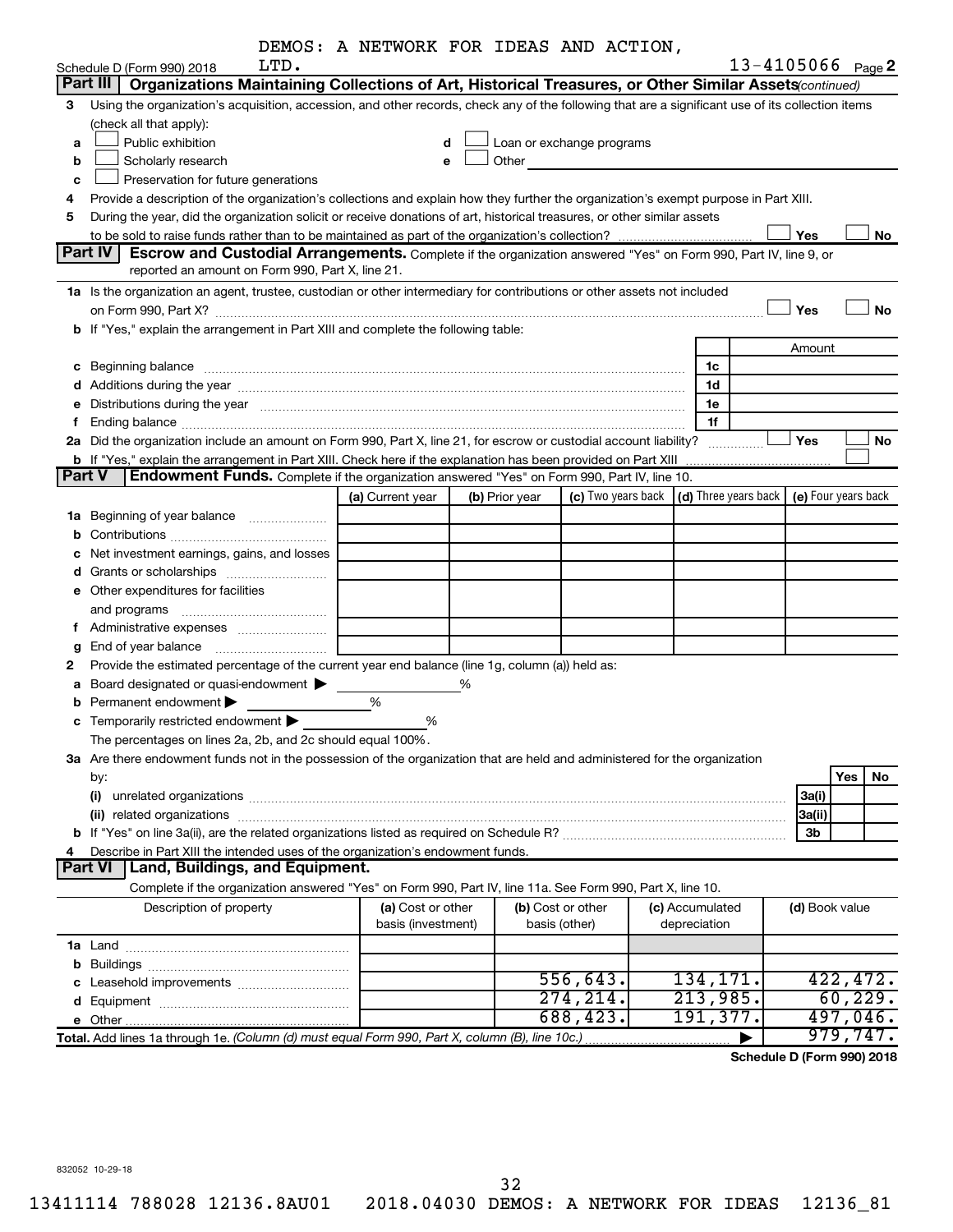| DEMOS: A NETWORK FOR IDEAS AND ACTION, |
|----------------------------------------|
|----------------------------------------|

| LTD.<br>Schedule D (Form 990) 2018                                                                                                                   |                 |                | $13 - 4105066$ Page 3                                     |
|------------------------------------------------------------------------------------------------------------------------------------------------------|-----------------|----------------|-----------------------------------------------------------|
| Part VII Investments - Other Securities.                                                                                                             |                 |                |                                                           |
| Complete if the organization answered "Yes" on Form 990, Part IV, line 11b. See Form 990, Part X, line 12.                                           |                 |                |                                                           |
| (a) Description of security or category (including name of security)                                                                                 | (b) Book value  |                | (c) Method of valuation: Cost or end-of-year market value |
| (1) Financial derivatives                                                                                                                            |                 |                |                                                           |
|                                                                                                                                                      |                 |                |                                                           |
| $(3)$ Other                                                                                                                                          |                 |                |                                                           |
| (A)                                                                                                                                                  |                 |                |                                                           |
| (B)                                                                                                                                                  |                 |                |                                                           |
| (C)<br>(D)                                                                                                                                           |                 |                |                                                           |
| (E)                                                                                                                                                  |                 |                |                                                           |
| (F)                                                                                                                                                  |                 |                |                                                           |
| (G)                                                                                                                                                  |                 |                |                                                           |
| (H)                                                                                                                                                  |                 |                |                                                           |
| Total. (Col. (b) must equal Form 990, Part X, col. (B) line 12.) $\blacktriangleright$                                                               |                 |                |                                                           |
| Part VIII Investments - Program Related.                                                                                                             |                 |                |                                                           |
| Complete if the organization answered "Yes" on Form 990, Part IV, line 11c. See Form 990, Part X, line 13.                                           |                 |                |                                                           |
| (a) Description of investment                                                                                                                        | (b) Book value  |                | (c) Method of valuation: Cost or end-of-year market value |
| (1)                                                                                                                                                  |                 |                |                                                           |
| (2)                                                                                                                                                  |                 |                |                                                           |
| (3)                                                                                                                                                  |                 |                |                                                           |
| (4)                                                                                                                                                  |                 |                |                                                           |
| (5)                                                                                                                                                  |                 |                |                                                           |
| (6)                                                                                                                                                  |                 |                |                                                           |
| (7)                                                                                                                                                  |                 |                |                                                           |
| (8)                                                                                                                                                  |                 |                |                                                           |
| (9)                                                                                                                                                  |                 |                |                                                           |
| Total. (Col. (b) must equal Form 990, Part X, col. (B) line 13.)                                                                                     |                 |                |                                                           |
| Part IX<br><b>Other Assets.</b>                                                                                                                      |                 |                |                                                           |
| Complete if the organization answered "Yes" on Form 990, Part IV, line 11d. See Form 990, Part X, line 15.                                           |                 |                |                                                           |
|                                                                                                                                                      | (a) Description |                | (b) Book value                                            |
| (1)                                                                                                                                                  |                 |                |                                                           |
| (2)                                                                                                                                                  |                 |                |                                                           |
| (3)                                                                                                                                                  |                 |                |                                                           |
| (4)                                                                                                                                                  |                 |                |                                                           |
| (5)                                                                                                                                                  |                 |                |                                                           |
| (6)                                                                                                                                                  |                 |                |                                                           |
| (7)                                                                                                                                                  |                 |                |                                                           |
| (8)<br>(9)                                                                                                                                           |                 |                |                                                           |
| Total. (Column (b) must equal Form 990, Part X, col. (B) line 15.)                                                                                   |                 |                |                                                           |
| <b>Other Liabilities.</b><br>Part X                                                                                                                  |                 |                |                                                           |
| Complete if the organization answered "Yes" on Form 990, Part IV, line 11e or 11f. See Form 990, Part X, line 25.                                    |                 |                |                                                           |
| (a) Description of liability<br>1.                                                                                                                   |                 | (b) Book value |                                                           |
| Federal income taxes<br>(1)                                                                                                                          |                 |                |                                                           |
| (2)                                                                                                                                                  |                 |                |                                                           |
| (3)                                                                                                                                                  |                 |                |                                                           |
| (4)                                                                                                                                                  |                 |                |                                                           |
| (5)                                                                                                                                                  |                 |                |                                                           |
| (6)                                                                                                                                                  |                 |                |                                                           |
| (7)                                                                                                                                                  |                 |                |                                                           |
| (8)                                                                                                                                                  |                 |                |                                                           |
| (9)                                                                                                                                                  |                 |                |                                                           |
| Total. (Column (b) must equal Form 990, Part X, col. (B) line 25.)                                                                                   |                 |                |                                                           |
| 2. Liability for uncertain tax positions. In Part XIII, provide the text of the footnote to the organization's financial statements that reports the |                 |                |                                                           |
| organization's liability for uncertain tax positions under FIN 48 (ASC 740). Check here if the text of the footnote has been provided in Part XIII   |                 |                |                                                           |
|                                                                                                                                                      |                 |                | Schedule D (Form 990) 2018                                |

832053 10-29-18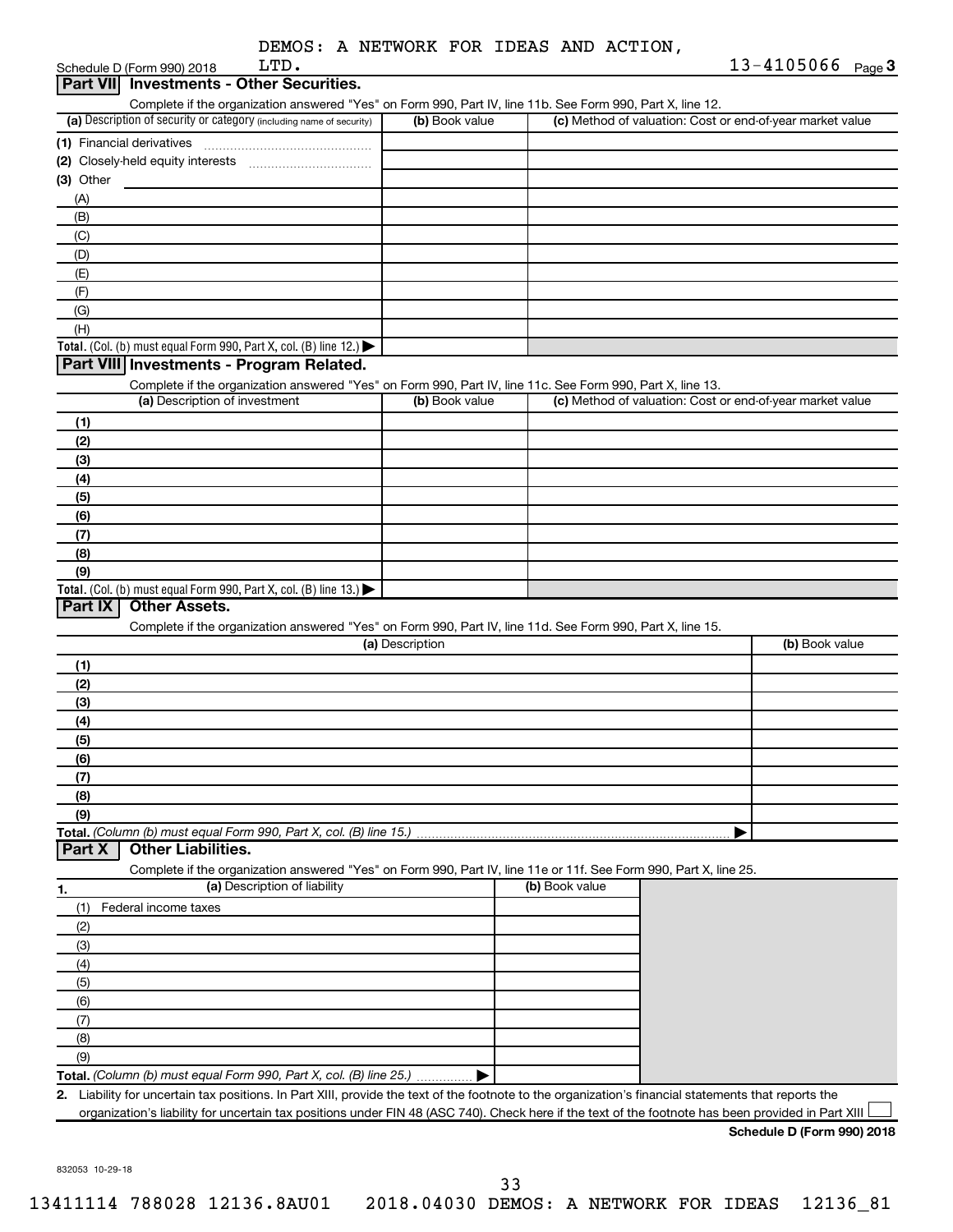|   | LTD.<br>Schedule D (Form 990) 2018                                                                                                                                                                                                   |                |      |                | $13 - 4105066$ Page 4 |      |
|---|--------------------------------------------------------------------------------------------------------------------------------------------------------------------------------------------------------------------------------------|----------------|------|----------------|-----------------------|------|
|   | Reconciliation of Revenue per Audited Financial Statements With Revenue per Return.<br><b>Part XI</b>                                                                                                                                |                |      |                |                       |      |
|   | Complete if the organization answered "Yes" on Form 990, Part IV, line 12a.                                                                                                                                                          |                |      |                |                       |      |
| 1 | Total revenue, gains, and other support per audited financial statements                                                                                                                                                             |                |      | $\blacksquare$ | 7,794,436.            |      |
| 2 | Amounts included on line 1 but not on Form 990, Part VIII, line 12:                                                                                                                                                                  |                |      |                |                       |      |
| a | Net unrealized gains (losses) on investments [111] [12] matter and all the unrealized gains (losses) on investments [11] matter and the unrealized gains (losses) on investments [11] matter and the unrealized gains (losses)       | 2a             | 279. |                |                       |      |
|   |                                                                                                                                                                                                                                      | 2 <sub>b</sub> |      |                |                       |      |
| c |                                                                                                                                                                                                                                      | 2 <sub>c</sub> |      |                |                       |      |
| d |                                                                                                                                                                                                                                      | 2d             |      |                |                       |      |
| e | Add lines 2a through 2d                                                                                                                                                                                                              |                |      | 2е             |                       | 279. |
| 3 |                                                                                                                                                                                                                                      |                |      | $\mathbf{3}$   | 7,794,157.            |      |
| 4 | Amounts included on Form 990, Part VIII, line 12, but not on line 1:                                                                                                                                                                 |                |      |                |                       |      |
|   |                                                                                                                                                                                                                                      |                |      |                |                       |      |
|   |                                                                                                                                                                                                                                      | 4 <sub>h</sub> |      |                |                       |      |
| c | Add lines 4a and 4b                                                                                                                                                                                                                  |                |      | 4c             |                       | υ.   |
|   |                                                                                                                                                                                                                                      |                |      | 5              | 7,794,157.            |      |
|   | Part XII   Reconciliation of Expenses per Audited Financial Statements With Expenses per Return.                                                                                                                                     |                |      |                |                       |      |
|   | Complete if the organization answered "Yes" on Form 990, Part IV, line 12a.                                                                                                                                                          |                |      |                |                       |      |
| 1 |                                                                                                                                                                                                                                      |                |      | $\blacksquare$ | 11, 318, 292.         |      |
| 2 | Amounts included on line 1 but not on Form 990, Part IX, line 25:                                                                                                                                                                    |                |      |                |                       |      |
| a |                                                                                                                                                                                                                                      | 2a             |      |                |                       |      |
| b |                                                                                                                                                                                                                                      | 2 <sub>b</sub> |      |                |                       |      |
|   |                                                                                                                                                                                                                                      | 2c             |      |                |                       |      |
| d |                                                                                                                                                                                                                                      | 2d             |      |                |                       |      |
| е | Add lines 2a through 2d <b>continuum continuum contract and all the contract of the contract of the contract of the contract of the contract of the contract of the contract of the contract of the contract of the contract of </b> |                |      | 2е             |                       | 0.   |
| з |                                                                                                                                                                                                                                      |                |      | 3              | 11, 318, 292.         |      |
| 4 | Amounts included on Form 990, Part IX, line 25, but not on line 1:                                                                                                                                                                   |                |      |                |                       |      |
| a |                                                                                                                                                                                                                                      | 4a l           |      |                |                       |      |
| b | Other (Describe in Part XIII.)                                                                                                                                                                                                       | 4 <sub>h</sub> |      |                |                       |      |
| c | Add lines 4a and 4b                                                                                                                                                                                                                  |                |      | 4c             |                       | ο.   |
|   |                                                                                                                                                                                                                                      |                |      | 5              | 11,318,292.           |      |
|   | Part XIII Supplemental Information.                                                                                                                                                                                                  |                |      |                |                       |      |
|   |                                                                                                                                                                                                                                      |                |      |                |                       |      |

Provide the descriptions required for Part II, lines 3, 5, and 9; Part III, lines 1a and 4; Part IV, lines 1b and 2b; Part V, line 4; Part X, line 2; Part XI, lines 2d and 4b; and Part XII, lines 2d and 4b. Also complete this part to provide any additional information.

832054 10-29-18

**Schedule D (Form 990) 2018**

34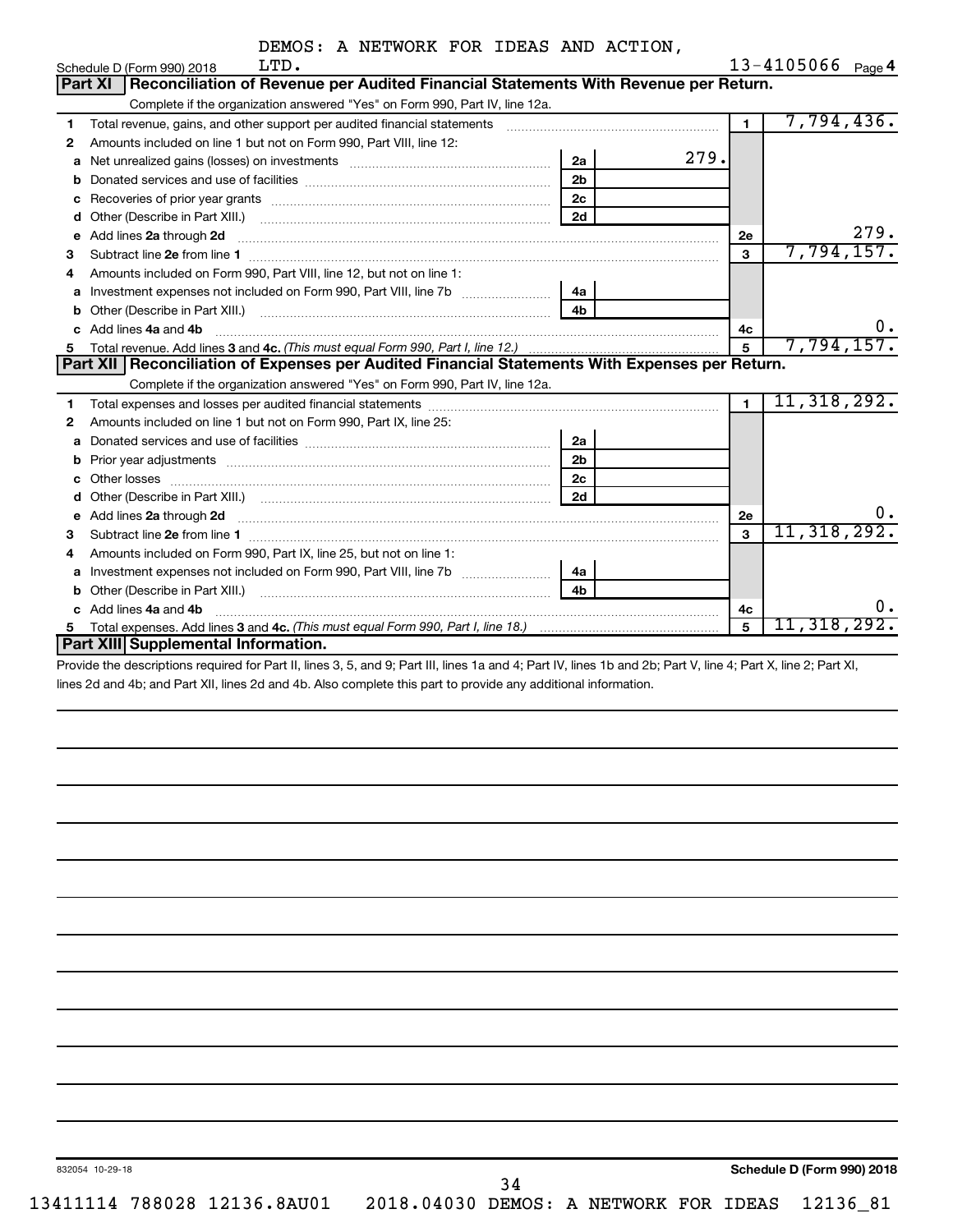| <b>SCHEDULE G</b>                                                                                      |                                  | <b>Supplemental Information Regarding Fundraising or Gaming Activities</b>                                                                                                                                                                           |               |                                                           |                                                                                            |                                                                            | OMB No. 1545-0047                                       |
|--------------------------------------------------------------------------------------------------------|----------------------------------|------------------------------------------------------------------------------------------------------------------------------------------------------------------------------------------------------------------------------------------------------|---------------|-----------------------------------------------------------|--------------------------------------------------------------------------------------------|----------------------------------------------------------------------------|---------------------------------------------------------|
| (Form 990 or 990-EZ)                                                                                   |                                  | Complete if the organization answered "Yes" on Form 990, Part IV, line 17, 18, or 19, or if the<br>organization entered more than \$15,000 on Form 990-EZ, line 6a.                                                                                  |               |                                                           |                                                                                            |                                                                            |                                                         |
| Department of the Treasury<br><b>Internal Revenue Service</b>                                          |                                  | Attach to Form 990 or Form 990-EZ.                                                                                                                                                                                                                   |               |                                                           |                                                                                            |                                                                            | <b>Open to Public</b><br>Inspection                     |
| Name of the organization                                                                               |                                  | Go to www.irs.gov/Form990 for instructions and the latest information.<br>DEMOS: A NETWORK FOR IDEAS AND ACTION,                                                                                                                                     |               |                                                           |                                                                                            |                                                                            | <b>Employer identification number</b>                   |
|                                                                                                        | LTD.                             |                                                                                                                                                                                                                                                      |               |                                                           |                                                                                            | 13-4105066                                                                 |                                                         |
| Part I                                                                                                 |                                  | Fundraising Activities. Complete if the organization answered "Yes" on Form 990, Part IV, line 17. Form 990-EZ filers are not                                                                                                                        |               |                                                           |                                                                                            |                                                                            |                                                         |
|                                                                                                        | required to complete this part.  | 1 Indicate whether the organization raised funds through any of the following activities. Check all that apply.                                                                                                                                      |               |                                                           |                                                                                            |                                                                            |                                                         |
| X  <br>Mail solicitations<br>a<br>$\mathbf{X}$<br>b<br>$\lfloor x \rfloor$<br>Phone solicitations<br>c | Internet and email solicitations | f<br>$g\mid X$ Special fundraising events                                                                                                                                                                                                            |               |                                                           | $e$ $\boxed{X}$ Solicitation of non-government grants<br>Solicitation of government grants |                                                                            |                                                         |
| $\boxed{\textbf{X}}$ In-person solicitations<br>d                                                      |                                  | 2 a Did the organization have a written or oral agreement with any individual (including officers, directors, trustees, or                                                                                                                           |               |                                                           |                                                                                            |                                                                            |                                                         |
| compensated at least \$5,000 by the organization.                                                      |                                  | key employees listed in Form 990, Part VII) or entity in connection with professional fundraising services?<br>b If "Yes," list the 10 highest paid individuals or entities (fundraisers) pursuant to agreements under which the fundraiser is to be |               |                                                           |                                                                                            | $\boxed{\text{X}}$ Yes                                                     | <b>No</b>                                               |
| (i) Name and address of individual<br>or entity (fundraiser)                                           |                                  | (ii) Activity                                                                                                                                                                                                                                        | or control of | (iii) Did<br>fundraiser<br>have custody<br>contributions? | (iv) Gross receipts<br>from activity                                                       | (v) Amount paid<br>to (or retained by)<br>fundraiser<br>listed in col. (i) | (vi) Amount paid<br>to (or retained by)<br>organization |
| W. DOUGLAS WINGO, INC. - 350                                                                           |                                  | PROVIDE CONSULTING FOR THE                                                                                                                                                                                                                           | Yes           | No                                                        |                                                                                            |                                                                            |                                                         |
| SEVENTH AVENUE, SUITE 1504,                                                                            |                                  | 2019 GALA FUNDRAISING                                                                                                                                                                                                                                |               | X                                                         | 0                                                                                          | 36,000                                                                     | 0.                                                      |
|                                                                                                        |                                  |                                                                                                                                                                                                                                                      |               |                                                           |                                                                                            |                                                                            |                                                         |
|                                                                                                        |                                  |                                                                                                                                                                                                                                                      |               |                                                           |                                                                                            |                                                                            |                                                         |
|                                                                                                        |                                  |                                                                                                                                                                                                                                                      |               |                                                           |                                                                                            |                                                                            |                                                         |
|                                                                                                        |                                  |                                                                                                                                                                                                                                                      |               |                                                           |                                                                                            |                                                                            |                                                         |
|                                                                                                        |                                  |                                                                                                                                                                                                                                                      |               |                                                           |                                                                                            |                                                                            |                                                         |
|                                                                                                        |                                  |                                                                                                                                                                                                                                                      |               |                                                           |                                                                                            |                                                                            |                                                         |
|                                                                                                        |                                  |                                                                                                                                                                                                                                                      |               |                                                           |                                                                                            |                                                                            |                                                         |
|                                                                                                        |                                  |                                                                                                                                                                                                                                                      |               |                                                           |                                                                                            |                                                                            |                                                         |
|                                                                                                        |                                  |                                                                                                                                                                                                                                                      |               |                                                           |                                                                                            |                                                                            |                                                         |
|                                                                                                        |                                  |                                                                                                                                                                                                                                                      |               |                                                           |                                                                                            |                                                                            |                                                         |
|                                                                                                        |                                  |                                                                                                                                                                                                                                                      |               |                                                           |                                                                                            |                                                                            |                                                         |
|                                                                                                        |                                  |                                                                                                                                                                                                                                                      |               |                                                           |                                                                                            |                                                                            |                                                         |
|                                                                                                        |                                  |                                                                                                                                                                                                                                                      |               |                                                           |                                                                                            |                                                                            |                                                         |
|                                                                                                        |                                  |                                                                                                                                                                                                                                                      |               |                                                           |                                                                                            |                                                                            |                                                         |
| Total                                                                                                  |                                  |                                                                                                                                                                                                                                                      |               |                                                           |                                                                                            | 36,000                                                                     |                                                         |
| or licensing.                                                                                          |                                  | 3 List all states in which the organization is registered or licensed to solicit contributions or has been notified it is exempt from registration                                                                                                   |               |                                                           |                                                                                            |                                                                            |                                                         |
| ΝY                                                                                                     |                                  |                                                                                                                                                                                                                                                      |               |                                                           |                                                                                            |                                                                            |                                                         |
|                                                                                                        |                                  |                                                                                                                                                                                                                                                      |               |                                                           |                                                                                            |                                                                            |                                                         |
|                                                                                                        |                                  |                                                                                                                                                                                                                                                      |               |                                                           |                                                                                            |                                                                            |                                                         |
|                                                                                                        |                                  |                                                                                                                                                                                                                                                      |               |                                                           |                                                                                            |                                                                            |                                                         |
|                                                                                                        |                                  |                                                                                                                                                                                                                                                      |               |                                                           |                                                                                            |                                                                            |                                                         |
|                                                                                                        |                                  |                                                                                                                                                                                                                                                      |               |                                                           |                                                                                            |                                                                            |                                                         |
|                                                                                                        |                                  |                                                                                                                                                                                                                                                      |               |                                                           |                                                                                            |                                                                            |                                                         |
|                                                                                                        |                                  |                                                                                                                                                                                                                                                      |               |                                                           |                                                                                            |                                                                            |                                                         |
|                                                                                                        |                                  |                                                                                                                                                                                                                                                      |               |                                                           |                                                                                            |                                                                            |                                                         |
|                                                                                                        |                                  | LHA For Paperwork Reduction Act Notice, see the Instructions for Form 990 or 990-EZ.<br>SEE PART IV FOR CONTINUATIONS                                                                                                                                |               |                                                           |                                                                                            |                                                                            | Schedule G (Form 990 or 990-EZ) 2018                    |
| 832081 10-03-18                                                                                        |                                  |                                                                                                                                                                                                                                                      |               |                                                           |                                                                                            |                                                                            |                                                         |
|                                                                                                        |                                  |                                                                                                                                                                                                                                                      | 35            |                                                           |                                                                                            |                                                                            |                                                         |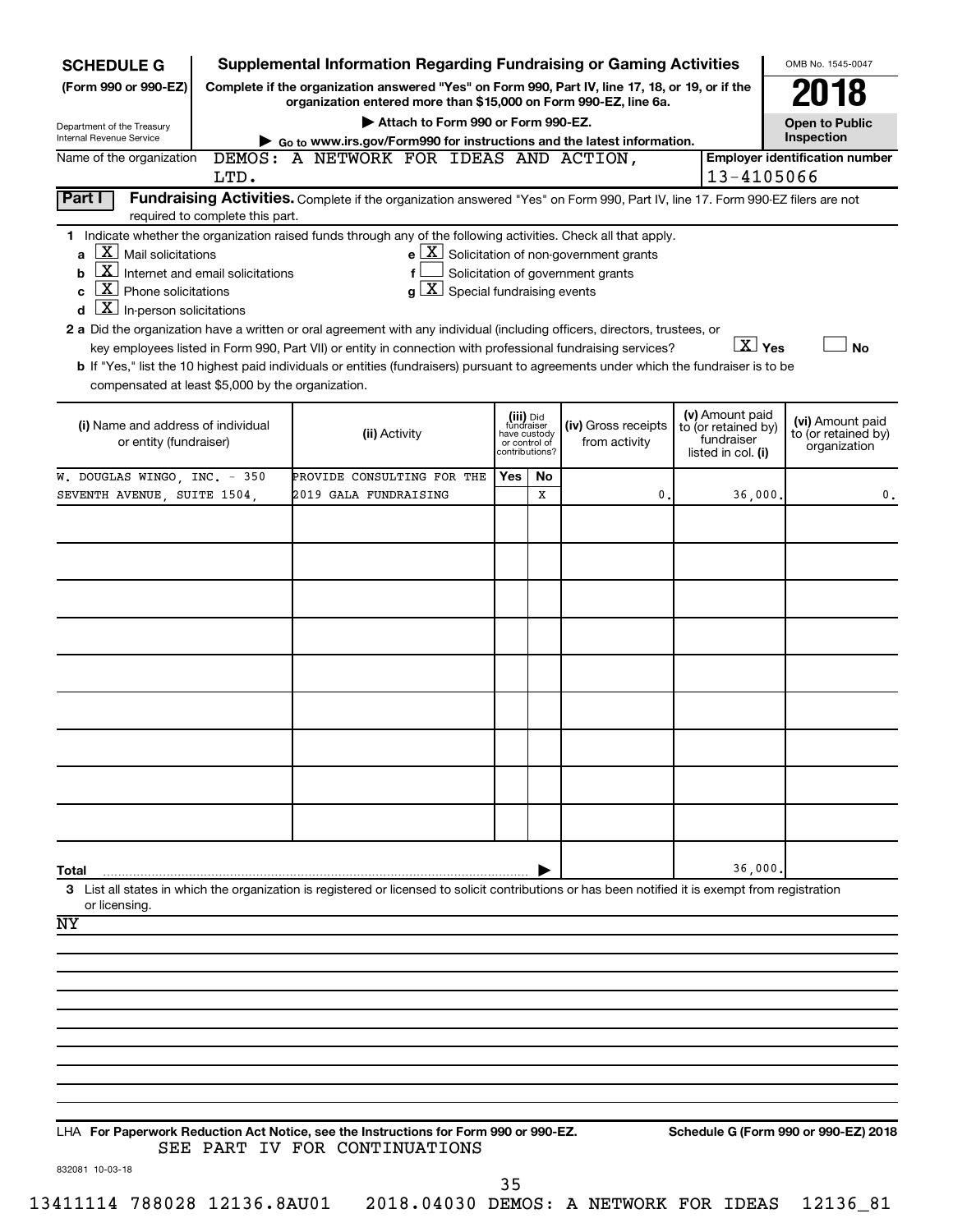**2** LTD. 13-4105066 Schedule G (Form 990 or 990-EZ) 2018  $\text{LTD}$ .

Part II | Fundraising Events. Complete if the organization answered "Yes" on Form 990, Part IV, line 18, or reported more than \$15,000

| Revenue<br>1.<br>3   |                                                                                                                                                     | $(a)$ Event #1 |                                                  |                                 |                                                     |
|----------------------|-----------------------------------------------------------------------------------------------------------------------------------------------------|----------------|--------------------------------------------------|---------------------------------|-----------------------------------------------------|
|                      |                                                                                                                                                     |                | (b) Event #2                                     | (c) Other events<br><b>NONE</b> | (d) Total events<br>(add col. (a) through           |
|                      |                                                                                                                                                     | GALA           |                                                  |                                 | col. (c)                                            |
|                      |                                                                                                                                                     | (event type)   | (event type)                                     | (total number)                  |                                                     |
|                      |                                                                                                                                                     | 314,355.       |                                                  |                                 | 314, 355.                                           |
|                      |                                                                                                                                                     | 246,090.       |                                                  |                                 | 246,090.                                            |
|                      | Gross income (line 1 minus line 2)                                                                                                                  | 68,265.        |                                                  |                                 | 68,265.                                             |
| 4                    |                                                                                                                                                     |                |                                                  |                                 |                                                     |
| 5                    |                                                                                                                                                     |                |                                                  |                                 |                                                     |
| Direct Expenses<br>6 |                                                                                                                                                     |                |                                                  |                                 |                                                     |
| 7                    |                                                                                                                                                     | 91,624.        |                                                  |                                 | 91,624.                                             |
| 8                    |                                                                                                                                                     | 2,664.         |                                                  |                                 |                                                     |
| 9                    |                                                                                                                                                     | 5,484.         |                                                  |                                 | $\frac{2,664}{5,484}$ .                             |
| 10                   | Direct expense summary. Add lines 4 through 9 in column (d)                                                                                         |                |                                                  |                                 | 99,772.                                             |
|                      | 11 Net income summary. Subtract line 10 from line 3, column (d)                                                                                     |                |                                                  |                                 | $-31,507.$                                          |
| <b>Part III</b>      | Gaming. Complete if the organization answered "Yes" on Form 990, Part IV, line 19, or reported more than                                            |                |                                                  |                                 |                                                     |
|                      | \$15,000 on Form 990-EZ, line 6a.                                                                                                                   |                |                                                  |                                 |                                                     |
|                      |                                                                                                                                                     | (a) Bingo      | (b) Pull tabs/instant<br>bingo/progressive bingo | (c) Other gaming                | (d) Total gaming (add<br>col. (a) through col. (c)) |
| Revenue              |                                                                                                                                                     |                |                                                  |                                 |                                                     |
| 1.                   |                                                                                                                                                     |                |                                                  |                                 |                                                     |
|                      |                                                                                                                                                     |                |                                                  |                                 |                                                     |
| $\mathbf{2}$         |                                                                                                                                                     |                |                                                  |                                 |                                                     |
| Direct Expenses<br>3 |                                                                                                                                                     |                |                                                  |                                 |                                                     |
| 4                    |                                                                                                                                                     |                |                                                  |                                 |                                                     |
|                      |                                                                                                                                                     |                |                                                  |                                 |                                                     |
|                      |                                                                                                                                                     | %<br>Yes       | %<br>Yes                                         | Yes<br>%                        |                                                     |
|                      | Volunteer labor                                                                                                                                     | No             | No                                               | No                              |                                                     |
| 6.                   | Direct expense summary. Add lines 2 through 5 in column (d)                                                                                         |                |                                                  |                                 |                                                     |
| 7                    |                                                                                                                                                     |                |                                                  |                                 |                                                     |
|                      |                                                                                                                                                     |                |                                                  |                                 |                                                     |
|                      |                                                                                                                                                     |                |                                                  |                                 |                                                     |
| 9                    | Enter the state(s) in which the organization conducts gaming activities:                                                                            |                |                                                  |                                 |                                                     |
|                      |                                                                                                                                                     |                |                                                  |                                 | Yes<br><b>No</b>                                    |
|                      | <b>b</b> If "No," explain:<br><u> 1989 - Johann Stoff, deutscher Stoff, der Stoff, der Stoff, der Stoff, der Stoff, der Stoff, der Stoff, der S</u> |                |                                                  |                                 |                                                     |
|                      |                                                                                                                                                     |                |                                                  |                                 |                                                     |
|                      | 10a Were any of the organization's gaming licenses revoked, suspended, or terminated during the tax year?                                           |                |                                                  |                                 | Yes<br>No                                           |
|                      |                                                                                                                                                     |                |                                                  |                                 |                                                     |
|                      |                                                                                                                                                     |                |                                                  |                                 |                                                     |
|                      |                                                                                                                                                     |                |                                                  |                                 |                                                     |
| 832082 10-03-18      |                                                                                                                                                     |                |                                                  |                                 | Schedule G (Form 990 or 990-EZ) 2018                |
|                      |                                                                                                                                                     |                |                                                  |                                 |                                                     |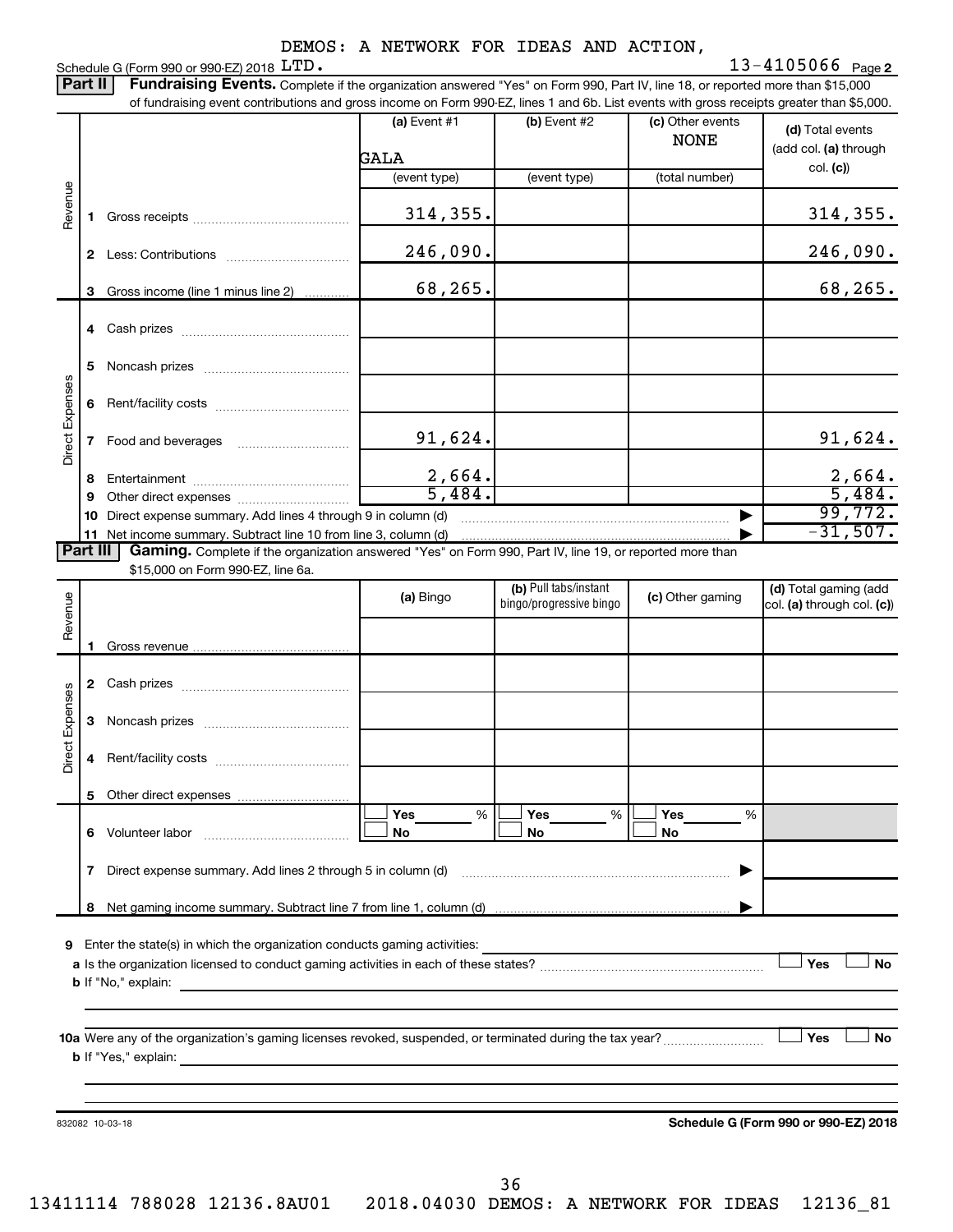|       | DEMOS: A NEIWOKK FOK IDEAS AND ACIION,<br>Schedule G (Form 990 or 990-EZ) 2018 LTD.<br><u> 1989 - Johann Stoff, Amerikaansk politiker († 1908)</u>                                                                                                                                                                                                                |                 |     | 13-4105066 Page 3 |
|-------|-------------------------------------------------------------------------------------------------------------------------------------------------------------------------------------------------------------------------------------------------------------------------------------------------------------------------------------------------------------------|-----------------|-----|-------------------|
|       |                                                                                                                                                                                                                                                                                                                                                                   | $\Box$ Yes      |     | No                |
|       | 12 Is the organization a grantor, beneficiary or trustee of a trust, or a member of a partnership or other entity formed                                                                                                                                                                                                                                          | $\Box$ Yes      |     | <b>No</b>         |
|       | 13 Indicate the percentage of gaming activity conducted in:                                                                                                                                                                                                                                                                                                       |                 |     |                   |
|       |                                                                                                                                                                                                                                                                                                                                                                   | 13a             |     | %                 |
|       | <b>b</b> An outside facility <b>contained and the contract of the contract of the contract of the contract of the contract of the contract of the contract of the contract of the contract of the contract of the contract of the con</b><br>14 Enter the name and address of the person who prepares the organization's gaming/special events books and records: | 13 <sub>b</sub> |     | $\%$              |
|       |                                                                                                                                                                                                                                                                                                                                                                   |                 |     |                   |
|       | Name $\blacktriangleright$<br><u> 1989 - Andrea Stadt Brandenburg, amerikansk fotballspiller (</u>                                                                                                                                                                                                                                                                |                 |     |                   |
|       | Address $\blacktriangleright$                                                                                                                                                                                                                                                                                                                                     |                 |     |                   |
|       | 15a Does the organization have a contract with a third party from whom the organization receives gaming revenue?                                                                                                                                                                                                                                                  |                 | Yes | <b>No</b>         |
|       |                                                                                                                                                                                                                                                                                                                                                                   |                 |     |                   |
|       |                                                                                                                                                                                                                                                                                                                                                                   |                 |     |                   |
|       | c If "Yes," enter name and address of the third party:                                                                                                                                                                                                                                                                                                            |                 |     |                   |
|       | Name $\blacktriangleright$<br><u> 1980 - Jan Samuel Barbara, martin di shekara 1980 - André a Samuel Barbara, mashrida a shekara 1980 - André a</u>                                                                                                                                                                                                               |                 |     |                   |
|       | Address $\blacktriangleright$                                                                                                                                                                                                                                                                                                                                     |                 |     |                   |
|       | 16 Gaming manager information:                                                                                                                                                                                                                                                                                                                                    |                 |     |                   |
|       | Name $\blacktriangleright$                                                                                                                                                                                                                                                                                                                                        |                 |     |                   |
|       | Gaming manager compensation > \$                                                                                                                                                                                                                                                                                                                                  |                 |     |                   |
|       | Description of services provided ▶                                                                                                                                                                                                                                                                                                                                |                 |     |                   |
|       |                                                                                                                                                                                                                                                                                                                                                                   |                 |     |                   |
|       |                                                                                                                                                                                                                                                                                                                                                                   |                 |     |                   |
|       | Director/officer<br>Employee<br>Independent contractor                                                                                                                                                                                                                                                                                                            |                 |     |                   |
|       | 17 Mandatory distributions:                                                                                                                                                                                                                                                                                                                                       |                 |     |                   |
|       | a Is the organization required under state law to make charitable distributions from the gaming proceeds to                                                                                                                                                                                                                                                       |                 |     |                   |
|       | <b>b</b> Enter the amount of distributions required under state law to be distributed to other exempt organizations or spent in the                                                                                                                                                                                                                               |                 | Yes | No                |
|       | organization's own exempt activities during the tax year $\triangleright$ \$                                                                                                                                                                                                                                                                                      |                 |     |                   |
|       | <b>Part IV</b><br>Supplemental Information. Provide the explanations required by Part I, line 2b, columns (iii) and (v); and Part III, lines 9, 9b, 10b,                                                                                                                                                                                                          |                 |     |                   |
|       | 15b, 15c, 16, and 17b, as applicable. Also provide any additional information. See instructions.                                                                                                                                                                                                                                                                  |                 |     |                   |
|       | SCHEDULE G, PART I, LINE 2B, LIST OF TEN HIGHEST PAID FUNDRAISERS:                                                                                                                                                                                                                                                                                                |                 |     |                   |
|       |                                                                                                                                                                                                                                                                                                                                                                   |                 |     |                   |
| ( I ) | NAME OF FUNDRAISER: W. DOUGLAS WINGO, INC.                                                                                                                                                                                                                                                                                                                        |                 |     |                   |
| ( I ) | ADDRESS OF FUNDRAISER:                                                                                                                                                                                                                                                                                                                                            |                 |     |                   |
|       |                                                                                                                                                                                                                                                                                                                                                                   |                 |     |                   |
| 350   | 10001<br>SEVENTH AVENUE, SUITE 1504, NEW YORK, NY                                                                                                                                                                                                                                                                                                                 |                 |     |                   |
|       |                                                                                                                                                                                                                                                                                                                                                                   |                 |     |                   |
|       |                                                                                                                                                                                                                                                                                                                                                                   |                 |     |                   |
|       |                                                                                                                                                                                                                                                                                                                                                                   |                 |     |                   |
|       | Schedule G (Form 990 or 990-EZ) 2018                                                                                                                                                                                                                                                                                                                              |                 |     |                   |
|       | 832083 10-03-18<br>37                                                                                                                                                                                                                                                                                                                                             |                 |     |                   |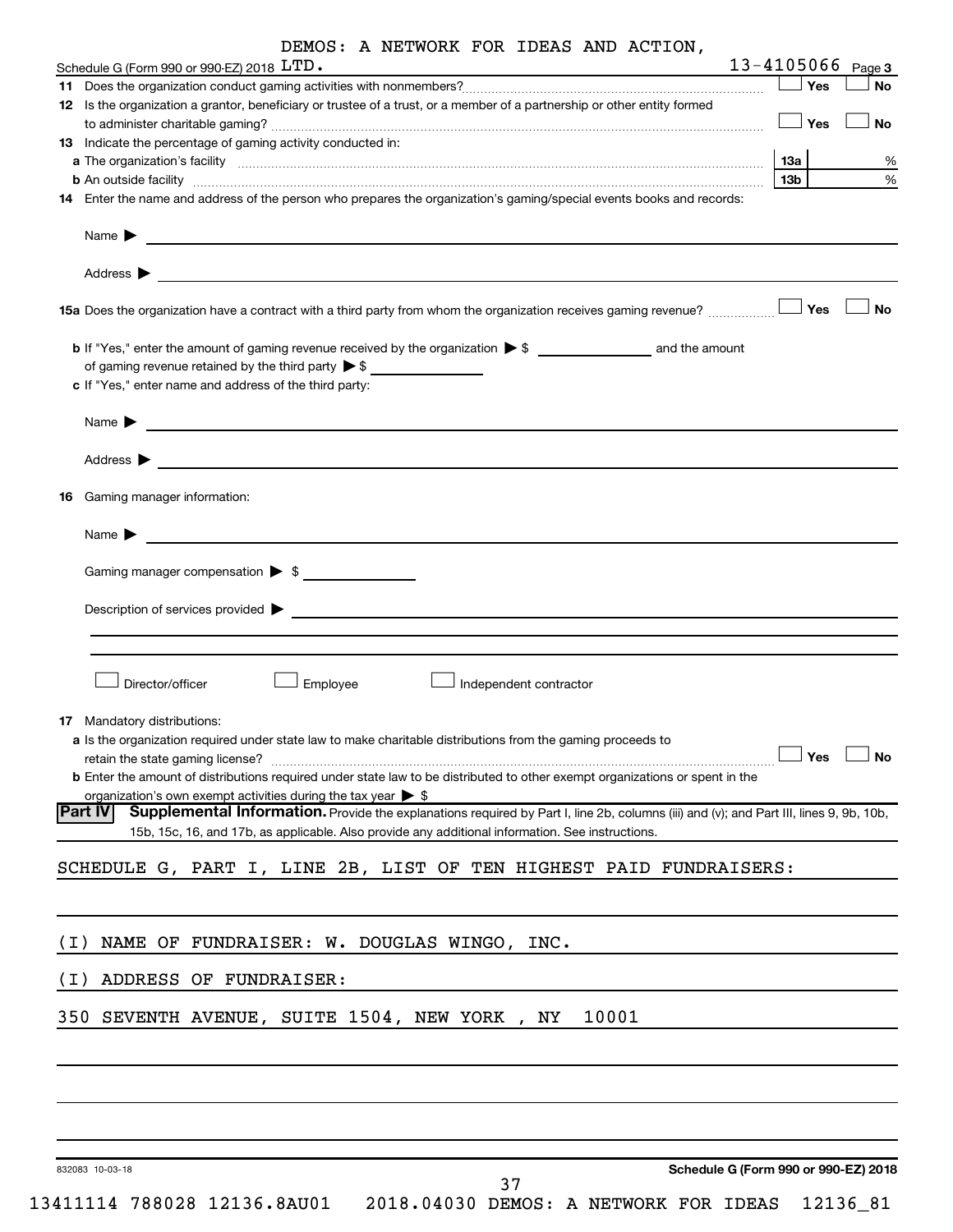|                 |                                                                                               | $_{\rm LTD}$ . | DEMOS: A NETWORK FOR IDEAS AND ACTION, |    |  | 13-4105066 Page 4               |
|-----------------|-----------------------------------------------------------------------------------------------|----------------|----------------------------------------|----|--|---------------------------------|
|                 | Schedule G (Form 990 or 990-EZ) LTD.<br><b>Part IV   Supplemental Information</b> (continued) |                |                                        |    |  |                                 |
|                 |                                                                                               |                |                                        |    |  |                                 |
|                 |                                                                                               |                |                                        |    |  |                                 |
|                 |                                                                                               |                |                                        |    |  |                                 |
|                 |                                                                                               |                |                                        |    |  |                                 |
|                 |                                                                                               |                |                                        |    |  |                                 |
|                 |                                                                                               |                |                                        |    |  |                                 |
|                 |                                                                                               |                |                                        |    |  |                                 |
|                 |                                                                                               |                |                                        |    |  |                                 |
|                 |                                                                                               |                |                                        |    |  |                                 |
|                 |                                                                                               |                |                                        |    |  |                                 |
|                 |                                                                                               |                |                                        |    |  |                                 |
|                 |                                                                                               |                |                                        |    |  |                                 |
|                 |                                                                                               |                |                                        |    |  |                                 |
|                 |                                                                                               |                |                                        |    |  |                                 |
|                 |                                                                                               |                |                                        |    |  |                                 |
|                 |                                                                                               |                |                                        |    |  |                                 |
|                 |                                                                                               |                |                                        |    |  |                                 |
|                 |                                                                                               |                |                                        |    |  |                                 |
|                 |                                                                                               |                |                                        |    |  |                                 |
|                 |                                                                                               |                |                                        |    |  |                                 |
|                 |                                                                                               |                |                                        |    |  |                                 |
|                 |                                                                                               |                |                                        |    |  |                                 |
|                 |                                                                                               |                |                                        |    |  |                                 |
|                 |                                                                                               |                |                                        |    |  |                                 |
|                 |                                                                                               |                |                                        |    |  |                                 |
|                 |                                                                                               |                |                                        |    |  |                                 |
|                 |                                                                                               |                |                                        |    |  |                                 |
|                 |                                                                                               |                |                                        |    |  |                                 |
|                 |                                                                                               |                |                                        |    |  |                                 |
|                 |                                                                                               |                |                                        |    |  |                                 |
|                 |                                                                                               |                |                                        |    |  |                                 |
|                 |                                                                                               |                |                                        |    |  |                                 |
|                 |                                                                                               |                |                                        |    |  |                                 |
|                 |                                                                                               |                |                                        |    |  |                                 |
|                 |                                                                                               |                |                                        |    |  |                                 |
|                 |                                                                                               |                |                                        |    |  |                                 |
|                 |                                                                                               |                |                                        |    |  |                                 |
|                 |                                                                                               |                |                                        |    |  |                                 |
|                 |                                                                                               |                |                                        |    |  |                                 |
|                 |                                                                                               |                |                                        |    |  |                                 |
| 832084 04-01-18 |                                                                                               |                |                                        |    |  | Schedule G (Form 990 or 990-EZ) |
|                 |                                                                                               |                |                                        | 38 |  |                                 |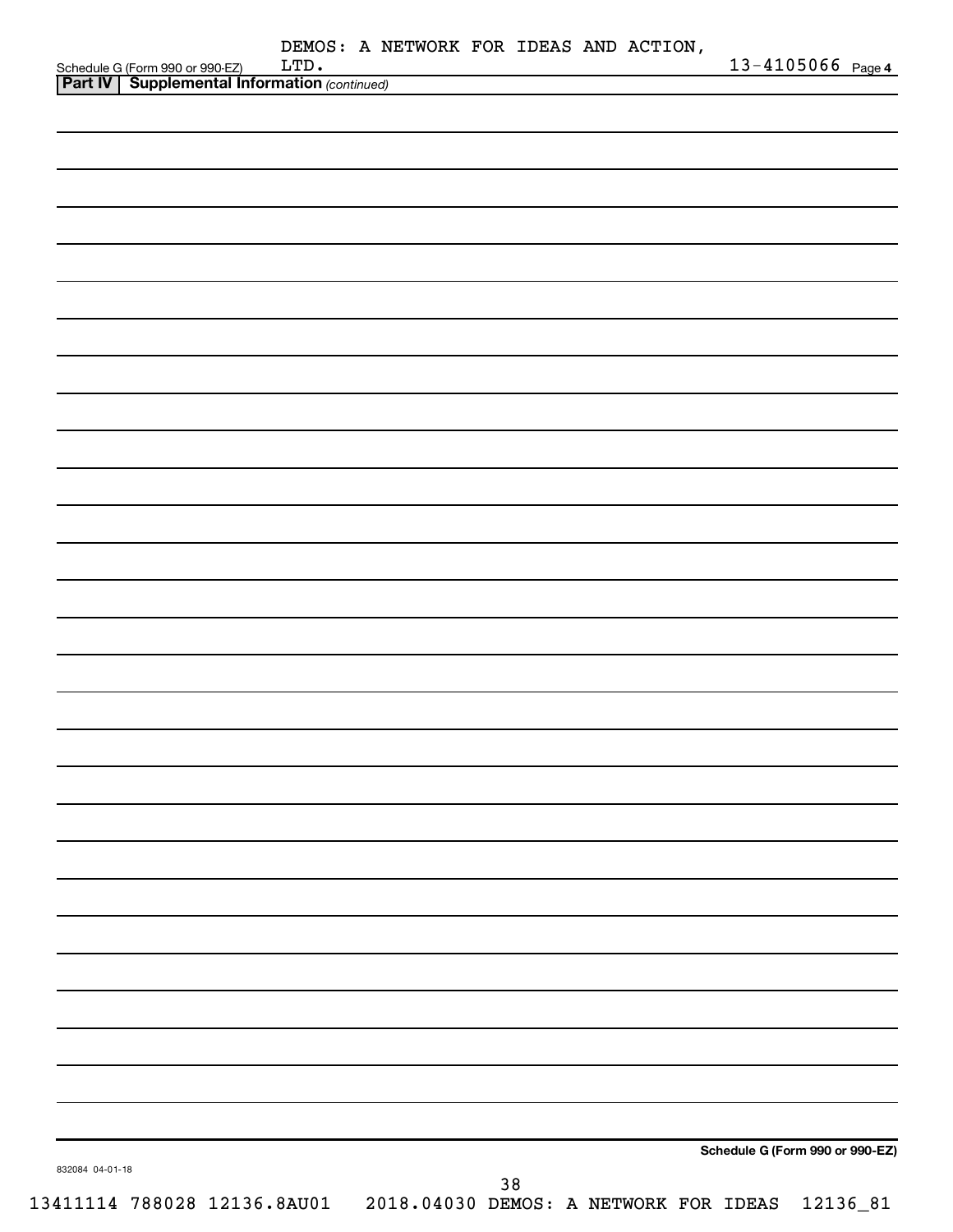| <b>SCHEDULE I</b><br>(Form 990)<br>Department of the Treasury                                                                                                                                                     |                          | <b>Grants and Other Assistance to Organizations,</b><br>Governments, and Individuals in the United States<br>Complete if the organization answered "Yes" on Form 990, Part IV, line 21 or 22. | Attach to Form 990.                                   |                                         |                                                                |                                          | OMB No. 1545-0047<br>2018<br><b>Open to Public</b>                                                         |
|-------------------------------------------------------------------------------------------------------------------------------------------------------------------------------------------------------------------|--------------------------|-----------------------------------------------------------------------------------------------------------------------------------------------------------------------------------------------|-------------------------------------------------------|-----------------------------------------|----------------------------------------------------------------|------------------------------------------|------------------------------------------------------------------------------------------------------------|
| Internal Revenue Service                                                                                                                                                                                          |                          |                                                                                                                                                                                               | Go to www.irs.gov/Form990 for the latest information. |                                         |                                                                |                                          | Inspection                                                                                                 |
| Name of the organization<br>LTD.                                                                                                                                                                                  |                          | DEMOS: A NETWORK FOR IDEAS AND ACTION,                                                                                                                                                        |                                                       |                                         |                                                                |                                          | <b>Employer identification number</b><br>13-4105066                                                        |
| <b>General Information on Grants and Assistance</b><br>Part I                                                                                                                                                     |                          |                                                                                                                                                                                               |                                                       |                                         |                                                                |                                          |                                                                                                            |
| 1 Does the organization maintain records to substantiate the amount of the grants or assistance, the grantees' eligibility for the grants or assistance, and the selection                                        |                          |                                                                                                                                                                                               |                                                       |                                         |                                                                |                                          |                                                                                                            |
|                                                                                                                                                                                                                   |                          |                                                                                                                                                                                               |                                                       |                                         |                                                                |                                          | $\boxed{\text{X}}$ Yes<br>l No                                                                             |
| Describe in Part IV the organization's procedures for monitoring the use of grant funds in the United States.<br>2                                                                                                |                          |                                                                                                                                                                                               |                                                       |                                         |                                                                |                                          |                                                                                                            |
| Part II<br>Grants and Other Assistance to Domestic Organizations and Domestic Governments. Complete if the organization answered "Yes" on Form 990, Part IV, line 21, for any                                     |                          |                                                                                                                                                                                               |                                                       |                                         |                                                                |                                          |                                                                                                            |
| recipient that received more than \$5,000. Part II can be duplicated if additional space is needed.                                                                                                               |                          |                                                                                                                                                                                               |                                                       |                                         |                                                                |                                          |                                                                                                            |
| <b>1 (a)</b> Name and address of organization<br>or government                                                                                                                                                    | $(b)$ EIN                | (c) IRC section<br>(if applicable)                                                                                                                                                            | (d) Amount of<br>cash grant                           | (e) Amount of<br>non-cash<br>assistance | (f) Method of<br>valuation (book,<br>FMV, appraisal,<br>other) | (g) Description of<br>noncash assistance | (h) Purpose of grant<br>or assistance                                                                      |
| AMERICAN CIVIL LIBERTIES UNION<br>FUND OF MICHIGAN - 2966 WOODWARD<br>AVENUE - DETROIT, MI 48201                                                                                                                  | 23-7243421               | 501(C)(3)                                                                                                                                                                                     | 10,000                                                | 0                                       |                                                                |                                          | SUBGRANT: 2018 VOTER<br>RIGHTS EDUCATIONAL<br>CAMPAIGN                                                     |
| COMMUNITY VOICES HEARD INC<br>115 EAST 106TH STREET, 3RD FLOOR,<br>NEW YORK, NY 10029                                                                                                                             | 13-3901997               | 501(C)(3)                                                                                                                                                                                     | 22,000                                                | 0                                       |                                                                |                                          | SUBGRANT: IDP - NY<br>HOUSING ISSUES (C3)                                                                  |
| LATINO COMMUNITY FUND OF<br>WASHINGTON STATE - 68 S WASHINGTON<br>STREET - SEATTLE, WA 98104                                                                                                                      | 20-5987399               | 501(C)(3)                                                                                                                                                                                     | 10,000                                                | $\mathbf{0}$                            |                                                                |                                          | SUBGRANT: CLIMATE &<br>ENVIRONMENTAL JUSTICE ED.<br>PROJ - FRONT AND CENTERED                              |
| MOVE - MISSOURI ORGANIZING & VOTER<br>4526 PASEO BOULEVARD<br>KANSAS CITY, MO 64110                                                                                                                               | $43-1619531$ $501(C)(3)$ |                                                                                                                                                                                               | 15,000                                                | $\mathbf 0$ .                           |                                                                |                                          | <b>IDP PARTNERSHIP GRANT</b>                                                                               |
| NEW FLORIDA MAJORITY EDUCATION<br>FUND, INC - 10800 BISCAYNE<br>BOULEVARD, SUITE 1050 - MIAMI, FL<br>33161                                                                                                        | 45-3956785               | 501(C)(3)                                                                                                                                                                                     | 10,500                                                | $\mathbf{0}$                            |                                                                |                                          | <b>IDP SUBGRANT: RCN LATINAS</b><br>EN MARCHA AND CE<br>SUBGRANT: MIA RISING FOR<br>CLIMATE, JOBS, JUSTICE |
| NEW VIRGINIA MAJORITY EDUCATION<br>FUND - 3801 MOUNT VERNON AVENUE -<br>ALEXANDRIA, VA 22305<br>Enter total number of section $501(c)(3)$ and government organizations listed in the line 1 table<br>$\mathbf{2}$ | 27-1705920               | 501(C)(3)                                                                                                                                                                                     | 10,000.                                               | $\mathbf{0}$ .                          |                                                                |                                          | SUBGRANT: NEW VIRGINIA<br>MAJORITY CONVENING<br>10.                                                        |
| Enter total number of other organizations listed in the line 1 table<br>3                                                                                                                                         |                          |                                                                                                                                                                                               |                                                       |                                         |                                                                |                                          | 0.                                                                                                         |
| LHA For Paperwork Reduction Act Notice, see the Instructions for Form 990.                                                                                                                                        |                          |                                                                                                                                                                                               |                                                       |                                         |                                                                |                                          | Schedule I (Form 990) (2018)                                                                               |

SEE PART IV FOR COLUMN (H) DESCRIPTIONS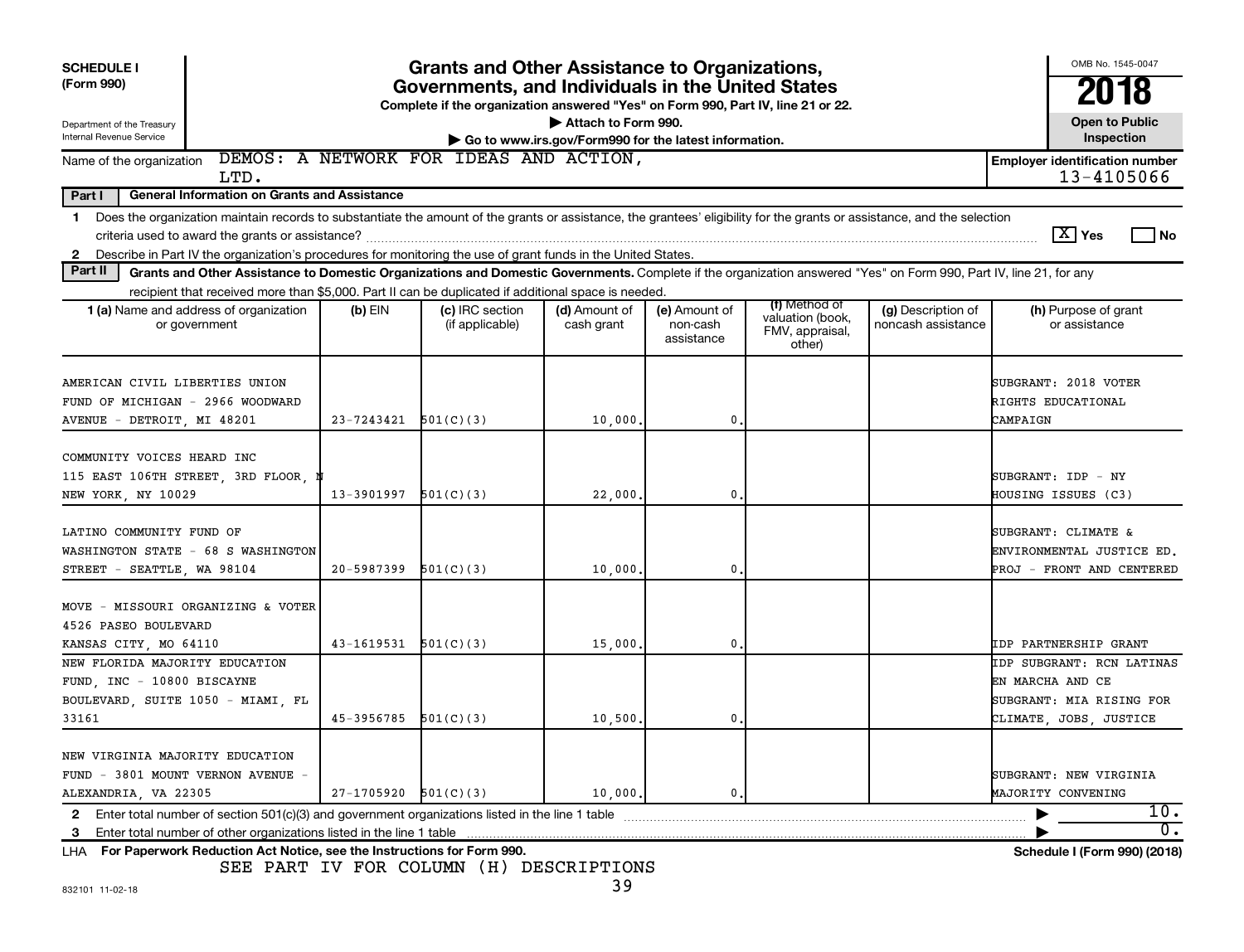| Part II Continuation of Grants and Other Assistance to Governments and Organizations in the United States (Schedule I (Form 990), Part II.) |                          |                                  |                             |                                         |                                                                |                                           |                                       |
|---------------------------------------------------------------------------------------------------------------------------------------------|--------------------------|----------------------------------|-----------------------------|-----------------------------------------|----------------------------------------------------------------|-------------------------------------------|---------------------------------------|
| (a) Name and address of<br>organization or government                                                                                       | $(b)$ EIN                | (c) IRC section<br>if applicable | (d) Amount of<br>cash grant | (e) Amount of<br>non-cash<br>assistance | (f) Method of<br>valuation<br>(book, FMV,<br>appraisal, other) | (g) Description of<br>non-cash assistance | (h) Purpose of grant<br>or assistance |
| OLE EDUCATION FUND                                                                                                                          |                          |                                  |                             |                                         |                                                                |                                           |                                       |
| 411 BELLAMAH AVENUE NW                                                                                                                      |                          |                                  |                             |                                         |                                                                |                                           | <b>IDP SUBGRANT: VOTING</b>           |
| ALBUQUERQUE, NM 87102                                                                                                                       | $28-1275857$ $501(C)(3)$ |                                  | 15,300.                     | $\mathbf{0}$                            |                                                                |                                           | RIGHTS (NM)                           |
|                                                                                                                                             |                          |                                  |                             |                                         |                                                                |                                           |                                       |
| STRONG CITY BALTIMORE, INC.                                                                                                                 |                          |                                  |                             |                                         |                                                                |                                           | <b>IDP SUBGRANT: STEP UP</b>          |
| 3503 NORTH CHARLES STREET                                                                                                                   |                          |                                  |                             |                                         |                                                                |                                           | MARYLAND-TRAINING &                   |
| BALTIMORE, MD 21218                                                                                                                         | 52-0897806               | 501(C)(3)                        | 15,000.                     | 0                                       |                                                                |                                           | CAPACITY                              |
|                                                                                                                                             |                          |                                  |                             |                                         |                                                                |                                           | SUBGRANT: BLACK FUTURES               |
| TIDES FOUNDATION                                                                                                                            |                          |                                  |                             |                                         |                                                                |                                           | LAB, A PROJECT OF TIDES               |
| 1012 TORNEY AVENUE                                                                                                                          |                          |                                  |                             |                                         |                                                                |                                           | AND SUBGRANT: NY RENEWS               |
| SAN FRANCISCO, CA 94129                                                                                                                     | 51-0198509               | 501(C)(3)                        | 170,000.                    | 0                                       |                                                                |                                           | CLIMATE & COMMUNITY                   |
|                                                                                                                                             |                          |                                  |                             |                                         |                                                                |                                           |                                       |
| WORKERS CENTER FOR RACIAL JUSTICE                                                                                                           |                          |                                  |                             |                                         |                                                                |                                           |                                       |
| 2929 SOUTH WABASH AVE. SUITE 203                                                                                                            |                          |                                  |                             |                                         |                                                                |                                           | IDP SUBGRANT: ILLINOIS                |
| CHICAGO, IL 60616                                                                                                                           | 45-4461270               | 501(C)(3)                        | 10,000.                     | $\mathbf{0}$                            |                                                                |                                           | ALIGNMENT TABLE RETREAT               |
|                                                                                                                                             |                          |                                  |                             |                                         |                                                                |                                           |                                       |
|                                                                                                                                             |                          |                                  |                             |                                         |                                                                |                                           |                                       |
|                                                                                                                                             |                          |                                  |                             |                                         |                                                                |                                           |                                       |
|                                                                                                                                             |                          |                                  |                             |                                         |                                                                |                                           |                                       |
|                                                                                                                                             |                          |                                  |                             |                                         |                                                                |                                           |                                       |
|                                                                                                                                             |                          |                                  |                             |                                         |                                                                |                                           |                                       |
|                                                                                                                                             |                          |                                  |                             |                                         |                                                                |                                           |                                       |
|                                                                                                                                             |                          |                                  |                             |                                         |                                                                |                                           |                                       |
|                                                                                                                                             |                          |                                  |                             |                                         |                                                                |                                           |                                       |
|                                                                                                                                             |                          |                                  |                             |                                         |                                                                |                                           |                                       |
|                                                                                                                                             |                          |                                  |                             |                                         |                                                                |                                           |                                       |
|                                                                                                                                             |                          |                                  |                             |                                         |                                                                |                                           |                                       |
|                                                                                                                                             |                          |                                  |                             |                                         |                                                                |                                           |                                       |
|                                                                                                                                             |                          |                                  |                             |                                         |                                                                |                                           |                                       |
|                                                                                                                                             |                          |                                  |                             |                                         |                                                                |                                           |                                       |
|                                                                                                                                             |                          |                                  |                             |                                         |                                                                |                                           |                                       |
|                                                                                                                                             |                          |                                  |                             |                                         |                                                                |                                           |                                       |
|                                                                                                                                             |                          |                                  |                             |                                         |                                                                |                                           |                                       |
|                                                                                                                                             |                          |                                  |                             |                                         |                                                                |                                           |                                       |

**Schedule I (Form 990)**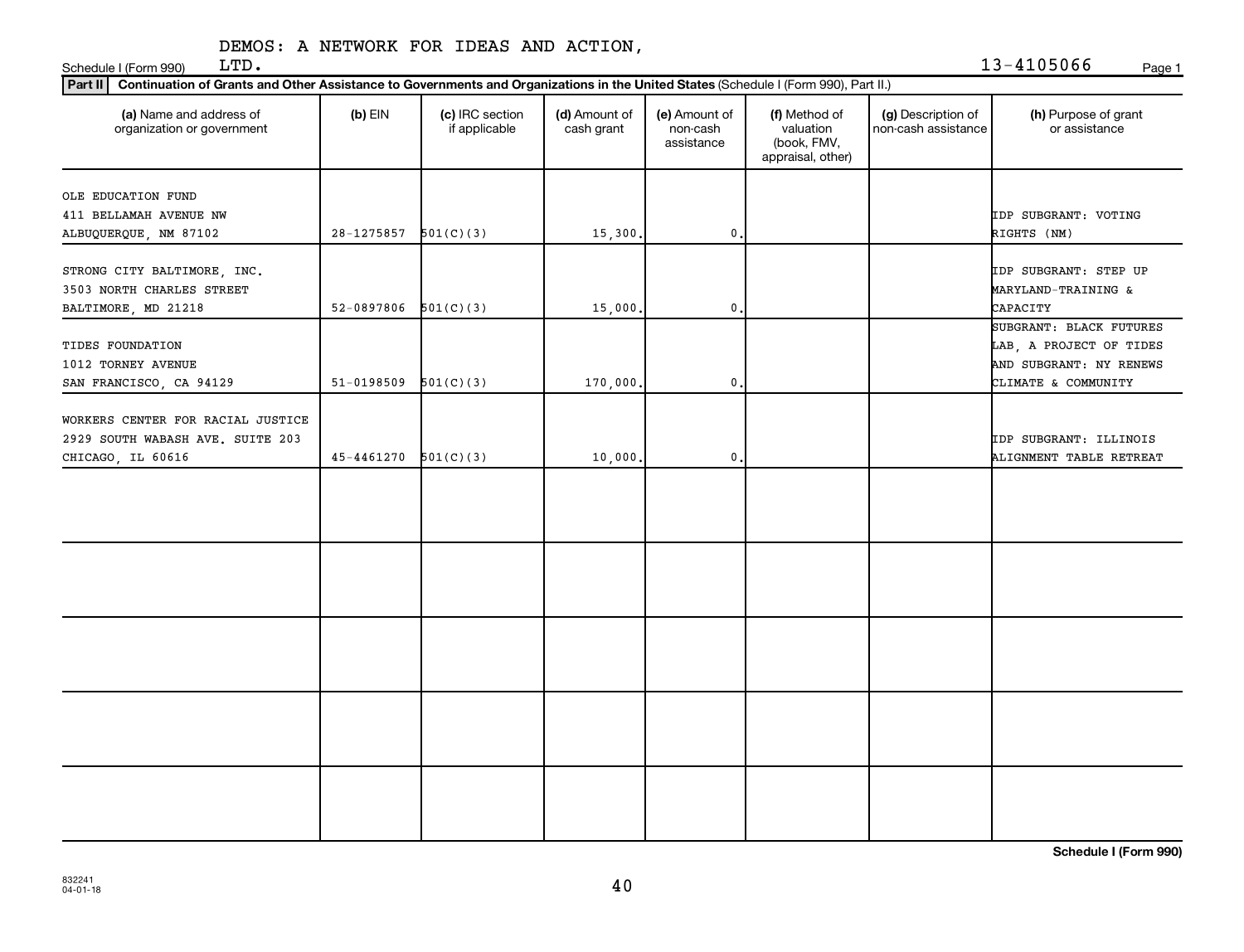# PROJECT OF TIDES AND SUBGRANT: NY RENEWS CLIMATE & COMMUNITY PROTECTION

# DEMOS: A NETWORK FOR IDEAS AND ACTION,

**2** Part III | Grants and Other Assistance to Domestic Individuals. Complete if the organization answered "Yes" on Form 990, Part IV, line 22. (a) Type of grant or assistance **(b)** Number of  $|$  **(c)** Amount of  $|$  **(d)** Amount of non- $|$  **(e)** Method of valuation  $|$  **(f)** Schedule I (Form 990) (2018)  $\qquad \qquad \text{LTD}$ . Part III can be duplicated if additional space is needed. (e) Method of valuation (book, FMV, appraisal, other) recipients (c) Amount of cash grant (d) Amount of noncash assistance (f) Description of noncash assistance

Part IV | Supplemental Information. Provide the information required in Part I, line 2; Part III, column (b); and any other additional information.

PART I, LINE 2:

DEMOS WORKS CLOSELY WITH EACH GRANT RECIPIENT TO FULFILL THEIR COMMON

MISSION AND THE OBJECTIVES OF THE GRANT.

PART II, LINE 1, COLUMN (H):

NAME OF ORGANIZATION OR GOVERNMENT: TIDES FOUNDATION

(H) PURPOSE OF GRANT OR ASSISTANCE: SUBGRANT: BLACK FUTURES LAB, A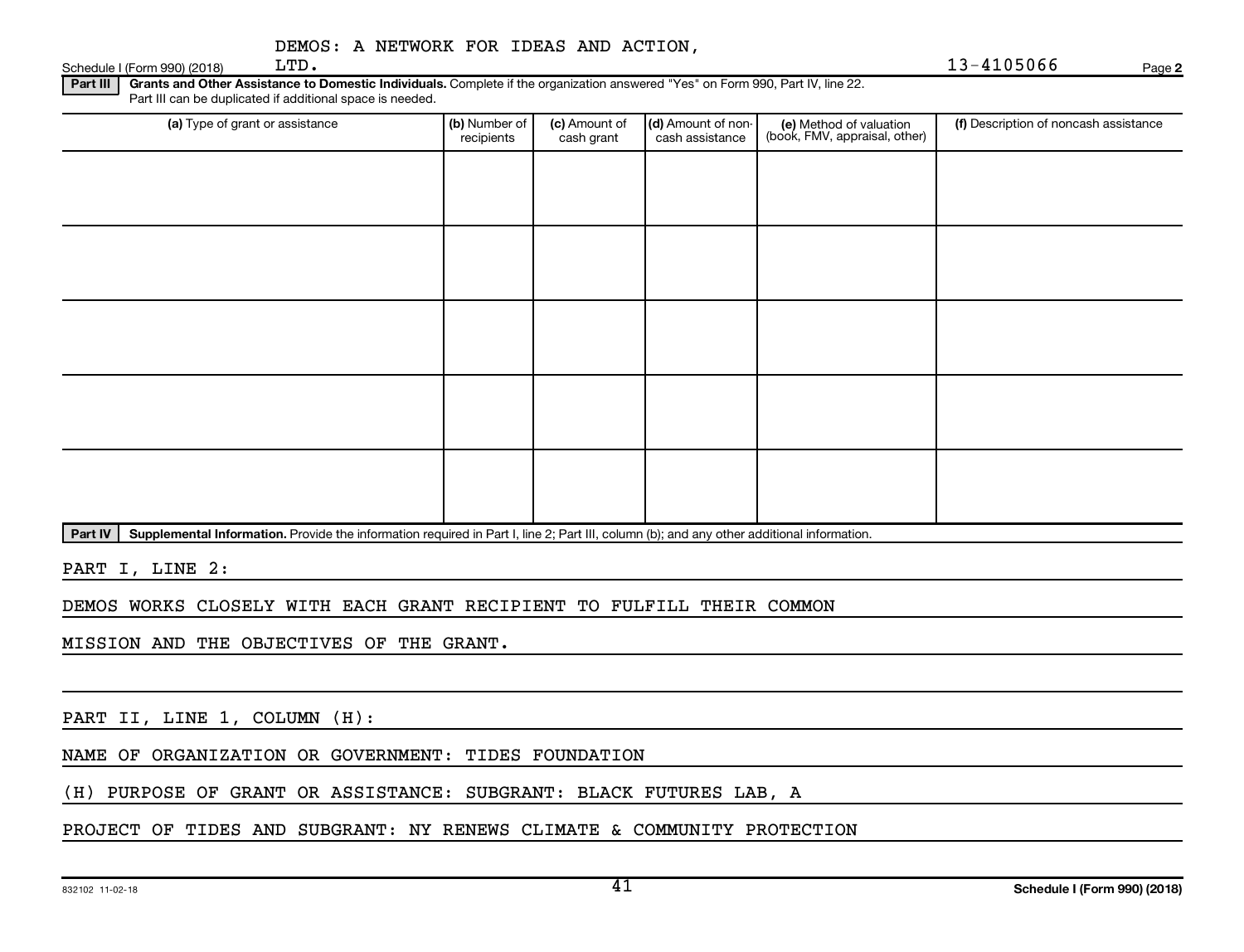| <b>SCHEDULE J</b>                                      | <b>Compensation Information</b>                                                                                                                                                |                                       | OMB No. 1545-0047     |            |                         |
|--------------------------------------------------------|--------------------------------------------------------------------------------------------------------------------------------------------------------------------------------|---------------------------------------|-----------------------|------------|-------------------------|
| (Form 990)                                             | For certain Officers, Directors, Trustees, Key Employees, and Highest                                                                                                          |                                       | 2018                  |            |                         |
|                                                        | <b>Compensated Employees</b>                                                                                                                                                   |                                       |                       |            |                         |
|                                                        | Complete if the organization answered "Yes" on Form 990, Part IV, line 23.<br>Attach to Form 990.                                                                              |                                       | <b>Open to Public</b> |            |                         |
| Department of the Treasury<br>Internal Revenue Service | Go to www.irs.gov/Form990 for instructions and the latest information.                                                                                                         |                                       | Inspection            |            |                         |
| Name of the organization                               | DEMOS: A NETWORK FOR IDEAS AND ACTION,                                                                                                                                         | <b>Employer identification number</b> |                       |            |                         |
|                                                        | LTD.                                                                                                                                                                           | 13-4105066                            |                       |            |                         |
| Part I                                                 | <b>Questions Regarding Compensation</b>                                                                                                                                        |                                       |                       |            |                         |
|                                                        |                                                                                                                                                                                |                                       |                       | <b>Yes</b> | No                      |
|                                                        | Check the appropriate box(es) if the organization provided any of the following to or for a person listed on Form 990,                                                         |                                       |                       |            |                         |
|                                                        | Part VII, Section A, line 1a. Complete Part III to provide any relevant information regarding these items.                                                                     |                                       |                       |            |                         |
|                                                        | First-class or charter travel<br>Housing allowance or residence for personal use                                                                                               |                                       |                       |            |                         |
| Travel for companions                                  | Payments for business use of personal residence                                                                                                                                |                                       |                       |            |                         |
|                                                        | Tax indemnification and gross-up payments<br>Health or social club dues or initiation fees                                                                                     |                                       |                       |            |                         |
|                                                        | Discretionary spending account<br>Personal services (such as maid, chauffeur, chef)                                                                                            |                                       |                       |            |                         |
|                                                        |                                                                                                                                                                                |                                       |                       |            |                         |
|                                                        | <b>b</b> If any of the boxes on line 1a are checked, did the organization follow a written policy regarding payment or                                                         |                                       |                       |            |                         |
|                                                        |                                                                                                                                                                                |                                       | 1b                    |            |                         |
| 2                                                      | Did the organization require substantiation prior to reimbursing or allowing expenses incurred by all directors,                                                               |                                       |                       |            |                         |
|                                                        |                                                                                                                                                                                |                                       | $\mathbf{2}$          |            |                         |
|                                                        |                                                                                                                                                                                |                                       |                       |            |                         |
| З                                                      | Indicate which, if any, of the following the filing organization used to establish the compensation of the organization's                                                      |                                       |                       |            |                         |
|                                                        | CEO/Executive Director. Check all that apply. Do not check any boxes for methods used by a related organization to                                                             |                                       |                       |            |                         |
|                                                        | establish compensation of the CEO/Executive Director, but explain in Part III.                                                                                                 |                                       |                       |            |                         |
|                                                        | Compensation committee<br>Written employment contract                                                                                                                          |                                       |                       |            |                         |
|                                                        | $ \mathbf{X} $ Compensation survey or study<br>Independent compensation consultant                                                                                             |                                       |                       |            |                         |
|                                                        | $\lfloor x \rfloor$ Form 990 of other organizations<br>$\mathbf{X}$ Approval by the board or compensation committee                                                            |                                       |                       |            |                         |
|                                                        |                                                                                                                                                                                |                                       |                       |            |                         |
| 4                                                      | During the year, did any person listed on Form 990, Part VII, Section A, line 1a, with respect to the filing                                                                   |                                       |                       |            |                         |
|                                                        | organization or a related organization:                                                                                                                                        |                                       |                       |            |                         |
| а                                                      | Receive a severance payment or change-of-control payment?                                                                                                                      |                                       | 4a                    |            | х                       |
| b                                                      | Participate in, or receive payment from, a supplemental nonqualified retirement plan?<br>Farticipate in, or receive payment from, a supplemental nonqualified retirement plan? |                                       | 4b                    |            | $\overline{\textbf{x}}$ |
|                                                        |                                                                                                                                                                                |                                       | 4c                    |            | х                       |
|                                                        | If "Yes" to any of lines 4a-c, list the persons and provide the applicable amounts for each item in Part III.                                                                  |                                       |                       |            |                         |
|                                                        |                                                                                                                                                                                |                                       |                       |            |                         |
|                                                        | Only section 501(c)(3), 501(c)(4), and 501(c)(29) organizations must complete lines 5-9.                                                                                       |                                       |                       |            |                         |
| 5                                                      | For persons listed on Form 990, Part VII, Section A, line 1a, did the organization pay or accrue any compensation                                                              |                                       |                       |            |                         |
| contingent on the revenues of:                         |                                                                                                                                                                                |                                       |                       |            |                         |
| a                                                      |                                                                                                                                                                                |                                       | 5a                    |            | x                       |
|                                                        |                                                                                                                                                                                |                                       | 5b                    |            | $\overline{\mathbf{X}}$ |
|                                                        | If "Yes" on line 5a or 5b, describe in Part III.                                                                                                                               |                                       |                       |            |                         |
|                                                        | 6 For persons listed on Form 990, Part VII, Section A, line 1a, did the organization pay or accrue any compensation                                                            |                                       |                       |            |                         |
| contingent on the net earnings of:                     |                                                                                                                                                                                |                                       |                       |            |                         |
| a                                                      |                                                                                                                                                                                |                                       | 6a                    |            | x                       |
|                                                        |                                                                                                                                                                                |                                       | 6b                    |            | х                       |
|                                                        | If "Yes" on line 6a or 6b, describe in Part III.                                                                                                                               |                                       |                       |            |                         |
|                                                        | 7 For persons listed on Form 990, Part VII, Section A, line 1a, did the organization provide any nonfixed payments                                                             |                                       |                       |            |                         |
|                                                        |                                                                                                                                                                                |                                       | $\overline{7}$        |            | х                       |
| 8                                                      | Were any amounts reported on Form 990, Part VII, paid or accrued pursuant to a contract that was subject to the                                                                |                                       |                       |            |                         |
|                                                        |                                                                                                                                                                                |                                       | 8                     |            | х                       |
| 9                                                      | If "Yes" on line 8, did the organization also follow the rebuttable presumption procedure described in                                                                         |                                       |                       |            |                         |
|                                                        |                                                                                                                                                                                |                                       | 9                     |            |                         |
|                                                        | LHA For Paperwork Reduction Act Notice, see the Instructions for Form 990.                                                                                                     | Schedule J (Form 990) 2018            |                       |            |                         |

832111 10-26-18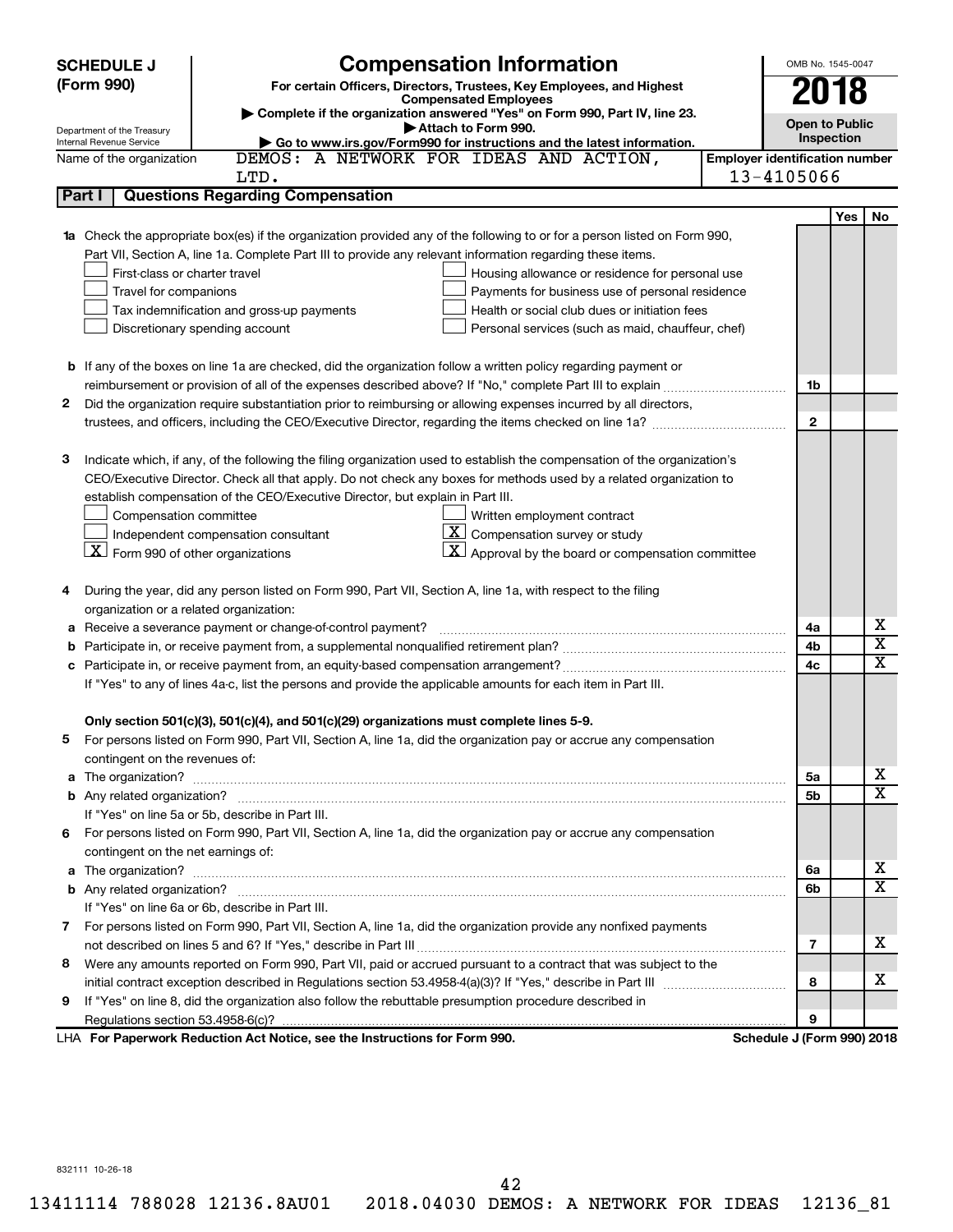Schedule J (Form 990) 2018  $LTD$ .

Part II | Officers, Directors, Trustees, Key Employees, and Highest Compensated Employees. Use duplicate copies if additional space is needed.

For each individual whose compensation must be reported on Schedule J, report compensation from the organization on row (i) and from related organizations, described in the instructions, on row (ii). Do not list any individuals that aren't listed on Form 990, Part VII.

13-4105066

Note: The sum of columns (B)(i)-(iii) for each listed individual must equal the total amount of Form 990, Part VII, Section A, line 1a, applicable column (D) and (E) amounts for that individual.

|                                 |      |                          | (B) Breakdown of W-2 and/or 1099-MISC compensation |                           | (C) Retirement and<br>other deferred | (D) Nontaxable<br>benefits | (E) Total of columns<br>$(B)(i)$ - $(D)$ | (F) Compensation<br>in column (B) |
|---------------------------------|------|--------------------------|----------------------------------------------------|---------------------------|--------------------------------------|----------------------------|------------------------------------------|-----------------------------------|
| (A) Name and Title              |      | (i) Base<br>compensation | (ii) Bonus &<br>incentive                          | (iii) Other<br>reportable | compensation                         |                            |                                          | reported as deferred              |
|                                 |      |                          | compensation                                       | compensation              |                                      |                            |                                          | on prior Form 990                 |
|                                 |      |                          |                                                    |                           |                                      |                            |                                          |                                   |
| HEATHER MCGHEE<br>(1)           | (i)  | 220,000.                 | 0.                                                 | 0.                        | 2,200.                               | 30,188.                    | 252, 388.                                | 0.                                |
| PAST PRESIDENT                  | (ii) | $\overline{0}$           | 0.                                                 | $\overline{0}$ .          | $\Omega$ .                           | 0.                         | 0.                                       | $\overline{0}$ .                  |
| JOSEPH DINORCIA<br>(2)          | (i)  | 169,800.                 | $\overline{0}$ .                                   | $\overline{0}$ .          | 1,698.                               | 38, 144.                   | 209,642.                                 | $\overline{0}$ .                  |
| EXECUTIVE VP, OPERATIONS, CFO   | (ii) | $\mathbf 0$ .            | $\overline{0}$ .                                   | 0.                        | 0                                    | 0.                         | $\Omega$ .                               | $\overline{0}$ .                  |
| <b>TAMARA DRAUT</b><br>(3)      | (i)  | 177,585.                 | $\overline{0}$ .                                   | $\overline{0}$ .          | 1,776.                               | 38,144.                    | 217,505.                                 | $\overline{0}$ .                  |
| VP, POLICY AND RESEARCH         | (ii) | 0.                       | $\overline{0}$ .                                   | Ο.                        | 0.                                   | 0.                         | $\Omega$ .                               | $\overline{0}$ .                  |
| LUCY MAYO<br>(4)                | (i)  | 180,000.                 | $\overline{0}$ .                                   | Ο.                        | 1,800.                               | 22,966.                    | 204,766.                                 | $\overline{0}$ .                  |
| SENIOR VP, ORGANIZATIONAL       | (ii) | $\mathbf 0$ .            | 0.                                                 | 0.                        | 0                                    | 0.                         | 0.                                       | $\overline{0}$ .                  |
| TORI O'NEAL-MCELRATH<br>(5)     | (i)  | 180, 449.                | $\overline{0}$ .                                   | $\overline{0}$ .          | 1,804.                               | 0.                         | 182, 253.                                | $\overline{0}$ .                  |
| VP EXTERNAL AFFAIRS             | (ii) | $\overline{0}$ .         | σ.                                                 | $\overline{0}$ .          | $\Omega$ .                           | 0.                         | $\Omega$ .                               | $\overline{0}$ .                  |
| ELIZABETH DOYLE<br>(6)          | (i)  | 180,000.                 | $\overline{0}$ .                                   | $\overline{0}$ .          | 1,800.                               | 38, 144.                   | 219,944.                                 | $\overline{0}$ .                  |
| SENIOR VP, STRATEGY AND PR      | (ii) | $\overline{0}$ .         | $\overline{0}$ .                                   | $\overline{0}$ .          | 0                                    | 0.                         | $\Omega$ .                               | $\overline{0}$ .                  |
| BRENDA WRIGHT<br>(7)            | (i)  | 156, 214.                | $\overline{0}$ .                                   | $\overline{0}$ .          | 1,562.                               | 342.                       | 158, 118.                                | $\overline{0}$ .                  |
| SENIOR ADVISOR LEGAL STRATEGIES | (ii) | о.                       | $\overline{0}$ .                                   | Ο.                        | 0.                                   | О.                         | $\Omega$ .                               | $\overline{0}$ .                  |
| KALIN DRZEWIECKI-SEZER<br>(8)   | (i)  | 144,300.                 | $\overline{0}$ .                                   | Ο.                        | 1,443.                               | 38,144.                    | 183,887.                                 | $\overline{0}$ .                  |
| SENIOR DIRECTOR OF OPERATI      | (ii) | о.                       | $\overline{0}$ .                                   | $\overline{0}$ .          | 0.                                   | 0.                         | $\mathbf 0$ .                            | $\overline{0}$ .                  |
| RODNEY MCKENZIE<br>(9)          | (i)  | 149,920.                 | $\overline{0}$ .                                   | $\overline{0}$ .          | 1,499.                               | 13,463.                    | 164,882.                                 | $\overline{0}$ .                  |
| VP, CAMPAIGNS AND PARTNERS      | (ii) | $\overline{0}$ .         | $\overline{0}$ .                                   | $\overline{0}$ .          | 0.                                   | о.                         | 0.                                       | $\overline{0}$ .                  |
| (10) CONSTANCE RAZZA            | (i)  | 144,831.                 | $\overline{\mathfrak{o}}$ .                        | $\overline{0}$ .          | 1,448.                               | 22,966.                    | 169, 245.                                | $\overline{0}$ .                  |
| VP OF POLICY AND RESEARCH       | (ii) | $\overline{0}$ .         | $\overline{0}$ .                                   | 0.                        | $\mathbf 0$ .                        | 0.                         | 0.                                       | $\overline{0}$ .                  |
|                                 | (i)  |                          |                                                    |                           |                                      |                            |                                          |                                   |
|                                 | (ii) |                          |                                                    |                           |                                      |                            |                                          |                                   |
|                                 | (i)  |                          |                                                    |                           |                                      |                            |                                          |                                   |
|                                 | (ii) |                          |                                                    |                           |                                      |                            |                                          |                                   |
|                                 | (i)  |                          |                                                    |                           |                                      |                            |                                          |                                   |
|                                 | (ii) |                          |                                                    |                           |                                      |                            |                                          |                                   |
|                                 | (i)  |                          |                                                    |                           |                                      |                            |                                          |                                   |
|                                 | (ii) |                          |                                                    |                           |                                      |                            |                                          |                                   |
|                                 | (i)  |                          |                                                    |                           |                                      |                            |                                          |                                   |
|                                 | (ii) |                          |                                                    |                           |                                      |                            |                                          |                                   |
|                                 | (i)  |                          |                                                    |                           |                                      |                            |                                          |                                   |
|                                 | (ii) |                          |                                                    |                           |                                      |                            |                                          |                                   |

**2**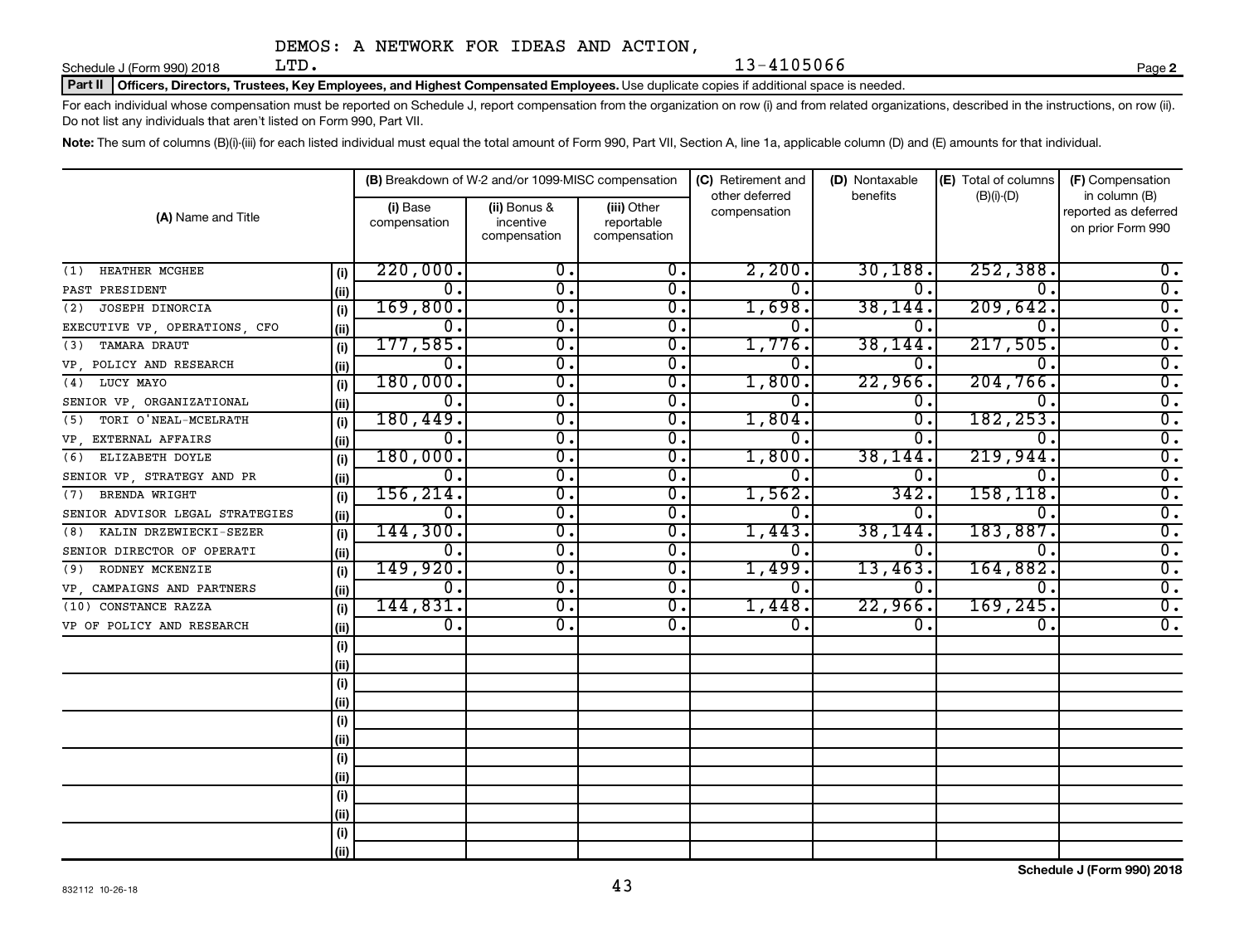Schedule J (Form 990) 2018  $LTD.$ 

**Part III Supplemental Information**

Provide the information, explanation, or descriptions required for Part I, lines 1a, 1b, 3, 4a, 4b, 4c, 5a, 5b, 6a, 6b, 7, and 8, and for Part II. Also complete this part for any additional information.

**Schedule J (Form 990) 2018**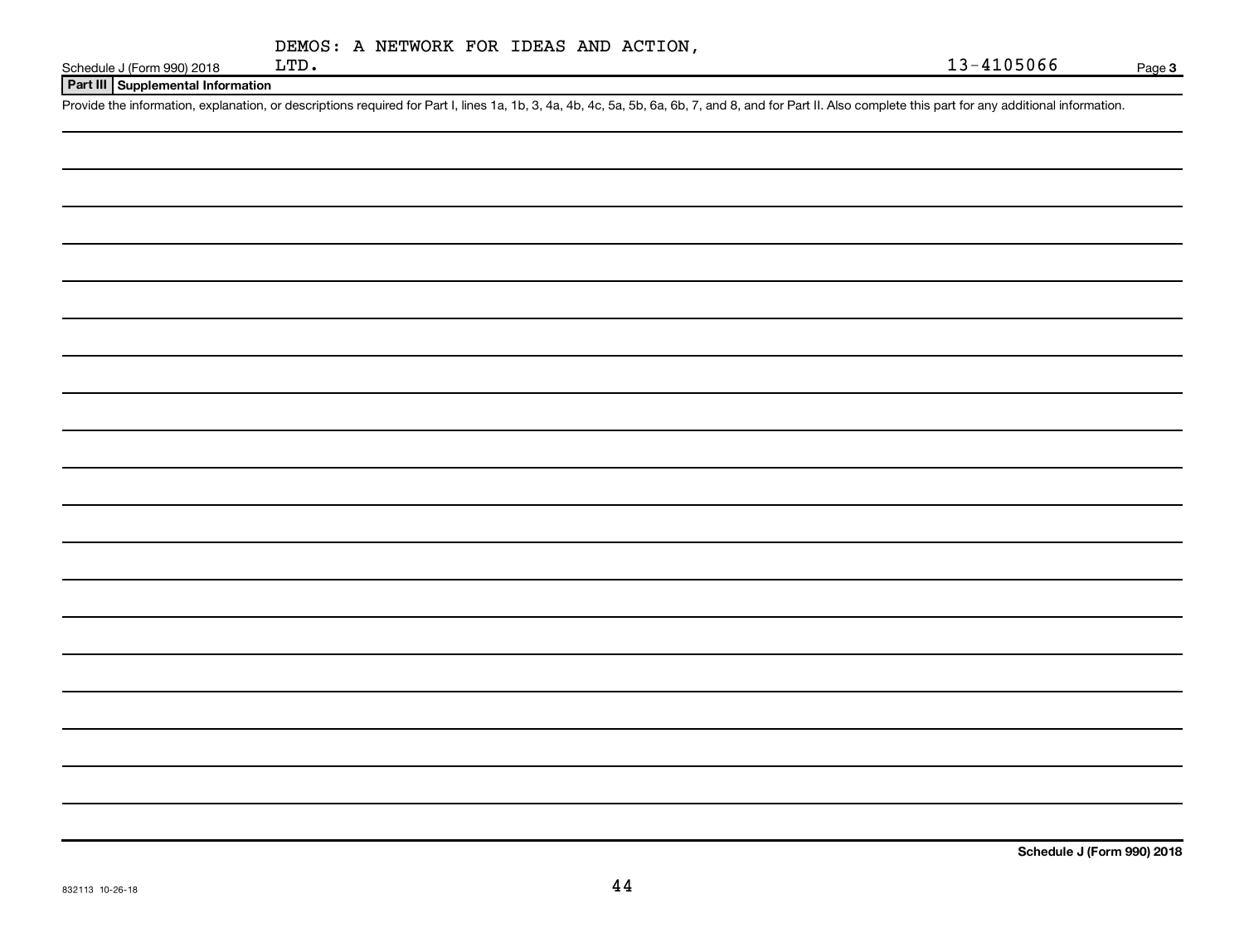**(Form 990 or 990-EZ)**

Department of the Treasury Internal Revenue Service Name of the organization

**Complete to provide information for responses to specific questions on Form 990 or 990-EZ or to provide any additional information. | Attach to Form 990 or 990-EZ. | Go to www.irs.gov/Form990 for the latest information.** SCHEDULE O **Supplemental Information to Form 990 or 990-EZ 2018**<br>(Form 990 or 990-EZ) Complete to provide information for responses to specific questions on DEMOS: A NETWORK FOR IDEAS AND ACTION,



FORM 990, PART I, LINE 1, DESCRIPTION OF ORGANIZATION MISSION:

EQUAL SAY IN OUR DEMOCRACY AND AN EQUAL CHANCE IN OUR ECONOMY. DEMOS

IS WORKING TO REDUCE BOTH POLITICAL AND ECONOMIC INEQUALITY, DEPLOYING

ORIGINAL RESEARCH, ADVOCACY, LITIGATION, AND STRATEGIC COMMUNICATIONS

TO CREATE THE AMERICA THE PEOPLE DESERVE.

FORM 990, PART III, LINE 1, DESCRIPTION OF ORGANIZATION MISSION:

REDUCING THE ROLE MONEY IN POLITICS AND GUARANTEEING THE FREEDOM TO

VOTE; CREATING PATHWAYS TO ENSURE A DIVERSE, EXPANDED MIDDLE CLASS IN A

NEW, SUSTAINABLE ECONOMY; AND TRANSFORMING THE PUBLIC NARRATIVE TO

EVALUATE THE VALUES OF COMMUNITY AND RACIAL EQUITY.

FORM 990, PART III, LINE 4D, OTHER PROGRAM SERVICES:

OTHER: INCLUDES FELLOWS, MONEY IN POLITICS, PROGRESSIVE HUB, AND

NARRATIVE PROGRAMS.

EXPENSES \$ 2,539,174. INCLUDING GRANTS OF \$ 156,659. REVENUE \$ 252,360.

FORM 990, PART VI, SECTION B, LINE 11B:

THE PREPARED FORM 990 IS REVIEWED BY THE AUDIT COMMITTEE AND THEN BY THE

MEMBERS OF THE GOVERNING BODY BEFORE THE RETURN IS FILED WITH THE IRS.

FORM 990, PART V, LINE 3A:

THE ORGANIZATION'S UNRELATED BUSINESS INCOME TAX IS FROM EMPLOYER PAID

TRANSIT BENEFITS FOR STAFF AND NOT FROM UNRELATED BUSINESS ACTIVITIES.

832211 10-10-18 LHA For Paperwork Reduction Act Notice, see the Instructions for Form 990 or 990-EZ. Schedule O (Form 990 or 990-EZ) (2018)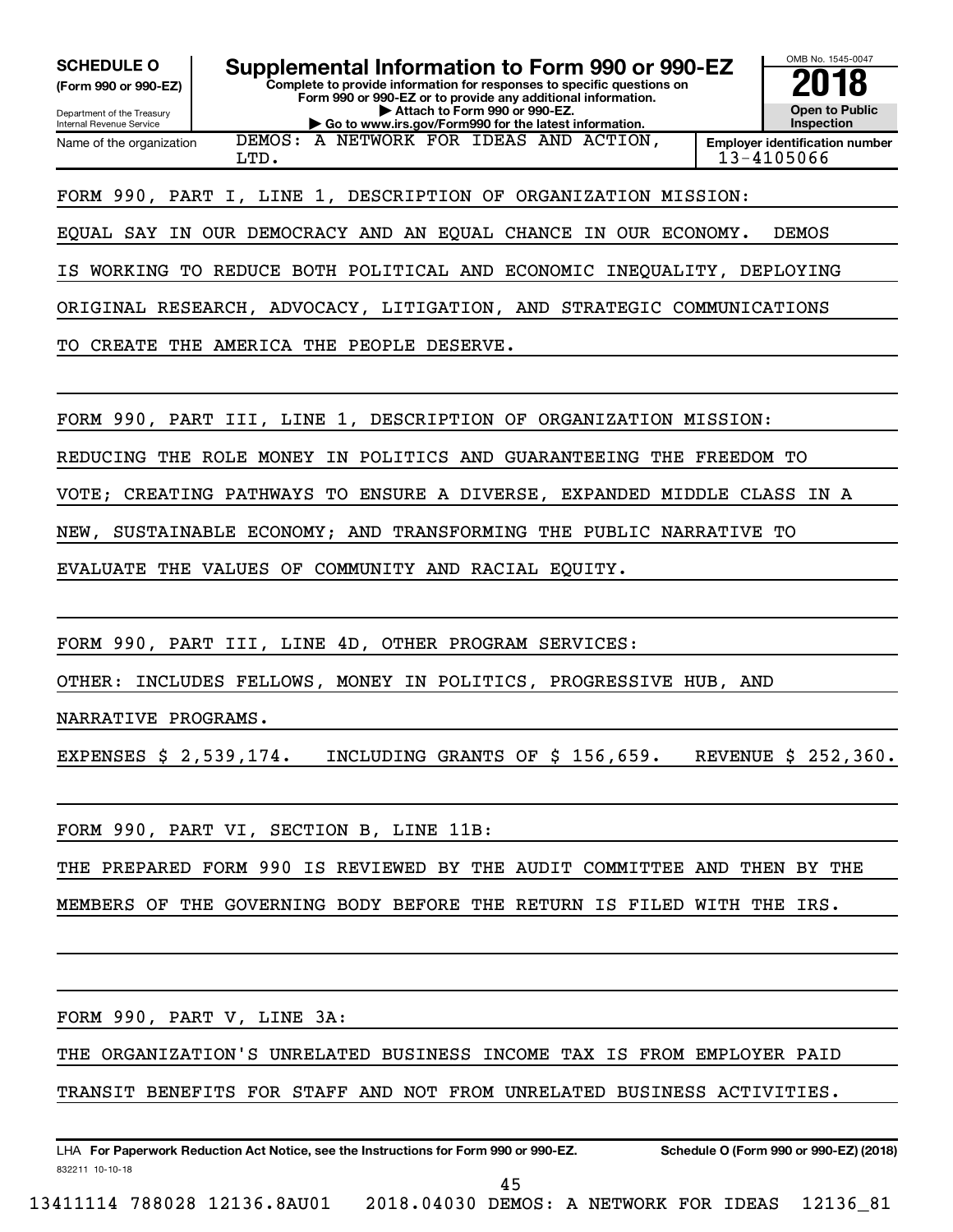| Schedule O (Form 990 or 990-EZ) (2018)<br>Page 2 |                                                                         |                                                                      |                                                     |  |  |  |
|--------------------------------------------------|-------------------------------------------------------------------------|----------------------------------------------------------------------|-----------------------------------------------------|--|--|--|
|                                                  | Name of the organization DEMOS: A NETWORK FOR IDEAS AND ACTION.<br>LTD. |                                                                      | <b>Employer identification number</b><br>13-4105066 |  |  |  |
|                                                  | FORM 990, PART VI, SECTION B, LINE 12C:                                 |                                                                      |                                                     |  |  |  |
|                                                  |                                                                         | THE CONFLICT OF INTEREST POLICY IS REVIEWED AT LEAST ANNUALLY BY THE |                                                     |  |  |  |

DIRECTORS. ALL DIRECTORS AND OFFICERS ARE REQUIRED TO COMPLETE AND SIGN A

CONFLICT OF INTEREST STATEMENT ANNUALLY. A DIRECTOR OR OFFICER WITH A

CONFLICT OF INTEREST IS PROHIBITED FROM PARTICIPATING IN DELIBERATIONS AND DECISIONS REGARDING THE TRANSACTION.

FORM 990, PART VI, SECTION B, LINE 15:

THE DIRECTORS REVIEW AND APPROVE THE PRESIDENT'S COMPENSATION. ALL OTHER

EMPLOYEES' COMPENSATION IS DETERMINED BY THE PRESIDENT AND SENIOR

LEADERSHIP BASED ON PERFORMANCE AND INDUSTRY COMPARISONS. THIS PROCESS WAS LAST COMPLETED IN 2017.

FORM 990, PART VI, SECTION C, LINE 19:

THE ORGANIZATION MAKES ITS GOVERNING DOCUMENTS, CONFLICT OF INTEREST

POLICY, AND FINANCIAL STATEMENTS AVAILABLE TO THE PUBLIC UPON REQUEST AND ON ITS WEBSITE.

46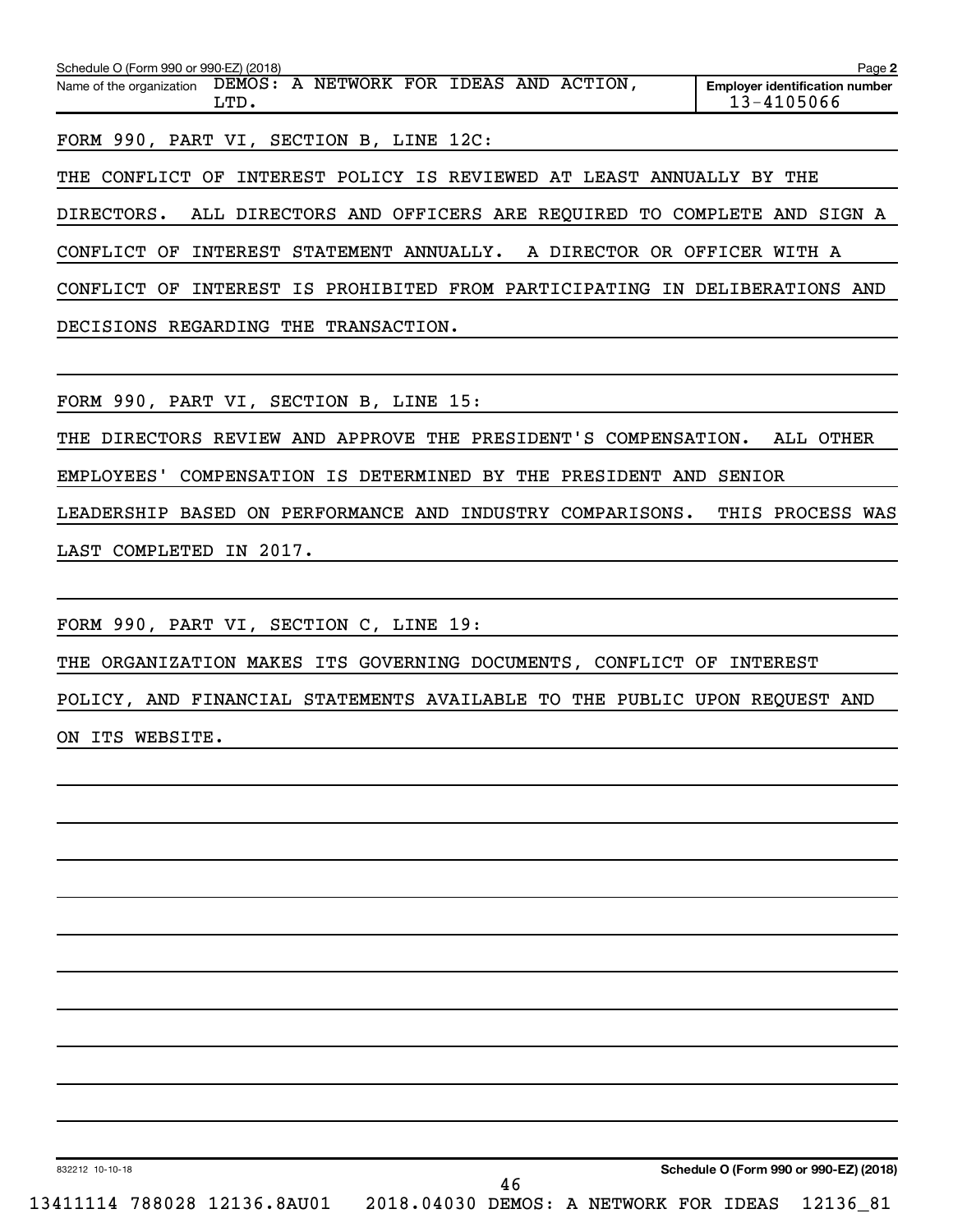| A NETWORK FOR IDEAS AND ACTION,<br>DEMOS:<br>LTD.                                                                                                                                                                                   |                                                                                                              |                                                                                                                                                                                                                                                               |                    | 13-4105066 |              |                             |  |
|-------------------------------------------------------------------------------------------------------------------------------------------------------------------------------------------------------------------------------------|--------------------------------------------------------------------------------------------------------------|---------------------------------------------------------------------------------------------------------------------------------------------------------------------------------------------------------------------------------------------------------------|--------------------|------------|--------------|-----------------------------|--|
| 990-W<br>Form                                                                                                                                                                                                                       |                                                                                                              | <b>Estimated Tax on Unrelated Business Taxable</b>                                                                                                                                                                                                            |                    |            |              | OMB No. 1545-0976           |  |
| (Worksheet)<br>Department of the Treasury<br>Internal Revenue Service                                                                                                                                                               |                                                                                                              | <b>Income for Tax-Exempt Organizations</b><br>(and on Investment Income for Private Foundations) FORM 990-T<br>Go to www.irs.gov/Form990W for instructions and the latest information.<br>Keep for your records. Do not send to the Internal Revenue Service. |                    |            |              | 2019                        |  |
| Unrelated business taxable income expected in the tax year manufactured contains and the state of the state of<br>1                                                                                                                 |                                                                                                              |                                                                                                                                                                                                                                                               |                    |            | $\mathbf{1}$ |                             |  |
| Tax on the amount on line 1. See instructions for tax computation <i>machinamaconomic machinamaconomic machinamacon</i><br>2                                                                                                        |                                                                                                              | $\overline{2}$                                                                                                                                                                                                                                                |                    |            |              |                             |  |
| Alternative minimum tax for trusts. See instructions with an accommunication of the intervention of the state of the state of the state of the state of the state of the state of the state of the state of the state of the s<br>3 |                                                                                                              | 3                                                                                                                                                                                                                                                             |                    |            |              |                             |  |
| 4                                                                                                                                                                                                                                   |                                                                                                              |                                                                                                                                                                                                                                                               |                    |            | 4            |                             |  |
| Estimated tax credits. See instructions encourance and contained and contained tax credits. See instructions<br>5                                                                                                                   |                                                                                                              |                                                                                                                                                                                                                                                               |                    |            | 5            |                             |  |
|                                                                                                                                                                                                                                     |                                                                                                              |                                                                                                                                                                                                                                                               |                    |            |              |                             |  |
| Other taxes. See instructions entertainment and an according to the international contract of the contract of<br>7                                                                                                                  |                                                                                                              | $\overline{7}$                                                                                                                                                                                                                                                |                    |            |              |                             |  |
| 8                                                                                                                                                                                                                                   |                                                                                                              | 8                                                                                                                                                                                                                                                             |                    |            |              |                             |  |
| 9                                                                                                                                                                                                                                   |                                                                                                              |                                                                                                                                                                                                                                                               |                    |            |              |                             |  |
|                                                                                                                                                                                                                                     | 10a Subtract line 9 from line 8. Note: If less than \$500, the organization is not required to make<br>  10a |                                                                                                                                                                                                                                                               |                    |            |              |                             |  |
| <b>b</b> Enter the tax shown on the 2018 return. See instructions. <b>Caution:</b> If<br>zero or the tax year was for less than 12 months, skip this line<br>and enter the amount from line 10a on line 10c                         | 9,085.                                                                                                       |                                                                                                                                                                                                                                                               |                    |            |              |                             |  |
| c 2019 Estimated Tax. Enter the smaller of line 10a or line 10b. If the organization is required to skip line 10b, enter the amount<br>from line 10a on line 10c                                                                    |                                                                                                              |                                                                                                                                                                                                                                                               | <b>ADJUSTED TO</b> |            | 10с          | 9,088.                      |  |
|                                                                                                                                                                                                                                     |                                                                                                              | (a)                                                                                                                                                                                                                                                           | (b)                | (c)        |              | (d)                         |  |
| Installment due dates. See instructions<br>11                                                                                                                                                                                       | 11                                                                                                           | 10/15/19                                                                                                                                                                                                                                                      | 12/16/19           | 03/16/20   |              | 06/15/20                    |  |
| 12<br>Required installments. Enter 25% of line 10c in<br>columns (a) through (d). But see instructions if<br>the organization uses the annualized income<br>installment method, the adjusted seasonal                               |                                                                                                              |                                                                                                                                                                                                                                                               |                    |            |              |                             |  |
| installment method, or is a "large organization."<br>.                                                                                                                                                                              | 12                                                                                                           | 2,272.                                                                                                                                                                                                                                                        | 2,272.             | 2,272.     |              | 2,272.                      |  |
| 2018 Overpayment. See instructions<br>13<br>.                                                                                                                                                                                       | 13                                                                                                           |                                                                                                                                                                                                                                                               |                    |            |              |                             |  |
| Payment due (Subtract line 13 from line 12)<br>14<br>For Paperwork Reduction Act Notice, see instructions.<br>LHA                                                                                                                   | 14                                                                                                           | 2,272.                                                                                                                                                                                                                                                        | 2,272.             | 2,272.     |              | 2,272.<br>Form 990-W (2019) |  |

46.2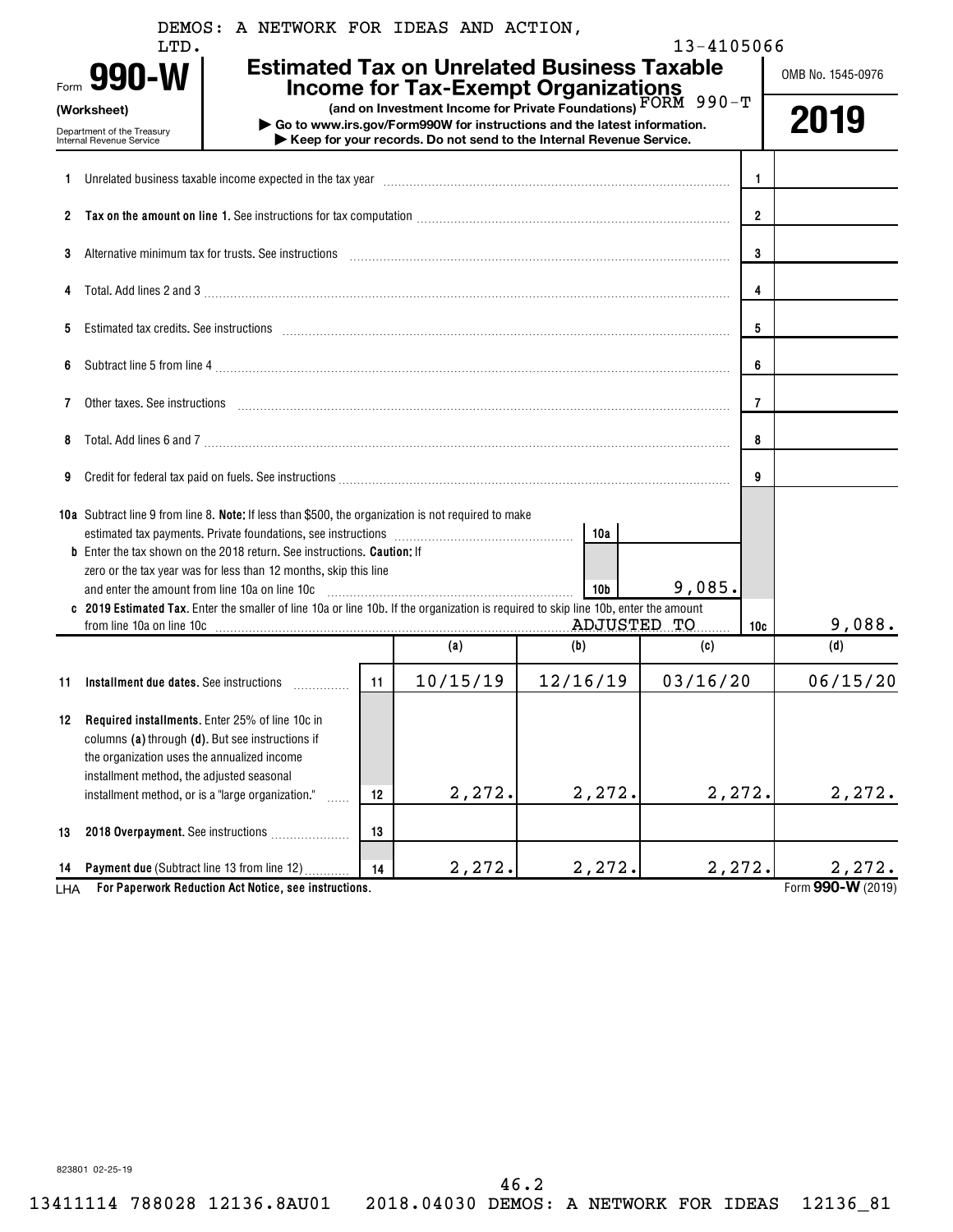| Form 990-T                                                                                                                          | <b>Exempt Organization Business Income Tax Return</b>                                                                                                                |                                                                                                                                                                                                                                                                                                                                          |                         |            |                                                      |                 |                                                                                                   |  |  |  |
|-------------------------------------------------------------------------------------------------------------------------------------|----------------------------------------------------------------------------------------------------------------------------------------------------------------------|------------------------------------------------------------------------------------------------------------------------------------------------------------------------------------------------------------------------------------------------------------------------------------------------------------------------------------------|-------------------------|------------|------------------------------------------------------|-----------------|---------------------------------------------------------------------------------------------------|--|--|--|
|                                                                                                                                     |                                                                                                                                                                      | (and proxy tax under section 6033(e))                                                                                                                                                                                                                                                                                                    |                         |            |                                                      |                 | 2018                                                                                              |  |  |  |
|                                                                                                                                     |                                                                                                                                                                      | For calendar year 2018 or other tax year beginning $JUL$ 1, $2018$ , and ending $JUN$ 30, $2019$                                                                                                                                                                                                                                         |                         |            |                                                      |                 |                                                                                                   |  |  |  |
| Department of the Treasury<br><b>Internal Revenue Service</b>                                                                       |                                                                                                                                                                      | Go to www.irs.gov/Form990T for instructions and the latest information.<br>bo not enter SSN numbers on this form as it may be made public if your organization is a $501(c)(3)$ .                                                                                                                                                        |                         |            |                                                      |                 | Open to Public Inspection for<br>501(c)(3) Organizations Only<br>D Employer identification number |  |  |  |
| Check box if<br>A<br>address changed                                                                                                | Name of organization ( $\Box$ Check box if name changed and see instructions.)<br>(Employees' trust, see<br>DEMOS: A NETWORK FOR IDEAS AND ACTION,<br>instructions.) |                                                                                                                                                                                                                                                                                                                                          |                         |            |                                                      |                 |                                                                                                   |  |  |  |
| <b>B</b> Exempt under section                                                                                                       | Print                                                                                                                                                                | LTD.                                                                                                                                                                                                                                                                                                                                     |                         |            |                                                      |                 | 13-4105066                                                                                        |  |  |  |
| $X$ 501(c)(3)                                                                                                                       | or<br>Type                                                                                                                                                           | Number, street, and room or suite no. If a P.O. box, see instructions.                                                                                                                                                                                                                                                                   |                         |            |                                                      |                 | E Unrelated business activity code<br>(See instructions.)                                         |  |  |  |
| 220(e)<br>408(e)                                                                                                                    | 80 BROAD ST FL 4                                                                                                                                                     |                                                                                                                                                                                                                                                                                                                                          |                         |            |                                                      |                 |                                                                                                   |  |  |  |
| City or town, state or province, country, and ZIP or foreign postal code<br>408A<br>J530(a)<br>10004-2258<br>NEW YORK, NY<br>529(a) |                                                                                                                                                                      |                                                                                                                                                                                                                                                                                                                                          |                         |            |                                                      |                 |                                                                                                   |  |  |  |
| C Book value of all assets<br>F Group exemption number (See instructions.)<br>▶<br>at end of year                                   |                                                                                                                                                                      |                                                                                                                                                                                                                                                                                                                                          |                         |            |                                                      |                 |                                                                                                   |  |  |  |
|                                                                                                                                     | <b>G</b> Check organization type $\triangleright$ $\mathbf{X}$ 501(c) corporation<br>$501(c)$ trust<br>$401(a)$ trust<br>Other trust                                 |                                                                                                                                                                                                                                                                                                                                          |                         |            |                                                      |                 |                                                                                                   |  |  |  |
|                                                                                                                                     | $\mathsf H$ Enter the number of the organization's unrelated trades or businesses. $\blacktriangleright$<br>Describe the only (or first) unrelated                   |                                                                                                                                                                                                                                                                                                                                          |                         |            |                                                      |                 |                                                                                                   |  |  |  |
| trade or business here $\blacktriangleright$                                                                                        |                                                                                                                                                                      |                                                                                                                                                                                                                                                                                                                                          |                         |            | . If only one, complete Parts I-V. If more than one, |                 |                                                                                                   |  |  |  |
|                                                                                                                                     |                                                                                                                                                                      | describe the first in the blank space at the end of the previous sentence, complete Parts I and II, complete a Schedule M for each additional trade or                                                                                                                                                                                   |                         |            |                                                      |                 |                                                                                                   |  |  |  |
| business, then complete Parts III-V.                                                                                                |                                                                                                                                                                      |                                                                                                                                                                                                                                                                                                                                          |                         |            |                                                      |                 |                                                                                                   |  |  |  |
|                                                                                                                                     |                                                                                                                                                                      | During the tax year, was the corporation a subsidiary in an affiliated group or a parent-subsidiary controlled group?                                                                                                                                                                                                                    |                         |            |                                                      | Yes             | <b>No</b>                                                                                         |  |  |  |
|                                                                                                                                     |                                                                                                                                                                      | If "Yes," enter the name and identifying number of the parent corporation.                                                                                                                                                                                                                                                               |                         |            | Telephone number $\triangleright$ 212-633-1405       |                 |                                                                                                   |  |  |  |
| Part I                                                                                                                              |                                                                                                                                                                      | J The books are in care of $\triangleright$ K. SABEEL RAHMAN<br><b>Unrelated Trade or Business Income</b>                                                                                                                                                                                                                                |                         | (A) Income | (B) Expenses                                         |                 | (C) Net                                                                                           |  |  |  |
|                                                                                                                                     |                                                                                                                                                                      |                                                                                                                                                                                                                                                                                                                                          |                         |            |                                                      |                 |                                                                                                   |  |  |  |
| 1a Gross receipts or sales<br><b>b</b> Less returns and allowances                                                                  |                                                                                                                                                                      | $c$ Balance $\qquad \qquad \blacktriangleright$                                                                                                                                                                                                                                                                                          |                         |            |                                                      |                 |                                                                                                   |  |  |  |
|                                                                                                                                     |                                                                                                                                                                      |                                                                                                                                                                                                                                                                                                                                          | 1c<br>$\overline{2}$    |            |                                                      |                 |                                                                                                   |  |  |  |
| 2<br>3                                                                                                                              |                                                                                                                                                                      |                                                                                                                                                                                                                                                                                                                                          | $\overline{\mathbf{3}}$ |            |                                                      |                 |                                                                                                   |  |  |  |
|                                                                                                                                     |                                                                                                                                                                      |                                                                                                                                                                                                                                                                                                                                          | 4a                      |            |                                                      |                 |                                                                                                   |  |  |  |
|                                                                                                                                     |                                                                                                                                                                      | <b>b</b> Net gain (loss) (Form 4797, Part II, line 17) (attach Form 4797) $\ldots$                                                                                                                                                                                                                                                       | 4 <sub>b</sub>          |            |                                                      |                 |                                                                                                   |  |  |  |
| C                                                                                                                                   |                                                                                                                                                                      |                                                                                                                                                                                                                                                                                                                                          | 4c                      |            |                                                      |                 |                                                                                                   |  |  |  |
| 5                                                                                                                                   |                                                                                                                                                                      | Income (loss) from a partnership or an S corporation (attach statement)                                                                                                                                                                                                                                                                  | 5                       |            |                                                      |                 |                                                                                                   |  |  |  |
| 6                                                                                                                                   |                                                                                                                                                                      |                                                                                                                                                                                                                                                                                                                                          | 6                       |            |                                                      |                 |                                                                                                   |  |  |  |
| 7                                                                                                                                   |                                                                                                                                                                      |                                                                                                                                                                                                                                                                                                                                          | $\overline{7}$          |            |                                                      |                 |                                                                                                   |  |  |  |
| 8                                                                                                                                   |                                                                                                                                                                      | Interest, annuities, royalties, and rents from a controlled organization (Schedule F)                                                                                                                                                                                                                                                    | 8                       |            |                                                      |                 |                                                                                                   |  |  |  |
| 9                                                                                                                                   |                                                                                                                                                                      | Investment income of a section $501(c)(7)$ , (9), or (17) organization (Schedule G)                                                                                                                                                                                                                                                      | 9                       |            |                                                      |                 |                                                                                                   |  |  |  |
| 10                                                                                                                                  |                                                                                                                                                                      |                                                                                                                                                                                                                                                                                                                                          | 10                      |            |                                                      |                 |                                                                                                   |  |  |  |
| 11                                                                                                                                  |                                                                                                                                                                      |                                                                                                                                                                                                                                                                                                                                          | 11                      |            |                                                      |                 |                                                                                                   |  |  |  |
| 12                                                                                                                                  |                                                                                                                                                                      | Other income (See instructions; attach schedule) STATEMENT 1                                                                                                                                                                                                                                                                             | 12                      | 44, 263.   |                                                      |                 | 44,263.                                                                                           |  |  |  |
|                                                                                                                                     |                                                                                                                                                                      |                                                                                                                                                                                                                                                                                                                                          | $\overline{13}$         | 44, 263.   |                                                      |                 | 44, 263.                                                                                          |  |  |  |
| Part II                                                                                                                             |                                                                                                                                                                      | <b>Deductions Not Taken Elsewhere</b> (See instructions for limitations on deductions.)<br>(Except for contributions, deductions must be directly connected with the unrelated business income.)                                                                                                                                         |                         |            |                                                      |                 |                                                                                                   |  |  |  |
| 14                                                                                                                                  |                                                                                                                                                                      |                                                                                                                                                                                                                                                                                                                                          |                         |            |                                                      | 14              |                                                                                                   |  |  |  |
| 15                                                                                                                                  |                                                                                                                                                                      | Salaries and wages <b>continuum contract and wages contract and wages contract and wages contract and wages contract and wages contract and wages contract and wages contract and wages contract and wages con</b>                                                                                                                       |                         |            |                                                      | 15              |                                                                                                   |  |  |  |
| 16                                                                                                                                  |                                                                                                                                                                      | Repairs and maintenance <i>[1] [1] [1] [1] [1] [1] [1] [1] [1] [1]</i> [1] <b>[1]</b> [1] <b>[1]</b> [1] <b>[1] [1] [1] [1] [1] [1] [1] [1] [1] [1] [1] [1] [1] [1] [1] [1] [1] [1] [1] [1] [1] [1]</b>                                                                                                                                  |                         |            |                                                      | 16              |                                                                                                   |  |  |  |
| 17                                                                                                                                  |                                                                                                                                                                      |                                                                                                                                                                                                                                                                                                                                          |                         |            |                                                      | 17              |                                                                                                   |  |  |  |
| 18                                                                                                                                  |                                                                                                                                                                      | Interest (attach schedule) (see instructions) www.communications.communications are interest (attach schedule)                                                                                                                                                                                                                           |                         |            |                                                      | 18              |                                                                                                   |  |  |  |
| 19                                                                                                                                  |                                                                                                                                                                      | Taxes and licenses <b>contractive and contract and contract and contract and contract and licenses</b>                                                                                                                                                                                                                                   |                         |            |                                                      | 19              |                                                                                                   |  |  |  |
| 20                                                                                                                                  |                                                                                                                                                                      |                                                                                                                                                                                                                                                                                                                                          |                         |            |                                                      | 20              |                                                                                                   |  |  |  |
| 21                                                                                                                                  |                                                                                                                                                                      |                                                                                                                                                                                                                                                                                                                                          |                         |            |                                                      |                 |                                                                                                   |  |  |  |
| 22                                                                                                                                  |                                                                                                                                                                      |                                                                                                                                                                                                                                                                                                                                          |                         |            |                                                      | 22 <sub>b</sub> |                                                                                                   |  |  |  |
| 23<br>Depletion                                                                                                                     |                                                                                                                                                                      |                                                                                                                                                                                                                                                                                                                                          |                         |            |                                                      | 23              |                                                                                                   |  |  |  |
| 24                                                                                                                                  |                                                                                                                                                                      | Contributions to deferred compensation plans [11] manufactured and manufactured contributions to deferred compensation plans                                                                                                                                                                                                             |                         |            |                                                      | 24              |                                                                                                   |  |  |  |
| 25                                                                                                                                  |                                                                                                                                                                      | Employee benefit programs in the continuum contract of the contract of the contract of the contract of the contract of the contract of the contract of the contract of the contract of the contract of the contract of the con                                                                                                           |                         |            |                                                      | 25              |                                                                                                   |  |  |  |
| 26                                                                                                                                  |                                                                                                                                                                      |                                                                                                                                                                                                                                                                                                                                          |                         |            |                                                      | 26<br>27        |                                                                                                   |  |  |  |
| 27<br>28                                                                                                                            |                                                                                                                                                                      |                                                                                                                                                                                                                                                                                                                                          |                         |            |                                                      | 28              |                                                                                                   |  |  |  |
| 29                                                                                                                                  |                                                                                                                                                                      | Other deductions (attach schedule) www.communications.communications.communications.communications.com<br>Total deductions. Add lines 14 through 28 [11] manufactures in the contract of the contract of the contract of the contract of the contract of the contract of the contract of the contract of the contract of the contract of |                         |            |                                                      | 29              | $0$ .                                                                                             |  |  |  |
| 30                                                                                                                                  |                                                                                                                                                                      | Unrelated business taxable income before net operating loss deduction. Subtract line 29 from line 13                                                                                                                                                                                                                                     |                         |            |                                                      | 30              | 44, 263.                                                                                          |  |  |  |
| 31                                                                                                                                  |                                                                                                                                                                      | Deduction for net operating loss arising in tax years beginning on or after January 1, 2018 (see instructions)                                                                                                                                                                                                                           |                         |            |                                                      | 31              |                                                                                                   |  |  |  |
| 32                                                                                                                                  |                                                                                                                                                                      | Unrelated business taxable income. Subtract line 31 from line 30 manufactured contains and contained the state of the Unrelated business taxable income. Subtract line 31 from line 30 manufactured contains and the Unrelated                                                                                                           |                         |            |                                                      | 32              | 44, 263.                                                                                          |  |  |  |
|                                                                                                                                     |                                                                                                                                                                      | 823701 01-09-19 LHA For Paperwork Reduction Act Notice, see instructions.                                                                                                                                                                                                                                                                |                         |            |                                                      |                 | Form 990-T (2018)                                                                                 |  |  |  |
|                                                                                                                                     |                                                                                                                                                                      |                                                                                                                                                                                                                                                                                                                                          | 47                      |            |                                                      |                 |                                                                                                   |  |  |  |

| 13411114 788028 12136.8AU |  |  |
|---------------------------|--|--|
|                           |  |  |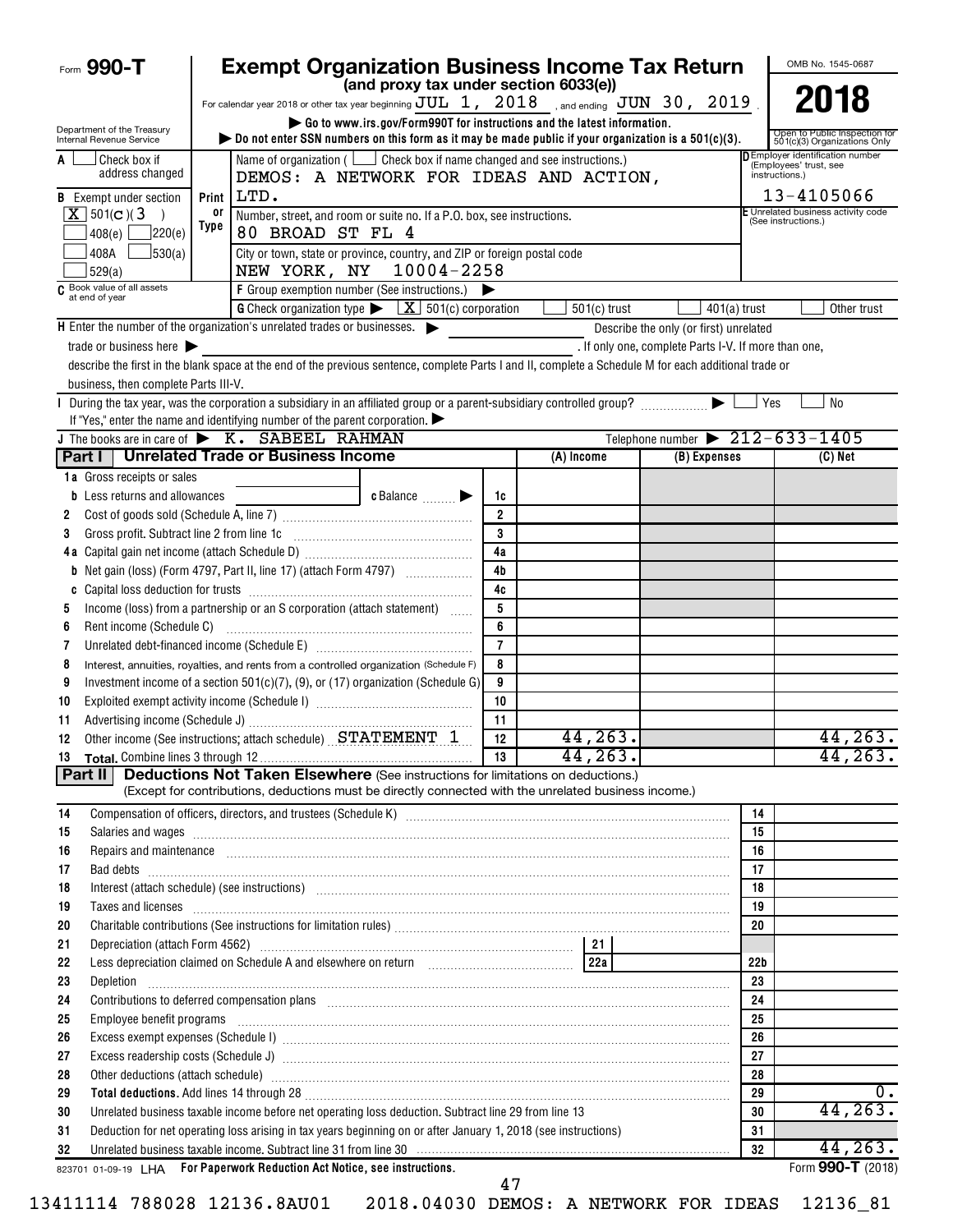|  |  | DEMOS: A NETWORK FOR IDEAS AND ACTION, |  |  |  |  |
|--|--|----------------------------------------|--|--|--|--|
|--|--|----------------------------------------|--|--|--|--|

| Form 990-T (2018)    | A NEINOAR IOR IDEAD AND ACIION,<br>LTD.                                                                                                                                                                                        | 13-4105066                    | Page 2                               |
|----------------------|--------------------------------------------------------------------------------------------------------------------------------------------------------------------------------------------------------------------------------|-------------------------------|--------------------------------------|
| Part III             | <b>Total Unrelated Business Taxable Income</b>                                                                                                                                                                                 |                               |                                      |
| 33                   |                                                                                                                                                                                                                                | 33                            | 44, 263.                             |
| 34                   | Amounts paid for disallowed fringes                                                                                                                                                                                            | 34                            |                                      |
| 35                   |                                                                                                                                                                                                                                | 35                            |                                      |
| 36                   | Total of unrelated business taxable income before specific deduction. Subtract line 35 from the sum of                                                                                                                         |                               |                                      |
|                      | lines 33 and 34                                                                                                                                                                                                                | 36                            | 44,263.                              |
| 37                   |                                                                                                                                                                                                                                | 37                            | 1,000.                               |
| 38                   | Unrelated business taxable income. Subtract line 37 from line 36. If line 37 is greater than line 36,                                                                                                                          |                               |                                      |
|                      | enter the smaller of zero or line 36                                                                                                                                                                                           | 38                            | 43,263.                              |
|                      | <b>Part IV Tax Computation</b>                                                                                                                                                                                                 |                               |                                      |
| 39                   |                                                                                                                                                                                                                                | 39                            | 9,085.                               |
| 40                   | Trusts Taxable at Trust Rates. See instructions for tax computation. Income tax on the amount on line 38 from:                                                                                                                 |                               |                                      |
|                      | $\c3$ Tax rate schedule or $\[\,\blacksquare\]$ Schedule D (Form 1041) ………………………………………………………………………………                                                                                                                          | 40                            |                                      |
| 41                   | Proxy tax. See instructions information and contact the contract of the contract of the contract of the contract of the contract of the contract of the contract of the contract of the contract of the contract of the contra | 41                            |                                      |
| 42                   | Alternative minimum tax (trusts only) [11] matter contracts and the contracts only in the contract of the contracts only and the contracts only and the contracts of the contracts of the contracts of the contracts of the co | 42                            |                                      |
| 43                   | Tax on Noncompliant Facility Income. See instructions [11] Martin Martin Martin Martin Martin Martin Martin Ma                                                                                                                 | 43                            |                                      |
| 44                   |                                                                                                                                                                                                                                | 44                            | 9,085.                               |
|                      | <b>Part V</b>   Tax and Payments                                                                                                                                                                                               |                               |                                      |
|                      | 45a Foreign tax credit (corporations attach Form 1118; trusts attach Form 1116)<br>45a                                                                                                                                         |                               |                                      |
|                      | 45b<br><b>b</b> Other credits (see instructions)                                                                                                                                                                               |                               |                                      |
|                      | General business credit. Attach Form 3800 [11] [11] Contract the substitution of the Seneral Dusiness credit.<br>45c                                                                                                           |                               |                                      |
|                      | 45d                                                                                                                                                                                                                            |                               |                                      |
|                      |                                                                                                                                                                                                                                | 45e                           |                                      |
| 46                   | Subtract line 45e from line 44<br>Subtract line 45e from line 44<br>Other taxes. Check if from: [11] Form 4255 [12] Form 8611 [12] Form 8697 [12] Form 8866                                                                    | 46                            | 9,085.                               |
| 47                   | Other (attach schedule)                                                                                                                                                                                                        | 47                            |                                      |
| 48                   |                                                                                                                                                                                                                                | 48                            | 9,085.                               |
| 49                   |                                                                                                                                                                                                                                | 49                            | $\overline{0}$ .                     |
|                      | 50a                                                                                                                                                                                                                            |                               |                                      |
|                      | 9,295.<br>50b                                                                                                                                                                                                                  |                               |                                      |
|                      | 50c                                                                                                                                                                                                                            |                               |                                      |
|                      | d Foreign organizations: Tax paid or withheld at source (see instructions)<br>50d                                                                                                                                              |                               |                                      |
|                      | e Backup withholding (see instructions)<br><b>50e</b>                                                                                                                                                                          |                               |                                      |
|                      | 50f                                                                                                                                                                                                                            |                               |                                      |
|                      | <b>g</b> Other credits, adjustments, and payments: $\Box$ Form 2439                                                                                                                                                            |                               |                                      |
|                      | Total $\blacktriangleright$<br>Form 4136<br>Other<br>50 <sub>g</sub>                                                                                                                                                           |                               |                                      |
|                      |                                                                                                                                                                                                                                | 51                            | 9, 295.<br>23.                       |
| 52                   | Estimated tax penalty (see instructions). Check if Form 2220 is attached $\blacktriangleright$                                                                                                                                 | 52                            |                                      |
| 53                   | Tax due. If line 51 is less than the total of lines 48, 49, and 52, enter amount owed <i>manumeral containers</i>                                                                                                              | 53                            | 187.                                 |
| 54                   | Overpayment. If line 51 is larger than the total of lines 48, 49, and 52, enter amount overpaid                                                                                                                                | 54                            | 187.                                 |
| 55<br><b>Part VI</b> | Enter the amount of line 54 you want: Credited to 2019 estimated tax<br>Refunded<br><b>Statements Regarding Certain Activities and Other Information (see instructions)</b>                                                    | 55                            |                                      |
| 56                   | At any time during the 2018 calendar year, did the organization have an interest in or a signature or other authority                                                                                                          |                               | No<br>Yes                            |
|                      | over a financial account (bank, securities, or other) in a foreign country? If "Yes," the organization may have to file                                                                                                        |                               |                                      |
|                      | FinCEN Form 114, Report of Foreign Bank and Financial Accounts. If "Yes," enter the name of the foreign country                                                                                                                |                               |                                      |
|                      | here $\blacktriangleright$                                                                                                                                                                                                     |                               |                                      |
| 57                   | During the tax year, did the organization receive a distribution from, or was it the grantor of, or transferor to, a foreign trust?                                                                                            |                               |                                      |
|                      | If "Yes," see instructions for other forms the organization may have to file.                                                                                                                                                  |                               |                                      |
| 58                   | Enter the amount of tax-exempt interest received or accrued during the tax year $\triangleright$ \$                                                                                                                            |                               |                                      |
|                      | Under penalties of perjury, I declare that I have examined this return, including accompanying schedules and statements, and to the best of my knowledge and belief, it is true,                                               |                               |                                      |
| Sign                 | correct, and complete. Declaration of preparer (other than taxpayer) is based on all information of which preparer has any knowledge.                                                                                          |                               | May the IRS discuss this return with |
| <b>Here</b>          | OPERATIONS, CFO                                                                                                                                                                                                                | the preparer shown below (see |                                      |
|                      | Signature of officer<br>Title<br>Date                                                                                                                                                                                          | instructions)? $X$ Yes        | No                                   |
|                      | Preparer's signature<br>Check<br>Print/Type preparer's name<br>Date                                                                                                                                                            | PTIN<br>if                    |                                      |
| Paid                 | self-employed                                                                                                                                                                                                                  |                               |                                      |
| Preparer             | 11/14/19<br>YIGIT UCTUM, CPA                                                                                                                                                                                                   |                               | P01269549                            |
| <b>Use Only</b>      | <b>LLP</b><br>Firm's name WEGNER CPAS,<br>Firm's EIN ▶                                                                                                                                                                         |                               | 39-0974031                           |
|                      | 230 PARK AVE<br>FL <sub>3</sub>                                                                                                                                                                                                |                               |                                      |
|                      | Firm's address > NEW YORK, NY 10169-0005                                                                                                                                                                                       | Phone no. 212-551-1724        |                                      |
| 823711 01-09-19      |                                                                                                                                                                                                                                |                               | Form 990-T (2018)                    |
|                      | 48                                                                                                                                                                                                                             |                               |                                      |

<sup>13411114 788028 12136.8</sup>AU01 2018.04030 DEMOS: A NETWORK FOR IDEAS 12136\_81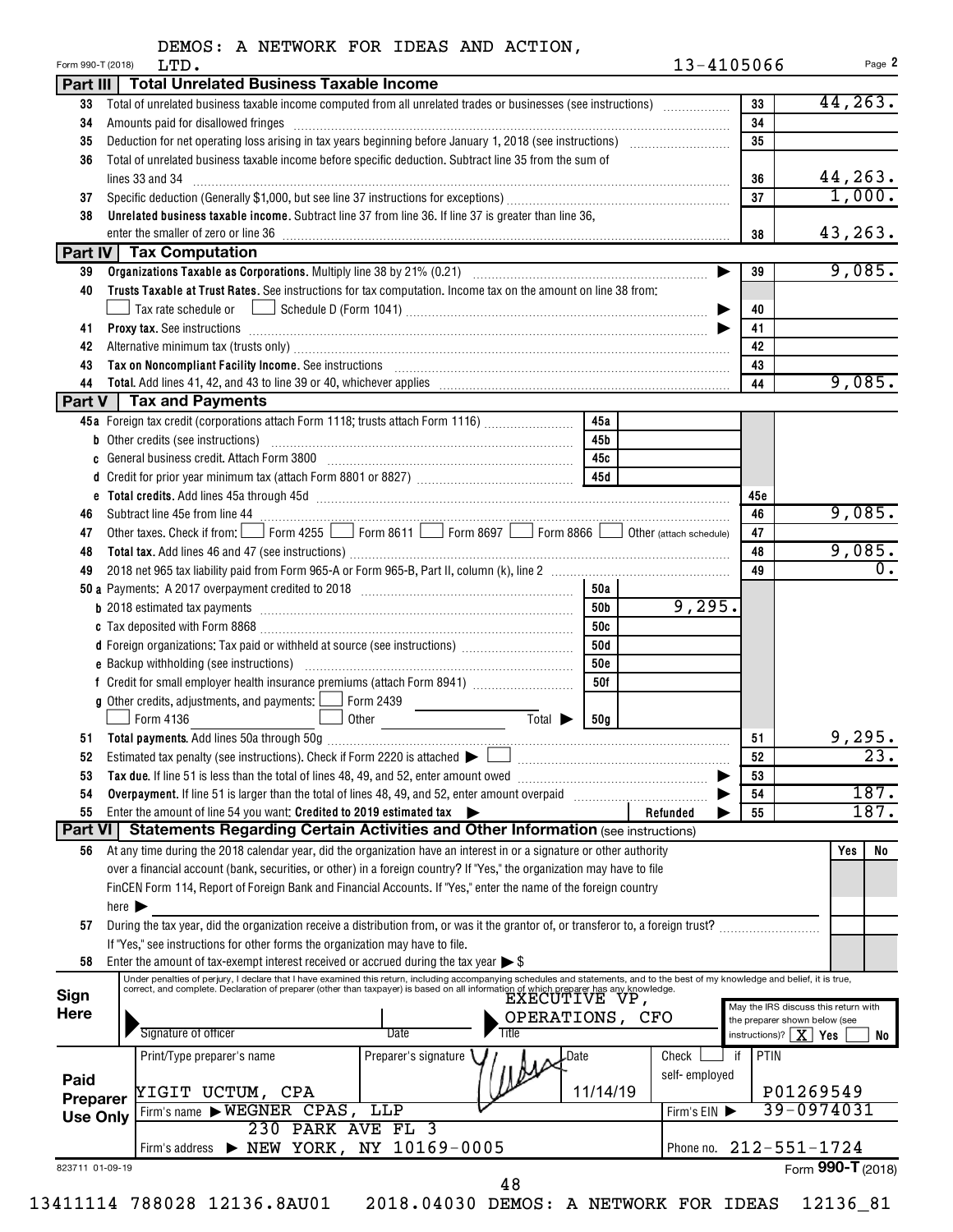| FORM $990-T$                         | OTHER INCOME | <b>STATEMENT</b> |
|--------------------------------------|--------------|------------------|
| DESCRIPTION                          |              | AMOUNT           |
| TRANSIT WITHHOLDING                  |              | 44,263.          |
| TOTAL TO FORM 990-T, PAGE 1, LINE 12 |              | 44,263.          |

}}}}}}}}}}}}}}}}}}}}}}}}}}}}}}}}}}}}}}}} }}}}}}}}}}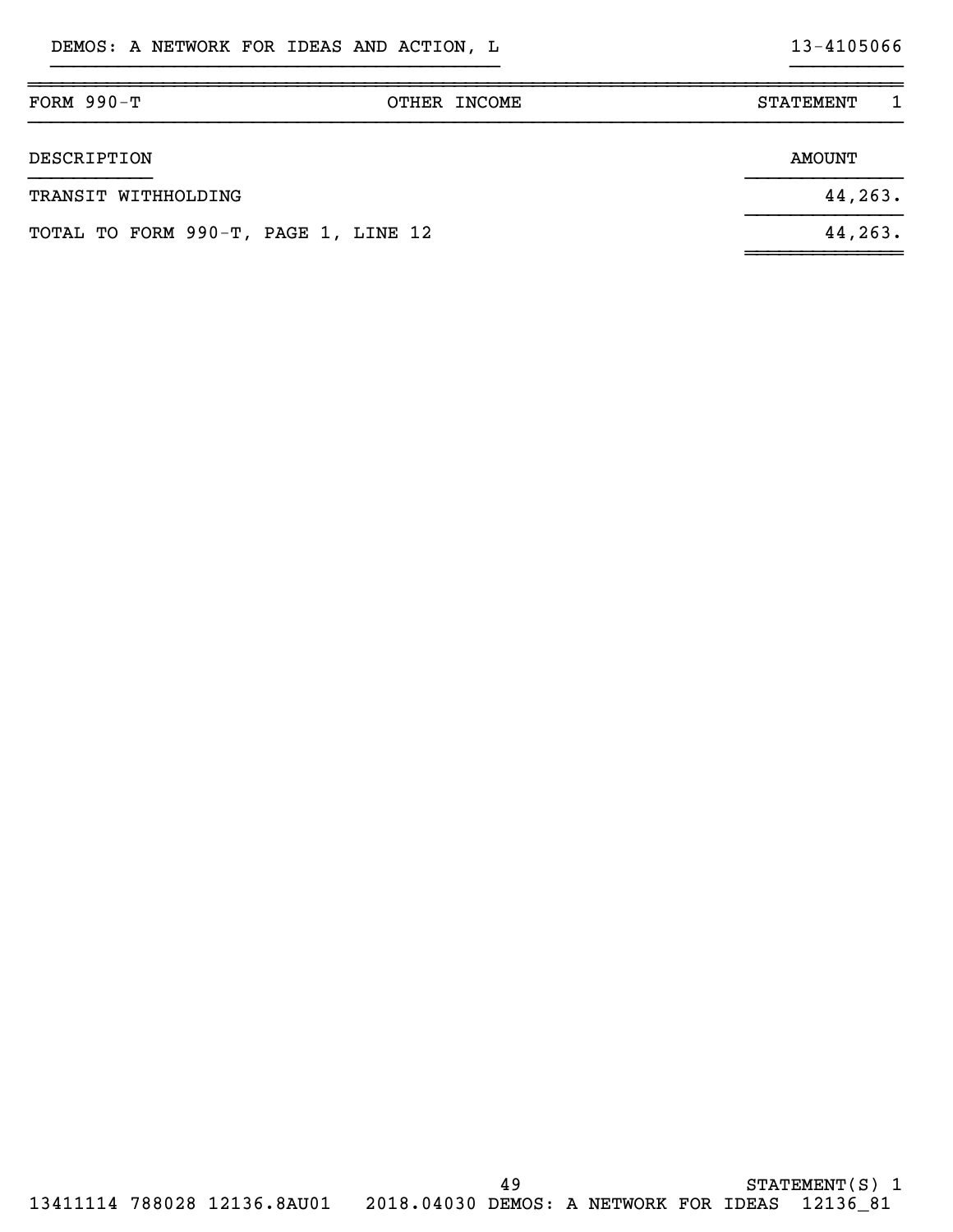| -orm |
|------|
|------|

Department of the Treasury

# **2220 Underpayment of Estimated Tax by Corporations**

**| Attach to the corporation's tax return.** FORM 990-T OMB No. 1545-0123

**2018**

|      | Internal Revenue Service |   |    |
|------|--------------------------|---|----|
| Name | DEMOS:                   | A | NF |
|      |                          |   |    |

# **| Go to www.irs.gov/Form2220 for instructions and the latest information.** ETWORK FOR IDEAS AND ACTION,

**Employer identification number** LTD. 13-4105066

**Note:** Generally, the corporation is not required to file Form 2220 (see Part II below for exceptions) because the IRS will figure any penalty owed and estimated tax penalty line of the corporation's income tax return, but **do not** attach Form 2220. bill the corporation. However, the corporation may still use Form 2220 to figure the penalty. If so, enter the amount from page 2, line 38, on the

|   | <b>Required Annual Payment</b><br>Part I                                                                                                                    |    |          |                |      |              |          |
|---|-------------------------------------------------------------------------------------------------------------------------------------------------------------|----|----------|----------------|------|--------------|----------|
|   |                                                                                                                                                             |    |          |                |      | $\mathbf{1}$ | 9,085.   |
|   | 2 a Personal holding company tax (Schedule PH (Form 1120), line 26) included on line 1                                                                      |    |          | 2a             |      |              |          |
|   | <b>b</b> Look-back interest included on line 1 under section 460(b)(2) for completed long-term                                                              |    |          |                |      |              |          |
|   |                                                                                                                                                             |    |          | 2 <sub>b</sub> |      |              |          |
|   |                                                                                                                                                             |    |          |                |      |              |          |
|   |                                                                                                                                                             |    |          | 2c             |      |              |          |
|   |                                                                                                                                                             |    |          |                |      | 2d           |          |
|   | 3 Subtract line 2d from line 1. If the result is less than \$500, do not complete or file this form. The corporation                                        |    |          |                |      |              |          |
|   | does not owe the penalty                                                                                                                                    |    |          |                |      | 3            | 9,085.   |
|   | 4 Enter the tax shown on the corporation's 2017 income tax return. See instructions. Caution: If the tax is zero                                            |    |          |                |      |              |          |
|   | or the tax year was for less than 12 months, skip this line and enter the amount from line 3 on line 5                                                      |    |          |                |      | 4            | 3,967.   |
|   |                                                                                                                                                             |    |          |                |      |              |          |
|   | 5 Required annual payment. Enter the smaller of line 3 or line 4. If the corporation is required to skip line 4,                                            |    |          |                |      |              |          |
|   |                                                                                                                                                             |    |          |                |      | 5            | 3,967.   |
|   | Reasons for Filing - Check the boxes below that apply. If any boxes are checked, the corporation must file Form 2220<br>Part II                             |    |          |                |      |              |          |
|   | even if it does not owe a penalty. See instructions.                                                                                                        |    |          |                |      |              |          |
| 6 | The corporation is using the adjusted seasonal installment method.                                                                                          |    |          |                |      |              |          |
| 7 | The corporation is using the annualized income installment method.                                                                                          |    |          |                |      |              |          |
| 8 | The corporation is a "large corporation" figuring its first required installment based on the prior year's tax.                                             |    |          |                |      |              |          |
|   | Part III   Figuring the Underpayment                                                                                                                        |    |          |                |      |              |          |
| 9 |                                                                                                                                                             |    | (a)      | (b)            |      | (c)          | (d)      |
|   | Installment due dates. Enter in columns (a) through<br>(d) the 15th day of the 4th (Form 990-PF filers:<br>Use 5th month), 6th, 9th, and 12th months of the |    |          |                |      |              |          |
|   |                                                                                                                                                             | 9  | 10/15/18 | 12/15/18       |      | 03/15/19     | 06/15/19 |
|   | 10 Required installments. If the box on line 6 and/or line 7                                                                                                |    |          |                |      |              |          |
|   | above is checked, enter the amounts from Sch A, line 38. If                                                                                                 |    |          |                |      |              |          |
|   | the box on line 8 (but not 6 or 7) is checked, see instructions                                                                                             |    |          |                |      |              |          |
|   | for the amounts to enter. If none of these boxes are checked.                                                                                               |    |          |                |      |              |          |
|   | enter 25% (0.25) of line 5 above in each column                                                                                                             | 10 | 992.     |                | 992. | 991.         | 992.     |
|   | 11 Estimated tax paid or credited for each period. For                                                                                                      |    |          |                |      |              |          |
|   | column (a) only, enter the amount from line 11 on line 15.                                                                                                  |    |          |                |      |              |          |
|   | See instructions                                                                                                                                            | 11 | 1,423.   |                | 969. |              |          |
|   | Complete lines 12 through 18 of one column                                                                                                                  |    |          |                |      |              |          |
|   | before going to the next column.                                                                                                                            |    |          |                |      |              |          |
|   | 12 Enter amount, if any, from line 18 of the preceding column                                                                                               | 12 |          |                | 431. | 408.         |          |
|   |                                                                                                                                                             | 13 |          | 1,400.         |      | 408.         |          |
|   | 14 Add amounts on lines 16 and 17 of the preceding column                                                                                                   | 14 |          |                |      |              | 583.     |
|   | 15 Subtract line 14 from line 13. If zero or less, enter -0-                                                                                                | 15 | 1,423.   | 1,400.         |      | 408.         | 0.       |
|   | 16 If the amount on line 15 is zero, subtract line 13 from line                                                                                             |    |          |                |      |              |          |
|   | 14. Otherwise, enter -0-                                                                                                                                    | 16 |          |                | 0    | 0            |          |

**17 Underpayment.**  If line 15 is less than or equal to line 10, **18 Overpayment.**  If line 10 is less than line 15, subtract line 10 **17 18 Go to Part IV on page 2 to figure the penalty. Do not go to Part IV if there are no entries on line 17 - no penalty is owed.** subtract line 15 from line 10. Then go to line 12 of the next column. Otherwise, go to line 18 ~~~~~~~~~~~ from line 15. Then go to line 12 of the next column 583. 992. 431. 408.

**For Paperwork Reduction Act Notice, see separate instructions.** LHA

Form 2220 (2018)

812801 01-09-19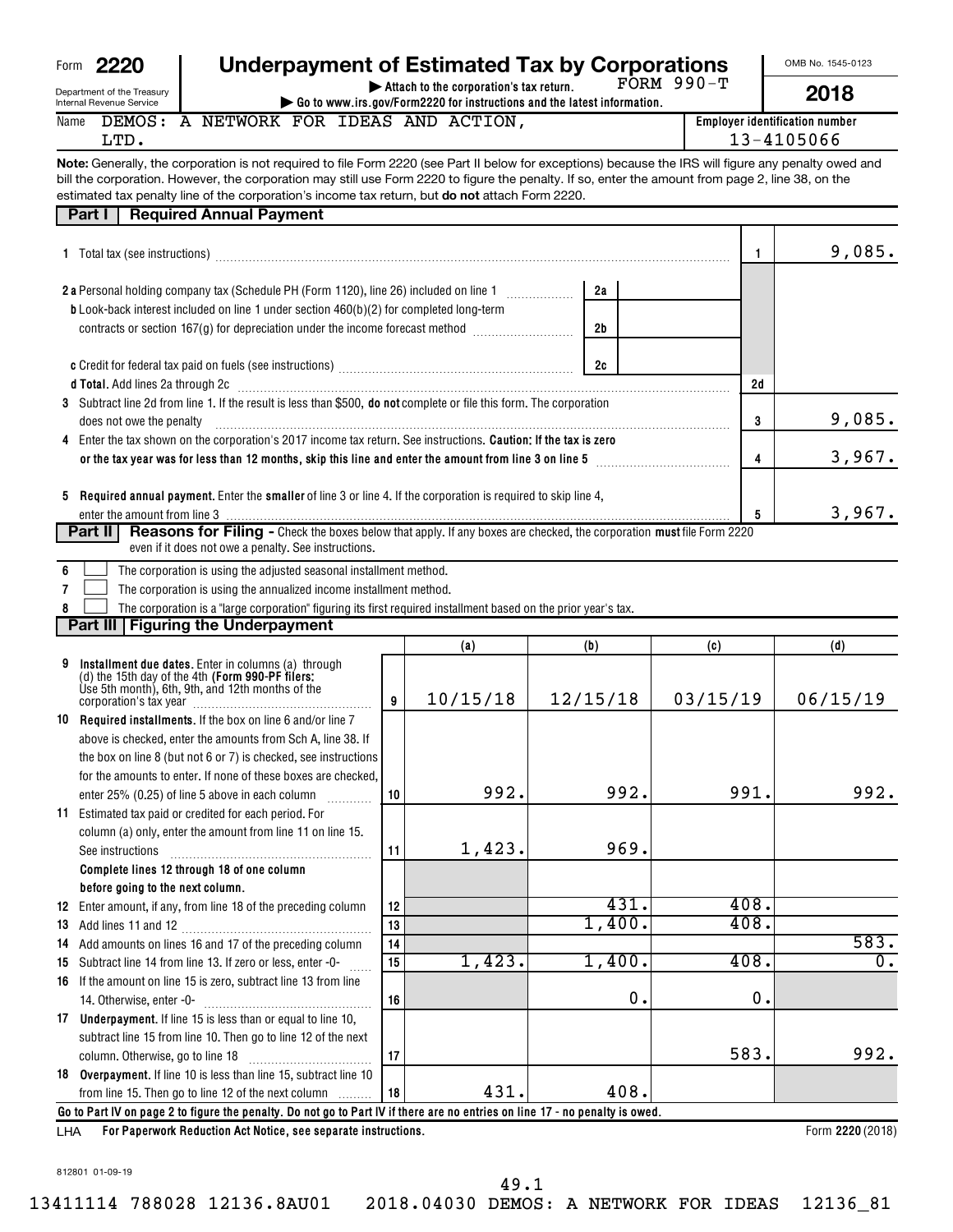|  | FORM 990-T |
|--|------------|
|  |            |

# **Part IV Figuring the Penalty**

|                                                                                                                                                                                                                                                                                                                                    |                 | (a)  | (b)      | (c)       | (d) |
|------------------------------------------------------------------------------------------------------------------------------------------------------------------------------------------------------------------------------------------------------------------------------------------------------------------------------------|-----------------|------|----------|-----------|-----|
| 19 Enter the date of payment or the 15th day of the 4th month<br>after the close of the tax year, whichever is earlier.<br>(C corporations with tax years ending June 30<br>and S corporations: Use 3rd month instead of 4th month.<br>Form 990-PF and Form 990-T filers: Use 5th month<br>instead of 4th month.) See instructions | 19              |      |          |           |     |
| 20 Number of days from due date of installment on line 9 to the                                                                                                                                                                                                                                                                    |                 |      |          |           |     |
|                                                                                                                                                                                                                                                                                                                                    | 20              |      |          |           |     |
| 21 Number of days on line 20 after $4/15/2018$ and before $7/1/2018$                                                                                                                                                                                                                                                               | 21              |      |          |           |     |
| 22 Underpayment on line 17 x Number of days on line 21 x 5% (0.05)<br>365                                                                                                                                                                                                                                                          | 22              | - \$ | \$       | \$        | \$  |
| 23 Number of days on line 20 after 06/30/2018 and before 10/1/2018                                                                                                                                                                                                                                                                 | 23              |      |          |           |     |
| 24 Underpayment on line 17 x Number of days on line 23 x 5% (0.05)<br>365                                                                                                                                                                                                                                                          | 24              | l \$ | \$       | \$        | \$  |
| 25 Number of days on line 20 after 9/30/2018 and before 1/1/2019 $\ldots$                                                                                                                                                                                                                                                          | 25              |      |          |           |     |
| 26 Underpayment on line 17 x Number of days on line 25 x 5% (0.05)<br>365                                                                                                                                                                                                                                                          | 26              | - \$ | \$       | \$        | \$  |
| 27 Number of days on line 20 after 12/31/2018 and before 4/1/2019                                                                                                                                                                                                                                                                  | 27              | SEE  | ATTACHED | WORKSHEET |     |
| 28 Underpayment on line 17 x Number of days on line 27 x 6% (0.06)<br>365                                                                                                                                                                                                                                                          | 28              | 8    | \$       | \$        | \$  |
| 29 Number of days on line 20 after $3/31/2019$ and before $7/1/2019$                                                                                                                                                                                                                                                               | 29              |      |          |           |     |
| 30 Underpayment on line 17 x Number of days on line 29 x $*$ %<br>365                                                                                                                                                                                                                                                              | 30              | 8    | \$       | \$        | \$  |
| 31 Number of days on line 20 after 6/30/2019 and before 10/1/2019                                                                                                                                                                                                                                                                  | 31              |      |          |           |     |
| 32 Underpayment on line 17 x Number of days on line 31 x $*$ %<br>365                                                                                                                                                                                                                                                              | 32              | 8    | \$       | \$        | \$  |
| 33 Number of days on line 20 after $9/30/2019$ and before $1/1/2020$                                                                                                                                                                                                                                                               | 33              |      |          |           |     |
| 34 Underpayment on line 17 x Number of days on line 33 x $*$ %<br>365                                                                                                                                                                                                                                                              | 34   S          |      | \$       | \$        | \$  |
| 35 Number of days on line 20 after 12/31/2019 and before $3/16/2020$                                                                                                                                                                                                                                                               | 35              |      |          |           |     |
| 36 Underpayment on line 17 x Number of days on line 35 x $*$ %<br>.<br>366                                                                                                                                                                                                                                                         | 36 I            | \$   | \$       | \$        | \$  |
| 37 Add lines 22, 24, 26, 28, 30, 32, 34, and 36                                                                                                                                                                                                                                                                                    | 37 <sup>5</sup> | \$   | \$       | \$        | \$  |
| 38 Penalty. Add columns (a) through (d) of line 37. Enter the total here and on Form 1120, line 34; or the comparable                                                                                                                                                                                                              |                 |      |          |           |     |
| line for other income tax returns                                                                                                                                                                                                                                                                                                  |                 |      |          | $38  $ \$ | 23. |
|                                                                                                                                                                                                                                                                                                                                    |                 |      |          |           |     |
| * Use the penalty interest rate for each calendar quarter, which the IRS will determine during the first month in the preceding quarter.                                                                                                                                                                                           |                 |      |          |           |     |

information on the Internet, access the IRS website at **www.irs.gov**. You can also call 1-800-829-4933 to get interest rate information. These rates are published quarterly in an IRS News Release and in a revenue ruling in the Internal Revenue Bulletin. To obtain this

**2220**  Form (2018)

812802 01-09-19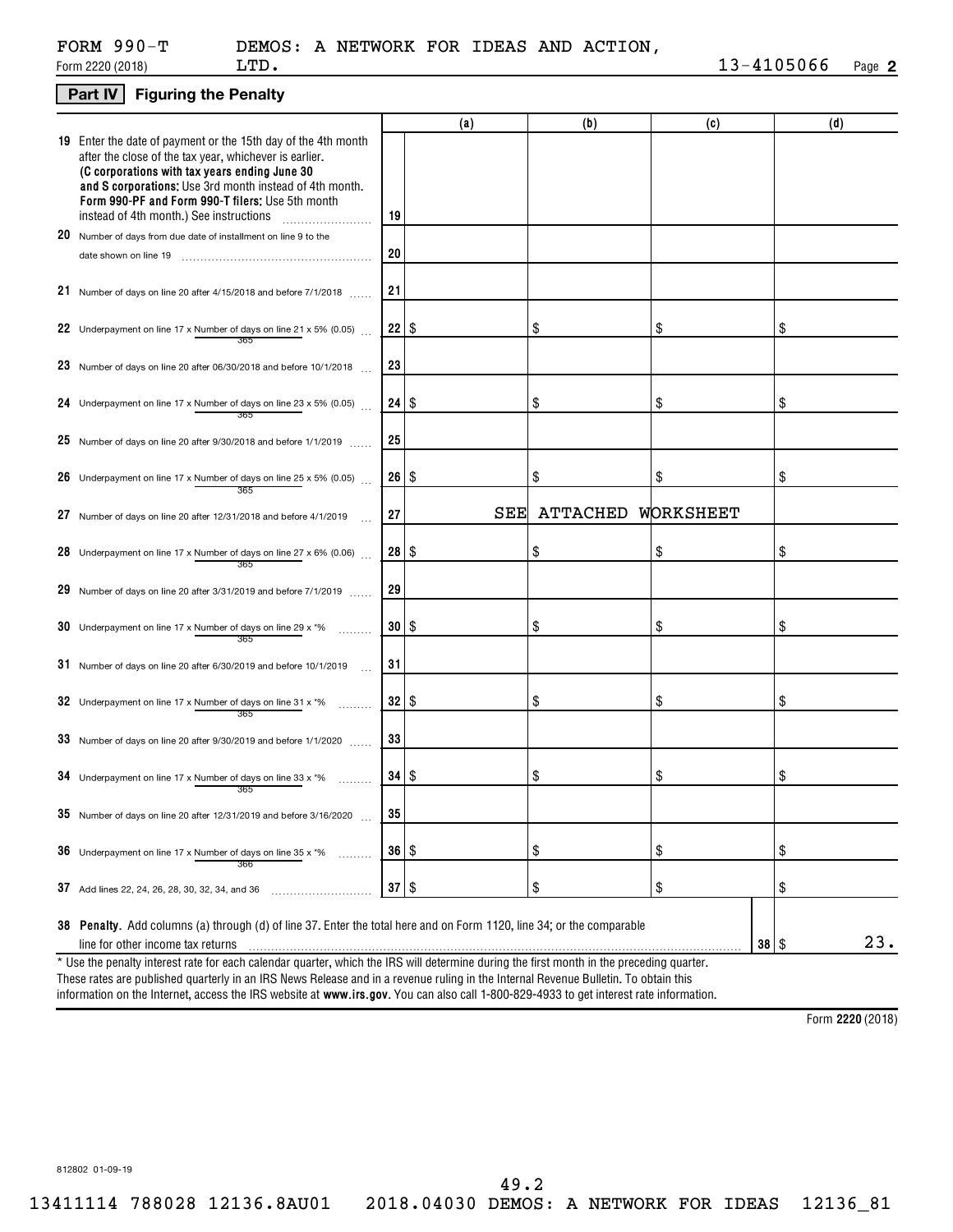# **UNDERPAYMENT OF ESTIMATED TAX WORKSHEET** FORM 990-T

| Name(s)<br>LTD.                |               | DEMOS: A NETWORK FOR IDEAS AND ACTION, |                                   | <b>Identifying Number</b> | 13-4105066         |
|--------------------------------|---------------|----------------------------------------|-----------------------------------|---------------------------|--------------------|
| (A)                            | (B)           | (C)                                    | (D)                               | (E)                       | (F)                |
| *Date                          | Amount        | Adjusted<br><b>Balance Due</b>         | Number Days<br><b>Balance Due</b> | Daily<br>Penalty Rate     | Penalty            |
|                                |               | -0-                                    |                                   |                           |                    |
| 10/15/18                       | 992.          | 992.                                   |                                   |                           |                    |
| 10/15/18                       | $-1,423.$     | $-431.$                                |                                   |                           |                    |
| 12/14/18                       | $-969.$       | $-1,400.$                              |                                   |                           |                    |
| 12/15/18                       | 992.          | $-408.$                                |                                   |                           |                    |
| 03/15/19                       | 991.          | 583.                                   | 92                                | .000164384                | $9$ .              |
| 06/15/19                       | 992.          | 1,575.                                 | 15                                | .000164384                | $\boldsymbol{4}$ . |
| 06/30/19                       | $\mathbf 0$ . | 1,575.                                 | 45                                | .000136986                | $10.$              |
| 08/14/19                       | $-6,903.$     | $-5,328.$                              |                                   |                           |                    |
|                                |               |                                        |                                   |                           |                    |
|                                |               |                                        |                                   |                           |                    |
|                                |               |                                        |                                   |                           |                    |
|                                |               |                                        |                                   |                           |                    |
|                                |               |                                        |                                   |                           |                    |
|                                |               |                                        |                                   |                           |                    |
|                                |               |                                        |                                   |                           |                    |
|                                |               |                                        |                                   |                           |                    |
|                                |               |                                        |                                   |                           |                    |
|                                |               |                                        |                                   |                           |                    |
|                                |               |                                        |                                   |                           |                    |
|                                |               |                                        |                                   |                           |                    |
|                                |               |                                        |                                   |                           |                    |
| Penalty Due (Sum of Column F). |               |                                        |                                   |                           | 23.                |

\* Date of estimated tax payment, withholding credit date or installment due date.

812511 04-01-18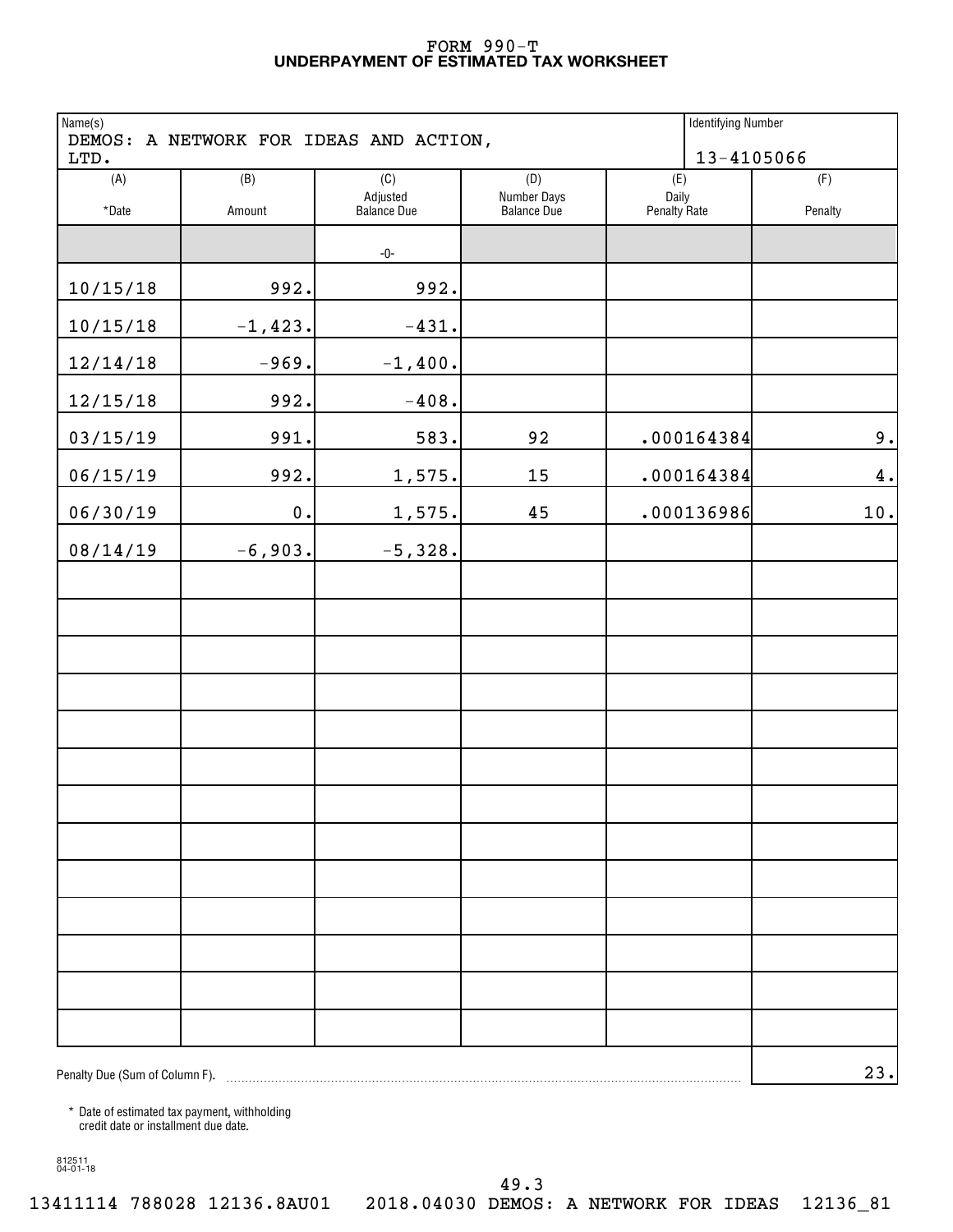NYS Annual Filing for Charitable Organizations www.CharitiesNYS.com

**Inspection**

| <b>1. General Information</b>                                                                                                                                                                                                                                                                            |                                                                                                                     |                                                  |                               |                                                                                                                                                            |  |
|----------------------------------------------------------------------------------------------------------------------------------------------------------------------------------------------------------------------------------------------------------------------------------------------------------|---------------------------------------------------------------------------------------------------------------------|--------------------------------------------------|-------------------------------|------------------------------------------------------------------------------------------------------------------------------------------------------------|--|
| 07/01/2018<br>and Ending (mm/dd/yyyy) 06/30/2019<br>For Fiscal Year Beginning (mm/dd/yyyy)                                                                                                                                                                                                               |                                                                                                                     |                                                  |                               |                                                                                                                                                            |  |
| Check if Applicable:<br>Address Change                                                                                                                                                                                                                                                                   | Name of Organization:<br>DEMOS: A NETWORK FOR IDEAS AND ACTION, L                                                   |                                                  |                               | Employer Identification Number (EIN):<br>13-4105066                                                                                                        |  |
| Name Change<br><b>Initial Filing</b>                                                                                                                                                                                                                                                                     | Mailing Address:<br>NY Registration Number:<br>$07 - 09 - 11$<br>80 BROAD<br>ST FL<br>4                             |                                                  |                               |                                                                                                                                                            |  |
| <b>Final Filing</b><br><b>Amended Filing</b>                                                                                                                                                                                                                                                             | City / State / ZIP:<br>ΝY<br>NEW YORK,                                                                              | 10004-2258                                       |                               | Telephone:<br>212 633-1405                                                                                                                                 |  |
| Reg ID Pending                                                                                                                                                                                                                                                                                           | Website:                                                                                                            |                                                  |                               | Email:                                                                                                                                                     |  |
|                                                                                                                                                                                                                                                                                                          | WWW.DEMOS.ORG                                                                                                       |                                                  |                               |                                                                                                                                                            |  |
| Check your organization's<br>registration category:                                                                                                                                                                                                                                                      | EPTL only<br>7A only                                                                                                | $\lfloor \underline{X} \rfloor$ DUAL (7A & EPTL) | EXEMPT*                       | Confirm your Registration Category in the<br>Charities Registry at www.CharitiesNYS.com.                                                                   |  |
| 2. Certification                                                                                                                                                                                                                                                                                         |                                                                                                                     |                                                  |                               |                                                                                                                                                            |  |
|                                                                                                                                                                                                                                                                                                          |                                                                                                                     |                                                  |                               | See instructions for certification requirements. Improper certification is a violation of law that may be subject to penalties. The certification requires |  |
| two signatories.                                                                                                                                                                                                                                                                                         |                                                                                                                     |                                                  |                               |                                                                                                                                                            |  |
|                                                                                                                                                                                                                                                                                                          | they are true, correct and complete in accordance with the laws of the State of New York applicable to this report. |                                                  |                               | We certify under penalties of perjury that we reviewed this report, including all attachments, and to the best of our knowledge and belief,                |  |
| President or Authorized Officer:                                                                                                                                                                                                                                                                         |                                                                                                                     |                                                  | K. SABEEL RAHMAN<br>PRESIDENT |                                                                                                                                                            |  |
|                                                                                                                                                                                                                                                                                                          | Signature                                                                                                           |                                                  | Print Name and Title          | Date                                                                                                                                                       |  |
|                                                                                                                                                                                                                                                                                                          |                                                                                                                     |                                                  | JOSEPH DINORCIA               |                                                                                                                                                            |  |
| Chief Financial Officer or Treasurer:                                                                                                                                                                                                                                                                    |                                                                                                                     |                                                  | CFO, EXEC VP, OPERAT          |                                                                                                                                                            |  |
|                                                                                                                                                                                                                                                                                                          | Signature                                                                                                           |                                                  | <b>Print Name and Title</b>   | Date                                                                                                                                                       |  |
| 3. Annual Reporting Exemption                                                                                                                                                                                                                                                                            |                                                                                                                     |                                                  |                               |                                                                                                                                                            |  |
|                                                                                                                                                                                                                                                                                                          |                                                                                                                     |                                                  |                               | Check the exemption(s) that apply to your filing. If your organization is claiming an exemption under one category (7A or EPTL only filers) or both        |  |
|                                                                                                                                                                                                                                                                                                          |                                                                                                                     |                                                  |                               | categories (DUAL filers) that apply to your registration, complete only parts 1, 2, and 3, and submit the certified Char500. No fee, schedules, or         |  |
|                                                                                                                                                                                                                                                                                                          |                                                                                                                     |                                                  |                               | additional attachments are required. If you cannot claim an exemption or are a DUAL filer that claims only one exemption, you must file applicable         |  |
|                                                                                                                                                                                                                                                                                                          | schedules and attachments and pay applicable fees.                                                                  |                                                  |                               |                                                                                                                                                            |  |
| 3a. 7A filing exemption: Total contributions from NY State including residents, foundations, government agencies, etc. did not<br>exceed \$25,000 and the organization did not engage a professional fund raiser (PFR) or fund raising counsel (FRC) to solicit<br>contributions during the fiscal year. |                                                                                                                     |                                                  |                               |                                                                                                                                                            |  |
|                                                                                                                                                                                                                                                                                                          |                                                                                                                     |                                                  |                               |                                                                                                                                                            |  |
| 3b. EPTL filing exemption: Gross receipts did not exceed \$25,000 and the market value of assets did not exceed \$25,000 at any time<br>during the fiscal year.                                                                                                                                          |                                                                                                                     |                                                  |                               |                                                                                                                                                            |  |
| 4. Schedules and Attachments                                                                                                                                                                                                                                                                             |                                                                                                                     |                                                  |                               |                                                                                                                                                            |  |
| See the following page                                                                                                                                                                                                                                                                                   |                                                                                                                     |                                                  |                               |                                                                                                                                                            |  |
| for a checklist of                                                                                                                                                                                                                                                                                       | $\boxed{\text{X}}$ Yes                                                                                              |                                                  |                               | No 4a. Did your organization use a professional fund raiser, fund raising counsel or commercial co-venturer                                                |  |
| for fund raising activity in NY State? If yes, complete Schedule 4a.<br>schedules and                                                                                                                                                                                                                    |                                                                                                                     |                                                  |                               |                                                                                                                                                            |  |
| attachments to                                                                                                                                                                                                                                                                                           |                                                                                                                     |                                                  |                               |                                                                                                                                                            |  |
| $\boxed{\mathbf{X}}$ No 4b. Did the organization receive government grants? If yes, complete Schedule 4b.<br>Yes<br>complete your filing.                                                                                                                                                                |                                                                                                                     |                                                  |                               |                                                                                                                                                            |  |
| 5. Fee                                                                                                                                                                                                                                                                                                   |                                                                                                                     |                                                  |                               |                                                                                                                                                            |  |
| See the checklist on the                                                                                                                                                                                                                                                                                 | 7A filing fee:                                                                                                      | EPTL filing fee:                                 | Total fee:                    | Make a single check or money order                                                                                                                         |  |
| next page to calculate your                                                                                                                                                                                                                                                                              |                                                                                                                     |                                                  |                               | payable to:                                                                                                                                                |  |
| fee(s). Indicate fee(s) you                                                                                                                                                                                                                                                                              |                                                                                                                     |                                                  | "Department of Law"           |                                                                                                                                                            |  |
| 25.<br>750.<br>775.<br>\$<br>\$<br>\$<br>are submitting here:                                                                                                                                                                                                                                            |                                                                                                                     |                                                  |                               |                                                                                                                                                            |  |
| CHAR500 Annual Filing for Charitable Organizations (Updated January 2019)                                                                                                                                                                                                                                |                                                                                                                     |                                                  |                               |                                                                                                                                                            |  |
| *The "Exempt" category refers to an organization's NYS registration status. It does not refer to its IRS tax designation.                                                                                                                                                                                |                                                                                                                     |                                                  |                               |                                                                                                                                                            |  |

868451 01-15-19

1019 Page 1

13411114 788028 12136.8AU01 2018.04030 DEMOS: A NETWORK FOR IDEAS 12136\_81

1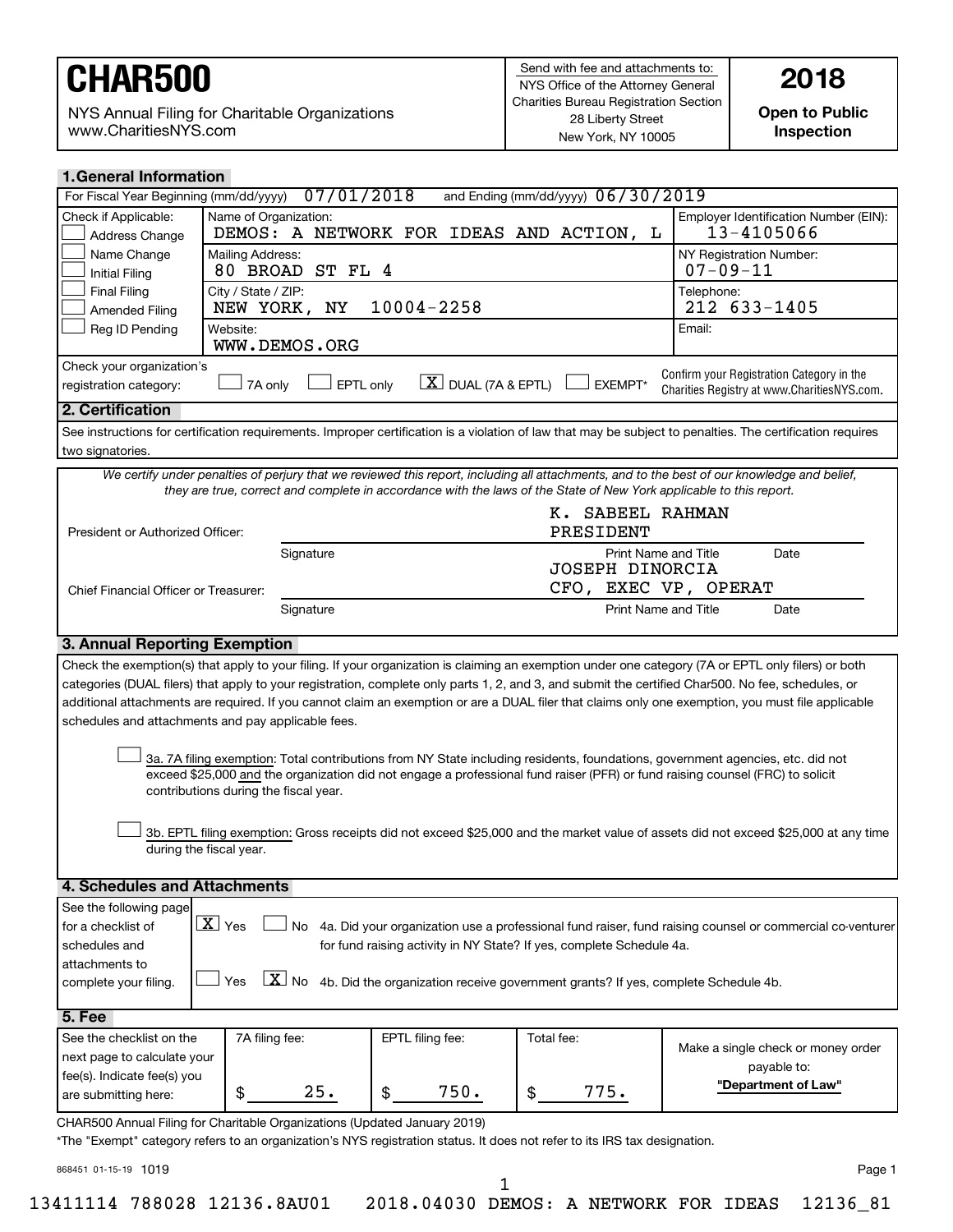| CHAR500                        |
|--------------------------------|
| <b>Annual Filing Checklist</b> |

Simply submit the certified CHAR500 with no fee, schedule, or additional attachments IF: - Your organization is registered as 7A only and you marked the 7A filing exemption in Part 3. - Your organization is registered as EPTL only and you marked the EPTL filing exemption in Part 3. - Your organization is registered as DUAL and you marked both the 7A and EPTL filing exemption in Part 3.

# **Checklist of Schedules and Attachments**

Check the schedules you must submit with your CHAR500 as described in Part 4:

- If you answered "yes" in Part 4a, submit Schedule 4a: Professional Fund Raisers (PFR), Fund Raising Counsel (FRC), Commercial Co-Venturers (CCV)
- If you answered "yes" in Part 4b, submit Schedule 4b: Government Grants

Check the financial attachments you must submit with your CHAR500:

- $\boxed{\textbf{X}}$  IRS Form 990, 990-EZ, or 990-PF, and 990-T if applicable
- [X] All additional IRS Form 990 Schedules, including Schedule B (Schedule of Contributors). Schedule B of public charities is exempt from disclosure and will not be available for public review.
- Our organization was eligible for and filed an IRS 990-N e-postcard. Our revenue exceeded \$25,000 and/or our assets exceeded \$25,000 in the filing year. We have included an IRS Form 990-EZ for state purposes only.  $\Box$

If you are a 7A only or DUAL filer, submit the applicable independent Certified Public Accountant's Review or Audit Report:

Review Report if you received total revenue and support greater than \$250,000 and up to \$750,000.  $\Box$ 

 $\boxed{\textbf{X}}$  Audit Report if you received total revenue and support greater than \$750,000

No Review Report or Audit Report is required because total revenue and support is less than \$250,000  $\Box$ 

We are a DUAL filer and checked box 3a, no Review Report or Audit Report is required  $\Box$ 

# **Calculate Your Fee**

- $\Box$
- 

For EPTL and DUAL filers, calculate the EPTL fee:

| \$0, if you checked the EPTL exemption in Part 3b                                | activities for charitable purposes in NY.                         |  |  |
|----------------------------------------------------------------------------------|-------------------------------------------------------------------|--|--|
| $\Box$ \$25, if the NET WORTH is less than \$50,000                              | <b>DUAL</b> filers are registered under both 7A and EPTL.         |  |  |
| $\Box$ \$50, if the NET WORTH is \$50,000 or more but less than \$250,000        | <b>EXEMPT</b> filers have registered with the NY Charities Bureau |  |  |
| $\Box$ \$100, if the NET WORTH is \$250,000 or more but less than \$1,000,000    | and meet conditions in Schedule E - Registration                  |  |  |
| $\Box$ \$250, if the NET WORTH is \$1,000,000 or more but less than \$10,000,000 | <b>Exemption for Charitable Organizations.</b> These              |  |  |
| $X$ \$750, if the NET WORTH is \$10,000,000 or more but less than \$50,000,000   | organizations are not required to file annual financial reports   |  |  |
| $\rfloor$ \$1500, if the NET WORTH is \$50,000,000 or more                       | but may do so voluntarily.                                        |  |  |

# **Send Your Filing**

Nend your CHAR500, all schedules and attachments, and total fee to:<br>NET WORTH for fee purposes is calculated on:

NYS Office of the Attorney General Charities Bureau Registration Section 28 Liberty Street New York, NY 10005

*Need Assistance?*

Visit: Call: Email: Charities.Bureau@ag.ny.gov www.CharitiesNYS.com (212) 416-8401

#### *Is my Registration Category 7A, EPTL, DUAL or EXEMPT?*

Organizations are assigned a Registration Category upon For 7A and DUAL filers, calculate the 7A fee:<br>registration with the NY Charities Bureau:

**7A** \$0, if you checked the 7A exemption in Part 3a filers are registered to solicit contributions in New York For the Safe registered to solicit contributions<br>"under Article 7-A of the Executive Law ("7A")

> **EPTL** filers are registered under the Estates, Powers & Trusts Law ("EPTL") because they hold assets and/or conduct activities for charitable purposes in NY.

Confirm your Registration Category and learn more about NY law at www.CharitiesNYS.com.

#### *Where do I find my organization's NET WORTH?*

- IRS Form 990 Part I, line 22
- IRS Form 990 EZ Part I, line 21
- IRS Form 990 PF, calculate the difference between Total Assets at Fair Market Value (Part II, line 16(c)) and Total Liabilities (Part II, line 23(b)).

<sub>868461</sub><br>01-15-19 1019 CHAR500 Annual Filing for Charitable Organizations (Updated January 2019) Page 2

2